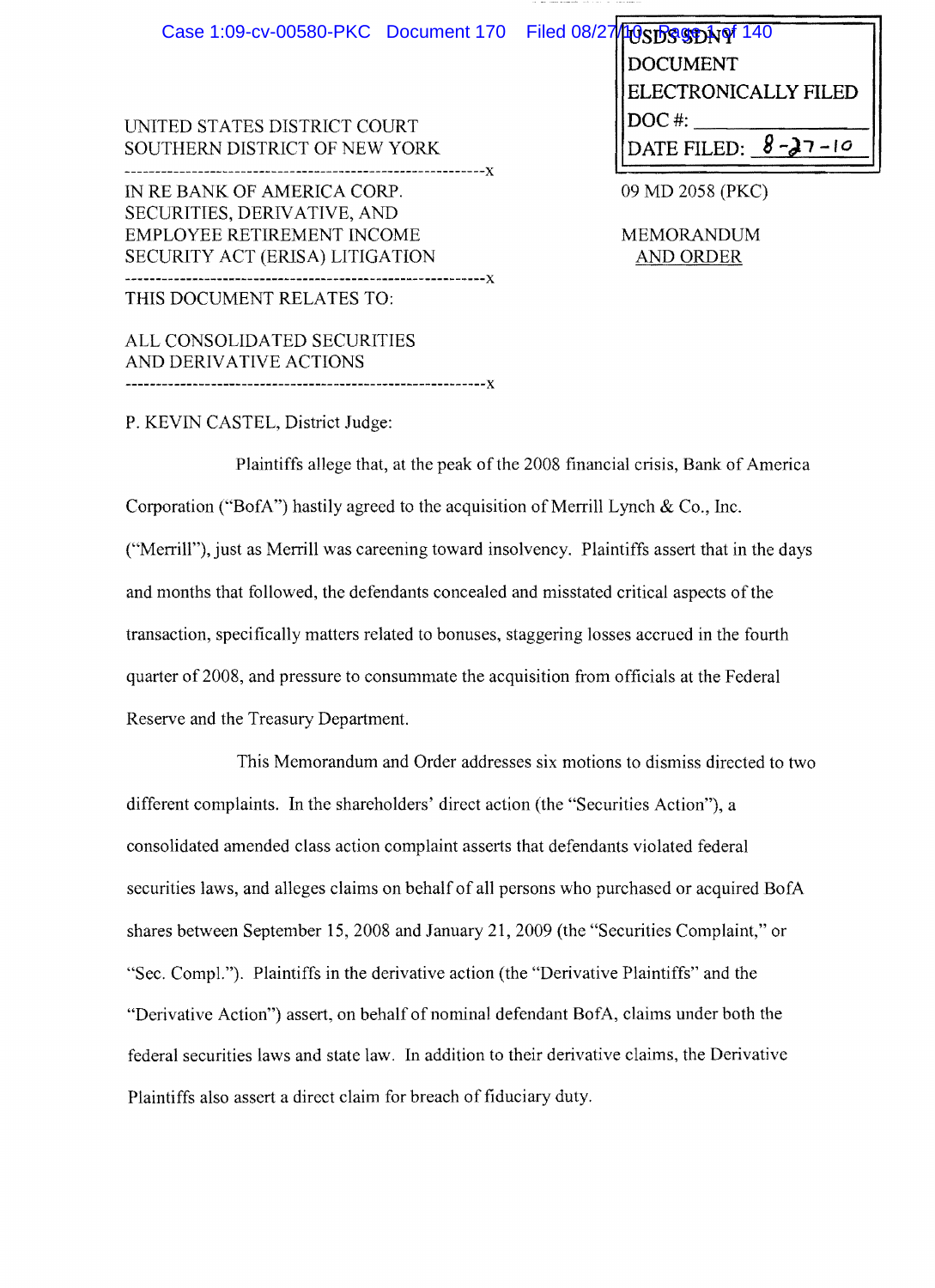#### Case 1:09-cv-00580-PKC Document 170 Filed 08/27/10 Page 2 of 140

 $-$  ii  $-$ 

All Securities Defendants move to dismiss the Securities Complaint pursuant to Rules 9(b) and 12(b)(6), Fed. R. Civ. P., and the Private Securities Litigation Reform Act of 1995, 15 U.S.C. § 78u-4 (the "PSLRA"). The BofA directors and the BofA officers named in the Derivative Complaint (together, the "BofA Derivative Defendants") have moved to dismiss most of the claims pursuant to Rules  $9(b)$ ,  $12(b)(6)$  and  $23.1$ . BofA, as nominal defendant, also has filed a motion to dismiss, and joins in the arguments of the BofA Derivative Defendants. The financial advisors retained by BofA in connection with the transaction (the "Financial Advisors") separately move to dismiss the four derivative claims asserted against them.

While there are distinctions between the Securities Complaint and the Derivative Complaint, they share the same core allegations. They also share certain theories of liability under Section 14(a) and Rule 14a-9. In discussing the two complaints' assertions under Section 14(a) of the Securities Exchange Act of 1934, 15 U.S.C. § 78a, et seq., (the "'34 Act") and Rule 14a-9, the allegations of each are separately analyzed. Elsewhere, when the complaints set forth different factual assertions and theories of liability, they are specifically denoted. No allegation in either complaint is imputed to the other.

For the reasons explained below, the motions to dismiss the Securities Complaint are granted in part and denied in part. The BofA Derivative Defendants' and BofA's motions to dismiss the Derivative Complaint are granted in part and denied in part. The Financial Advisors' motion to dismiss is granted in its entirety.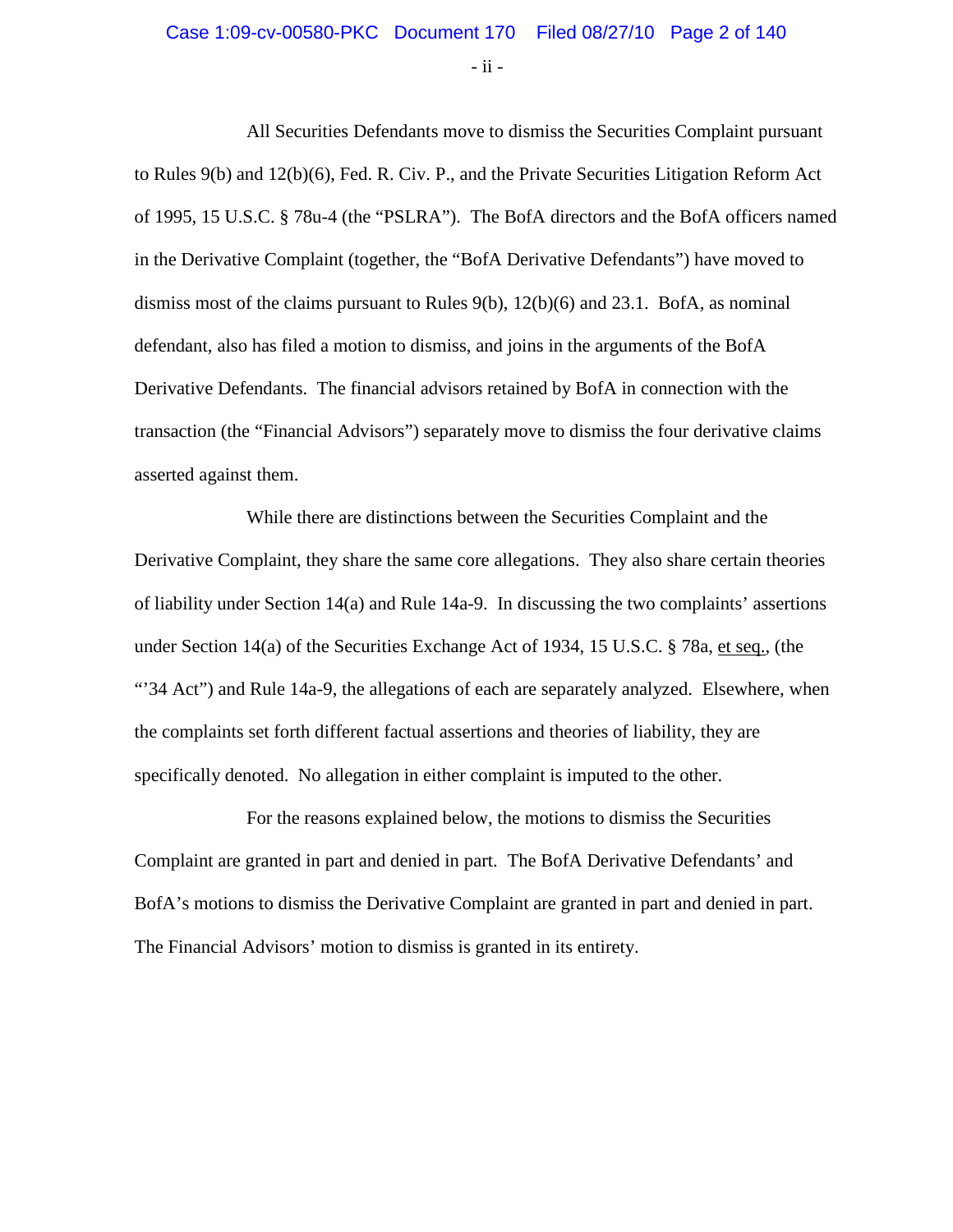- iii -

| I.        |                                                                                                                                                                              |  |
|-----------|------------------------------------------------------------------------------------------------------------------------------------------------------------------------------|--|
| A.        |                                                                                                                                                                              |  |
| <b>B.</b> |                                                                                                                                                                              |  |
| C.        |                                                                                                                                                                              |  |
| D.        |                                                                                                                                                                              |  |
| E.        | Fairness Opinion and the BofA Board's Recommendation of the Merger7                                                                                                          |  |
| F.        |                                                                                                                                                                              |  |
| G.        | BofA and Merrill Incur Significant Losses in the Fourth Quarter of 2008 9                                                                                                    |  |
| H.        | Joint Proxy Did Not Disclose Merrill's Growing Fourth Quarter Losses or                                                                                                      |  |
| I.        | Consideration of the Invocation of the MAC Clause and the Offer of Federal                                                                                                   |  |
| J.        | BofA Announces Fourth Quarter Results and Federal Financial Support 18                                                                                                       |  |
| Κ.        |                                                                                                                                                                              |  |
| L.        |                                                                                                                                                                              |  |
| II.       |                                                                                                                                                                              |  |
|           |                                                                                                                                                                              |  |
| I.        | RULE 12(b)(6), RULE 9(b) AND THE PSLRA'S PLEADING                                                                                                                            |  |
| Π.        | THAIN AND MERRILL'S MOTIONS TO DISMISS COUNT II OF THE<br>SECURITIES COMPLAINT ARE GRANTED IN PART AND DENIED IN                                                             |  |
| A.        | Thain and Merrill Had No Disclosure Duty to BofA Shareholders 25                                                                                                             |  |
| <b>B.</b> | Thain and Merrill's Motions to Dismiss the Section 14(a) and Rule 14a-9                                                                                                      |  |
| Ш.        | DEFENDANTS' MOTIONS TO DISMISS PLAINTIFFS' '34 ACT CLAIMS<br>FOR FAILURE TO ALLEGE ACTIONABLE MISSTATEMENTS OR<br><b>OMISSIONS ARE GRANTED IN PART AND DENIED IN PART 29</b> |  |
| A.        |                                                                                                                                                                              |  |
| <b>B.</b> |                                                                                                                                                                              |  |
| C.        | Potential for Overlapping Damages Between the Direct and Derivative                                                                                                          |  |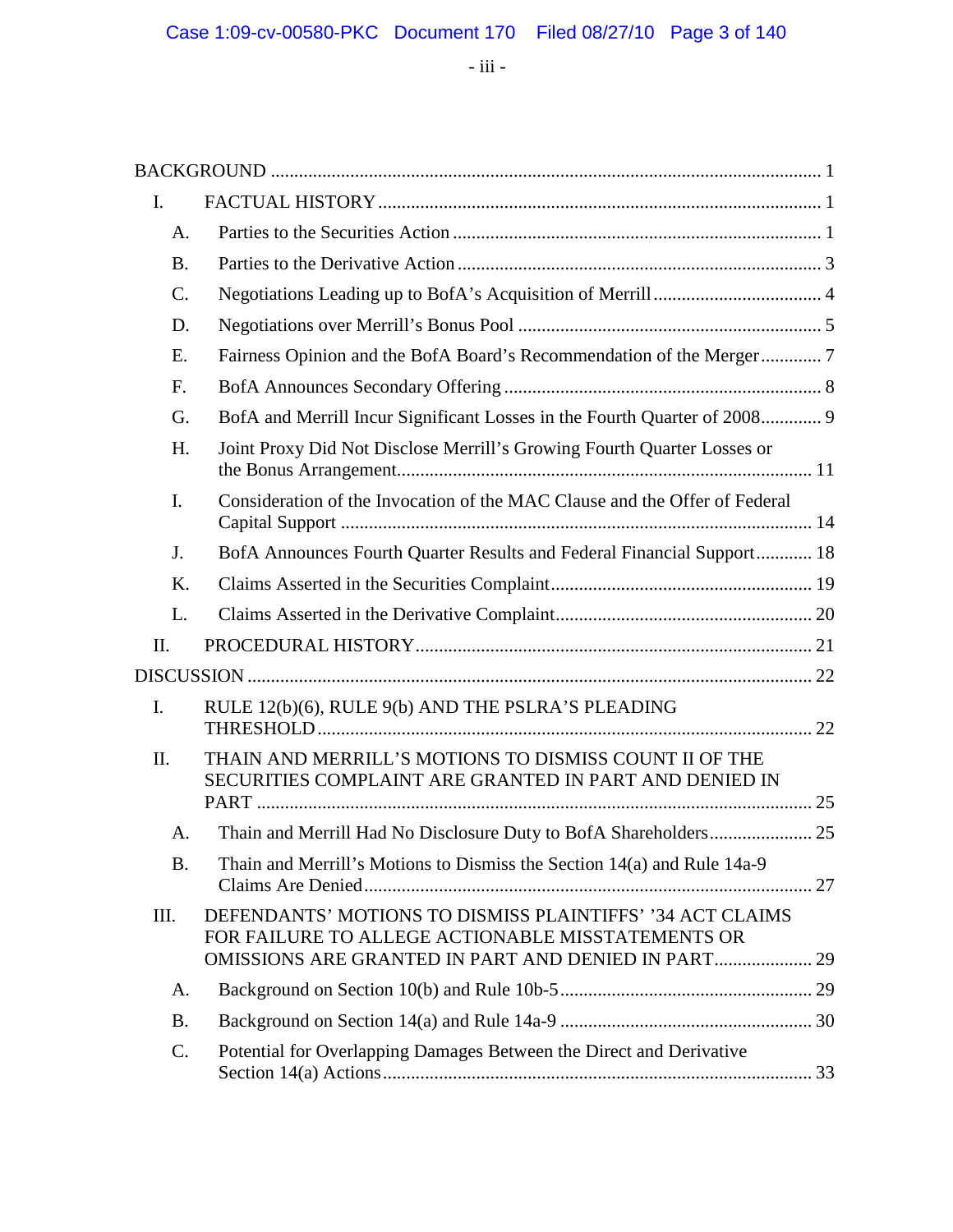- iv -

| D. | Derivative Plaintiffs Fail to Allege That the Individual BofA Officers Are                                                                            |  |
|----|-------------------------------------------------------------------------------------------------------------------------------------------------------|--|
| Е. | Motions to Dismiss for Failure to Allege Actionable Misstatements and                                                                                 |  |
| 1. | Securities Complaint Adequately Alleges Material Misstatements Related                                                                                |  |
|    | Qualifying Language in the Joint Proxy and Merger Agreement Did Not<br>a.                                                                             |  |
|    | Press Reports and Past Merrill SEC Filings Did Not Render the Joint<br>b.<br>Proxy Immaterial or Establish Truth on the Market as a Matter of Law at  |  |
| 2. | For Substantially the Same Reasons, the Derivative Complaint Adequately                                                                               |  |
| 3. | Securities Complaint Adequately Alleges the Materiality of Defendants'                                                                                |  |
| 4. | For Substantially the Same Reasons, the Derivative Complaint Adequately<br>Alleges That Section 14(a) and Rule 14a-9 Required the Disclosure of       |  |
| 5. | Claims in the Securities and Derivative Complaints Directed to the Merger                                                                             |  |
|    | Securities Complaint Fails to Plausibly Allege That the Defendants<br>a.<br>Violated Section 10(b) and Rule 10b-5 by Failing to Disclose              |  |
|    | For Substantially the Same Reasons, the Derivative Plaintiffs' Section<br>b.<br>14(a) Claims Arising from the Terms of the MAC Are Dismissed  63      |  |
|    | Derivative Plaintiffs' Allegations Concerning Non-Disclosure of the<br>c.<br>Decision to Invoke the MAC Clause Fail to State a Claim under Section    |  |
| 6. | Claims Directed to the Adequacy of BofA's Due Diligence Are Dismissed  65                                                                             |  |
|    | The Securities Complaint Fails to Plausibly Allege That the Defendants'<br>a.<br>Representations Concerning Due Diligence Violated Section 10(b) and  |  |
|    | Similarly, the Derivative Plaintiffs Have Not Adequately Alleged That<br>b.<br>Statements in the Joint Proxy Regarding Due Diligence Violated Section |  |
| 7. | Securities Complaint and the Derivative Complaint Both Fail to Plausibly                                                                              |  |
|    | Defendants in the Securities Complaint Had No General Duty to Update<br>a.<br>Certain Statements in Light of the October and November Losses 71       |  |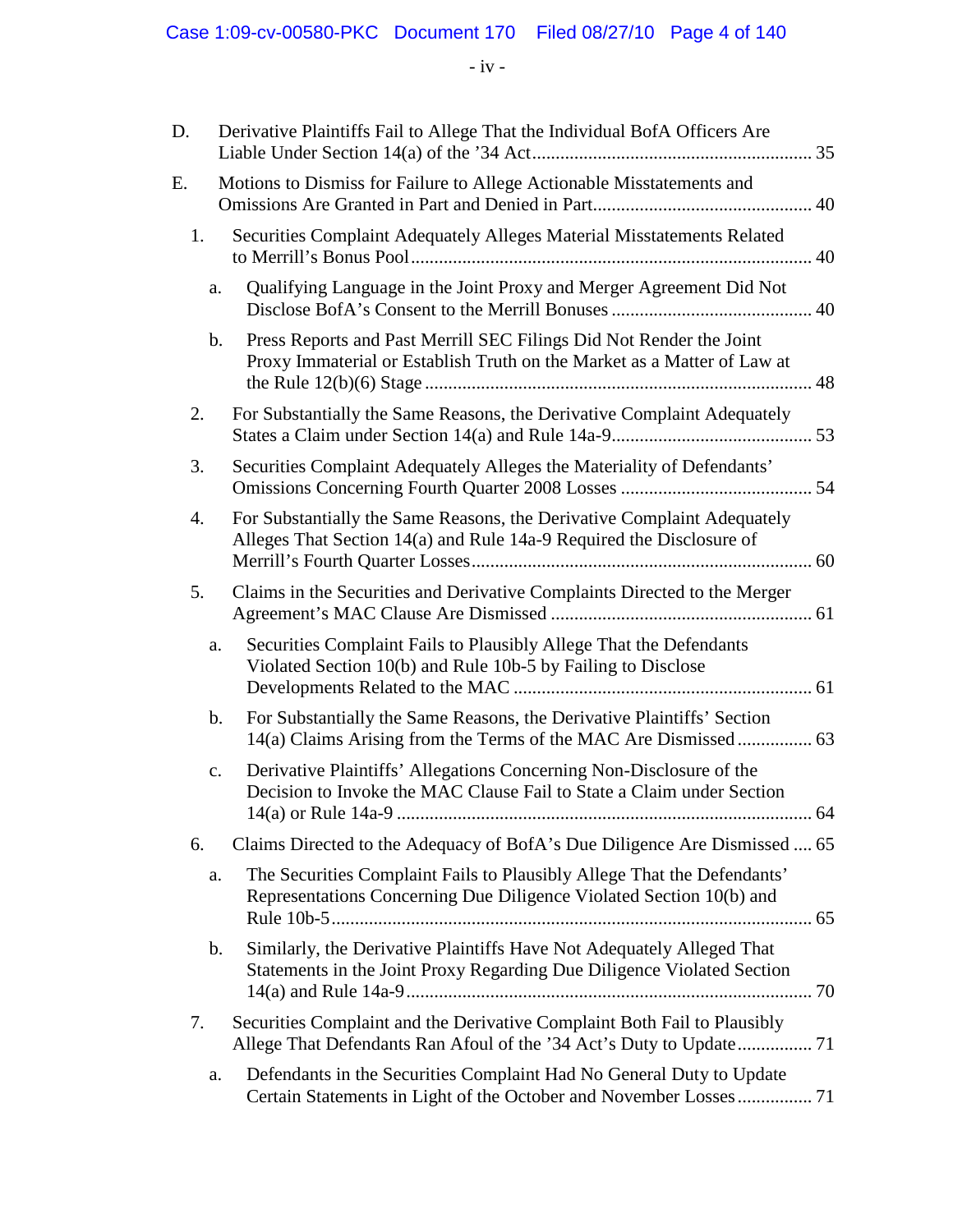Case 1:09-cv-00580-PKC Document 170 Filed 08/27/10 Page 5 of 140

- v -

|           | $\mathbf b$ .  | Derivative Plaintiffs' Section 14(a) and Rule 14a-9 Claims Based on<br>Statements Regarding the Future Capital Position of BofA and Merrill   |  |
|-----------|----------------|-----------------------------------------------------------------------------------------------------------------------------------------------|--|
|           | 8.             | Motions to Dismiss the Securities Plaintiffs' Additional Section 10(b) and                                                                    |  |
|           | a.             | Statements in BofA's Press Release of January 1, 2009 Are Non-                                                                                |  |
|           | $\mathbf{b}$ . | Motion to Dismiss the Section 10(b) and Rule 10b-5 Claims Is Denied<br>As to BofA's Allegedly Undisclosed Arrangement to Receive Federal      |  |
|           | c.             | Lewis's September 15 Remarks About Merrill's Liquidity Are Non-                                                                               |  |
|           | d.             | Statements by Lewis Regarding Regulator Pressure and Thain's Self-                                                                            |  |
|           | 9.             | Derivative Plaintiffs' Remaining Section 14(a) Claims Against the BofA                                                                        |  |
|           | a.             | Derivative Plaintiffs Have Not Adequately Alleged That the Joint Proxy<br>Contained Misstatements or Omissions Regarding the Overvaluation of |  |
|           | $\mathbf b$ .  | Derivative Plaintiffs Have Not Adequately Alleged That Statements<br>about Steps Taken to Improve Merrill's Financial Condition Were          |  |
|           | $C_{\bullet}$  | Derivative Plaintiffs Have Not Adequately Alleged That Statements<br>Regarding Additional Government Funds to Close the Merger and the        |  |
|           | d.             | Derivative Plaintiffs Have Not Alleged That the BofA Directors'<br>Recommendation Regarding the Merger Was Subjectively False 83              |  |
| IV        |                | THE MOTIONS TO DISMISS THE SECTIONS 10(b) AND 14(a) CLAIMS<br>FOR FAILURE TO ADEQUATELY PLEAD NEGLIGENCE AND                                  |  |
| А.        |                | Securities Plaintiffs Must Adequately Allege Scienter for Their Section                                                                       |  |
| <b>B.</b> |                | Derivative Plaintiffs Also Must Adequately Allege Negligence for Their                                                                        |  |
| C.        |                | Securities Complaint Pleads Scienter for the Merrill Bonus Arrangement As<br>to Lewis, Thain, BofA and Merrill, and Negligence As to the BofA |  |
| D.        |                | Derivative Complaint Adequately Pleads Negligence on the Part of the                                                                          |  |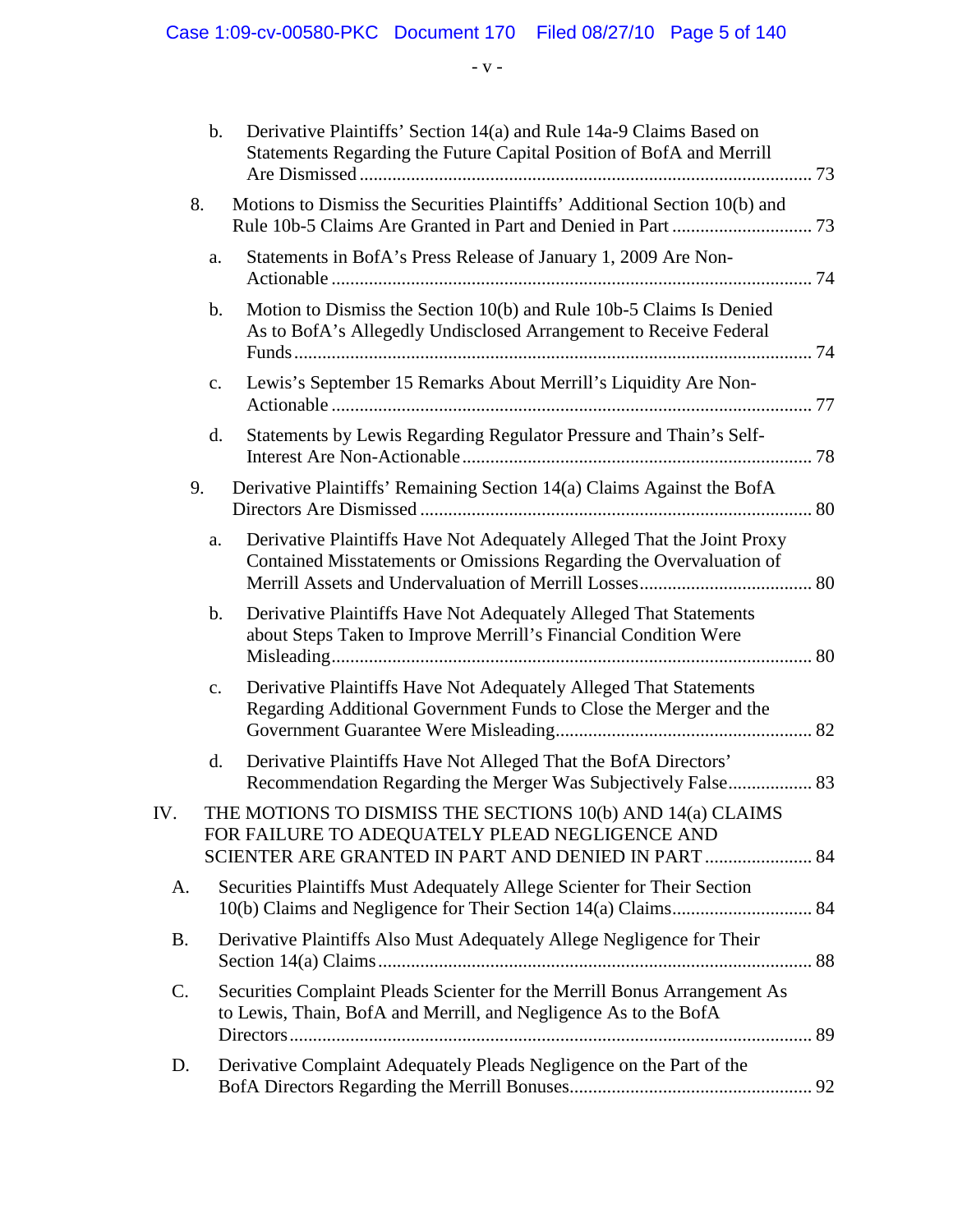- vi -

| E.        | Securities Complaint Fails to Allege Scienter As to Merrill's Fourth-Quarter<br>Losses, but Both the Securities Complaint and the Derivative Complaint                                                                         |  |
|-----------|--------------------------------------------------------------------------------------------------------------------------------------------------------------------------------------------------------------------------------|--|
|           | Securities Complaint Does Not Satisfy the PSLRA and Rule 9(b) in Its<br>1.                                                                                                                                                     |  |
|           | Securities Complaint Adequately Alleges Negligence As to the Losses,<br>2.                                                                                                                                                     |  |
|           | 3.<br>Derivative Complaint Adequately Alleges Negligence As to Merrill's                                                                                                                                                       |  |
| F.        | Securities Complaint Does Not Allege Scienter for the Failure to Disclose                                                                                                                                                      |  |
| V.        | DERIVATIVE PLAINTIFFS HAVE ADEQUATELY ALLEGED LOSS<br>CAUSATION FOR THEIR SECTION 14(a) CLAIMS AGAINST THE<br><b>BOFA DIRECTORS AND DEMAND IS EXCUSED FOR THOSE CLAIMS 99</b>                                                  |  |
| A.        | Derivative Plaintiffs Have Adequately Alleged Loss Causation for Their                                                                                                                                                         |  |
| <b>B.</b> | Demand Is Excused for the Derivative Plaintiffs' Section 14(a) Claims                                                                                                                                                          |  |
| VI.       | DERIVATIVE COMPLAINT FAILS TO STATE A SECTION 14(a) CLAIM                                                                                                                                                                      |  |
| VII.      | SECURITIES DEFENDANTS' MOTION TO DISMISS THE SECTION                                                                                                                                                                           |  |
| VIII.     | SECURITIES DEFENDANTS' MOTION TO DISMISS THE SECURITIES<br>PLAINTIFFS' '33 ACT CLAIMS IS GRANTED IN PART AND DENIED                                                                                                            |  |
| IX.       | MOTIONS TO DISMISS THE DERIVATIVE PLAINTIFFS' STATE LAW<br>CLAIMS ARE GRANTED IN PART AND DENIED IN PART  110                                                                                                                  |  |
| A.        | Derivative Plaintiffs Have Abandoned Their Aiding and Abetting a Breach                                                                                                                                                        |  |
| <b>B.</b> | Motion to Dismiss the Derivative Breach of Fiduciary Duty Claims Against                                                                                                                                                       |  |
|           | Demand Is Not Excused for the Breach of Fiduciary Duty Claims Arising<br>1.<br>from the Merger Approval Because the Derivative Plaintiffs Have Failed<br>to Raise a Reasonable Doubt That the Board Acted Disloyally or in Bad |  |
|           | BofA Directors Were Disinterested and Independent When They<br>a.                                                                                                                                                              |  |
|           | Derivative Complaint Fails to Plead That the BofA Directors Acted<br>b.<br>Disloyally or in Bad Faith When They Approved the Merger 114                                                                                        |  |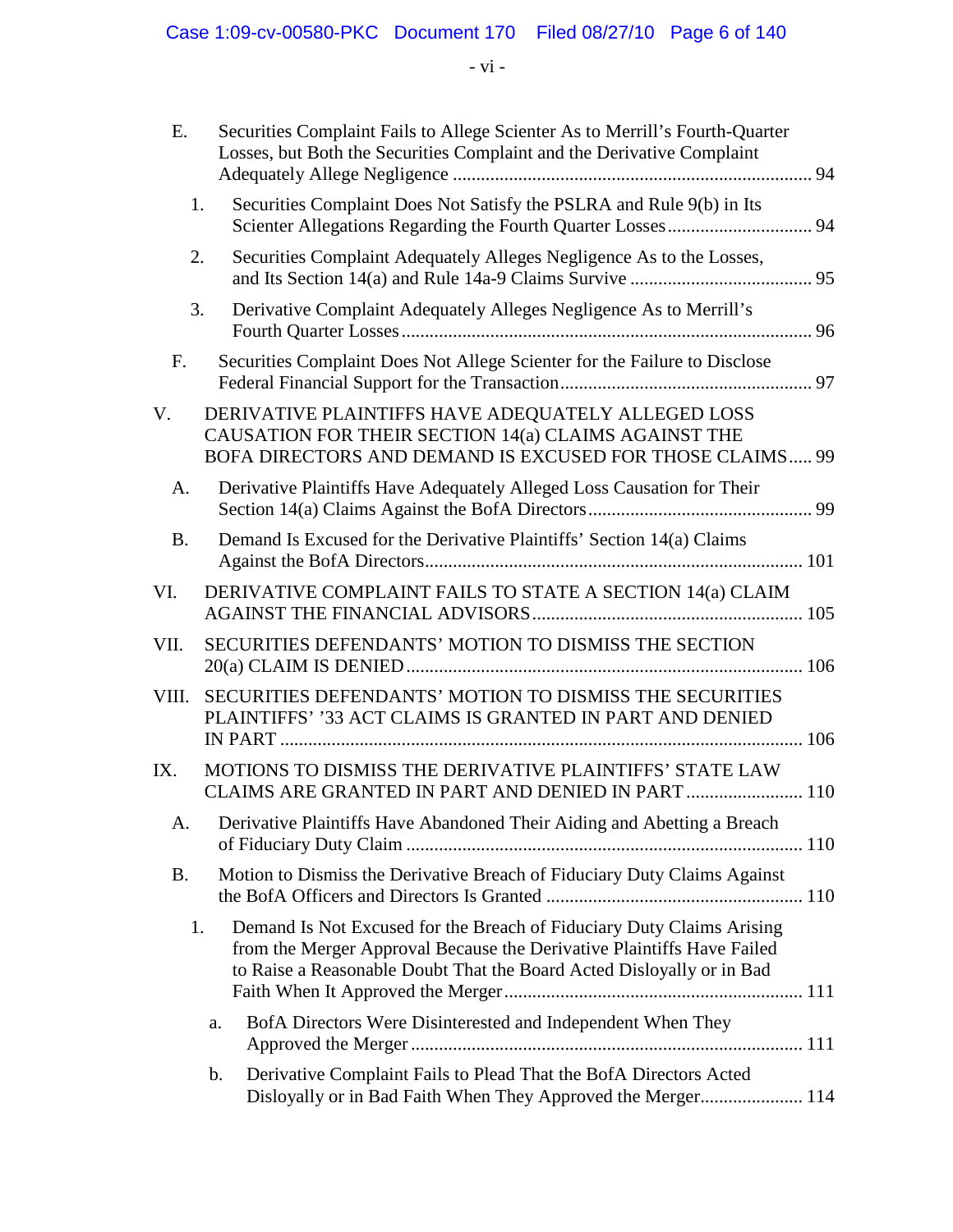- vii -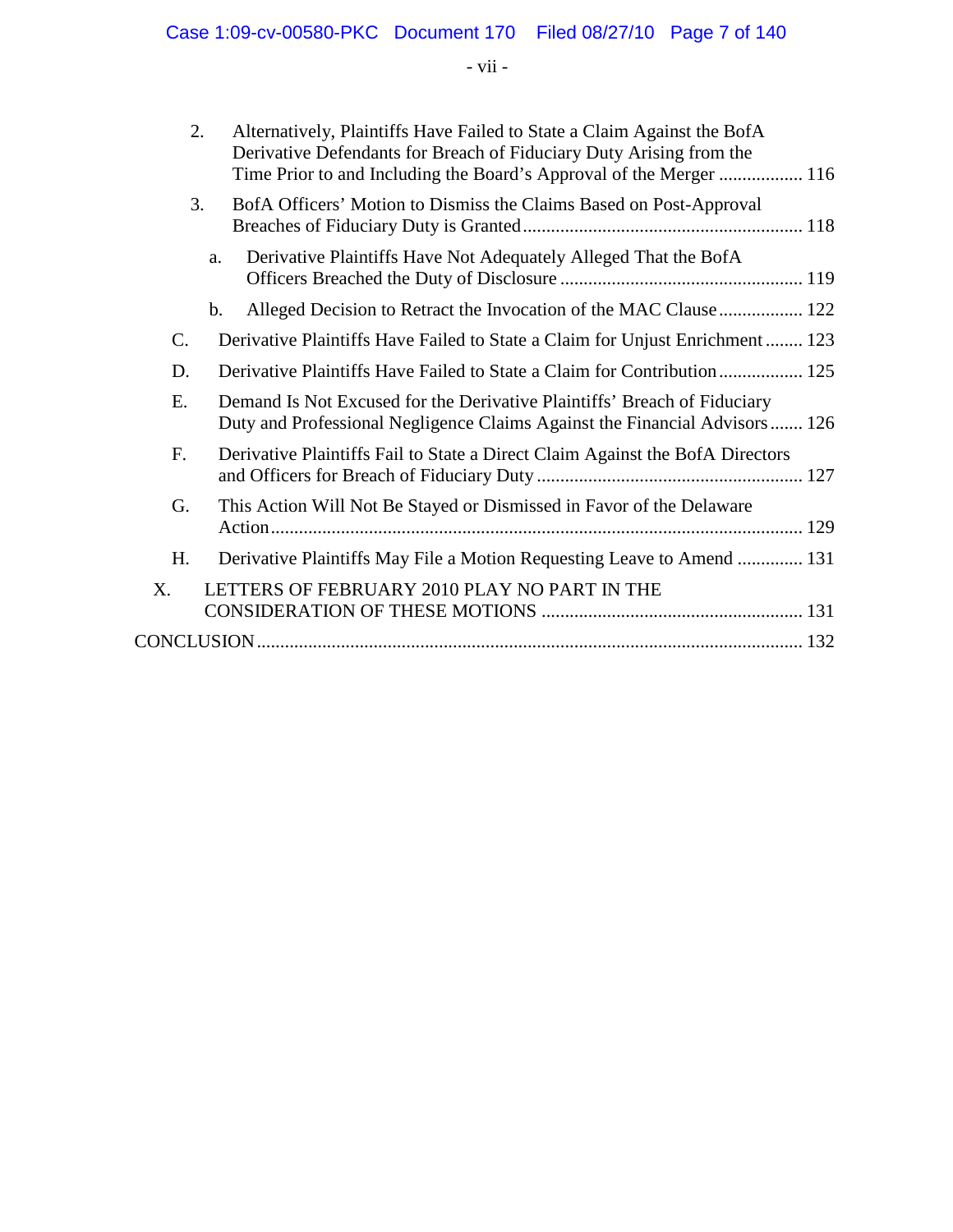#### BACKGROUND

#### I. FACTUAL HISTORY

For the purposes of the defendants' motions, all nonconclusory factual allegations are accepted as true. S. Cherry St. LLC v. Hennessee Group LLC, 573 F.3d 98, 100 (2d Cir. 2009); see also Ashcroft v. Iqbal, 129 S. Ct. 1937, 1949-50 (2009). As the nonmovants, all reasonable inferences are drawn in favor of the plaintiffs. United States v. City of New York*,* 359 F.3d 83, 91 (2d Cir. 2004).

#### A. Parties to the Securities Action.

BofA is a Delaware corporation with its headquarters in North Carolina. (Sec. Compl. ¶ 33.) It provides banking and non-banking financial services in the United States and internationally. (Sec. Compl. ¶ 33.) Its shares are traded on the New York Stock Exchange ("NYSE"). (Sec. Compl. ¶ 33.) As of April 30, 2009, it had more than 6.4 billion shares of common stock outstanding. (Sec. Compl. ¶ 33.) Merrill is a financial services company incorporated in Delaware with its headquarters in New York. (Sec. Compl. ¶ 34.) It provides investment banking, research and wealth management services. (Sec. Compl. ¶ 34.) From the start of the class period through its acquisition by BofA on December 31, 2008, Merrill's shares traded on the NYSE. (Sec. Compl. ¶ 34.)

On January 1, 2009, BofA closed the acquisition of Merrill, which then became a direct subsidiary of BofA. (Sec. Compl. ¶ 34.) The acquisition was structured as a stock-for-stock transaction in which Merrill shareholders swapped each Merrill share in exchange for 0.8595 of a share of BofA's common stock. (Joint Proxy Cover Letter.) In order to consummate the transaction, BofA issued approximately 1.71 billion shares of common stock and 359,100 shares of preferred stock. (Joint Proxy Cover Letter.) BofA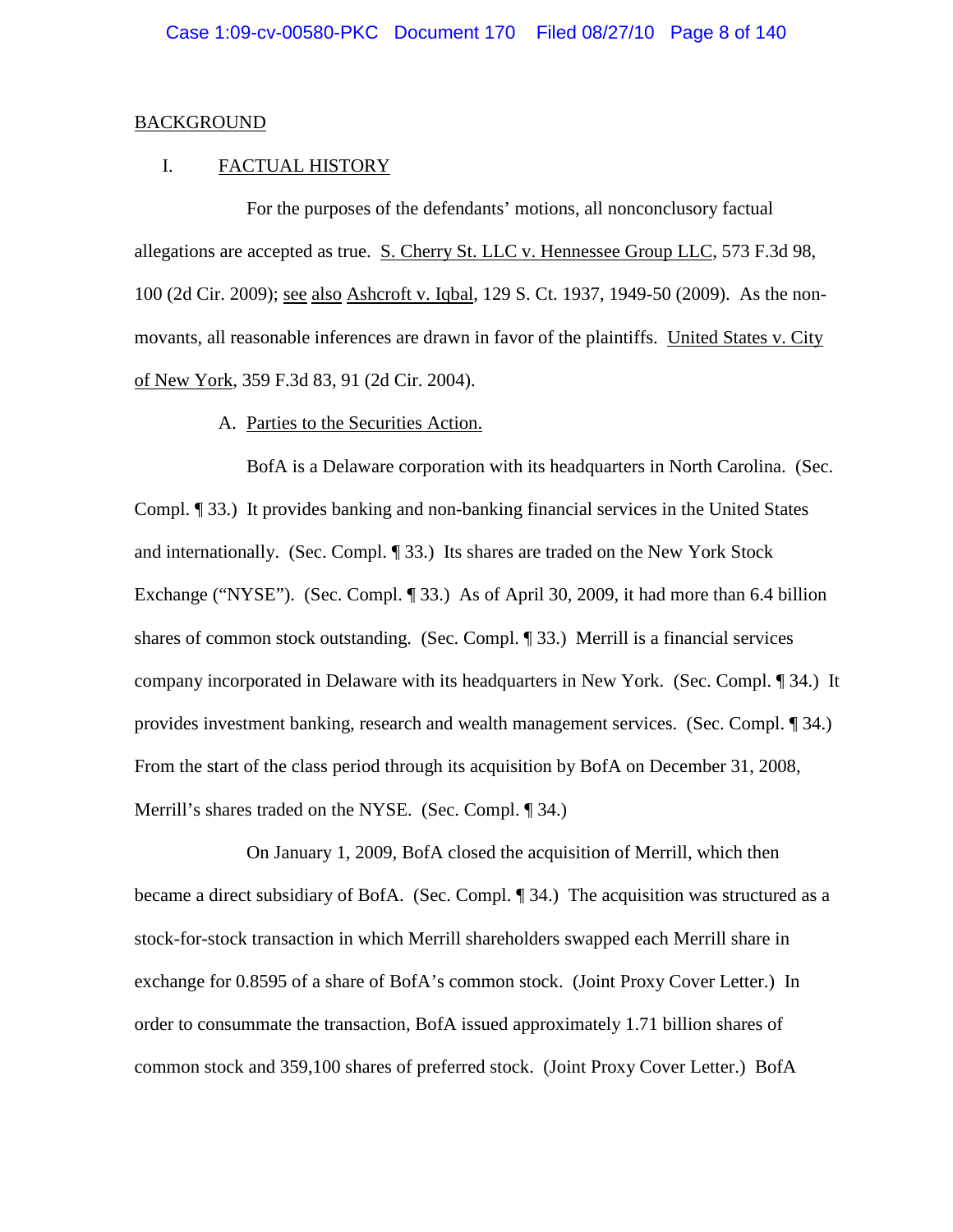$-2 -$ 

needed shareholder approval in order to issue the shares, which required, among other things, amendment to its certificate of incorporation. (Joint Proxy, Notice of Special Meeting.) BofA and Merrill often describe the transaction as a "merger," although it was not a merger in the true sense, and was instead a stock-for-stock acquisition of Merrill by BofA. Because the transactional documents and disclosures characterize the acquisition as a "merger," the Court will occasionally employ the parties' preferred terminology.

Defendant Kenneth Lewis was BofA's CEO, president, and chairman of the board of directors during the class period. (Sec. Compl. ¶ 35.) Lewis signed the Agreement and Plan of Merger (the "Merger Agreement") governing the acquisition. (Sec. Compl. ¶ 35.) Lewis also signed the transmittal letter for BofA and Merrill's definitive joint proxy statement (the "Joint Proxy"), which was dated October 31, 2008 and filed with the SEC on November 3, 2008. (Sec. Compl. ¶ 35.)

 Defendant Joe L. Price was BofA's CFO. (Sec. Compl. ¶ 36.) Defendant Neil A. Cotty was BofA's Chief Accounting Officer prior to the announcement of the acquisition; after the acquisition's announcement, he was appointed Merrill's interim CFO and functioned as a liaison between BofA and Merrill. (Sec. Compl. ¶ 37.) Defendant John A. Thain was CEO and chairman of the board of Merrill from the beginning of the class period through December 31, 2008. (Sec. Compl. ¶ 38.) From January 1, 2009 through the end of the class period, Thain was president of global banking, securities and wealth management at BofA. (Sec. Compl. ¶ 38.)

In addition to their claims against senior management of the two companies, the Securities Plaintiffs also bring claims against fifteen members of BofA's board of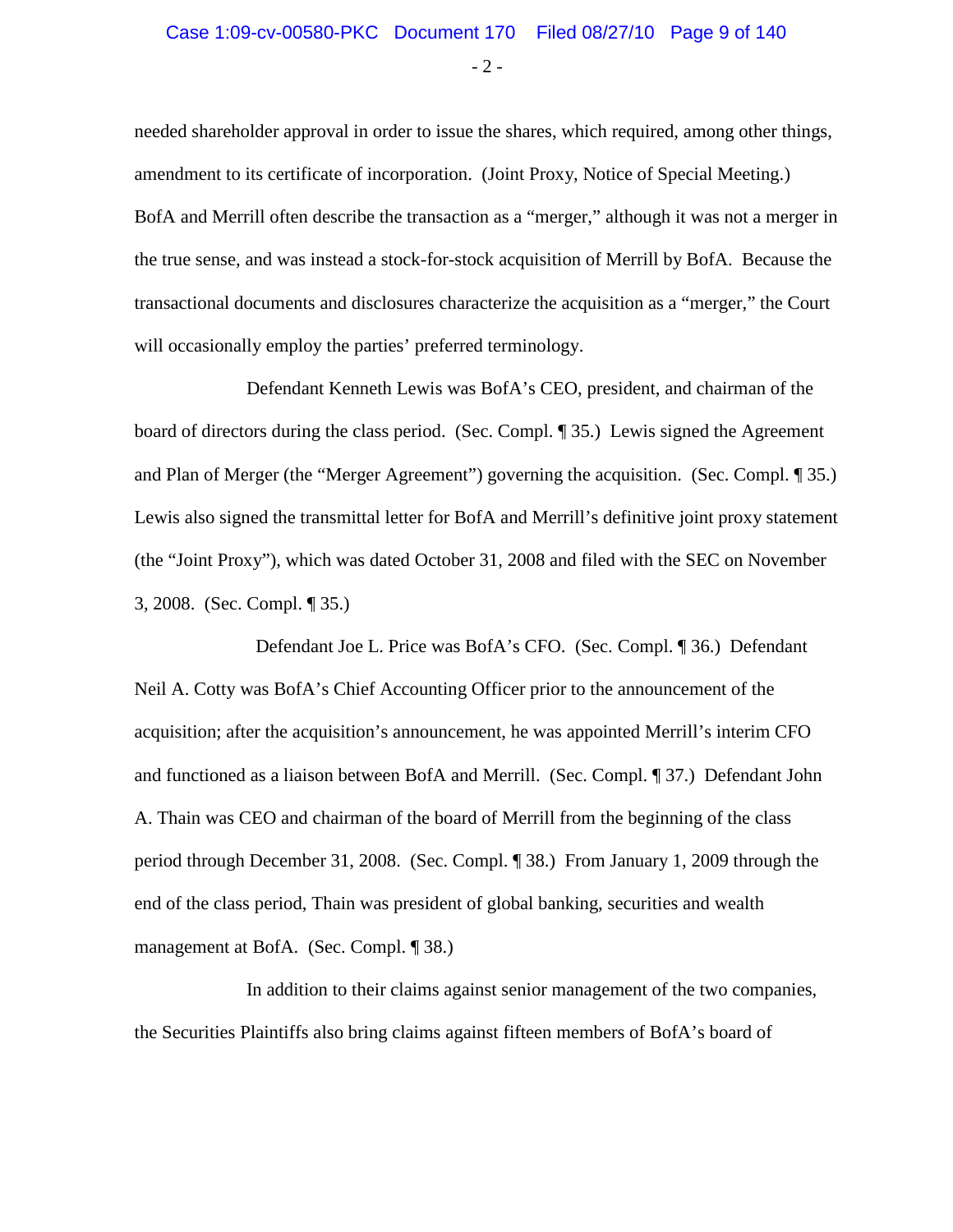- 3 -

directors.<sup>[1](#page-9-0)</sup> (Sec. Compl.  $\P$ ] 39-53.) They assert claims under the Securities Act of 1933, 15 U.S.C. § 77a, et seq. (the "'33 Act") against the underwriters of a secondary offering of BofA shares in October 2008. (Sec. Compl. ¶¶ 362-395.) Those two underwriter defendants are Banc of America Securities LLC ("Banc of America"), which is a wholly-owned subsidiary of BofA, and Merrill Lynch, Pierce, Fenner & Smith Incorporated ("MLPFS"). (Sec. Compl.  $\P\P$  56-58.)

The lead plaintiffs are public pension funds that owned shares of BofA common stock during the class period. (Sec. Compl. ¶¶ 27-31.) Two of the lead plaintiffs, the State Teachers Retirement System of Ohio and the Ohio Public Employees Retirement System, purchased shares of BofA common stock as part of the company's secondary offering in October 2008, which forms the basis of the Complaint's '33 Act claims. (Sec. Compl. ¶¶ 27-28.)

#### B. Parties to the Derivative Action.

The Derivative Plaintiffs assert claims against all sixteen individuals who were BofA directors at the time of the Merrill acquisition, including Lewis (the "BofA Directors"). (Deriv. Compl. ¶¶ 43-58.) Other than defendant Lewis, who was also BofA's Chairman and CEO during all relevant times, none of the directors were officers or employees of BofA. (Deriv. Compl. ¶¶ 43-58.)

In addition to Lewis, the Derivative Plaintiffs bring claims against a number of BofA officers, including Price, Cotty, BofA Vice Chairman for Corporate Planning and Strategy Gregory Curl, Chief Administrative Officer J. Steele Alphin, Global Risk Executive

<span id="page-9-0"></span><sup>&</sup>lt;sup>1</sup> The defendants named in the Securities Complaint for their actions while on the BofA board of directors are William Barnet III, Frank P. Bramble, Sr., John T. Collins, Gary L. Countryman, Tommy R. Franks, Charles K. Gifford, Monica C. Lozano, Walter E. Massey, Thomas J. May, Patricia E. Mitchell, Thomas M. Ryan, O. Temple Sloan, Jr., Meredith R. Spangler, Robert L. Tillman, and Jackie M. Ward. (Sec. Compl. ¶¶ 39-53.)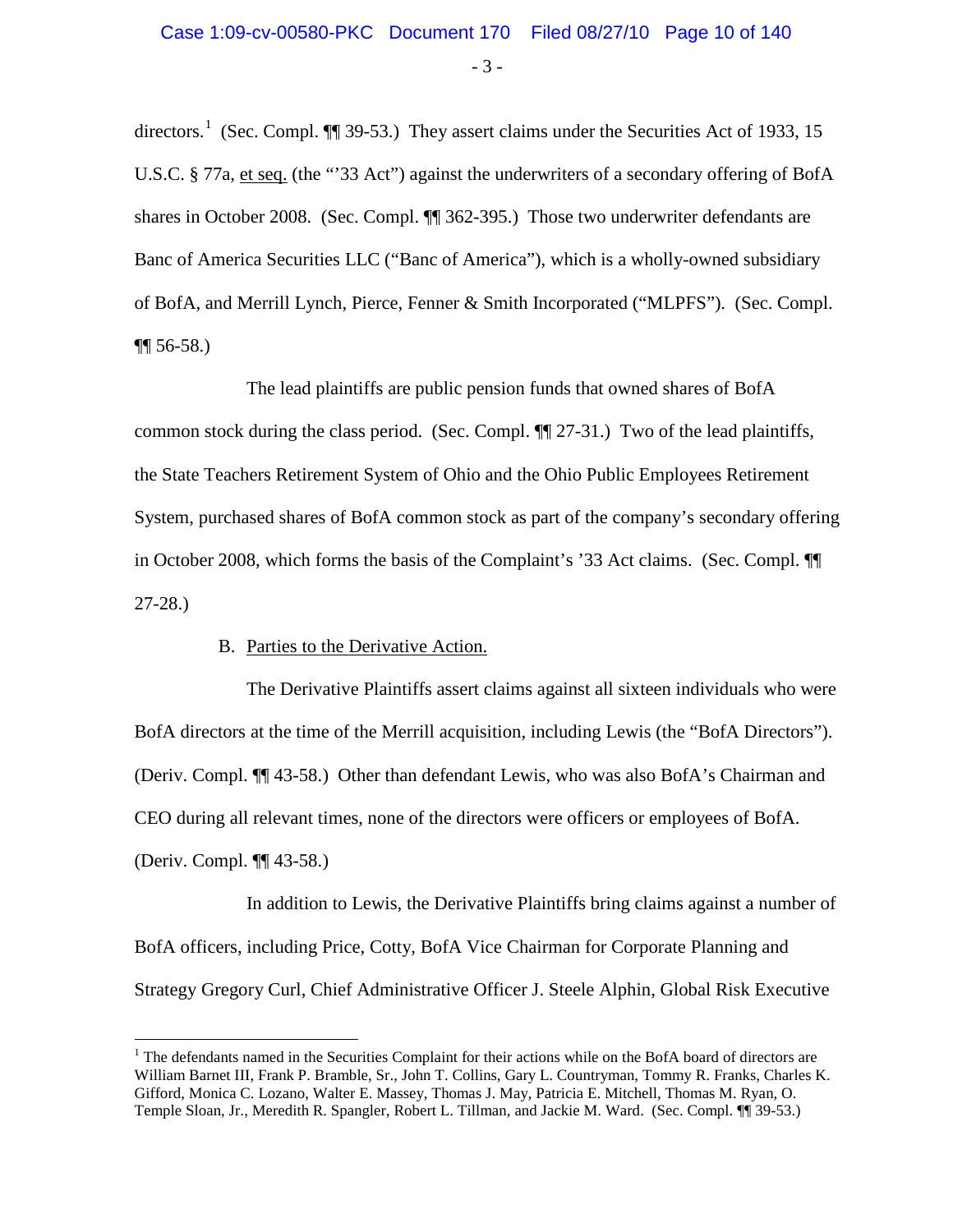#### Case 1:09-cv-00580-PKC Document 170 Filed 08/27/10 Page 11 of 140

 $-4 -$ 

Amy Woods Brinkley, Brian T. Moynihan, head of Global Banking and Global Wealth and Investment Management and after December 10, 2008, General Counsel, Keith T. Banks, President of BofA's Global Wealth and Investment Management unit, Timothy Mayopoulos, General Counsel until December 10, 2008, and Associate General Counsel Teresa Brenner (the "BofA Officers"). (Deriv. Compl. ¶¶ 59-67.)

Louisiana Municipal Police Employees Retirement System and Hollywood Police Officers' Retirement System are the interim lead plaintiffs in the Derivative Action. (MDL Docket # 2.) They are citizens of Louisiana and Florida, respectively. (Deriv. Compl. ¶¶ 40-41.) None of the BofA Officers or Directors is a citizen of Louisiana or Florida. (Deriv. Compl. ¶¶ 43-67.)

The Derivative Plaintiffs assert claims against the Financial Advisors, J.C. Flowers & Co. LLC ("J.C. Flowers") and Fox-Pitt Kelton Cochran Caronia Waller (USA) LLC ("FPK"). Each of the Financial Advisors provided the BofA board with an opinion that the consideration BofA paid for Merrill was fair, from a financial point of view, to BofA. (Deriv. Compl. ¶¶ 83-84.) According to the Derivative Complaint, J.C. Flowers and FPK are limited liability companies "organized and existing under the laws of the State of Delaware," with their "principal place of business" in New York. (Id.)

#### C. Negotiations Leading up to BofA's Acquisition of Merrill.

On the morning of Saturday, September 13, 2008, Thain reached out to Lewis. (Sec. Compl. ¶ 4.) At that time, Thain was CEO of Merrill, and Lewis was CEO of BofA. (Sec. Compl. ¶ 4; Deriv. Compl. ¶ 9.) Thain believed that Lehman Brothers Holdings, Inc. ("Lehman Brothers") would soon file for bankruptcy, resulting in market turmoil that "would cause severe liquidity issues" for Merrill, beginning as early as the following Monday. (Sec.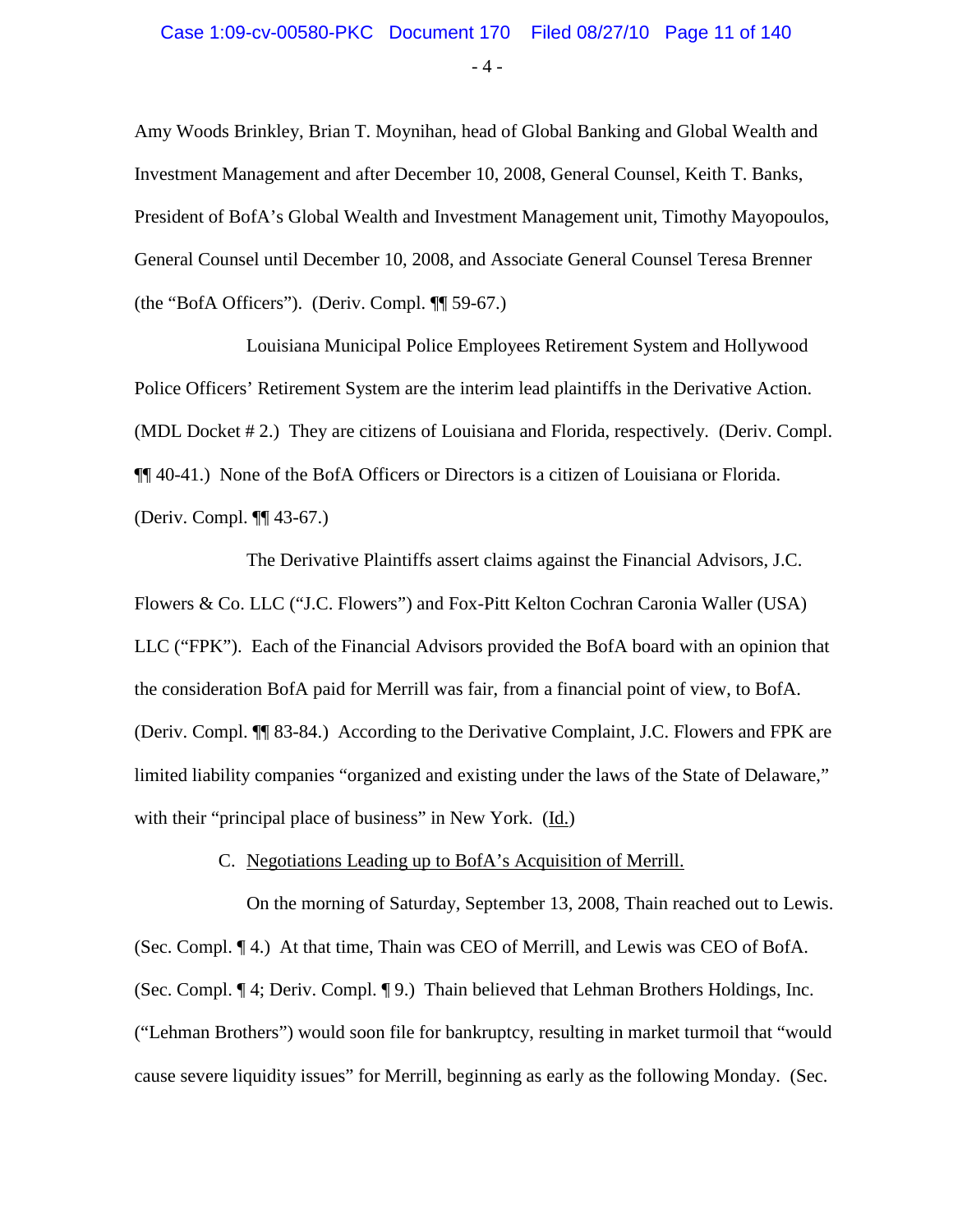$-5 -$ 

Compl. ¶ 4; Deriv. Compl. ¶ 98.) Thain believed that a Lehman Brothers bankruptcy would trigger Merrill's own "catastrophic" collapse and "likely render [Merrill] effectively insolvent" on Monday. (Sec. Compl. ¶ 62; Deriv. Compl. ¶ 98.)

According to the Securities Complaint, Lewis "had long coveted" Merrill, and stated as much in press interviews. (Sec. Compl. ¶¶ 5, 59.) Thain was aware of Lewis's interest, but previously rebuffed BofA's offers. (Sec. Compl. ¶ 63.) On Saturday morning, Lewis flew to New York, where he met Thain at 2:30 p.m. (Sec. Compl.  $\P$  64; Deriv. Compl. ¶ 100.) Thain proposed selling a 9.9 percent stake of Merrill to BofA. (Sec. Compl. ¶ 64; Deriv. Compl. ¶ 100.) Lewis later recalled, "I responded to John, 'That's not really what I have envisioned here. I want to buy the whole company, not invest 9 to 10 percent." (Sec. Compl. ¶ 64.) The two eventually agreed that any transaction would entail BofA acquiring Merrill in full, and "later that same day, teams from both firms began conducting due diligence and negotiating the terms of a possible merger." (Deriv. Compl. ¶ 100.)

#### D. Negotiations over Merrill's Bonus Pool.

As talks unfolded over the weekend, bonuses to Merrill employees became a major topic of negotiation. (Sec. Compl. ¶¶ 6, 67; Deriv. Compl. ¶ 101.) According to the Securities Complaint, Thain later stated that, alongside the acquisition price and the language of the Material Adverse Change clause (the "MAC"), the employee bonus arrangement was one of the three principal topics of negotiation. (Sec. Compl. ¶ 67.) The Derivative Complaint asserts that certain BofA officers involved in the negotiations later testified that "Merrill's ability to pay year-end bonuses to its executives and employees pursuant to its" incentive compensation program was a major topic of negotiation. (Deriv. Compl. ¶ 101.)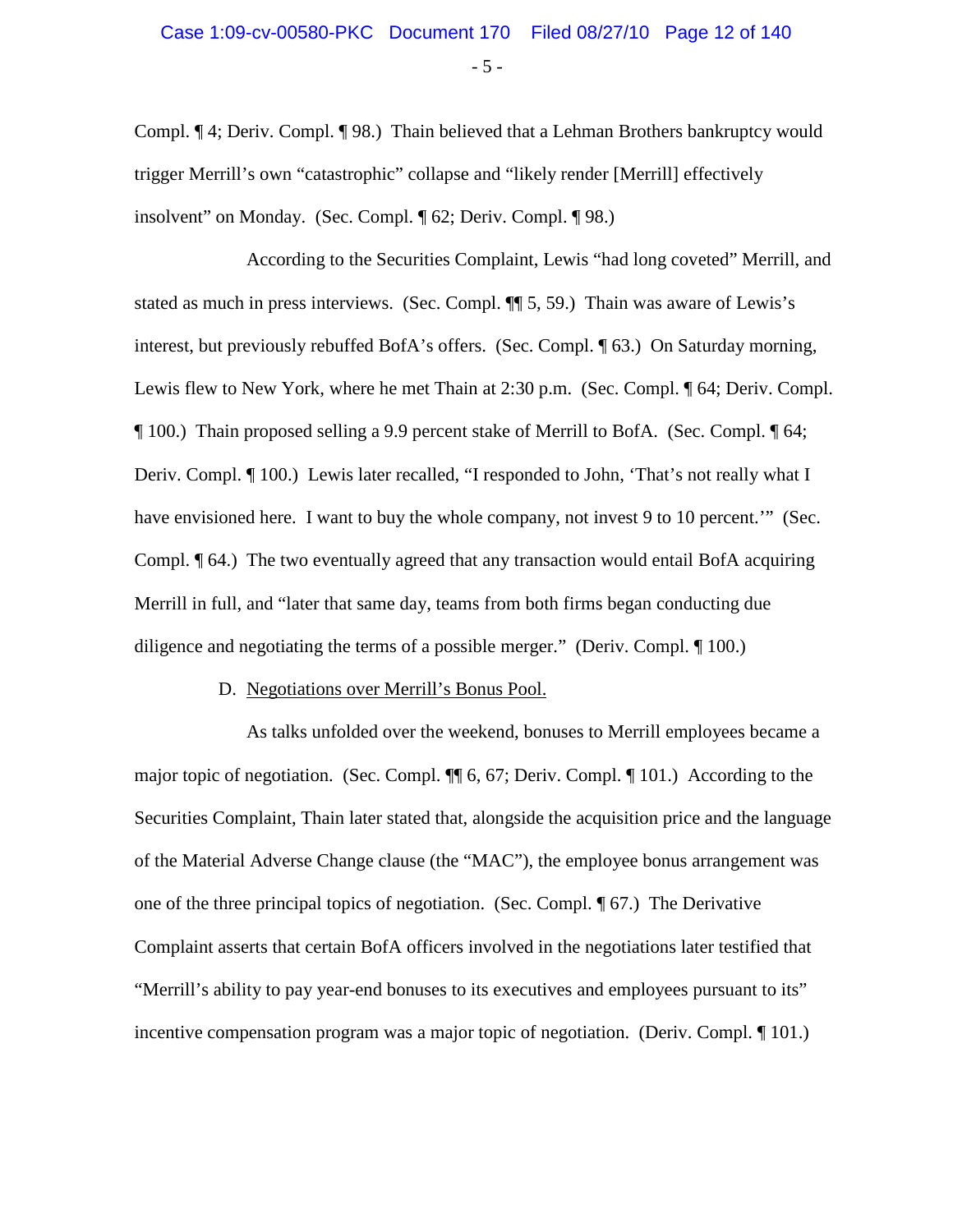#### Case 1:09-cv-00580-PKC Document 170 Filed 08/27/10 Page 13 of 140

- 6 -

The Securities Plaintiffs allege that Thain remained informed of the negotiations' progress through Greg Fleming, Merrill's president and chief operating officer. (Sec. Compl. ¶ 67.) Merrill wanted to pay its officers and employees \$5.8 billion in bonuses. (Sec. Compl. ¶ 68; Deriv. Compl. ¶ 10.) This included bonuses for executive officers that ranged from \$15 million to \$40 million. (Sec. Compl. ¶ 68.) The Securities Complaint states that the \$5.8 billion bonus pool totaled 12 percent of the transaction's value and 26 percent more than BofA's earnings in the first two quarters of 2008. (Sec. Compl. ¶ 72.) "It also represented 77% of Merrill's record earnings of \$7.5 billion for all of 2006; nearly 30% of Merrill's total stockholders' equity as of December 26, 2008; and over 8% of Merrill's total cash as of December 26, 2008." (Sec. Compl. ¶ 72.)

Merrill wanted to pay bonuses on an accelerated basis and prior to the transaction's closing, even though its past practice had been to pay bonuses after the close of the fiscal year. (Sec. Compl. ¶¶ 69-70, 74; Deriv. Compl. ¶¶ 10, 215.) The Securities Complaint asserts that the accelerated payment schedule prevented BofA from later reducing bonus payments, permitted Merrill officers "to reap gigantic bonuses" despite dismal financial results in 2008 and ultimately reduced the value of Merrill before BofA finalized the acquisition. (Sec. Compl. ¶¶ 75-77.) As characterized in the Securities Complaint, negotiations over the bonuses "dragged on for hours," and "delay[ed]" execution of the Merger Agreement until 2 a.m. on Monday, September 15, 2008 – one hour after Lehman Brothers filed for bankruptcy. (Sec. Compl. ¶ 71.) In press interviews, Lewis later indicated that the bonus negotiations were a source of hard feelings, and characterized the issue as "petty" and "selfish." (Sec. Compl. ¶ 78.)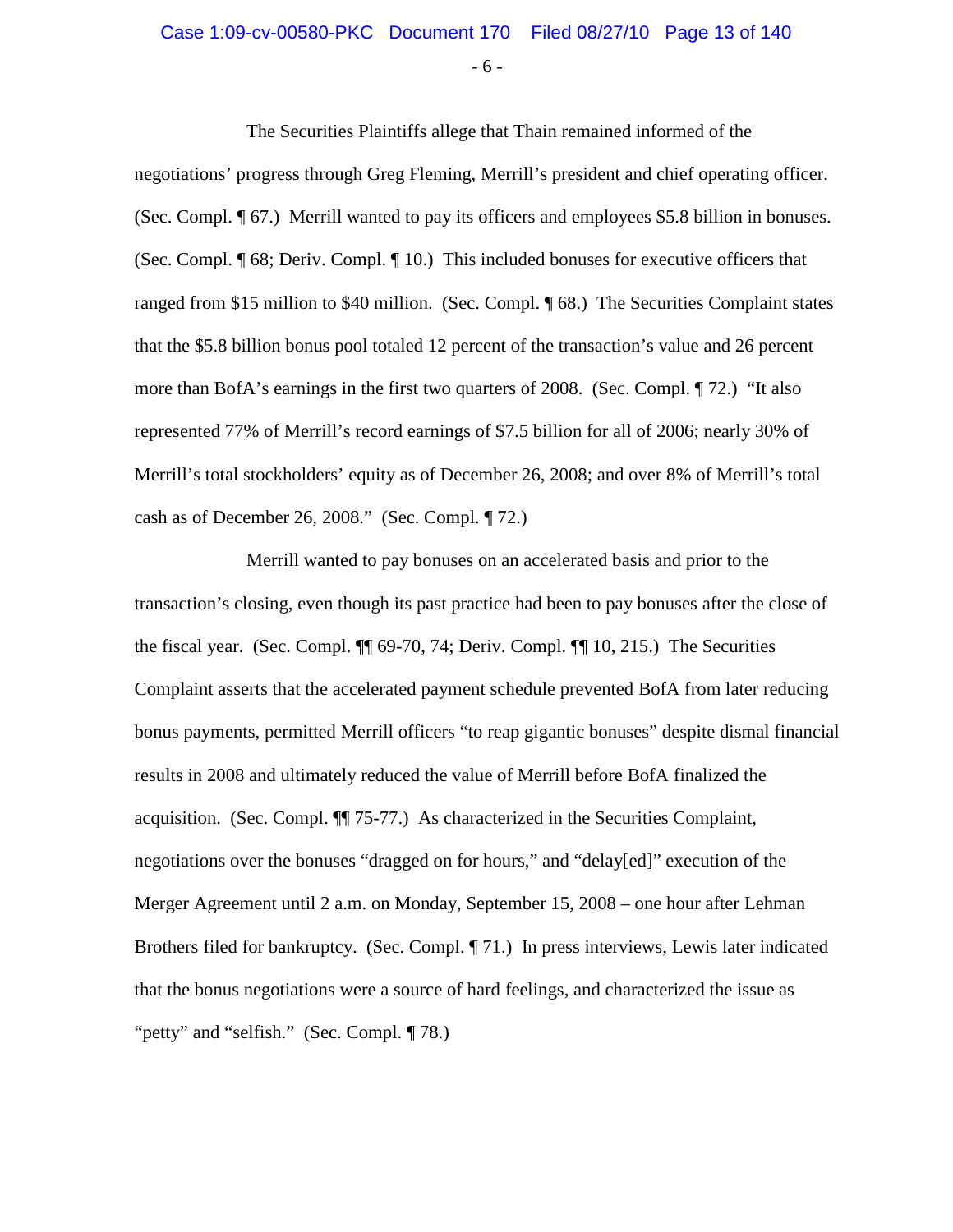- 7 -

The Derivative Complaint alleges that a term sheet prepared on Sunday,

September 14 reflected that as a result of the negotiations, BofA "had agreed in principle that Merrill would be authorized to pay a bonus pool that would, at most, be 'flat to last year' ... with a maximum recorded expense of \$4.5 billion." (Deriv. Compl. ¶ 120.) BofA and Merrill also agreed that Merrill's year-end bonuses would be paid in a 60/40 cash/stock split, the same as in 2007, and that "bonus allocations would be made in consultation with BofA." (Deriv. Compl. ¶ 121.) Taking "headcount changes" into account, the parties agreed that the bonus pool would be \$5.8 billion, which was greater than the pool that Merrill previously projected for [2](#page-13-0)008. (Deriv. Compl.  $\P$  122.)<sup>2</sup> BofA also agreed to allow Merrill to accelerate its incentive bonus payments to December 31, 2008, prior to the closing of the transaction, and "ahead of the disclosure date for Merrill's fourth-quarter results." (Deriv. Compl. ¶ 123.)

E. Fairness Opinion and the BofA Board's Recommendation of the Merger.

The principal terms of the transaction were negotiated in approximately 24 hours, from late-afternoon on Saturday, September 13, to late-afternoon on Sunday, September 14, 2008. (Deriv. Compl. ¶ 101.) On Sunday, Lewis agreed that BofA would buy Merrill for \$50 billion, valuing Merrill stock at \$29 per share, which was a 70 percent premium over Merrill's \$17 NYSE closing price the day before. (Sec. Compl. ¶ 66.; Deriv. Compl. ¶ 102.)

According to the Joint Proxy, late on Sunday afternoon, the BofA Directors met with BofA "senior management and its outside advisors." (Joint Proxy at 50.) At that meeting, BofA's senior management and the Financial Advisors discussed the results of their due diligence exercise. (Joint Proxy at 55.) J.C. Flowers and FPK each delivered an oral

<span id="page-13-0"></span> $2$  Prior to the negotiations, Merrill was projecting a bonus pool of, at most, \$5.1 billion, with a recorded expense of \$3.5 billion. (Deriv. Compl. ¶ 122.)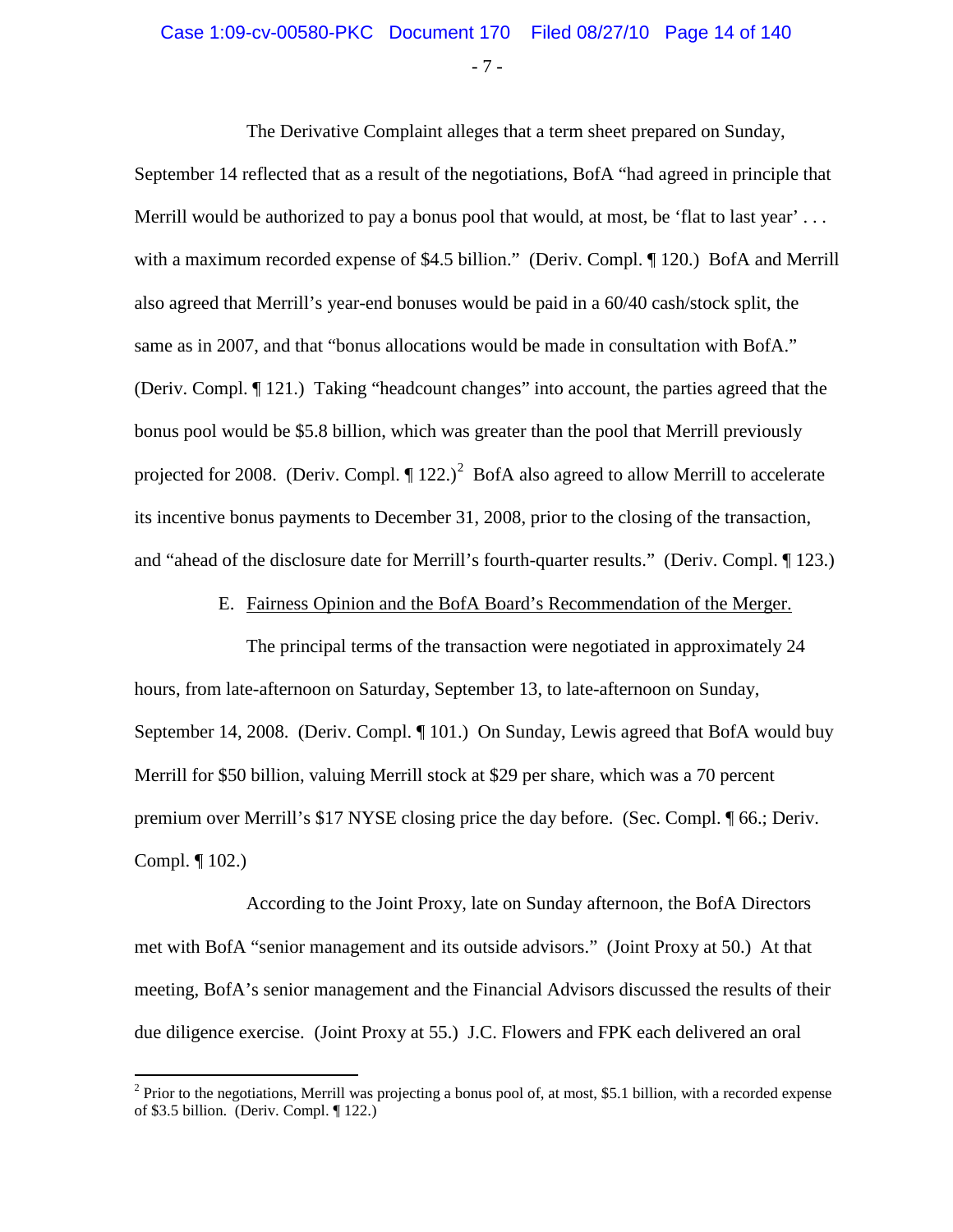- 8 -

opinion that the exchange ratio of 0.8595 of a share of BofA for every share of Merrill "was fair, from a financial point of view, to [BofA]." (Joint Proxy at 51.) The Joint Proxy would later set forth the full text of the Financial Advisors' written fairness opinions. The FPK fairness opinion stated that FPK was "of the opinion that, as of the date hereof, the Exchange Ratio to be paid by [BofA] in the Merger is fair, from a financial point of view, to [BofA]." (Joint Proxy at D-3.) The J.C. Flowers opinion stated: "we are of the opinion that as of the date hereof the Exchange Ratio is fair, from a financial point of view, to [BofA]." (Joint Proxy at C-2.) The actions of the Financial Advisors are material to the Derivative Complaint. They are not named as defendants in the Securities Complaint.

BofA's general counsel defendant Mayopoulos and BofA's outside counsel Wachtell, Lipton, Rosen & Katz LLP ("Wachtell") then advised the board regarding "the legal standards applicable to its decisions and actions with respect to the proposed transaction and reviewed the legal terms of the proposed merger." (Joint Proxy at 51.) The BofA Board then unanimously voted to approve the transaction. (Joint Proxy at 51.) The two companies signed the Merger Agreement in the early morning of Monday, September 15. (Joint Proxy at 51.) Lewis signed on behalf of BofA, and Thain signed on behalf of Merrill. (Joint Proxy at A-46.)

#### F. BofA Announces Secondary Offering.

On October 7, 2008, BofA conducted a secondary offering of common stock, in which it sold 455,000,000 shares at \$22 per share, netting proceeds of \$9.9 billion (the "Secondary Offering"). (Sec. Compl. ¶ 83.) The Secondary Offering is the basis of claims arising under the '33 Act. (Sec. Compl. ¶¶ 362-395.) According to the plaintiffs, the offering documents expressly incorporated the Merger Agreement and the Form 8-K filing announcing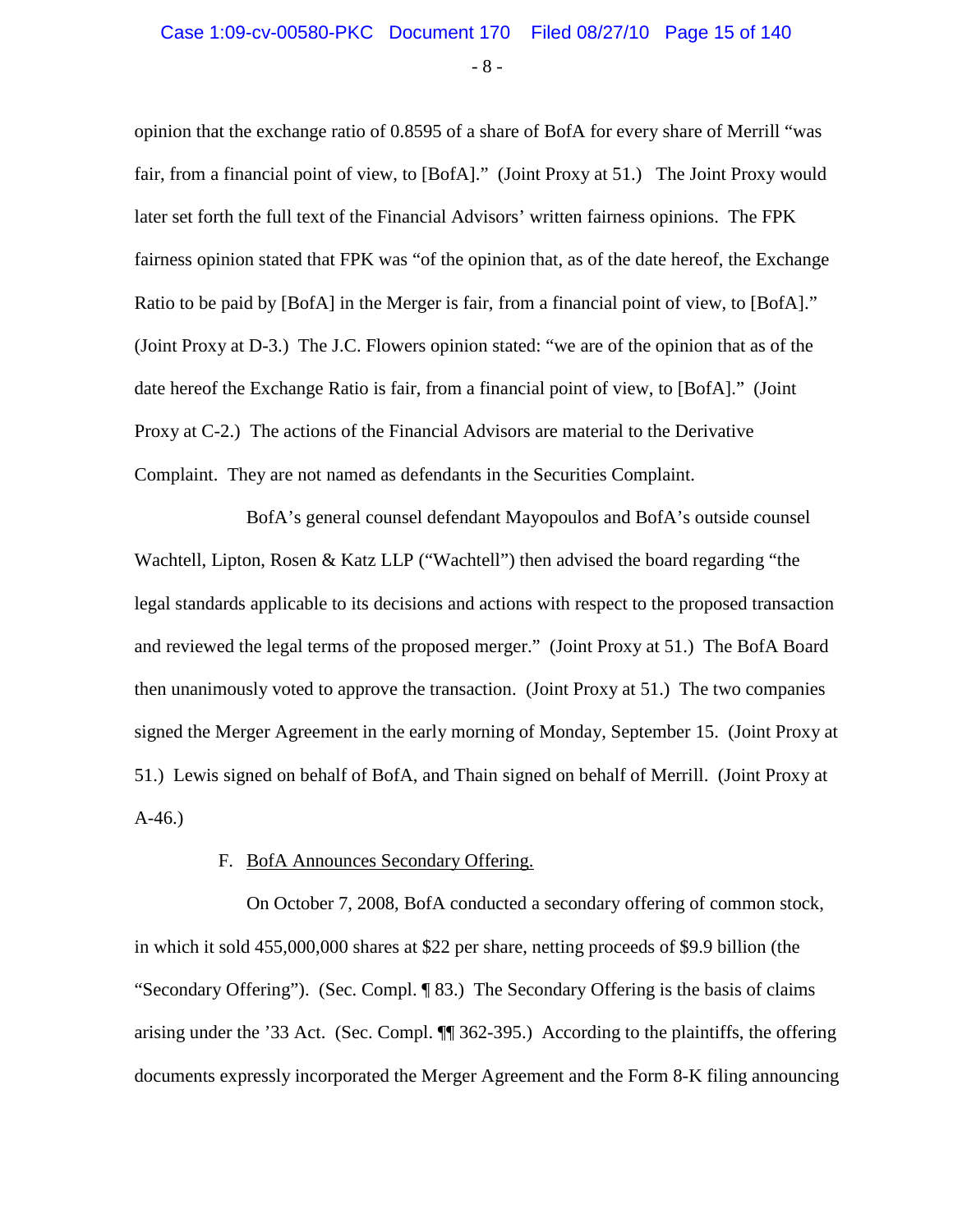$-9 -$ 

the acquisition; because the documents are alleged to be materially false and misleading, plaintiffs allege that statements made relating to the secondary offering were materially false and misleading. (Sec. Compl. ¶ 201.)

#### G. BofA and Merrill Incur Significant Losses in the Fourth Quarter of 2008.

In October and November 2008, while shareholder approval of the transaction was pending, Merrill incurred significant losses. (Sec. Compl.  $\P$  7, 87; Deriv. Compl.  $\P$  168.) In October 2008, Merrill lost approximately \$7 billion. (Sec. Compl. ¶ 88; Deriv. Compl. ¶ 20.) Its total losses for October and November exceeded \$15 billion. (Sec. Compl. ¶ 90; Deriv. Compl. ¶ 20.) In November, Merrill also took an impairment charge of approximately \$2 billion to the value of its goodwill. (Sec. Compl. ¶ 91; Deriv. Compl. ¶ 20.) According to the Securities Complaint, Merrill's losses were substantial, particularly when contrasted with the \$5.8 billion that BofA earned in the first nine months of 2008. (Sec. Compl. ¶ 92.)

According to the Securities Complaint, defendants Lewis, Thain, Price and Cotty were aware of Merrill's losses as they occurred. (Sec. Compl. ¶ 93.) BofA assigned 200 employees to monitor Merrill's financial condition. (Sec. Compl. ¶ 93; Deriv. Compl. ¶ 170.) Thain later stated that BofA received frequent updates on Merrill's financial condition. (Sec. Compl. ¶¶ 93-95.) In press reports, BofA also stated that it was "kept informed of the financial condition" of Merrill. (Sec. Compl. ¶ 96.) Lewis later acknowledged that he was aware of Merrill's deteriorating financial condition as it occurred in real time. (Sec. Compl. ¶¶ 97-98.) Lewis led weekly calls with the BofA board of directors, which included discussion of Merrill's fourth quarter losses. (Sec. Compl. ¶ 99.)

According to the Derivative Plaintiffs, the BofA Derivative Defendants "had complete and unfettered access to Merrill's financial and accounting records beginning no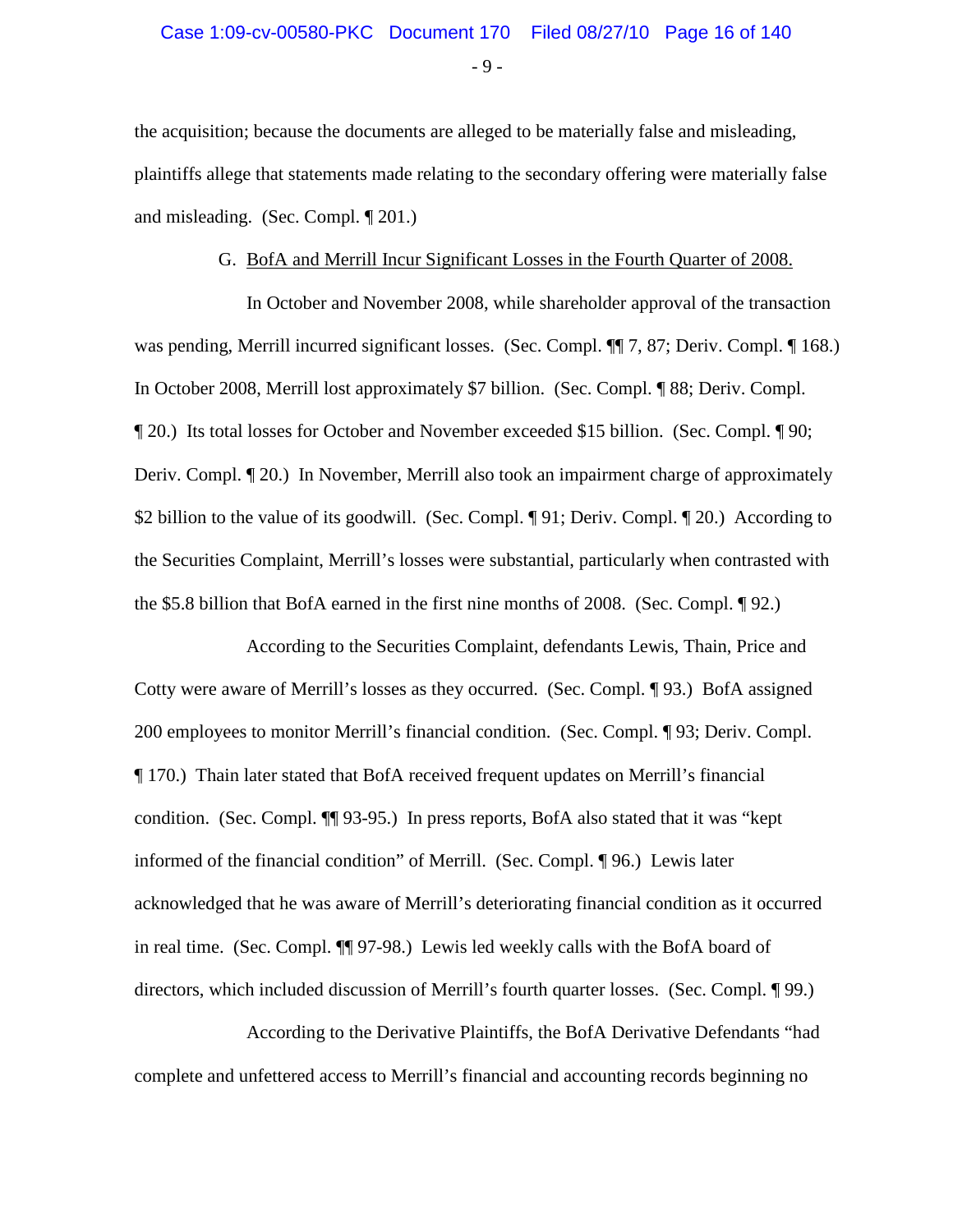### $-10-$ Case 1:09-cv-00580-PKC Document 170 Filed 08/27/10 Page 17 of 140

later than September 15, 2008." (Deriv. Compl. ¶ 162.) This included access to Merrill's profit and loss reports, "which showed the facts of Merrill's deteriorating positions." (Deriv. Compl. ¶ 164.) In addition, "Lewis, Price and other senior executives among the BofA [Derivative] Defendants received weekly reports concerning Merrill's financial condition beginning immediately after the Merger Agreement was executed." (Deriv. Compl. ¶ 165 (emphasis added).)

According to the Securities Complaint, Merrill's fourth-quarter losses were so significant that BofA management discussed terminating the transaction "on several occasions." (Sec. Compl. ¶ 100.) Shortly before Thanksgiving, BofA executives began to discuss invoking the MAC. (Sec. Compl. ¶¶ 100-01.) The magnitude of Merrill's losses was not disclosed to BofA's shareholders. (Sec. Compl. ¶ 101.) Within BofA, internal disagreements broke out as to whether shareholders should be informed of the Merrill losses in advance of the proxy vote. (Sec. Compl. ¶ 102.)

Meanwhile, BofA's own losses were growing, making it more difficult to absorb Merrill's. (Sec. Compl. ¶ 103.) BofA was projecting a first-ever quarterly loss of \$1.4 billion. (Sec. Compl. ¶ 103.) BofA executives told the Federal Reserve that BofA, excluding the Merrill acquisition, was "very thinly capitalized . . . ." (Sec. Compl. ¶ 103.)

According to the Derivative Plaintiffs, at some point in November, Merrill's losses became "so severe" that defendant Price sought the advice of Mayopoulos and Wachtell "as to whether BofA should disclose Merrill's expected fourth quarter losses to BofA shareholders." (Deriv. Compl. 167.) After receiving legal advice, BofA decided not to disclose the losses. (Deriv. Compl. ¶ 167.) According to the Derivative Complaint, the BofA Directors "conducted weekly conference calls every Friday starting in September 2008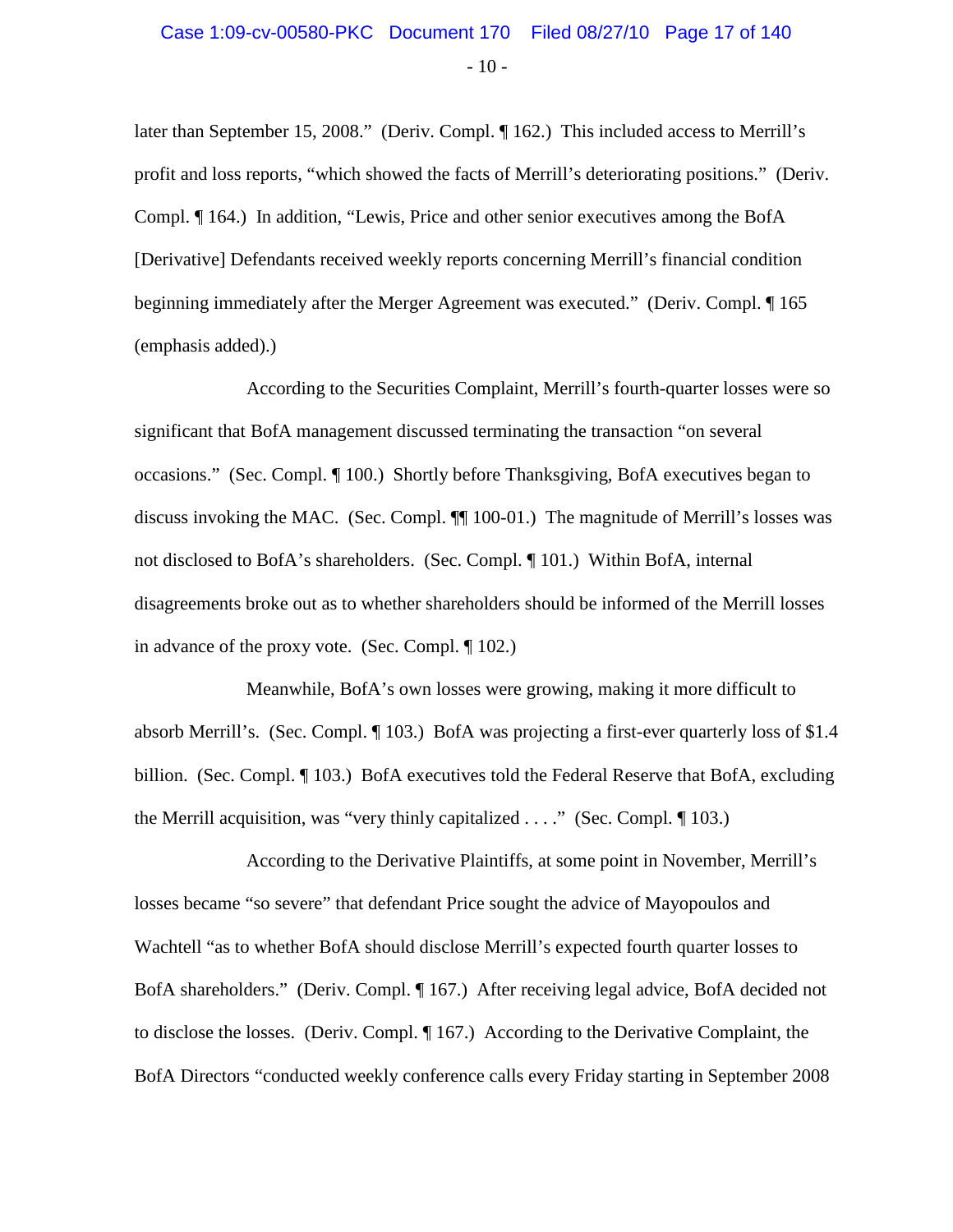### - 11 - Case 1:09-cv-00580-PKC Document 170 Filed 08/27/10 Page 18 of 140

and continuing through December 2008, [and] could not and should not have been unaware of Merrill's accelerating losses throughout the fourth quarter." (Deriv. Compl. 170.)

The Derivative Plaintiffs allege that Lewis "was aware or should have been aware" of a projected \$9 billion fourth-quarter loss at Merrill, "no later than the evening of December 3, 2008, when he received the latest weekly BofA internal report on Merrill." (Deriv. Compl. ¶ 172 (emphasis omitted).) Plaintiffs allege that "on this occasion" Craig Rosato, BofA's Chief Accounting Officer sent an email to Lewis, which reported that Merrill's fourth quarter revenues would need a downward adjustment of \$3 billion. (Deriv. Compl. ¶ 172.) This brought Merrill's fourth quarter loss to \$9 billion. (Deriv. Compl. ¶ 172.) The "December 5, 200[8], projection was shared with the BofA Board no later than at its meeting on December 9, 2008." (Deriv. Compl. ¶ 172.) By December 14, 2008, Merrill's projected loss had grown to \$12 billion. (Deriv. Compl. ¶ 174.)

#### H. Joint Proxy Did Not Disclose Merrill's Growing Fourth Quarter Losses or the Bonus Arrangement.

Following the announcement of the transaction on September 15, 2008, BofA, Merrill and their respective legal counsel "prepared the transactional and disclosure documents relating to the Merger." (Deriv. Compl. ¶ 126.) BofA was represented by Wachtell, and Merrill was represented by Shearman & Sterling, LLP ("Shearman"). (Deriv. Compl. ¶ 126.) The agreement regarding bonuses "was memorialized by Wachtell and Shearman" in section 5.2 of a disclosure schedule attached to the Merger Agreement (the "Disclosure Schedule"). (Deriv. Compl. ¶ 127.) According to information provided to the SEC by several individuals, including Lewis, "lawyers at Wachtell and Shearman, and one or more of BofA's in-house lawyers, including Defendant Mayopolous [sic] . . . and Defendant Brenner," decided to place this information in the Disclosure Schedule, instead of the Merger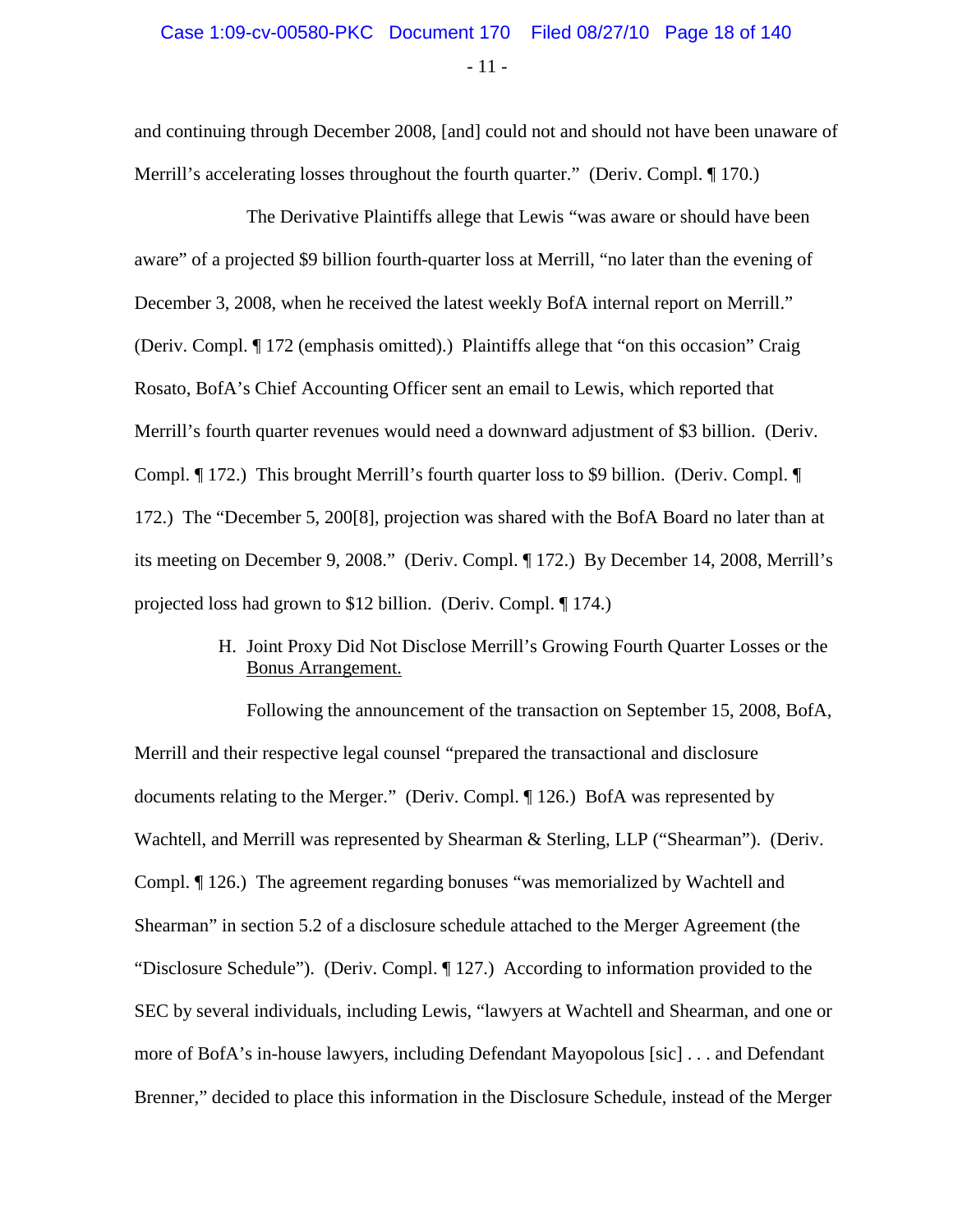### - 12 - Case 1:09-cv-00580-PKC Document 170 Filed 08/27/10 Page 19 of 140

Agreement. (Deriv. Compl. ¶ 129, 130.) This Disclosure Schedule, which was not available to shareholders prior to voting on the transaction, provided that incentive bonuses for 2008 "may be awarded at levels that (i) do not exceed \$5.8 billion in aggregate value (inclusive of cash bonuses and the grant date of long-term incentive awards) . . . and (ii) do not result in 2008 [incentive-related] expense exceeding \$4.5 billion." (Deriv. Compl. ¶ 128 (quoting Disclosure Schedule).)

The terms of the merger were set forth in a definitive Joint Proxy filed with the SEC and mailed to shareholders of record on November 3, 2008. (Sec. Compl. ¶ 205; Deriv. Compl. ¶ 125.) In the Joint Proxy, the BofA Directors solicited proxies to vote on the merger at a special meeting on December 5, 2008. (Deriv. Compl. ¶ 125.)

The Joint Proxy explains to shareholders the terms and conditions of, and the basis for the boards' recommendations for, the acquisition. (Sec. Compl. ¶ 206; Deriv. Compl. ¶¶ 107-08, 125, 155.) The Joint Proxy begins with a letter to shareholders of BofA and Merrill, which features as its heading the separate corporate logos of the two companies. (Joint Proxy Cover Letter.) The letter is signed by both Lewis and Thain. (Joint Proxy Cover Letter.) Among other things, the letter states that the BofA board unanimously recommended the proposal to issue the shares necessary to purchase Merrill. (Joint Proxy Cover Letter.) By the Court's count, the Joint Proxy incorporates by reference 78 separate SEC filings of either BofA or Merrill. (Joint Proxy at 123-24.)

The Joint Proxy also attaches a copy of the Merger Agreement. It describes the Merger Agreement as "subject to important qualifications and limitations agreed to between the parties," which "may have been included in the agreement for the purpose of allocating risk between the parties rather than to establish matters as facts." (Joint Proxy at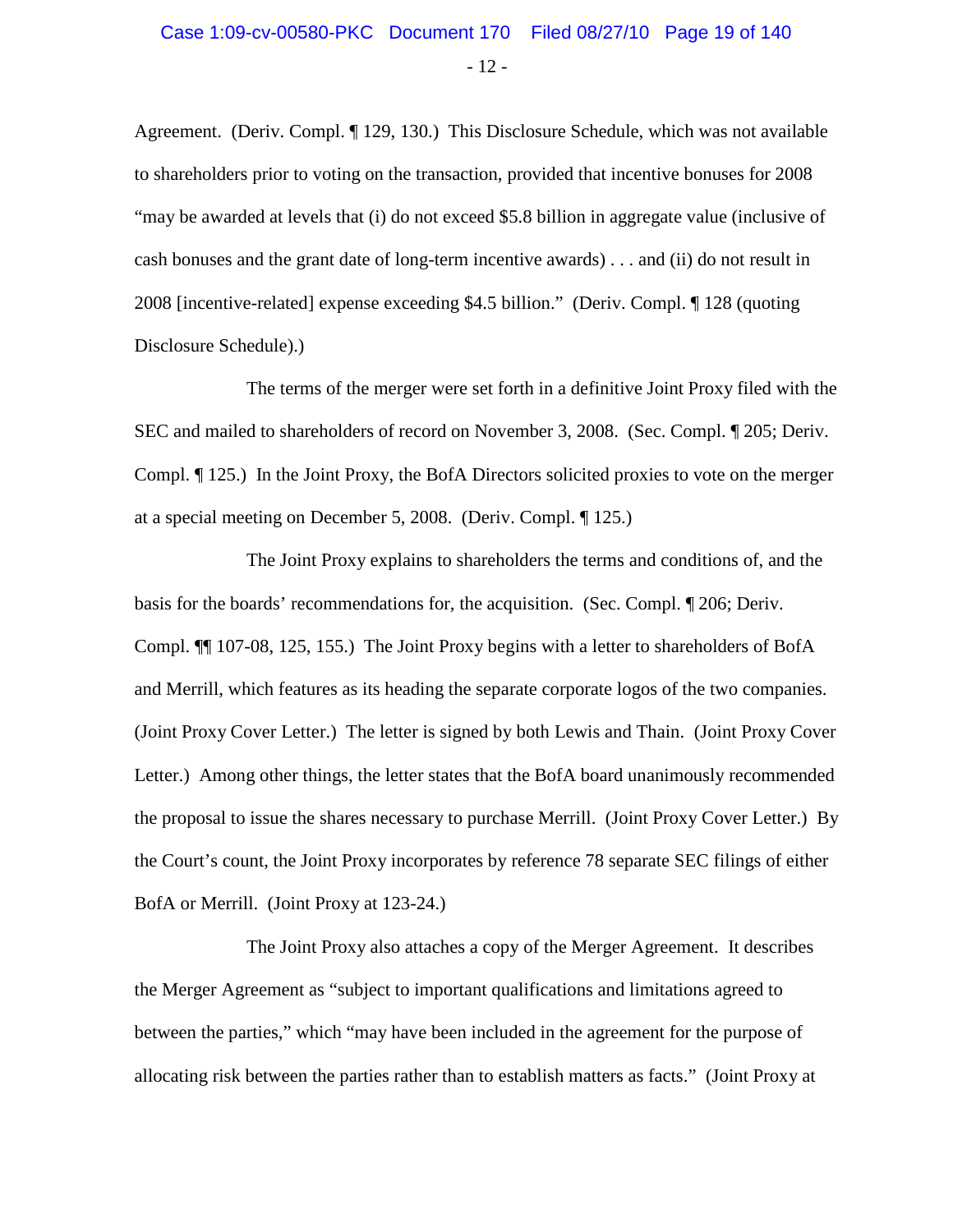### - 13 - Case 1:09-cv-00580-PKC Document 170 Filed 08/27/10 Page 20 of 140

125.) It asserted that certain "materials" are intended "only to provide you with information regarding the terms and conditions of the agreements, and not to provide any other factual information . . . ." (Joint Proxy at 125.) The Joint Proxy advised that provisions of the Merger Agreement "should not be read alone," but rather, in conjunction with the Joint Proxy and filings incorporated by reference. (Joint Proxy at 125.) Elsewhere, the Joint Proxy stated, "We urge you to read the merger agreement carefully and in its entirety, as it is the legal document governing the merger." (Joint Proxy at 76.)

The Joint Proxy did not disclose the losses of Merrill or BofA in the fourth quarter of 2008, or disclose that bonuses were to be paid to Merrill personnel prior to the transaction's closing. (Sec. Compl. ¶¶ 106, 207; Deriv. Compl. ¶¶ 232(g)-(j), 233(a).) According to both complaints, the Joint Proxy falsely stated that there had been an "absence of material adverse changes" to Merrill's financial conditions. (Sec. Compl. ¶ 107; Deriv. Compl. ¶ 233(b).) Both complaints assert that the Joint Proxy's incorporation by reference of a March 2008 proxy statement issued by Merrill adopted that proxy's representation that Merrill would not pay discretionary bonuses prior to January. (Sec. Compl. ¶ 108; Deriv. Compl. ¶ 232(j).) All plaintiffs contend that the Joint Proxy's representations as to the Merrill bonuses were false and misleading because Merrill had negotiated with BofA to pay up to \$5.8 billion in bonuses and to make those payments earlier than in prior years, on a timeline prior to the transaction's closing. (Sec. Compl.  $\P$  214-20; Deriv. Compl.  $\P$  232(g)-(j).)

BofA filed proxy supplements on November 21, and November 26, 2008. (Sec. Compl. ¶ 221; Deriv. Compl. ¶ 239.) In the second proxy supplement Lewis stated that "Bank of America is positioned to ride out this severe economic storm." (Sec. Compl. ¶ 222; Deriv. Compl. ¶ 239.) Lewis also made statements about BofA's capital and liquidity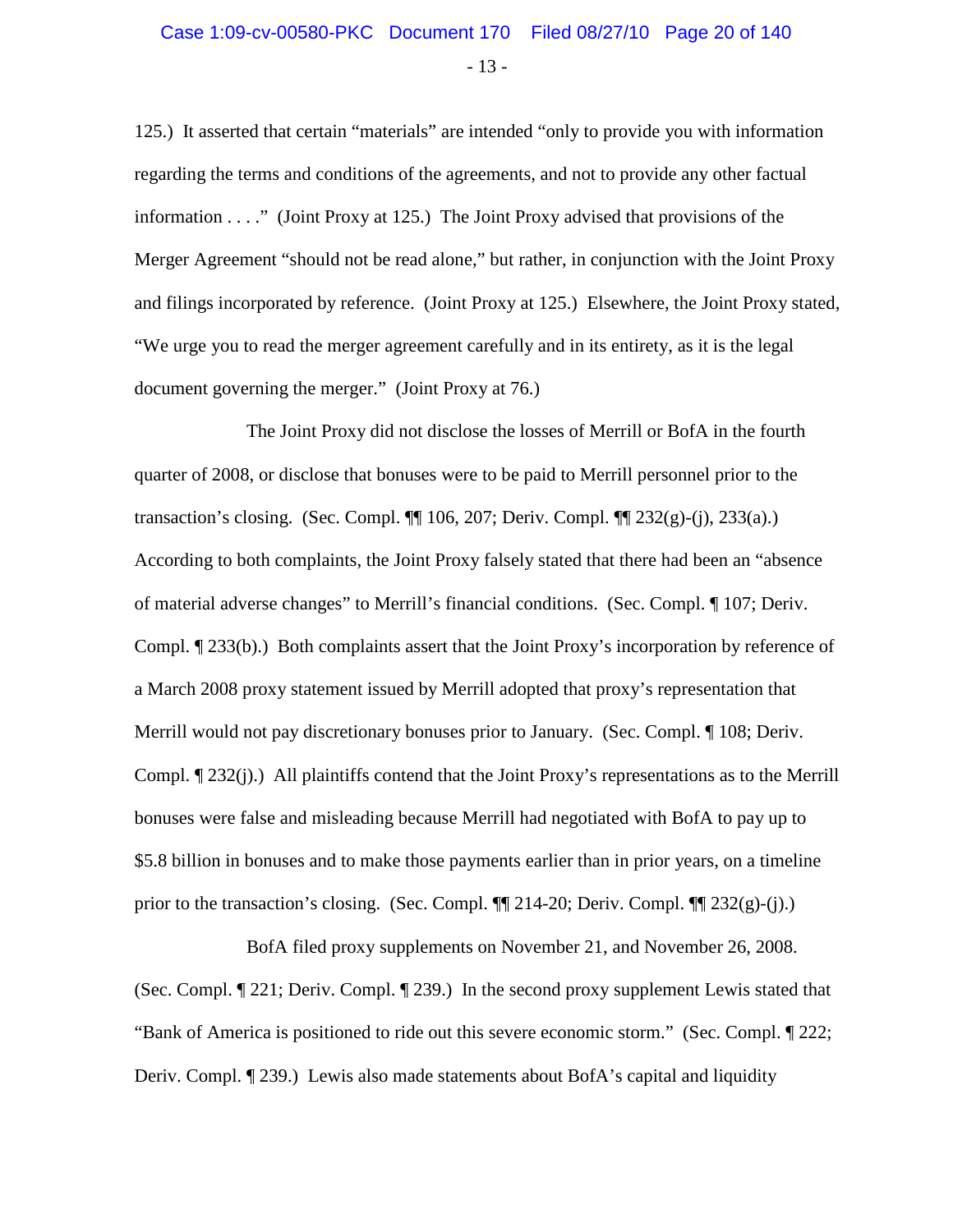# Case 1:09-cv-00580-PKC Document 170 Filed 08/27/10 Page 21 of 140

positions, and stated that, although BofA had received a capital injection from the federal government, "th[ose] were funds that [BofA] did not need and did not seek." (Sec. Compl. ¶ 222; Deriv. Compl. ¶ 239.) By the beginning of December 2008, Merrill had incurred approximately \$15.3 billion in losses, including its \$2 billion impairment charge taken to the value of corporate goodwill. (Sec. Compl. ¶ 209; Deriv. Compl. ¶¶ 20, 240.)

All plaintiffs allege that the failure to disclose Merrill's losses rendered statements in the Joint Proxy false and misleading. (Sec. Compl. ¶ 211; Deriv. Compl. ¶ 233(a).) According to plaintiffs, Merrill's losses in the fourth quarter amounted to material adverse changes to its financial condition, as was evidenced by BofA's deliberations about invoking the MAC provision of the Merger Agreement. (Sec. Compl. ¶ 211; Deriv. Compl.  $\P$ [233(b) & (c).) As noted, the Joint Proxy represented that no material adverse change had occurred in Merrill's financial condition. (Sec. Compl. ¶ 212; Deriv. Compl. ¶ 233(b).)

> I. Consideration of the Invocation of the MAC Clause and the Offer of Federal Capital Support.

Shareholders of BofA and Merrill voted to approve the transaction on December 5, 2008. (Sec. Compl. ¶¶ 112, 225; Deriv. Compl. ¶¶ 1, 176.) On December 9, defendants Lewis and Price met with BofA's board of directors to discuss Merrill's financial condition. (Sec. Compl. ¶ 113.) According to the Securities Complaint, Price estimated that Merrill would lose \$9 billion after taxes, and described the scope of loss as "quite significant." (Sec. Compl. ¶ 113.) The Derivative Complaint alleges that by December 5, 2008, Lewis was aware of a revised projection that Merrill would incur a \$9 billion after-tax loss for the fourth quarter. (Deriv. Compl. ¶ 172.)

 In light of the accumulating losses, Lewis considered exercising BofA's right to terminate the transaction prior to the closing, as the MAC provision contemplated. (Sec.

- 14 -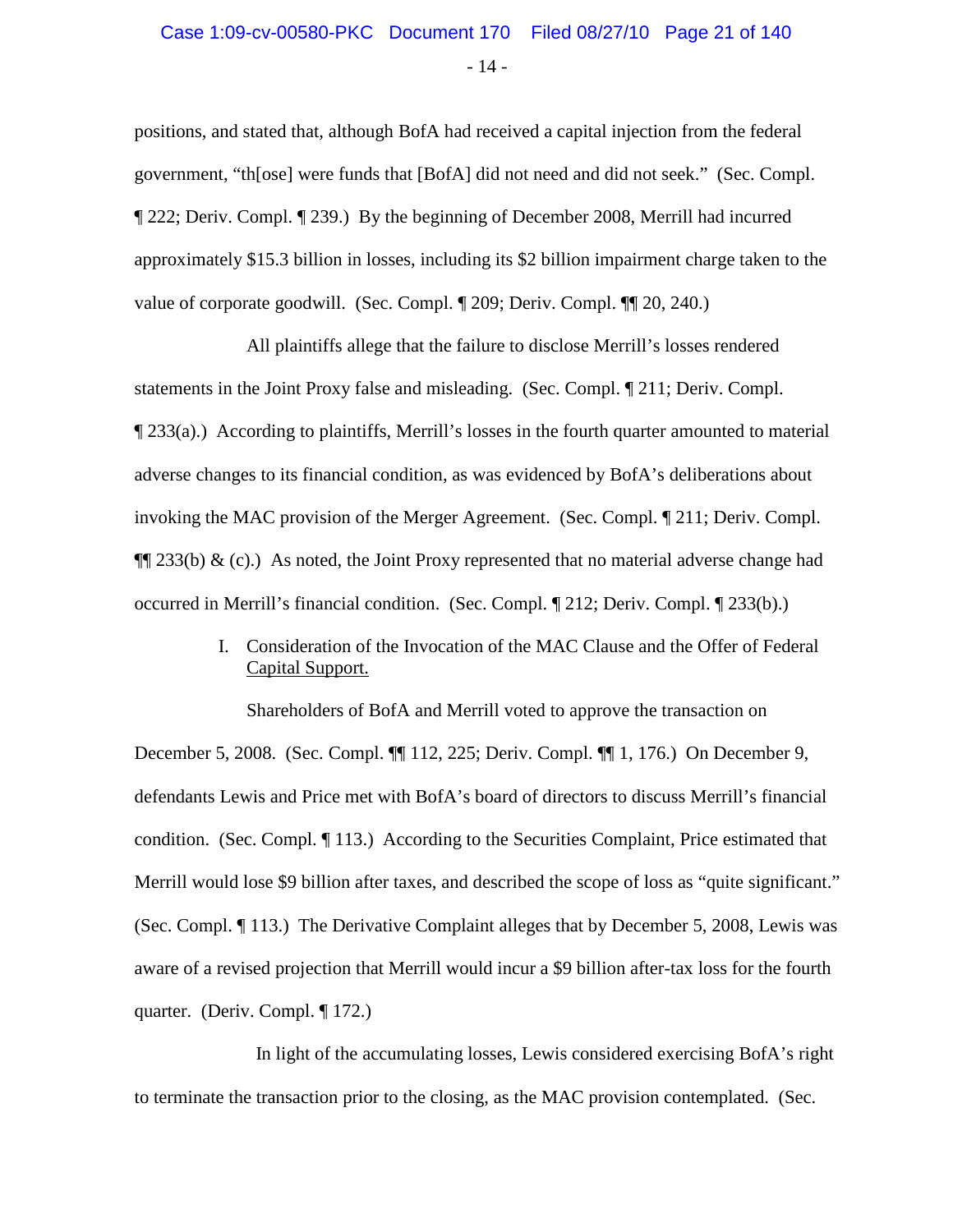### $-15 -$ Case 1:09-cv-00580-PKC Document 170 Filed 08/27/10 Page 22 of 140

Compl. ¶ 113; Deriv. Compl. ¶¶ 181, 183.) He called Treasury Secretary Paulson on December 17, 2008. (Sec. Compl. ¶ 114; Deriv. Compl. ¶ 185.) Lewis told Paulson that BofA was "strongly considering" invoking the MAC and terminating the acquisition. (Sec. Compl. ¶ 114; Deriv. Compl. ¶ 185.)

At Paulson's instruction, Lewis traveled to Washington, D.C. for a face-to-face meeting at the Federal Reserve. (Sec. Compl. ¶ 114; Deriv. Compl. ¶ 186.) Attendees included Paulson and Ben Bernanke, the chairman of the Federal Reserve Board (the "Fed"). (Sec. Compl. ¶ 115; Deriv. Compl. ¶ 186.) Lewis stated that BofA was facing its first-ever quarterly loss, and that Merrill's losses were so large that they threatened BofA's solvency. (Sec. Compl. ¶ 115.) Lewis said that BofA intended to invoke the MAC, stating that BofA learned of the losses only in mid-December. (Sec. Compl. ¶ 115.) Bernanke and Paulson urged Lewis not to invoke the MAC. (Sec. Compl. ¶ 116; Deriv. Compl. ¶ 186.)

According to the Securities Complaint, Lewis then requested "a taxpayer bailout," including a \$50 billion guarantee of assets, as a condition to proceeding with the transaction. (Sec. Compl. ¶ 116.) He agreed to provide the Fed with information about the companies' fourth-quarter performances and risk exposures. (Sec. Compl. ¶ 116.) After reviewing the materials, Fed officials concluded that Lewis's claim of surprise at Merrill's losses was not credible. (Sec. Compl. ¶ 117; Deriv. Compl. ¶ 115.)

On December 19, Lewis and Price again spoke to Paulson and Bernanke, stating that Merrill's pre-tax losses exceeded \$21 billion, and that the MAC would be invoked. (Sec. Compl. ¶ 124.) Lewis indicated that the deal would proceed only if the federal government agreed to purchase Merrill's toxic assets, or else guaranteed BofA against any losses arising from them. (Sec. Compl. ¶ 124.) Officials countered that invoking the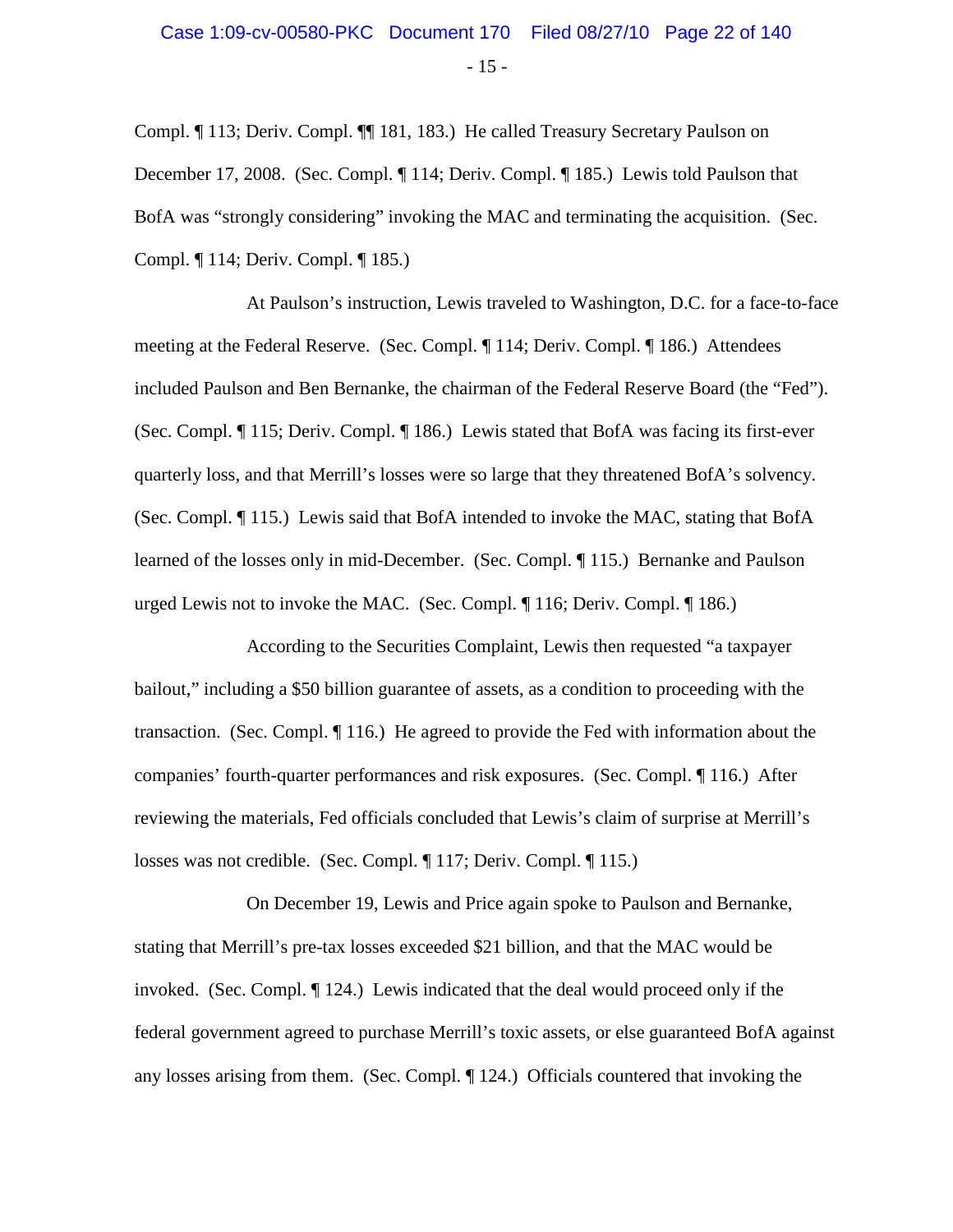- 16 -

MAC would raise questions from the public about BofA's diligence, financial condition and management. (Sec. Compl. ¶ 125.)

According to the Derivative Complaint, on December 21, the "BofA Board determined that going through with the Merger would jeopardize BofA's existence as a going concern and that – despite the urgings of Fed officials – it was in [BofA's] best interests to invoke the MAC clause and terminate the Merger." (Deriv. Compl. ¶ 188 (emphasis added).) When Lewis informed Secretary Paulson of this decision, Paulson told Lewis that if BofA invoked the MAC clause, Paulson would remove BofA's directors and management from their positions. (Sec. Compl. ¶ 126; Deriv. Compl. ¶ 188.)

The Derivative Complaint alleges that Lewis called a board meeting for 4:00 p.m. of the next day, December 22, 2008. (Deriv. Compl. ¶ 191.) Throughout the evening of December 21, 2008, according to the Derivative Complaint, Lewis "canvassed fellow Board members informally to determine whether the Board would opt to preserve their jobs and support management's recommendation not to invoke the MAC . . . . " (Deriv. Compl. ¶ 193.) All of the directors, except Patricia Mitchell and Jackie Ward attended the meeting. (Deriv. Compl. ¶ 196.) At that meeting, the board agreed not to invoke the MAC clause. (Deriv. Compl. ¶ 196.) Lewis subsequently informed Paulson and Bernanke that BofA would go forward with the acquisition. (Sec. Compl. ¶¶ 127-28; Deriv. Compl. ¶ 197.)

Lewis feared that consummation of the transaction could subject BofA to shareholder suits. (Sec. Compl. ¶ 129; Deriv. Compl. ¶ 199.) He approached Fed officials to request measures to shield BofA from potential liability. (Sec. Compl. ¶¶ 129-31; Deriv. Compl. ¶ 199.) Bernanke and Fed General Counsel Scott Alvarez discussed BofA's potential shareholder liability in completing the acquisition. (Sec. Compl. ¶¶ 129-31; Deriv. Compl. ¶¶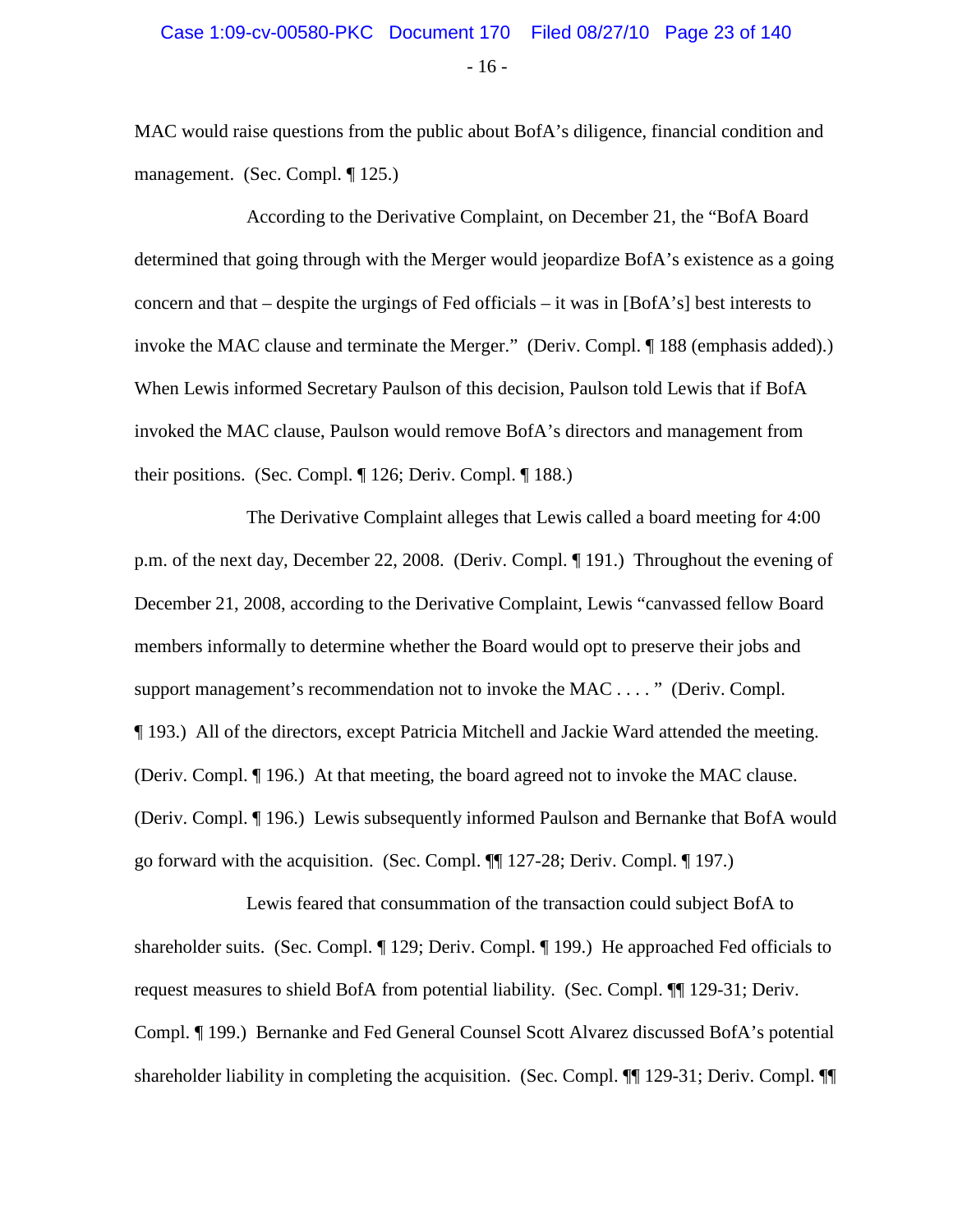199-200.) Partly acting under Alvarez's advice, Bernanke declined to take any actions that would limit BofA's liability. (Sec. Compl. ¶¶ 129-31.)

BofA did, however, receive a \$138 billion "taxpayer bailout," which consisted of a \$20 billion capital infusion and a \$118 billion guarantee against losses on certain risky assets, mainly those acquired from Merrill. (Sec. Compl. ¶ 132; Deriv. Compl. ¶ 21.) According to the Securities Complaint, Lewis told the BofA board that "the verbal commitment of the Fed and Treasury" was material to management's recommendation to close on the acquisition. (Sec. Compl. ¶ 133.) As characterized in the Securities Complaint, "Lewis concealed the bailout from investors." (Sec. Compl. ¶ 134.) He told the BofA board that the Company would not enter into a written agreement concerning federal funds, because he could not risk public disclosure of government loans prior to closing of the transaction. (Sec. Compl. ¶¶ 134, 136; Deriv. Compl. ¶¶ 197-98, 201.) Rather, according to both sets of plaintiffs, BofA concluded that the \$138 billion package would be disclosed at the time of the Company's earnings release on January 20, 2009. (Sec. Compl. ¶ 136; Deriv. Compl. ¶ 202.)

The Securities Plaintiffs allege that the defendants unlawfully failed to disclose, among other things, the role of federal officials in urging the completion of the transaction and providing funds to BofA, and the full scope of quarterly losses suffered by BofA and Merrill. (Sec. Compl. ¶¶ 228-29.) Similarly, the Derivative Plaintiffs allege that the BofA Derivative Defendants breached their fiduciary duty to BofA by failing to disclose the "devastating losses" at Merrill, the board's initial belief that a material adverse event had arisen, and federal involvement in exercising the MAC clause and providing financial support. (Deriv. Compl.  $\P$  314(c).)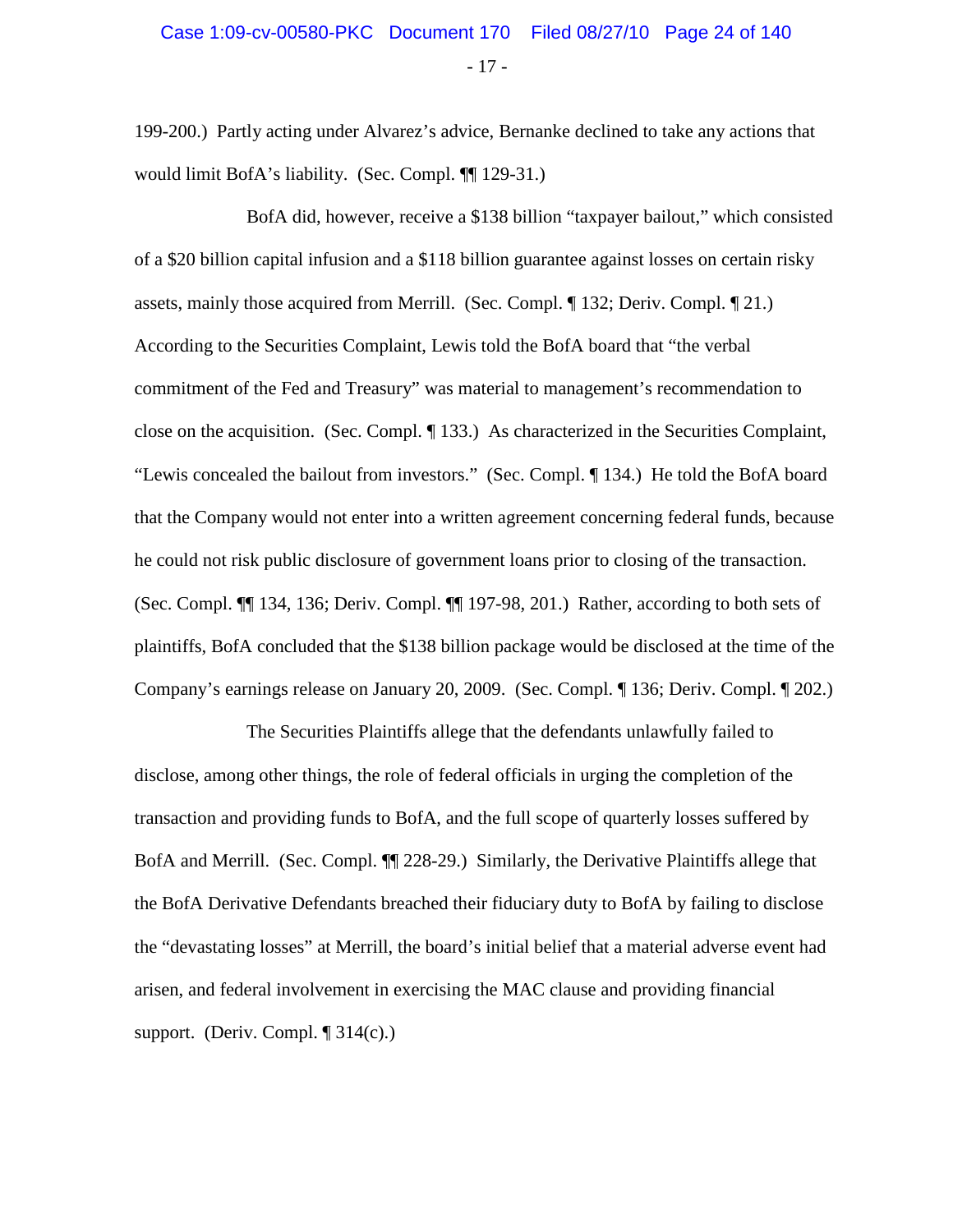#### J. BofA Announces Fourth Quarter Results and Federal Financial Support.

BofA's acquisition of Merrill closed on January 1, 2009. (Sec. Compl. ¶ 139; Deriv. Compl. ¶ 177.) According to the Securities Complaint, "analysts had previously estimated" that BofA would report quarterly earnings of \$.08 per share. (Sec. Compl. ¶ 140.) However, rumors began to circulate in the financial press and in the investment community about anticipated losses. On or around January 12, 2009, a Citigroup analyst reported that BofA might report a \$3.6 billion loss for the fourth quarter of 2008, and cut dividends from \$0.32 to \$0.05 per share. (Sec. Compl. ¶ 263.) The next trading day, BofA shares fell from \$12.99 to \$11.43. (Sec. Compl.  $\P$  263.) As rumors of losses circulated in the press, the stock price dropped to \$8.32 at the close of trading on January 15. (Sec. Compl. ¶¶ 262-65.)

On January 16, 2009, BofA disclosed the previous quarter's performances of BofA and Merrill and the federal funding. (Sec. Compl. ¶ 145; Deriv. Compl. ¶ 243.) That morning, the Treasury Department also disclosed the funding package. (Sec. Compl. ¶ 144.) Later in the morning, BofA announced that Merrill's after-tax loss for the fourth quarter of 2008 totaled \$15.31 billion (more than \$21 billion before taxes), that BofA's quarterly losses totaled \$1.8 billion, and that the federal government was providing \$20 billion in capital to BofA while agreeing to provide protection against further losses on \$118 billion of assets. (Sec. Compl. ¶ 145; Deriv. Compl. ¶ 243.) According to the Securities Complaint, the quarterly results for both BofA and Merrill were far below previous analyst estimates. (Sec. Compl. ¶ 145.)

That same day, Lewis stated that BofA needed the federal "bailout" to absorb Merrill's losses. (Sec. Compl. ¶ 147.) After the markets closed that day, the ratings agency Moody's downgraded BofA's credit rating, and Fitch downgraded Merrill's rating to an "F."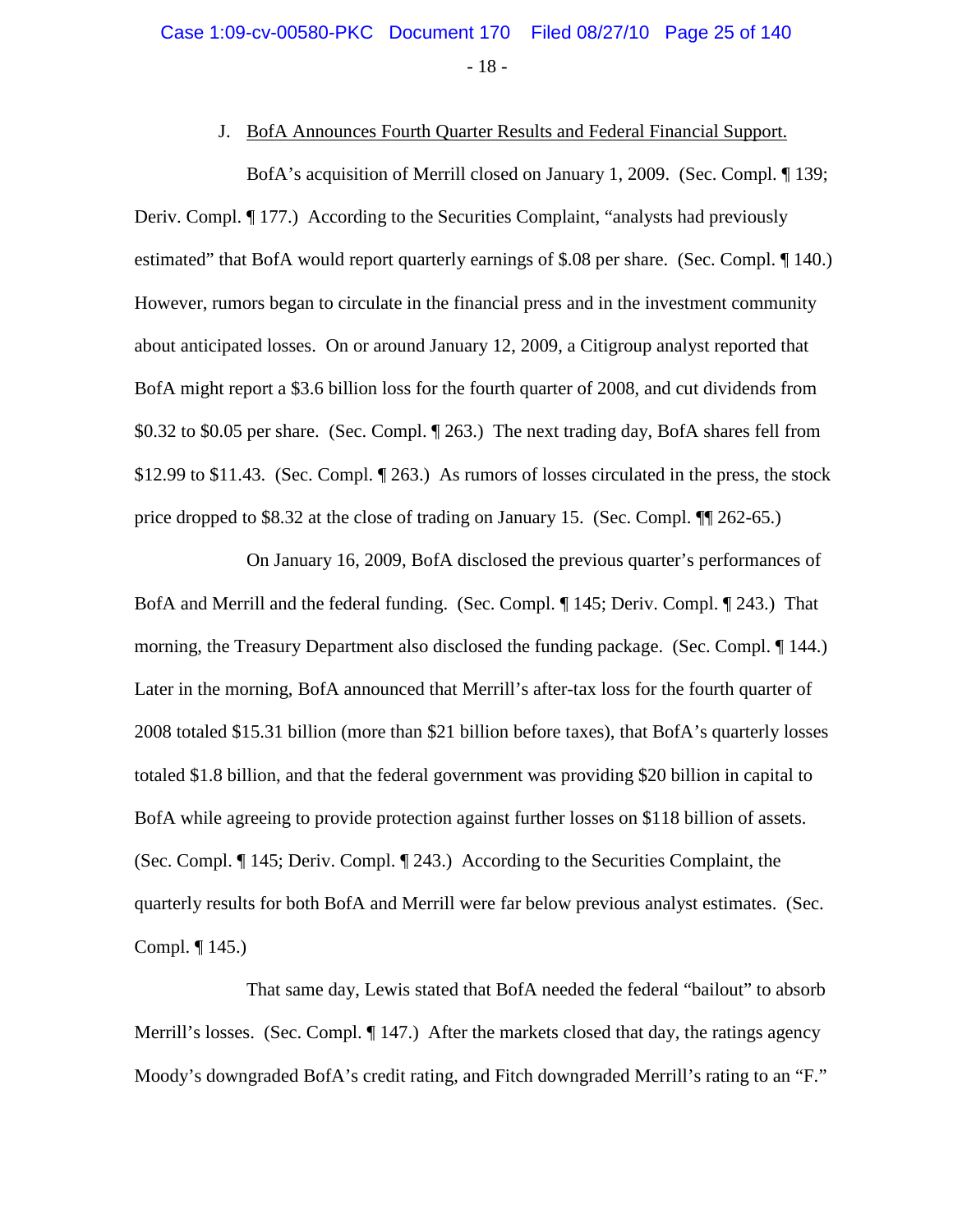### - 19 - Case 1:09-cv-00580-PKC Document 170 Filed 08/27/10 Page 26 of 140

(Sec. Compl. ¶¶ 150, 266.) Over the weekend, BofA and Merrill were subjects of negative press accounts and analyst reports. (Sec. Compl. ¶¶ 151-52.) On January 20, 2009, which was the next trading day, BofA shares declined to \$5.10, representing a decline of an additional 29%. (Sec. Compl. ¶¶ 153, 267.)

News broke of Merrill's bonus arrangement, with estimates that the payments totaled approximately \$3 to 4 billion. (Sec. Compl. ¶ 155.) On January 22, 2009, Lewis terminated Thain. (Sec. Compl. ¶ 156.) That day, BofA's share price dropped from \$6.68 per share to \$5.71. (Sec. Compl. ¶ 161.) According to the Securities Complaint, from January 12 to January 22, 2008, the price of BofA's preferred stock fell, on average, 32%. (Sec. Compl.  $\P$  269.)

After the end of the class period, details about the transaction continued to draw press attention, as well as investigations from state and federal regulators. (Sec. Compl. ¶¶ 162-65, 169-77.) In April 2009, BofA shareholders voted to terminate Lewis's position as chairman of BofA's board. (Sec. Compl. ¶ 166.) Between May 2009 and the filing of the Securities Complaint, "several" BofA directors and officers resigned. (Sec. Compl. ¶ 168.)

K. Claims Asserted in the Securities Complaint.

Counts I through VI of the Securities Complaint assert claims pursuant to the '34 Act. Counts I and II of the Securities Complaint assert that defendants BofA, Merrill, Thain, Lewis, Price and Cotty violated Section 10(b) of the '34 Act and Rule 10b-5 promulgated thereunder. (Sec. Compl. ¶¶ 286-310.) Counts III, IV and VI variously assert claims of control person liability against defendants Lewis, Price, Thain and the BofA Board of Directors pursuant to section 20(a) of the '34 Act, 15 U.S.C. § 78t(a). (Sec. Compl.  $\P$ [[ 311-26, 352-61.) Count V asserts a violation of Section 14(a) of the '34 Act, 15 U.S.C.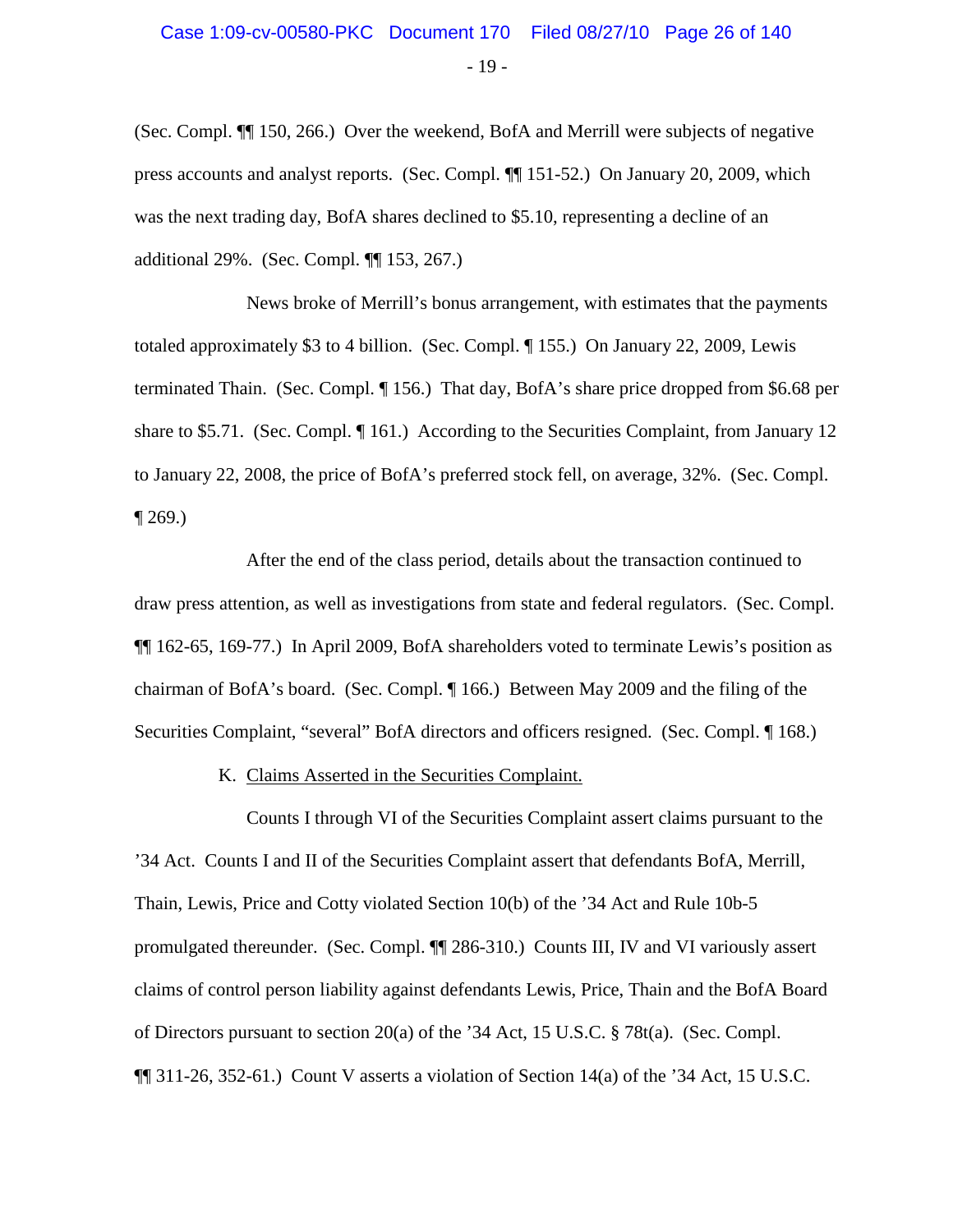### $-20-$ Case 1:09-cv-00580-PKC Document 170 Filed 08/27/10 Page 27 of 140

§ 78n(a) and Rule 14a-9 promulgated thereunder, against BofA, Merrill, Lewis, Thain, Price, Cotty and the BofA directors, asserting that the Joint Proxy contained material misstatements and omissions, and was not sufficiently updated. (Sec. Compl. ¶¶ 335-351.)

Counts VII through IX are asserted pursuant to the '33 Act, and brought on behalf of persons and entities that purchased BofA common stock in the secondary offering of October 2008. Plaintiffs allege that the offering documents contained untrue statements and material omissions. (Sec. Compl. ¶ 364.) Count VII asserts that defendants BofA, Lewis, Price, Cotty, and the Underwriter Defendants unlawfully violated Section 11 of the '33 Act, 15 U.S.C. § 77k, because the secondary offering registration statement contained material omissions and misstatements. (Sec. Compl. ¶¶ 372-382.) Count VIII asserts that BofA and the Underwriter Defendants violated Section 12(a)(2) of the '33 Act, 15 U.S.C. § 77*l*(a)(2), by setting forth untrue statements and omissions in the secondary offering registration statement. (Sec. Compl. ¶¶ 383-90.) Count IX asserts that Lewis, Price and the BofA directors violated Section 15 of the '33 Act, 15 U.S.C. § 77o, by failing to disclose "accurate and truthful information" about BofA's financial condition and results in connection with the secondary offering. (Sec. Compl. ¶¶ 391-95.)

#### L. Claims Asserted in the Derivative Complaint.

Counts I, II and VI assert derivative claims on behalf of BofA against the BofA Derivative Defendants and the Financial Advisors for breach of fiduciary duty. (Deriv. Compl. ¶¶ 312-20, 336-38.) Count III asserts a derivative claim against the Financial Advisors for professional negligence. (Deriv. Compl. ¶¶ 321-24.) Count IV asserts a derivative claim against the BofA Officers and others for unjust enrichment. (Deriv. Compl. ¶¶ 325-31.) Court V asserts a derivative claim for contribution against the BofA Derivative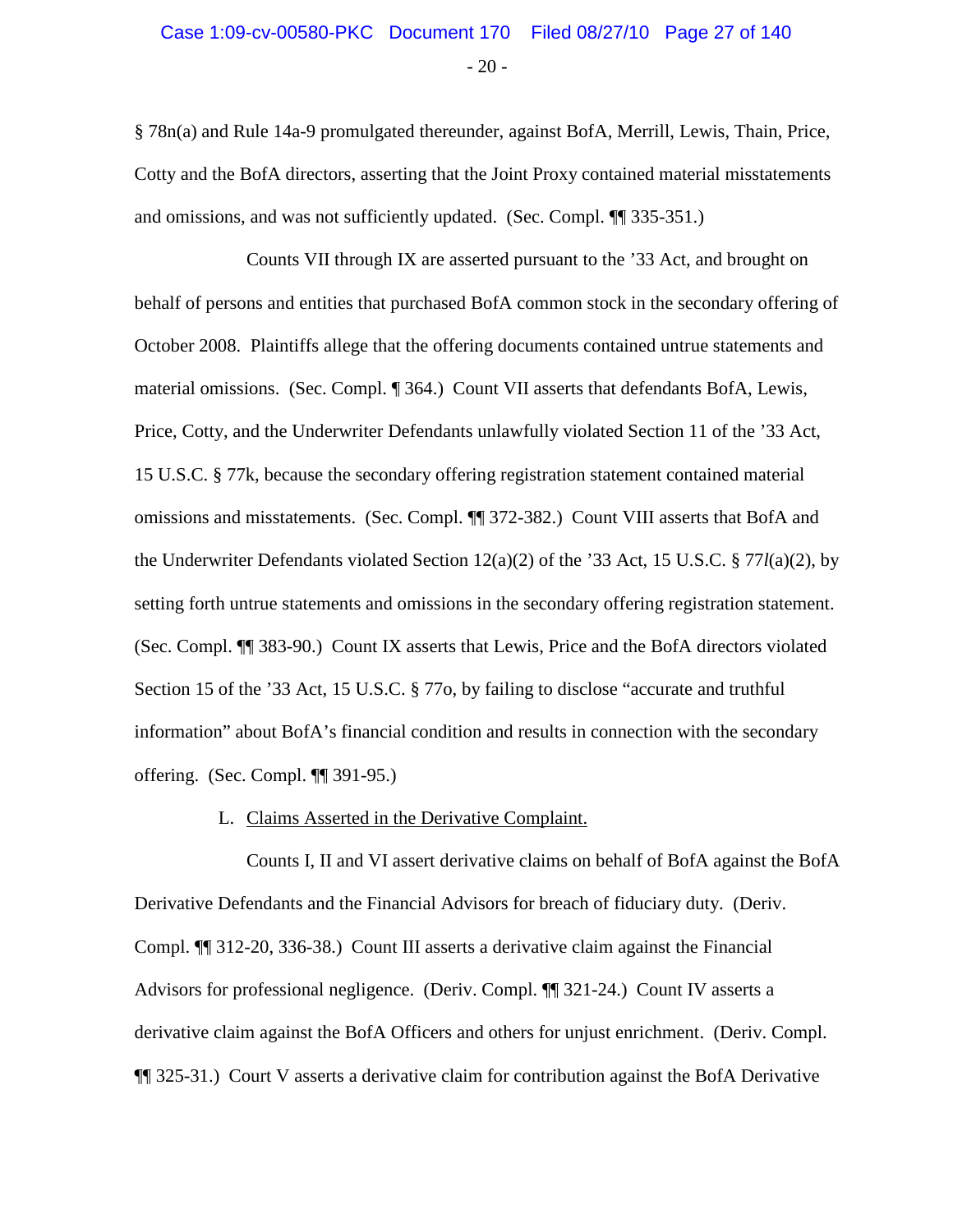$-21 -$ 

Defendants. (Deriv. Compl. ¶¶ 332-35.) Count VII asserts claims against certain defendants for aiding and abetting the BofA Derivative Defendants' breaches of fiduciary duty. (Deriv. Compl. ¶¶ 339-45.) The final derivative claim is contained in Count VIII, which asserts a claim against the BofA Derivative Defendants and the Financial Advisors for violations of Section 14(a) and Rule 14a-9. (Deriv. Compl. ¶¶ 346-56.) Finally, in Count IX, the Derivative Plaintiffs assert a direct claim against the BofA Derivative Defendants for breach of fiduciary duty on behalf of the putative class. (Deriv. Compl. ¶¶ 357-61.)

#### II. PROCEDURAL HISTORY

On June 11, 2009, the Judicial Panel on Multidistrict Litigation transferred various private actions arising out of BofA's acquisition of Merrill to Judge Denny Chin, then of this District, for consolidated pretrial proceedings. 28 U.S.C. § 1407 (MDL Docket # 1). In June and July of 2009, Judge Chin consolidated for all purposes a number of securities actions and appointed lead plaintiffs and lead counsel for the Securities Action. (MDL Docket ## 2, 15.) At the same time, Judge Chin consolidated for all purposes several derivative actions and appointed interim lead plaintiffs and co-lead counsel. (MDL Docket ## 2, 16.) The Securities Plaintiffs filed the Consolidated Amended Class Action Securities Complaint on September 25, 2009. (MDL Docket # 29.) The Derivative Plaintiffs filed the Consolidated Shareholder Derivative and Class Action Complaint on October 9, 2009. (MDL Docket # 39.)

Three separate motions to dismiss the Securities Complaint were filed on November 24, 2009. They were respectively filedon behalf of (1) BofA, Banc of America, and all BofA officers and directors named as defendants; (2) Thain; and (3) Merrill and MLPFS. Thain and Merrill incorporate the arguments set forth by the BofA defendants. The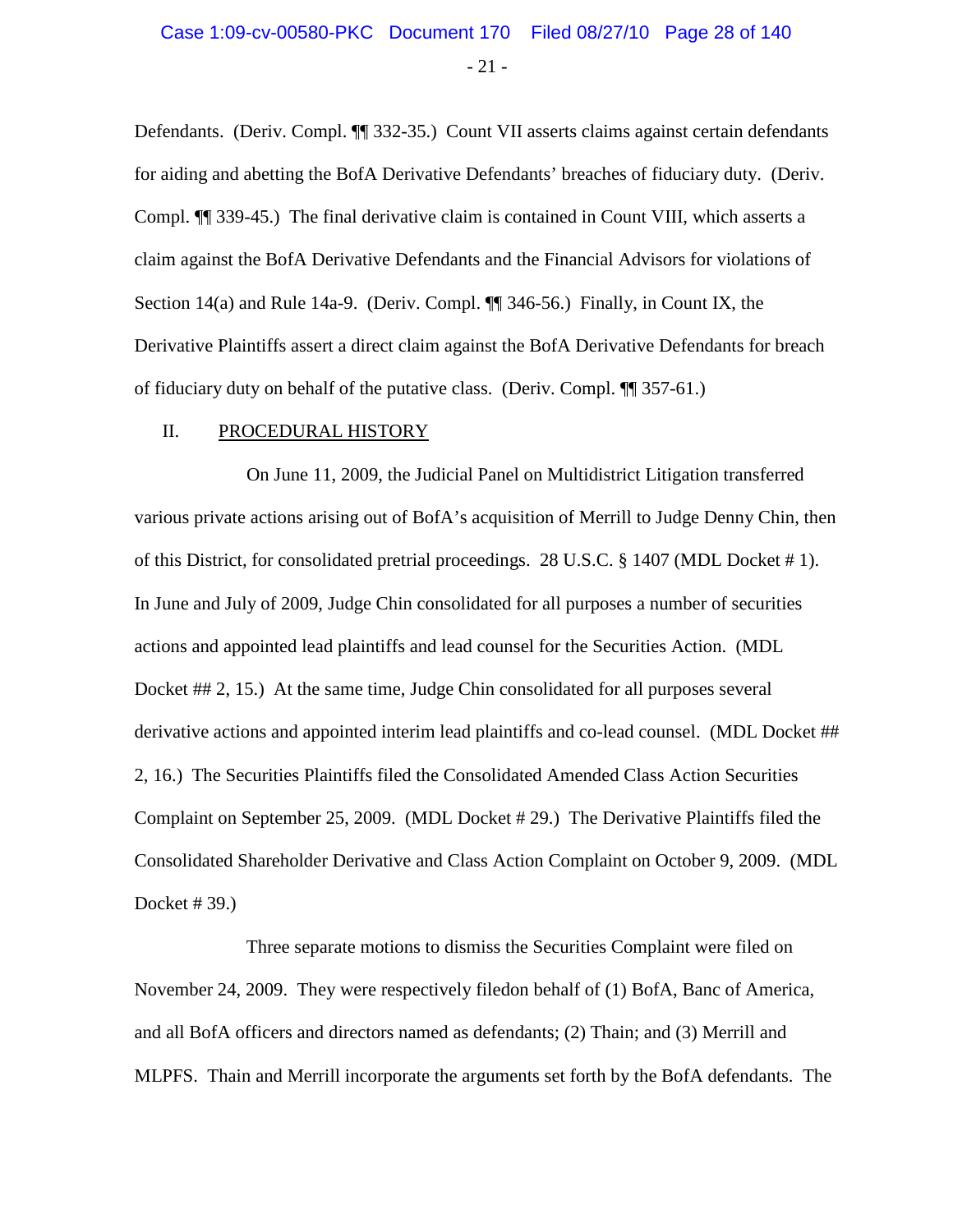### Case 1:09-cv-00580-PKC Document 170 Filed 08/27/10 Page 29 of 140

- 22 -

plaintiffs filed a single memorandum in opposition to the motions. On December 8, 2009, the BofA Derivative Defendants, BofA as nominal defendant, the Financial Advisors, and several other individuals (the "Derivative Merrill Defendants") filed motions to dismiss the Derivative Complaint. Plaintiffs voluntarily dismissed their claims against the Derivative Merrill Defendants on February 2, 2009. While the current motions to dismiss were pending, Judge Chin was elevated to the United States Court of Appeals for the Second Circuit, and the action was reassigned to me. (MDL Docket # 250.)

The Derivative Plaintiffs were directed to amend the Derivative Complaint to include allegations regarding the citizenship of the Financial Advisors. (MDL Docket ## 279, 289.) Although that complaint has not yet been filed, the amendments will solely relate to allegations concerning diversity jurisdiction. Because the substantive allegations will be identical to those of the original Derivative Complaint, the defendants in the Derivative Action were not required to file new motions to dismiss.

#### DISCUSSION

#### I. RULE 12(b)(6), RULE 9(b) AND THE PSLRA'S PLEADING THRESHOLD.

Pursuant to Rule 12(b)(6), Fed. R. Civ. P., "[t]o survive a motion to dismiss, a complaint must plead 'enough facts to state a claim to relief that is plausible on its face.'" ECA, Local 134 IBEW Joint Pension Trust of Chicago v. JP Morgan Chase Co.*,* 553 F.3d 187, 196 (2d Cir. 2009) (quoting Ruotolo v. City of New York*,* 514 F.3d 184, 188 (2d Cir. 2008)). "A pleading that offers 'labels and conclusions' or 'a formulaic recitation of the elements of a cause of action will not do.'" Iqbal*,* 129 S. Ct. at 1949 (quoting Bell Atlantic Corp. v. Twombly*,* 550 U.S. 544, 555, 127 S. Ct. 1955 (2007)).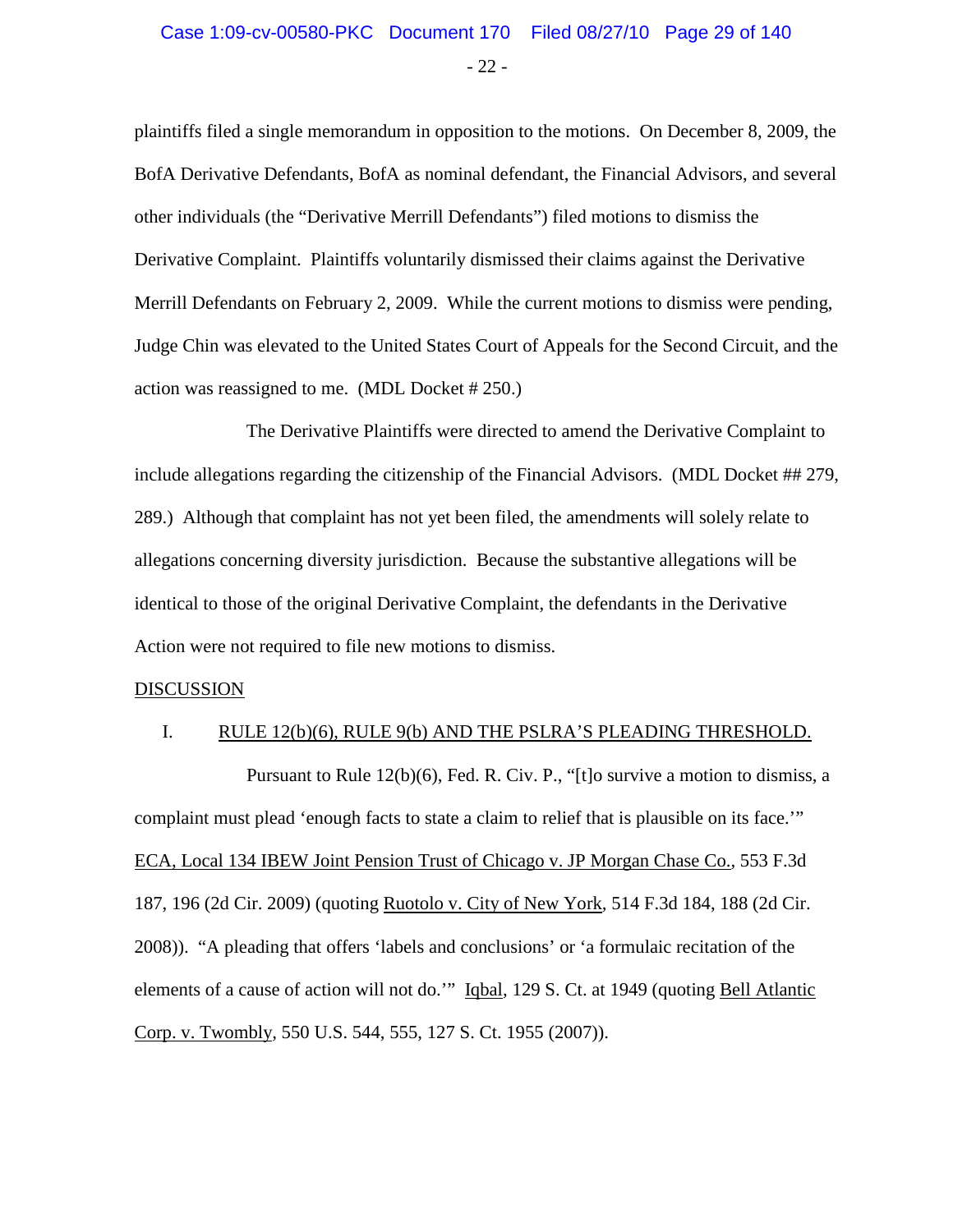### - 23 - Case 1:09-cv-00580-PKC Document 170 Filed 08/27/10 Page 30 of 140

Along with the standards of Rule  $12(b)(6)$ , "[a]ny complaint alleging securities fraud must satisfy the heightened pleading requirements of the PSLRA and Fed. R. Civ. P. 9(b) by stating with particularity the circumstances constituting fraud." ECA, Local 134*,* 553 F.3d at 196 (citing Tellabs Inc. v. Makor Issues & Rights, Ltd.*,* 551 U.S. 308 (2007)).

Rule 9(b) requires a party to "state with particularity the circumstances constituting fraud or mistake." This pleading threshold gives a defendant notice of the plaintiff's claim, safeguards a defendant's reputation from "improvident" charges and protects against strike suits. See ATSI Commc'ns, Inc. v. Shaar Funds, Ltd.*,* 493 F.3d 87, 99 (2d Cir. 2007). "A securities fraud complaint based on misstatements must (1) specify the statements that the plaintiff contends were fraudulent,  $(2)$  identify the speaker,  $(3)$  state where and when the statements were made, and (4) explain why the statements were fraudulent." Id. at 99 (citing Novak v. Kasaks*,* 216 F.3d 300, 306 (2d Cir. 2000)). Allegations of fraud may be "too speculative even on a motion to dismiss," particularly when premised on "'distorted inferences and speculations.'" Id. at 104 (quoting Segal v. Gordon*,* 467 F.2d 602, 606, 608 (2d Cir. 1972)).

The PSLRA, for its part, has "imposed heightened pleading requirements and a loss causation requirement upon 'any private action' arising from the Securities Exchange Act." Stoneridge Inv. Partners, LLC v. Scientific-Atlanta, Inc.*,* 552 U.S. 148, 165 (2008) (quoting 15 U.S.C. § 78u-4(b)). It requires a complaint to "specify each statement alleged to have been misleading, the reason or reasons why the statement is misleading, and, if an allegation regarding the statement or omission is made on information and belief, the complaint shall state with particularity all facts on which that belief is formed." 15 U.S.C. § 78u-4(b)(l). Put differently, the PSLRA "insists that securities fraud complaints 'specify'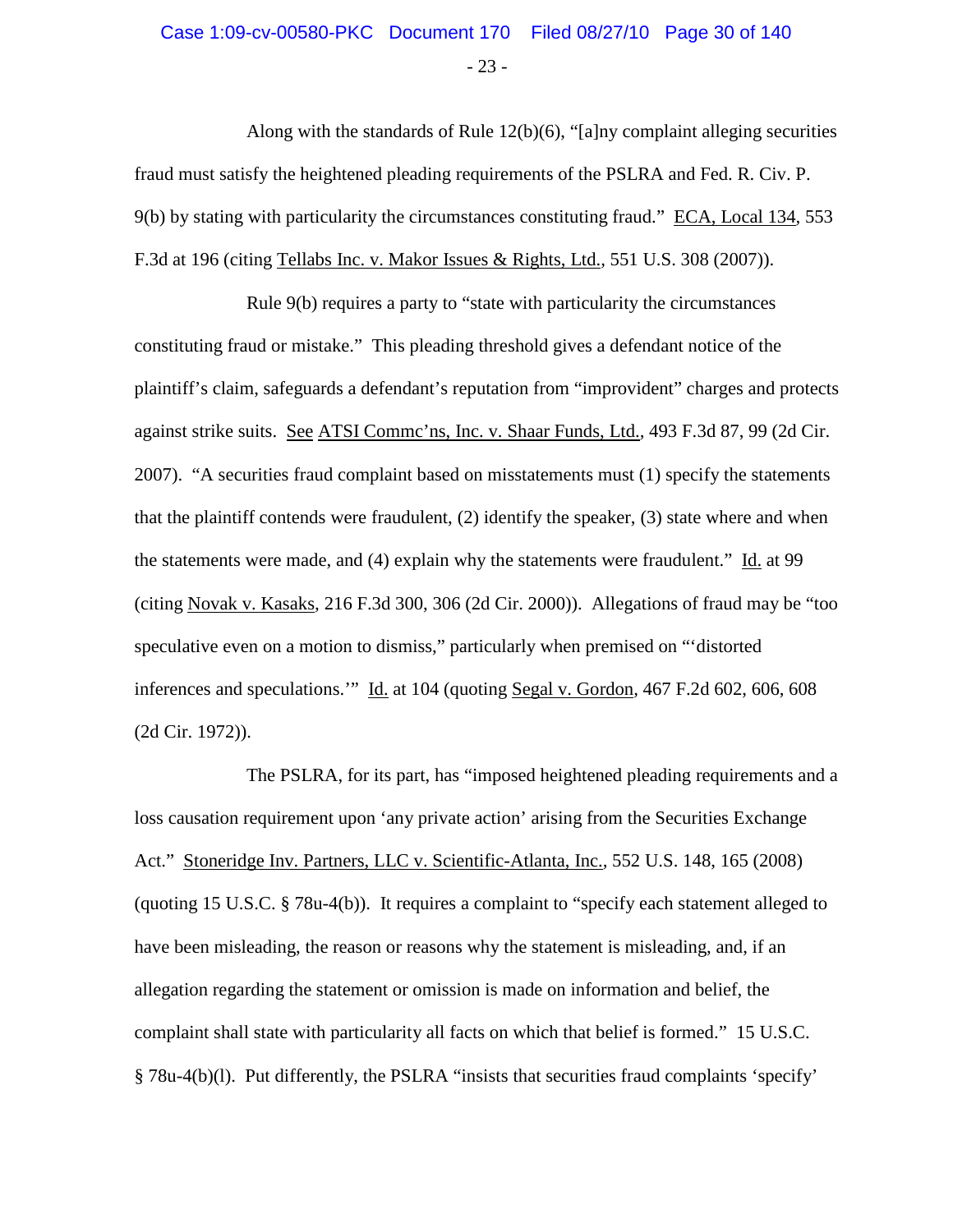### Case 1:09-cv-00580-PKC Document 170 Filed 08/27/10 Page 31 of 140

- 24 -

each misleading statement; that they set forth the facts 'on which [a] belief' that a statement is misleading was 'formed'; and that they 'state with particularity facts giving rise to a strong inference that the defendant acted with the required state of mind.'" Dura Pharms., Inc. v. Broudo*,* 544 U.S. 336, 345 (2005) (quoting 15 U.S.C. § 78u-4(b)(l), (2)). As the Second Circuit has repeatedly required, plaintiffs "must do more than say that the statements . . . were false and misleading; they must demonstrate with specificity why and how that is so." Rombach v. Chang*,* 355 F.3d 164, 174 (2d Cir. 2004); accord ATSI*,* 493 F.3d at 99 ("A securities fraud complaint based on misstatements must . . . explain why the statements were fraudulent. Allegations that are conclusory or unsupported by factual assertions are insufficient.") (citations omitted).

The PSLRA also "requires plaintiffs to state with particularity . . . the facts evidencing scienter, i.e.*,* the defendant's intention 'to deceive, manipulate, or defraud.'" Tellabs*,* 551 U.S. at 313 (quoting Ernst & Ernst v. Hochfelder*,* 425 U.S. 185, 194 & n.12 (1976)). To qualify as "strong," the "inference of scienter must be more than merely plausible or reasonable – it must be cogent and at least as compelling as any opposing inference of nonfraudulent intent." Id. at 314.

Although the Second Circuit has not directly addressed the issue, other courts have concluded that Section 14(a) allegations must identify with precision any misleading statements or omitted material facts pursuant to the PSLRA, 15 U.S.C. § 78u-4(b)(1). See, e.g., New York City Emps.' Ret. Sys. v. Jobs, 593 F.3d 1018, 1023 (9th Cir. 2010); Beck v. Dobrowski, 559 F.3d 680, 681-82 (7th Cir. 2009) (Posner, J.); DCML LLC v. Danka Bus. Sys. PLC, No. 08 Civ. 5829 (SAS), 2008 WL 5069528, at \*1 (S.D.N.Y. Nov. 26, 2008). The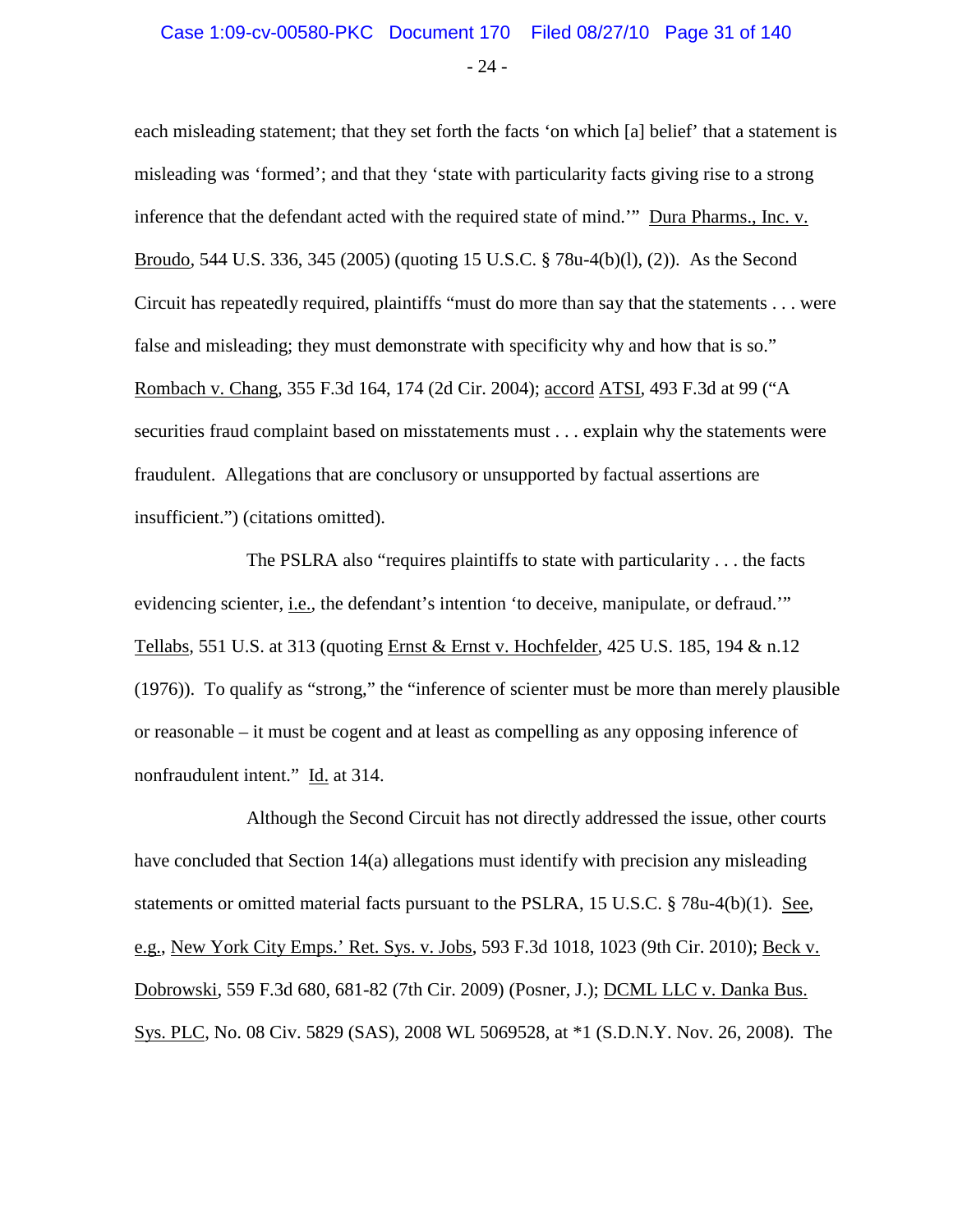$-25 -$ 

relationships between Sections 10(b), 14(a) and the PSLRA are discussed in greater detail below.

#### II. THAIN AND MERRILL'S MOTIONS TO DISMISS COUNT II OF THE SECURITIES COMPLAINT ARE GRANTED IN PART AND DENIED IN PART.

In the Securities Action, Defendants Thain and Merrill argue that the Securities Complaint fails to allege fraud with the particularity required by the PSLRA, and also contend that the '34 Act claims are misplaced because there is no duty extending from Merrill and its officers to the shareholders of BofA. For the reasons explained below, the motions of Merrill and Thain are granted in part and denied in part.

#### A. Thain and Merrill Had No Disclosure Duty to BofA Shareholders.

According to Merrill, its duties and obligations extended to its own shareholders, but not to the shareholders of BofA. Because of its own distinct duties and the necessarily adverse interests of parties to an acquisition, Merrill asserts, there was no disclosure duty extending from Merrill to BofA shareholders, and thus no basis for liability. Thain joins in Merrill's argument.

Nondisclosure claims asserted under Section 10(b) and Rule 10b-5 are premised on the existence of a fiduciary or similar obligation extending from a defendant to a shareholder. Chiarella v. United States, 445 U.S. 222, 232 (1980) (a plaintiff asserting claims under Section 10(b) and Rule 10b-5 must "identify a relationship between [the defendant] and the [plaintiffs] that could give rise to a duty"). "[O]ne who fails to disclose material information prior to the consummation of a transaction commits fraud only when he is under a duty to do so." Id. at 228. The duty to disclose "arises when one party has information that the other [party] is entitled to know because of a fiduciary or other similar relation of trust and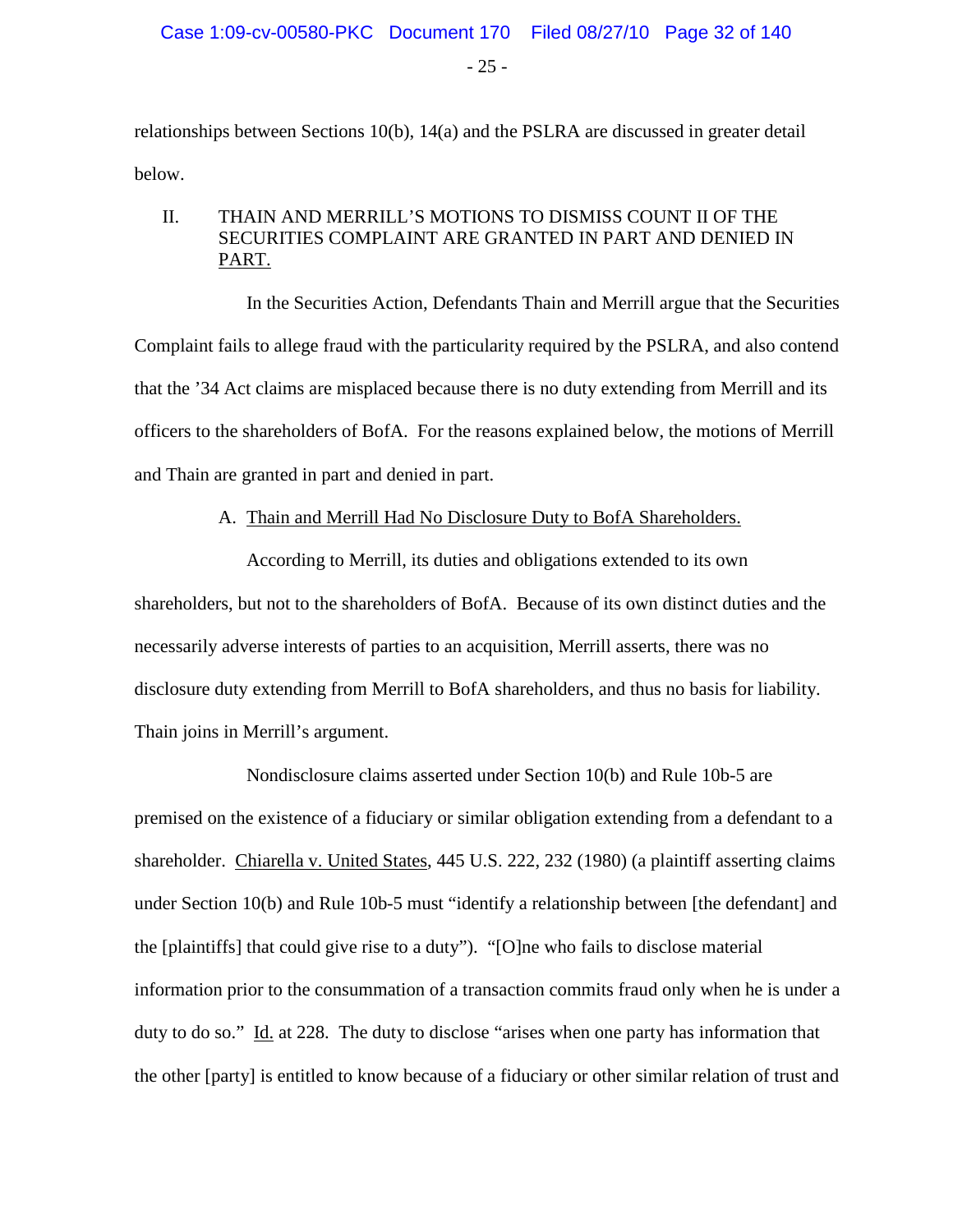### $-26 -$ Case 1:09-cv-00580-PKC Document 170 Filed 08/27/10 Page 33 of 140

confidence between them." Id. at 228-29 (quotation marks omitted; alteration in original). "[A] complete stranger who dealt with the sellers only through impersonal market transactions" does not have an obligation to shareholders. Id. at 232-33. Chiarella held that an employee of a financial printing firm who traded on the basis of material, nonpublic information could not be liable under Section 10(b) and Rule 10b-5 because he owed no duty to shareholders, and thus was under no duty to disclose his knowledge. 445 U.S. at 232-33; see also Lowe v. S.E.C., 472 U.S. 181, 225 n.9 (1985) (White, J., concurring) (noting "requirement" of Rule 10b-5 "that any nondisclosure violate an existing fiduciary duty").

These authorities address violations premised on nondisclosure, however, and do not consider whether a fiduciary relationship is necessary for statements challenged as affirmatively misleading. In S.E.C. v. Dorozhko, 574 F.3d 42, 49 (2d Cir. 2009), Judge Cabranes, writing for the panel, reviewed Chiarella and related authorities, and held that a fiduciary obligation is necessary only when a party's silence is the basis of a securities fraud claim. Id. "[A]n affirmative misrepresentation," by contrast, "is a distinct species of fraud. Even if a person does not have a fiduciary duty . . . there is nonetheless an affirmative obligation in commercial dealings not to mislead." Id. The SEC therefore had a viable enforcement claim, against an individual who allegedly engaged in deceptive conduct and undertook trades based on inside information, even in the absence of a fiduciary relationship between the individual and the corporation. Id.

Count II of the Securities Complaint asserts Section 10(b) and Rule 10b-5 claims against Thain and Merrill. It alleges, in a conclusory fashion, that Thain and Merrill "had a duty to disclose" the bonus arrangement, as well as "a duty to disclose" other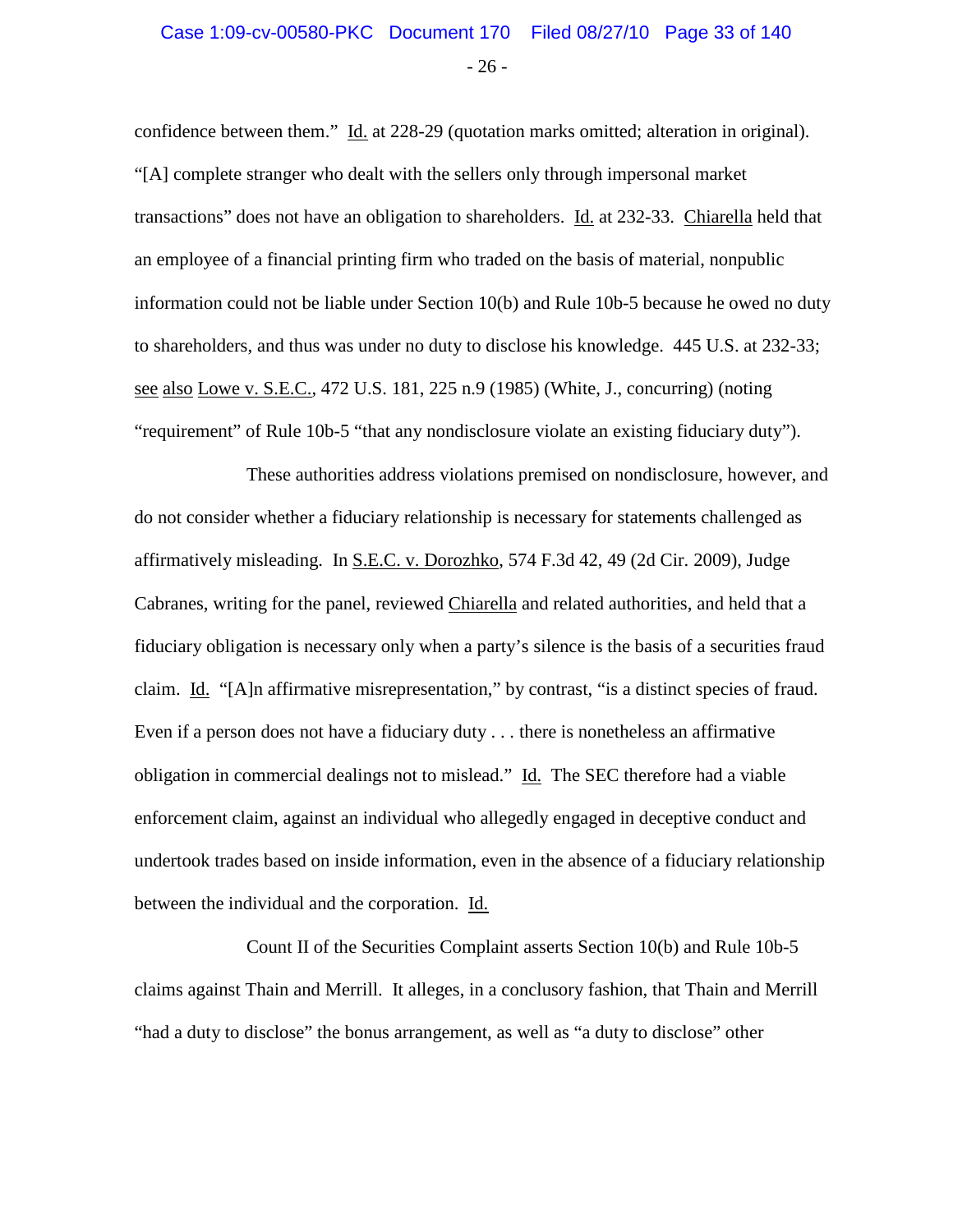information that required updating and/or correction. (Sec. Compl. ¶¶ 304-05.) The basis for this duty, and why it should extend from Merrill to the shareholders of BofA, is not explained.

In light of Chiarella and Dorozhko, and the Securities Complaint's absence of a plausible allegation for a fiduciary relationship running from Thain and Merrill to BofA shareholders, plaintiffs' Section 10(b) and Rule 10b-5 claims are dismissed to the extent that they are based on allegedly material omissions and the breach of a duty to disclose. For Section 10(b) and Rule 10b-5 purposes, this includes the purported "duty to disclose" the parties' bonus arrangement and allegedly adverse events that occurred while the proxy was outstanding. (Sec. Compl. ¶¶ 304-05.)

To the extent that the plaintiffs allege that Thain and Merrill were responsible for false and misleading statements to BofA shareholders, however, Dorozhko holds that no fiduciary obligation is necessary to proceed with such claims. The motion to dismiss plaintiffs' Section 10(b) and Rule 10b-5 claims arising out of such statements by Merrill or Thain is denied. Whether plaintiffs have sufficiently alleged fraud under the PSLRA and Rule 9(b) as to any allegedly false and misleading statement is addressed below.

> B. Thain and Merrill's Motions to Dismiss the Section 14(a) and Rule 14a-9 Claims Are Denied.

Merrill and Thain also move to dismiss plaintiffs' claim brought under Section 14(a) and Rule 14a-9. As with the Section 10(b) and Rule 10b-5 claims, they assert that no duty extends from the target company to shareholders of an acquiring company.

The text of Section 14(a) states that "[i]t shall be unlawful for any person  $\dots$ to solicit or permit the use of his name to solicit any proxy" in violation of an SEC regulation. 15 U.S.C. § 78n(a)(1) (emphasis added). The basis for Section 14(a) liability is not the nature of the duty between the defendant and a shareholder, but whether that defendant has solicited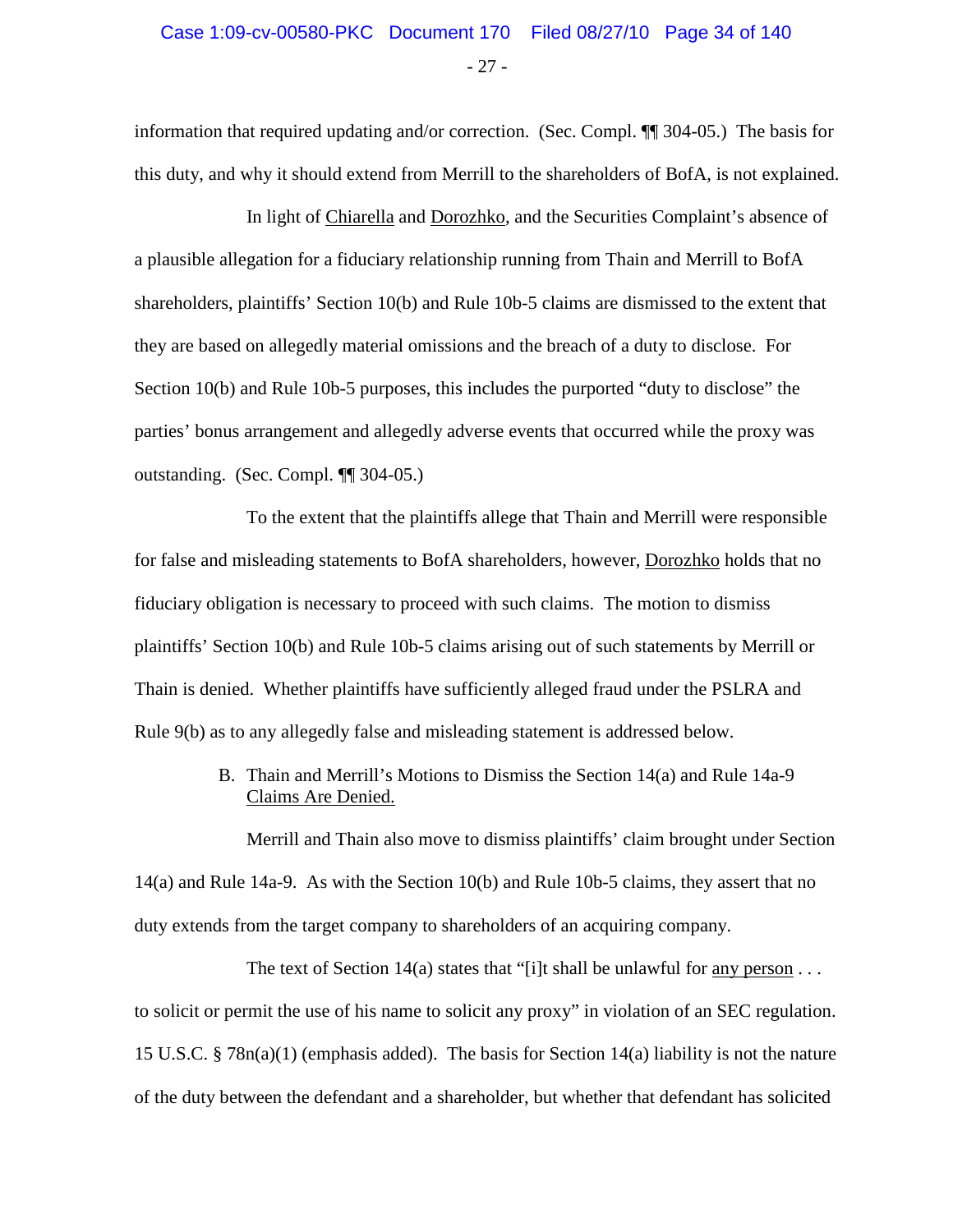## Case 1:09-cv-00580-PKC Document 170 Filed 08/27/10 Page 35 of 140

- 28 -

or permitted his or her name to be used in the allegedly unlawful proxy. Rule 14a-9, in turn, prohibits "any statement" that is false or misleading as "to any material fact" at the time that it was made. 17 C.F.R. § 240.14a-9(a).

As a consequence, in the Section 14(a) and Rule 14a-9 context, courts have permitted claims to proceed when the management of one company allegedly misstates or omits material facts to the detriment of shareholders to the other party of the transaction. In re McKesson HBOC, Inc. Securities Litigation held that the critical threshold for a Section 14(a) claim was participation in the drafting of the proxy: "anyone who knowingly participates in the distribution [of] a proxy solicitation should therefore expect to be held liable for false statements to all affected shareholders." 126 F. Supp. 2d 1248, 1266 (N.D. Cal. 2000) (emphasis in original). The claim was permitted to proceed against directors of the target company, who solicited proxies containing alleged misstatements that induced action by shareholders of the acquiring company. Id. As the defendants themselves note, other courts have permitted Section 14(a) claims to go forward when shareholders of one party to a transaction allege that the other party's management misstated or omitted a material fact. See, e.g., Dasho v. Susquehanna Corp., 461 F.2d 11 (7th Cir. 1972) (Stevens, J.); In re AOL Time Warner, Inc. Sec. & "ERISA" Litig., 381 F. Supp. 2d 192, 232 (S.D.N.Y. 2004). Defendants argue that these cases are distinguishable, either because they arose from information that was uniquely in the knowledge of the transaction's counterparty, or else involved statements that were false at the time they were made. But the Securities Complaint in this action asserts that certain allegedly actionable statements were false at the time they were made, and the text and judicial interpretations of Section 14(a) do not support defendants' interpretation that the information must be unique to the transaction's counterparty.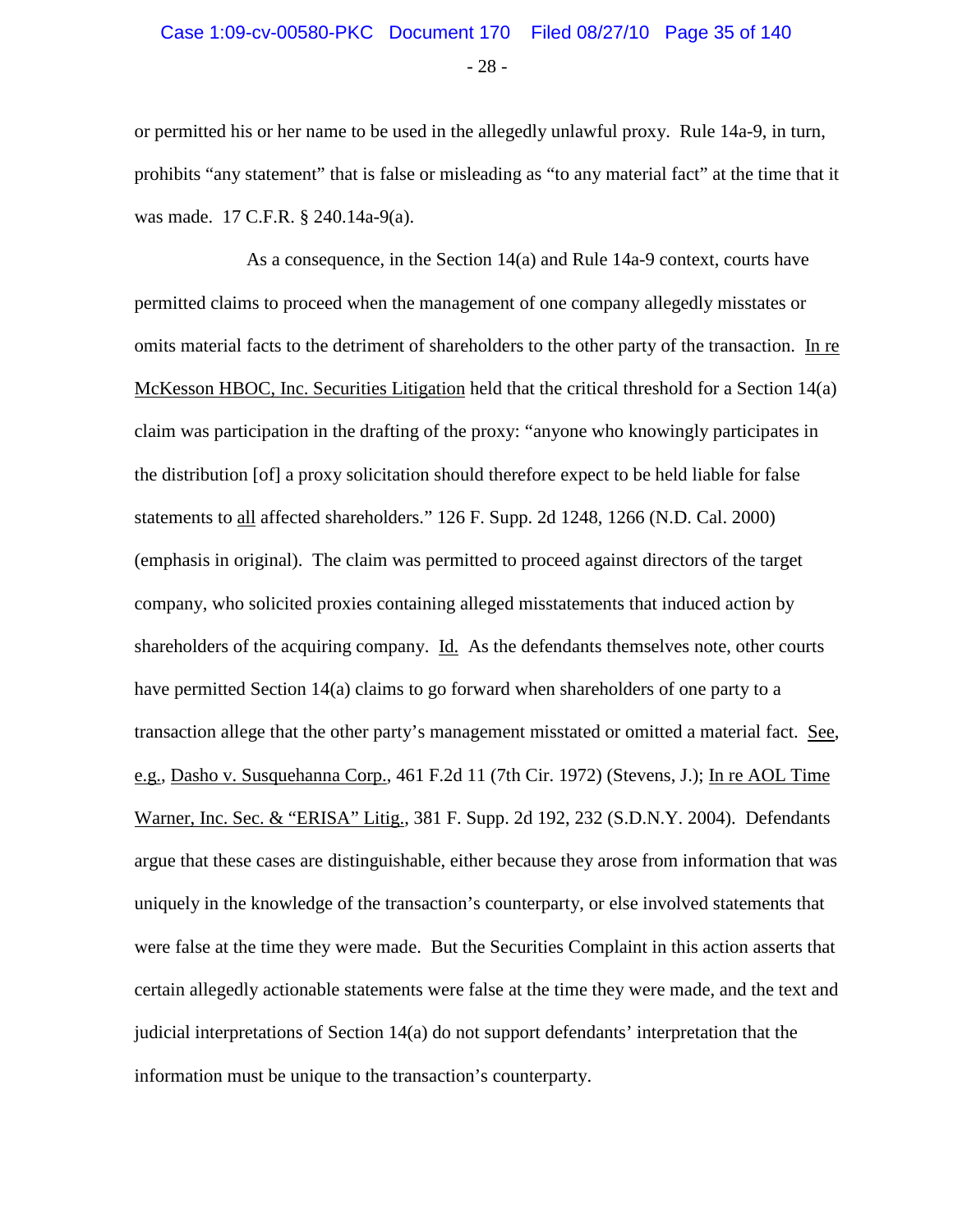- 29 -

Merrill's and Thain's motions to dismiss the plaintiffs' Section 14(a) and Rule

14a-9 claims are denied. To the extent that Merrill and Thain challenge the Securities Complaint on other grounds, the arguments will be separately addressed below.

#### III. DEFENDANTS' MOTIONS TO DISMISS PLAINTIFFS' '34 ACT CLAIMS FOR FAILURE TO ALLEGE ACTIONABLE MISSTATEMENTS OR OMISSIONS ARE GRANTED IN PART AND DENIED IN PART.

In both the Securities and Derivative Actions, the defendants move to dismiss on the grounds that the plaintiffs fail to allege violations of Section 14(a) and Rule 14a-9 with the particularity required of the PSLRA. The Securities Complaint also asserts claims under Section 10(b) and Rule 10b-5; the Derivative Complaint raises no Section 10(b) claims. For the reasons explained below, the motions to dismiss are granted in part and denied in part.

A. Background on Section 10(b) and Rule 10b-5.

Section 10(b) of the '34 Act makes it unlawful to "use or employ, in connection with the purchase or sale of any security . . . any manipulative or deceptive device or contrivance in contravention of such rules and regulations as the Commission may prescribe . . . ." 15 U.S.C. § 78j(b). "The SEC rule implementing the statute, Rule 10b-5, prohibits 'mak[ing] any untrue statement of a material fact or [omitting] to state a material fact necessary in order to make the statements made, in light of the circumstances under which they were made, not misleading." ECA, Local 134, 553 F.3d at 197 (alterations in original) (quoting Rule 10b-5).

As Judge Cote has observed, "[s]ection 10(b) of the Exchange Act is designed to protect investors by serving as a 'catchall provision' which creates a cause of action for manipulative practices by defendants acting in bad faith." In re Openwave Sys. Sec. Litig.*,* 528 F. Supp. 2d 236, 249 (S.D.N.Y. 2007) (citing Ernst & Ernst, 425 U.S. at 206). An action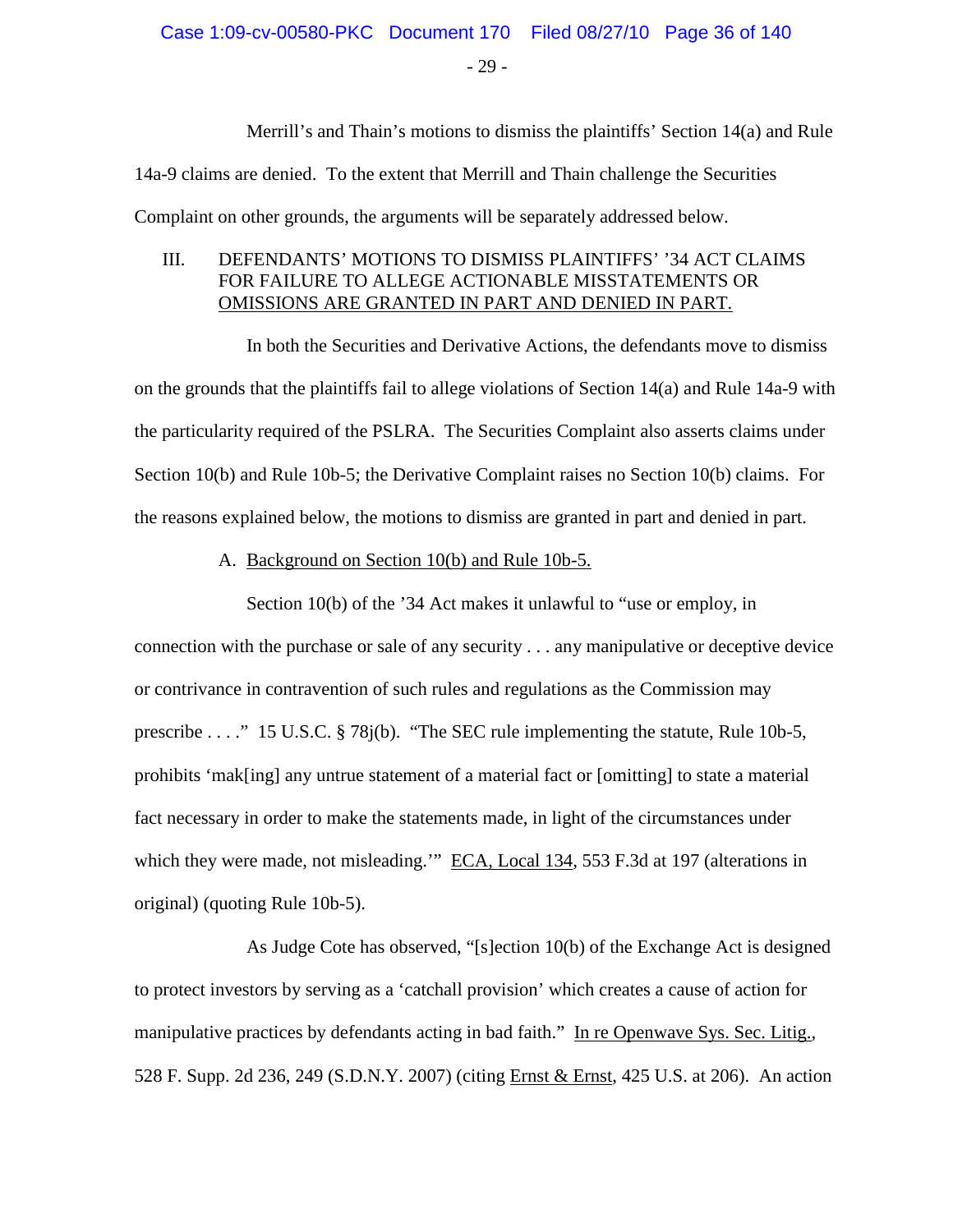#### $-30-$ Case 1:09-cv-00580-PKC Document 170 Filed 08/27/10 Page 37 of 140

brought under Section 10(b) ultimately requires a plaintiff to prove (1) a material misrepresentation or omission; (2) scienter; (3) a connection between the misrepresentation or omission and the purchase or sale of a security; (4) reliance; (5) economic loss; and (6) loss causation. Stoneridge, 552 U.S. at 157 (citing Dura*.* 544 U.S. at 341-42).

#### B. Background on Section 14(a) and Rule 14a-9.

As described by the Second Circuit, a "proxy statement should honestly, openly and candidly state all the material facts, making no concealment of the purposes for the proposals it advocates." Mendell v. Greenberg, 927 F.2d 667, 670 (2d Cir. 1990). Section 14(a) and its implementing regulation, Rule 14a-9, establish liability for material misstatements or omissions in a proxy statement. 15 U.S.C.  $\S$  78n(a)(1); 17 C.F.R.  $\S$ 240.14a-9(a).

Together, these provisions seek to ensure that proxies accurately disclose material information to shareholders. The "broad remedial purpose" of Rule 14a-9 "is not merely to ensure by judicial means that the transaction, when judged by its real terms, is fair and otherwise adequate, but to ensure disclosures by corporate management in order to enable the shareholders to make an informed choice." TSC Indus., Inc. v. Northway, Inc., 426 U.S. 438, 448 (1976); see also Mills v. Electric Auto-Lite Co., 396 U.S. 375, 381 (1970) (Section 14(a) "stemmed from a congressional belief that '[f]air corporate suffrage is an important right that should attach to every equity security brought on a public exchange.'") (alteration in original; quoting H.R. Rep. No. 1383, 73d Cong., 2d Sess. 13); J.I. Case Co. v. Borak, 377 U.S. 426, 431 (1964) ("The purpose of § 14(a) is to prevent management or others from obtaining authorization for corporate action by means of deceptive or inadequate disclosure in proxy solicitation."); United Paperworkers Int'l Union v. Int'l Paper Co., 985 F.2d 1190,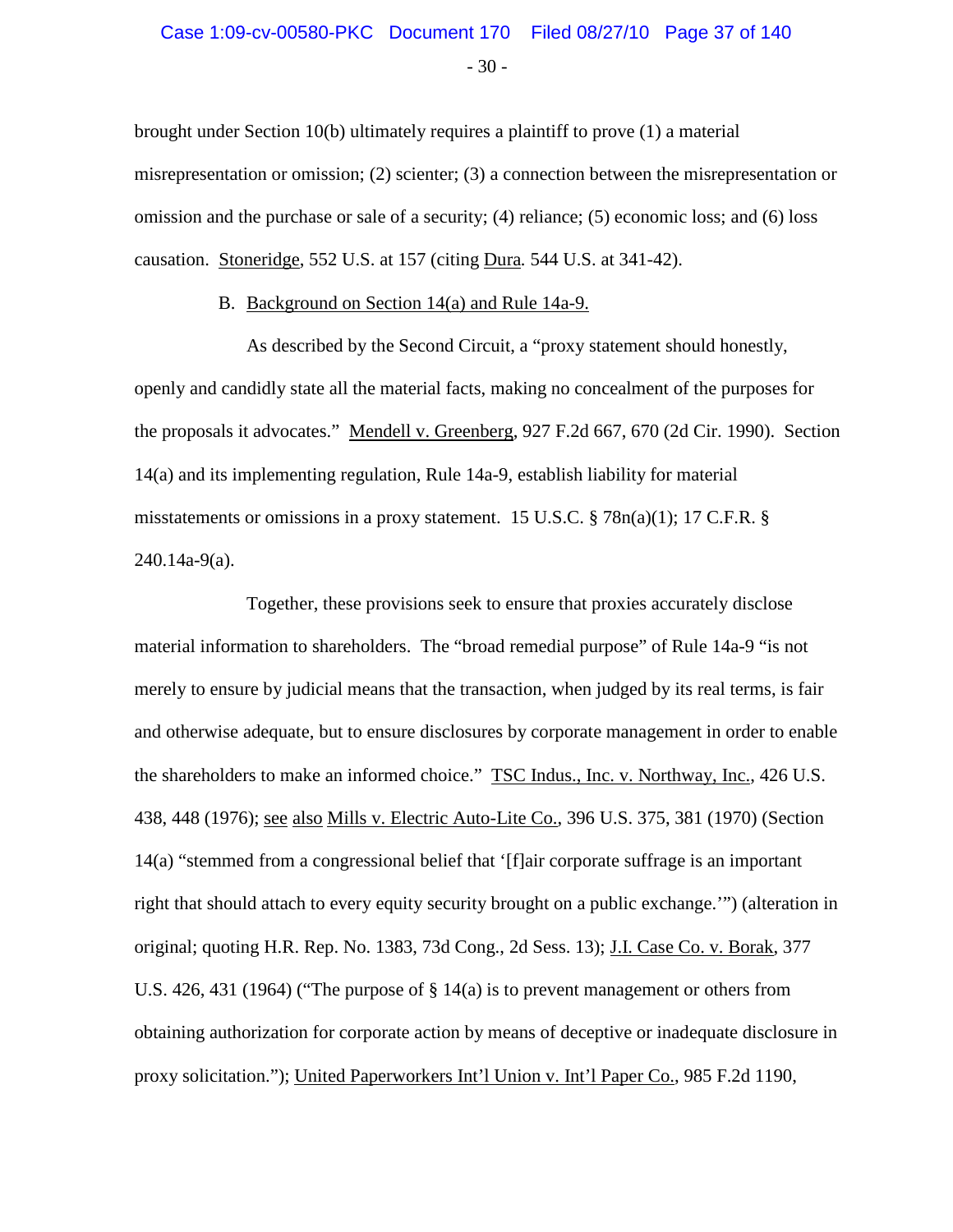1197-98 (2d Cir. 1993) (The SEC "promulgated Rule 14a-9 with the goal of preserving for all shareholders who are entitled to vote, not just for those who sponsor proposals, the right to make decisions based on information that is not false or misleading.").

Section 14(a) is satisfied "[o]nly when the proxy statement fully and fairly furnishes all the objective material facts" to allow a reasonably prudent investor "to make an informed investment decision . . . ." Mendell, 927 F.2d at 674. In interpreting the language of a proxy statement, doubts are to "be resolved in favor of those the statute is designed to protect." TSC Indus., 426 U.S. at 448. Even "indefinite and unverifiable" terms, such as observations that an offer was "fair" or of a "high" value, can be actionable under Section 14(a) and Rule 14a-9, because they are based on "provable facts." Virginia Bankshares, Inc. v. Sandberg, 501 U.S. 1083, 1093-94 (1991).

In order for liability to attach, any misstatement or omission must be material. "An omitted fact is material if there is a substantial likelihood that a reasonable shareholder would consider it important in deciding how to vote." TSC Indus., 426 U.S. at 449. Such a determination "requires delicate assessments of the inferences a 'reasonable shareholder' would draw from a given set of facts and the significance of those inferences to him, and these assessments are peculiarly ones for the trier of fact." Id. at 450; accord Mendell, 927 F.2d at 673 (materiality is a mixed question of law and fact best evaluated by a jury).

As formulated by the Second Circuit, in ascertaining materiality, a plaintiff must show a "substantial likelihood" that disclosure of the omitted fact would have "significantly altered the 'total mix' of information made available." Koppel v. 4987 Corp., 167 F.3d 125, 131 (2d Cir. 1999) (quotation marks omitted). The "total mix" of information "may include data sent to shareholders by a company in addition to its proxy materials," as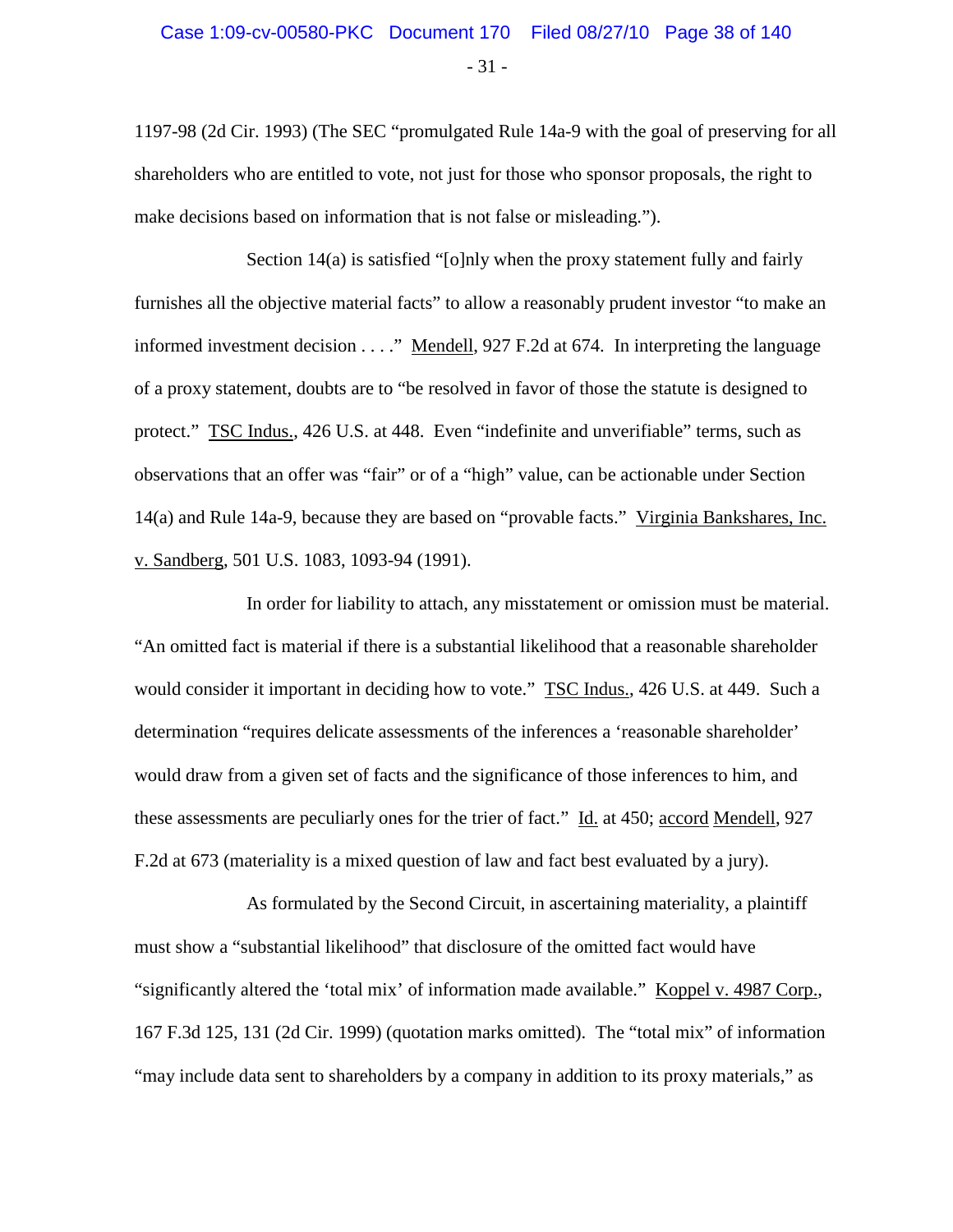#### - 32 - Case 1:09-cv-00580-PKC Document 170 Filed 08/27/10 Page 39 of 140

well as other information reasonably available to shareholders. United Paperworkers, 985 F.2d at 1198. Information is not "reasonably available" if it "is 'buried' in unrelated discussions." Id. at 1199. "[W]idely reported" facts disseminated in the news media may be part of the "total mix" of information. Id.

"The point of a proxy statement . . . should be to inform, not to challenge the reader's critical wits." Virginia Bankshares, 501 U.S. at 1097. At the same time, "nit-picking should not become the name of the game," and "[f]air accuracy, not perfection, is the appropriate standard." Kennecott Copper Corp. v. Curtiss-Wright Corp., 584 F.2d 1195, 1200 (2d Cir. 1978).

Novel questions arising under Section 10(b) are often resolved with authority applying Section 14(a), and vice versa. See, e.g., Grace v. Rosenstock, 228 F.3d 40, 45-49 (2d Cir. 2000). Moreover, "[t]he test of materiality under 14a-9 and 10b-5 is the same." Goldberg v. Meridor, 567 F.2d 209, 222 n.3 (2d Cir. 1977) (Meskill, J., concurring in part and dissenting in part); accord Beaumont v. Am. Can Co., 797 F.2d 79, 84 (2d Cir. 1986). As previously noted, the PSLRA's threshold for alleging with particularity a '34 Act violation applies to both Sections 14(a) and 10(b). Beck 559 F.3d at 681-82.

Lastly, to state a Section 14(a) claim, a plaintiff must allege "that the proxy solicitation itself, rather than the particular defect in the solicitation materials, was an essential link in the accomplishment of the transaction." Mills, 396 U.S. at 385. In both the Securities Action and the Derivative Action, the only relevant solicitations are related to the shareholder vote that occurred on December 5, 2008. Therefore, allegations relating to events that took place after December 5, 2008, cannot form the basis of a Section 14(a) claim. See In re AOL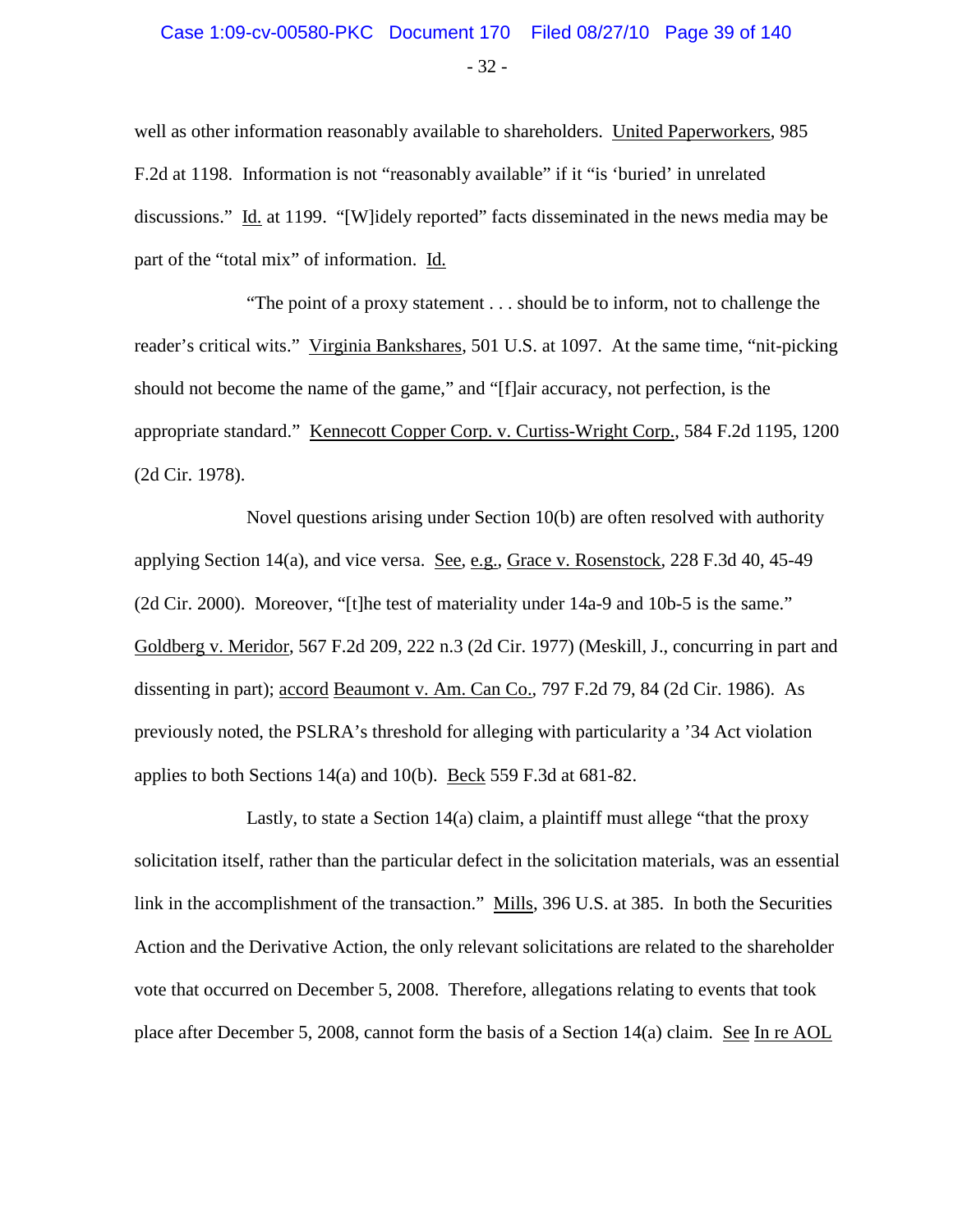- 33 -

Time Warner, 381 F. Supp. 2d at 242 (statement post-dating the shareholder vote "cannot constitute a 'solicitation' under Section 14(a)").

> C. Potential for Overlapping Damages Between the Direct and Derivative Section 14(a) Actions.

I first address who may recover under the Section 14(a) claims asserted in the Securities Action and the Derivative Action. In the Securities Action the shareholders of the acquiring corporation in a stock-for-stock transaction have brought a direct claim against the acquiring corporation, its directors, certain of its officers and others for violations of Section 14(a). Separately, in the Derivative Action, shareholders acting on behalf of the corporation have brought a derivative Section 14(a) claim against individuals who also are defendants in the Securities Action. It is important to distinguish the injury to shareholders qua shareholders from any injury to the corporation. If a harm were suffered by the shareholders as shareholders, then the same harm would not be a harm inflicted on the corporation. Similarly, if it were suffered by the corporation, then it would not be harm inflicted on the shareholder. A single act could, of course, inflict separate injury on both the corporation and the shareholder.

At a pretrial conference held on May 19, 2010, I asked the Securities and Derivative Plaintiffs to explain their damages theories. In letter briefs to the Court, the Securities Plaintiffs argued that they may recover "out-of-pocket" losses suffered as a result of the misstatements and omissions contained in the Joint Proxy. According to the Securities Plaintiffs, their out-of-pocket damages are equal to the diminution in the value of their personally held shares that occurred after corrective disclosures revealed the truth behind the Joint Proxy's representations. The Derivative Plaintiffs argue that BofA is entitled to damages arising from BofA's overpayment for Merrill, as well as damages that BofA incurred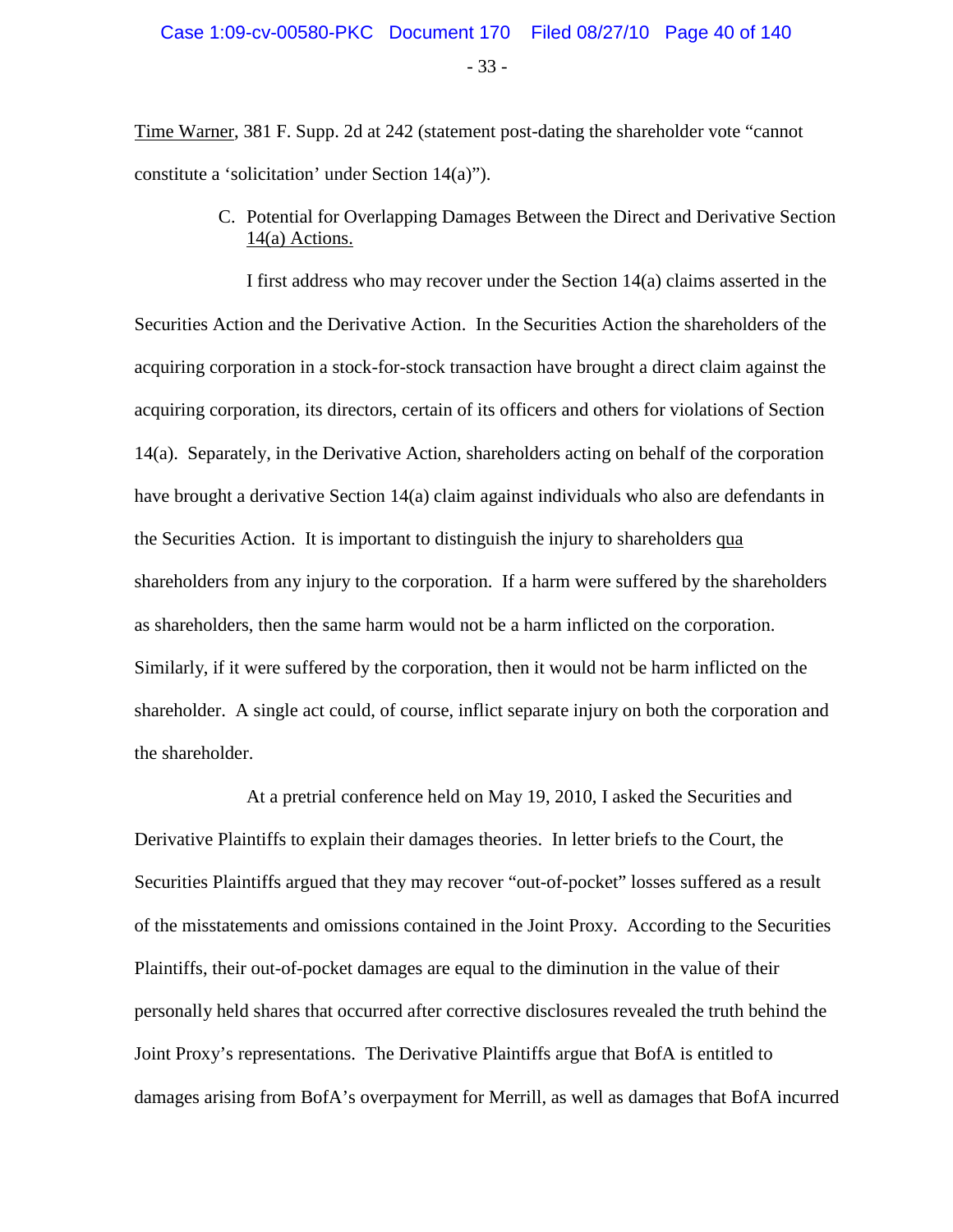- 34 -

over and above the overpayment for Merrill, including the injury to BofA's reputation and legal fees in defending legal and regulatory proceedings.

As the Supreme Court recognized in Borak, the "injury which a stockholder suffers from corporate action pursuant to a deceptive proxy solicitation ordinarily flows from the damage done to the corporation . . . ." 377 U.S. at 432. That is, the value of that corporation's stock may decrease because the corporation was damaged by an action that would not have been approved by fully-informed shareholders. But the value of that corporation's shares also may decrease once a corrective disclosure issues. That decrease is not necessarily co-extensive with injury to the corporation. Therefore, material omissions from a proxy statement could directly injure the corporation as well as the corporation's shareholders. See Yamamoto v. Omiya, 564 F.2d 1319, 1326 (9th Cir. 1977) ("[I]n light of . . . Borak and Mills, a shareholder who alleges a deceptive or misleading proxy solicitation is entitled to bring both direct and derivative suits. The former action protects the shareholders' interest in 'fair corporate suffrage'."). There is at least a potential that the Securities Plaintiffs could show a diminution in the value of the shares that they held which was not due to an injury inflicted upon BofA. Therefore, it is possible for both sets of plaintiffs to prevail without double recovery. Both suits may proceed. $3$ 

<span id="page-40-0"></span><sup>&</sup>lt;sup>3</sup> In a letter to the Court, the defendants in the Securities Action argue that the Securities Plaintiffs cannot prove transaction causation. Wilson v. Great Am. Indus., Inc., 979 F.2d 924, 931 (2d Cir. 1992) ("We recognize that loss causation or economic harm to plaintiffs must be shown, as well as proof that the misrepresentations induced plaintiffs to engage in the subject transaction, that is, transaction causation."). The Securities Plaintiffs' theory is that the BofA shareholders were harmed when the BofA shares decreased in value after the truth about the transaction became public. The merger with Merrill could have been consummated only with BofA shareholder approval of the transaction. (Joint Proxy at 12.) Thus, the Joint Proxy was an essential link in the transaction because the acquisition could not have occurred without the shareholder vote. The Securities Plaintiffs have adequately pled transaction causation. Mills, 396 U.S. at 384-85 ("Where there has been a finding of materiality, a shareholder has made a sufficient showing of causal relationship between the violation and the injury for which he seeks redress if, as here, he proves that the proxy solicitation itself, rather than the particular defect in the solicitation materials, was an essential link in the accomplishment of the transaction.").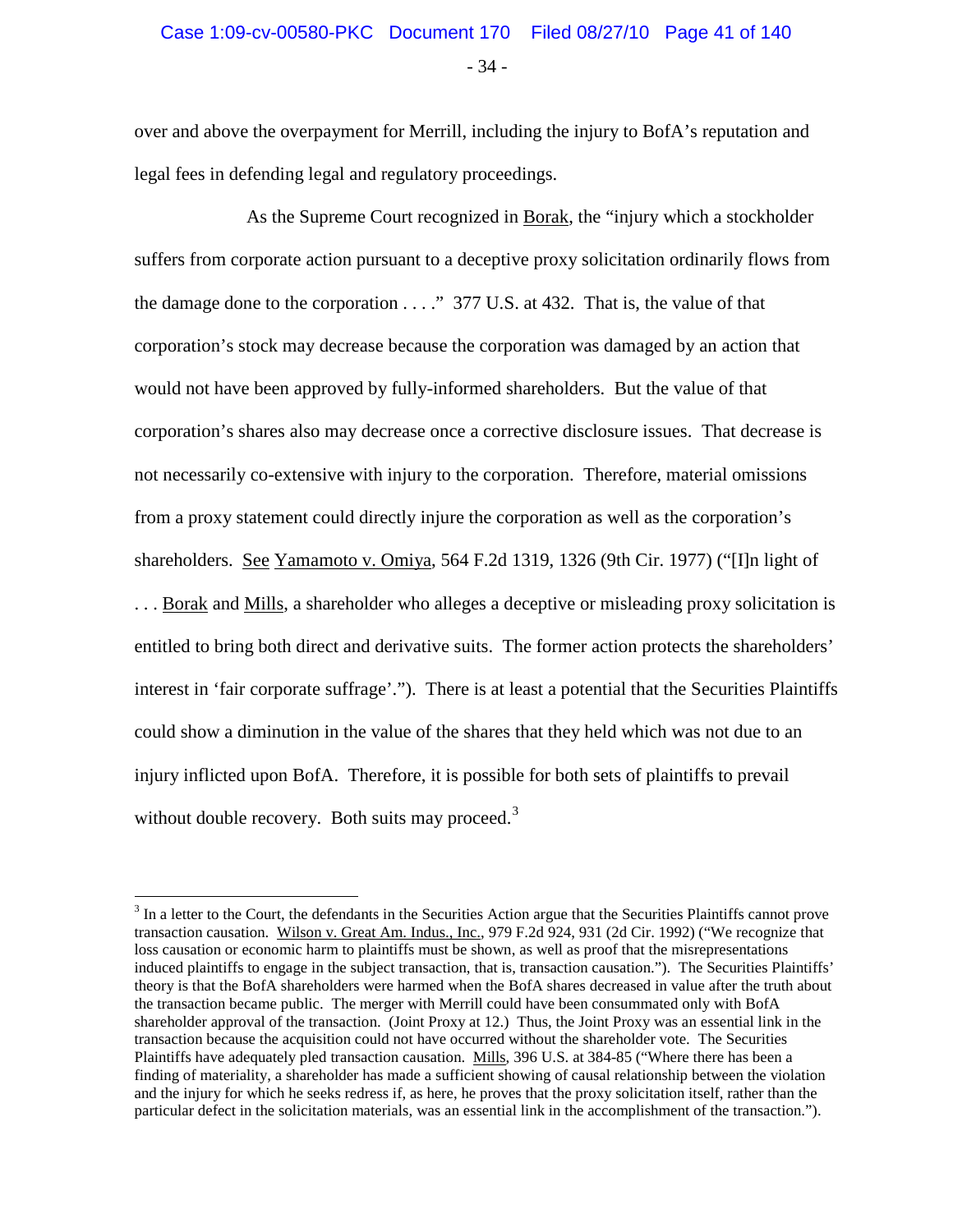- 35 -

Certain defendants in the Securities Action have moved to certify to the

Delaware Supreme Court the question of whether shareholders of the acquiring corporation,

who neither bought nor sold shares during the relevant period, have a direct claim against the

acquiring corporation. Specifically, they seek certification of the following question:

Where a Delaware corporation issues its own shares in a stockfor-stock merger in exchange for shares held by the acquired company's shareholders, do acquiring company shareholders who were allegedly deprived of their right to cast an informed vote on the merger as a result of a materially false or misleading proxy solicitation – but who did not themselves buy, sell or exchange their shares in the merger – have a direct claim under Delaware law against the acquiring corporation and/or its officers or directors to recover damages for the post-merger decline in the market price of the acquiring company's shares when the allegedly misstated or omitted material facts were publicly disclosed?

(Def. Cert. Mem. at 2.) Assuming, as I do, that this Court could in the exercise of discretion certify such a question,  $4$  I conclude that it is unnecessary. As discussed above, BofA shareholders may bring both direct and derivative claims under Section 14(a) because there is a possibility that both the shareholders and the corporation were separately injured by the alleged material misstatements and omissions. The motion to certify a question to the Delaware Supreme Court is denied.

> D. Derivative Plaintiffs Fail to Allege That the Individual BofA Officers Are Liable Under Section 14(a) of the '34 Act.

I next address whether the Derivative Plaintiffs have plausibly alleged that the

BofA Officers may be subject to liability under Section 14(a) of the '34 Act. The "starting

point in every case involving construction of a statute is the language itself." Ernst & Ernst,

425 U.S. at 197 (quotation marks omitted). The language of Section 14(a) makes it "unlawful

<span id="page-41-0"></span> $4 \text{ See}$  Del. Sup. Ct. R.  $41(a)(ii)$ .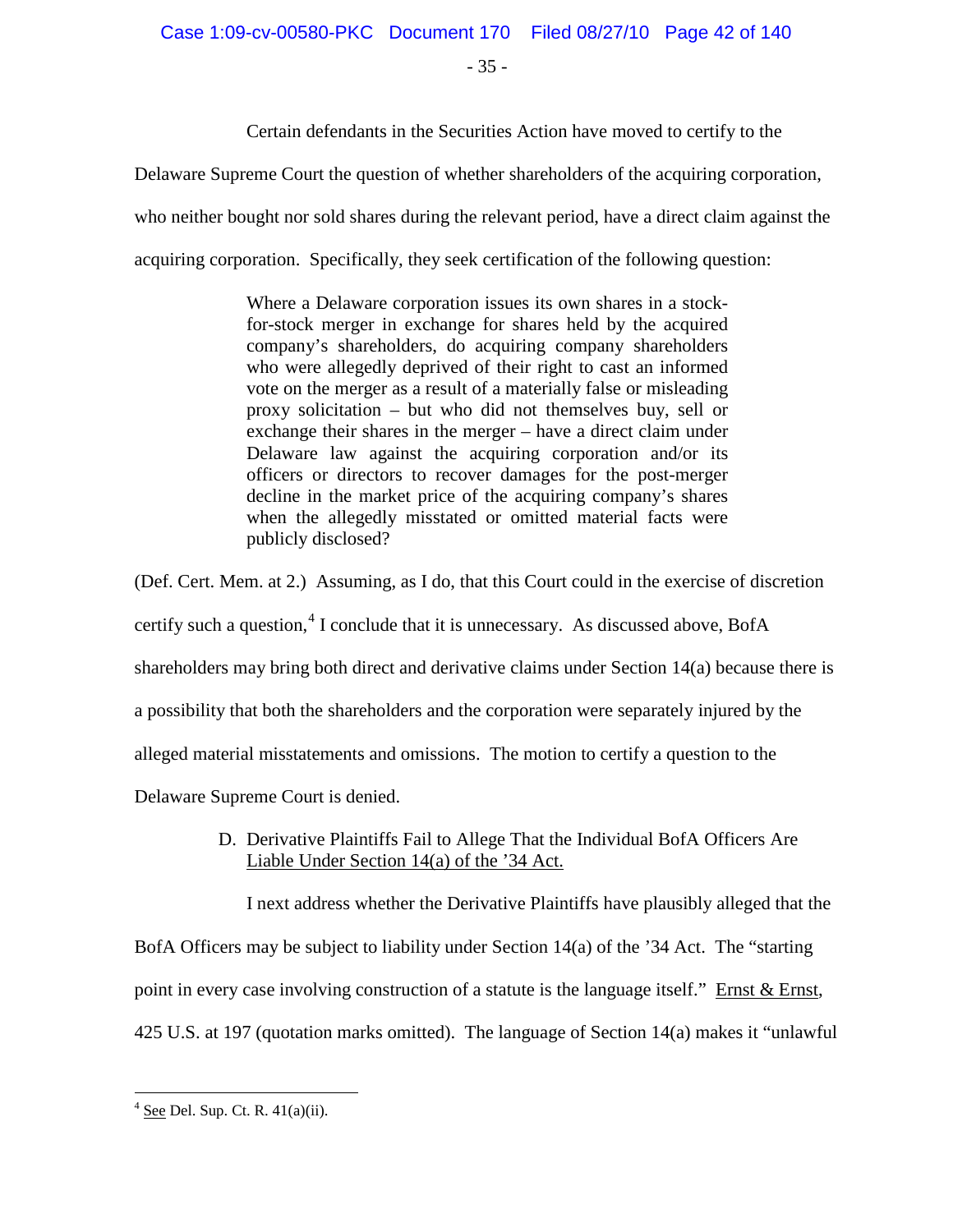for any person . . . in contravention of such rules and regulations as the Commission may prescribe . . . to solicit or to permit the use of his name to solicit any proxy . . . ." 15 U.S.C.  $§ 78n(a)(1)$  (emphasis added). Thus, according to the plain language of Section 14(a), liability attaches only to defendants who actually solicited proxies or permitted the use of their name to solicit proxies.

The BofA proxy card, which was attached to the Joint Proxy distributed to BofA shareholders, stated in bold typeface: "**This Proxy is Solicited on Behalf of the Board of Directors**." (Joint Proxy, Proxy Card (emphasis in original).) Thus, the BofA Directors solicited proxies, and fall within the plain language of Section 14(a). That solicitation was not made on behalf of the BofA Officers, and the BofA Officers were not "participants" within the meaning of the SEC's regulations governing the disclosure obligations of individuals who participate in a proxy solicitation.

Schedule 14A prescribes the information required in a proxy statement. Item 4, titled "Persons Making the Solicitation," provides in part that if a proxy solicitation is made "otherwise than by the registrant" the proxy statement shall "state and give the names of the participants in the solicitation, as defined in paragraphs  $(a)(iii)$ ,  $(iv)$ ,  $(v)$  and  $(vi)$  of Instruction 3 to this item." 17 C.F.R. § 240.14a-101, Item  $4(a)(2)$ .<sup>[5](#page-42-0)</sup> The Derivative Complaint does not plausibly allege that the BofA Officers fall within Schedule 14A's definitions of "participants in the solicitation." 17 C.F.R. §§ 240.14a-101, Item 4, Instruction 3(a)(iii) (relating to groups or committees that solicit proxies, or individuals who organize, direct or arrange financing for those committees or groups); (a)(iv) ("[a]ny person who finances or joins with another to finance the solicitation of proxies"); (a)(v) (a person who lends money or extends credit or

<span id="page-42-0"></span><sup>&</sup>lt;sup>5</sup> Item 4(a) applies to solicitations not subject to SEC Rule 14a-12(c). Rule 14a-12(c) applies to solicitations opposing another solicitation with respect to the election or removal of directors, 17 C.F.R. § 240.14a-12(c), and is inapplicable to the Joint Proxy.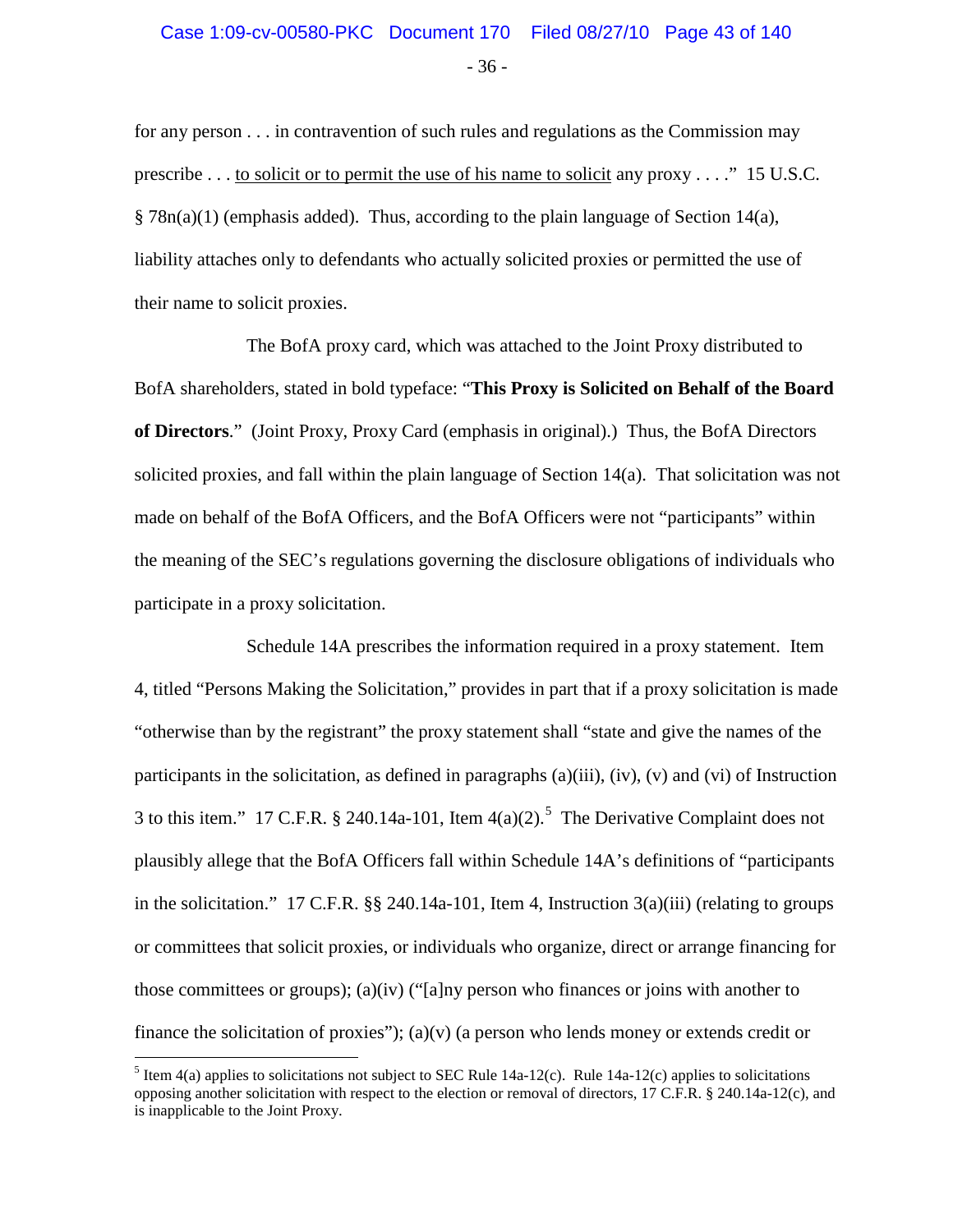#### - 37 - Case 1:09-cv-00580-PKC Document 170 Filed 08/27/10 Page 44 of 140

enters into a contract to finance "or otherwise induc[es] the purchase, sale, holding or voting of securities of the registrant by any participant or other persons"); (a)(vi)("[a]ny person who solicits proxies"). In addition, Instruction 3(b)(iv) excludes from the definition of "participant in a solicitation" "[a]ny person regularly employed as an officer or employee of the registrant or any of its subsidiaries who is not otherwise a participant." 17 C.F.R. § 240.14a-101, Item 4, Instruction 3(b)(iv). Pursuant to the SEC's governing regulations, then, the BofA Officers can only be subject to Section 14(a) liability if they permitted the use of their name to solicit the proxies.

With the exceptions of Lewis (who is also a director) and Mayopoulos, none of the BofA Officers are mentioned in the Joint Proxy. Defendant Mayopoulos is mentioned under a section titled "Legal Matters," which states: "The validity of the Bank of America common stock and preferred stock to be issued in connection with the merger will be passed upon for Bank of America by Timothy J. Mayopoulos, Executive Vice President and General Counsel of Bank of America." (Joint Proxy at 118.) Mayopoulos is also mentioned in section 9.4 of the Merger Agreement, which states that notices made pursuant to that agreement should be sent to several individuals, including Mayopoulos. (Joint Proxy at A-43-44.)

Neither the Second Circuit nor the Supreme Court has directly addressed whether an officer may be liable for misstatements or omissions merely because his or her name appears somewhere in the text of an allegedly misleading proxy statement. Other courts have, however, concluded that Section 14(a) requires a connection between the use of an officer's name and the company's solicitation. See SEC v. Falstaff Brewing Corp., 629 F.2d 62, 68 (D.C. Cir. 1980) ("Of course, the simple appearance of one's name in a proxy statement does not trigger liability for any misstatement appearing therein."). According to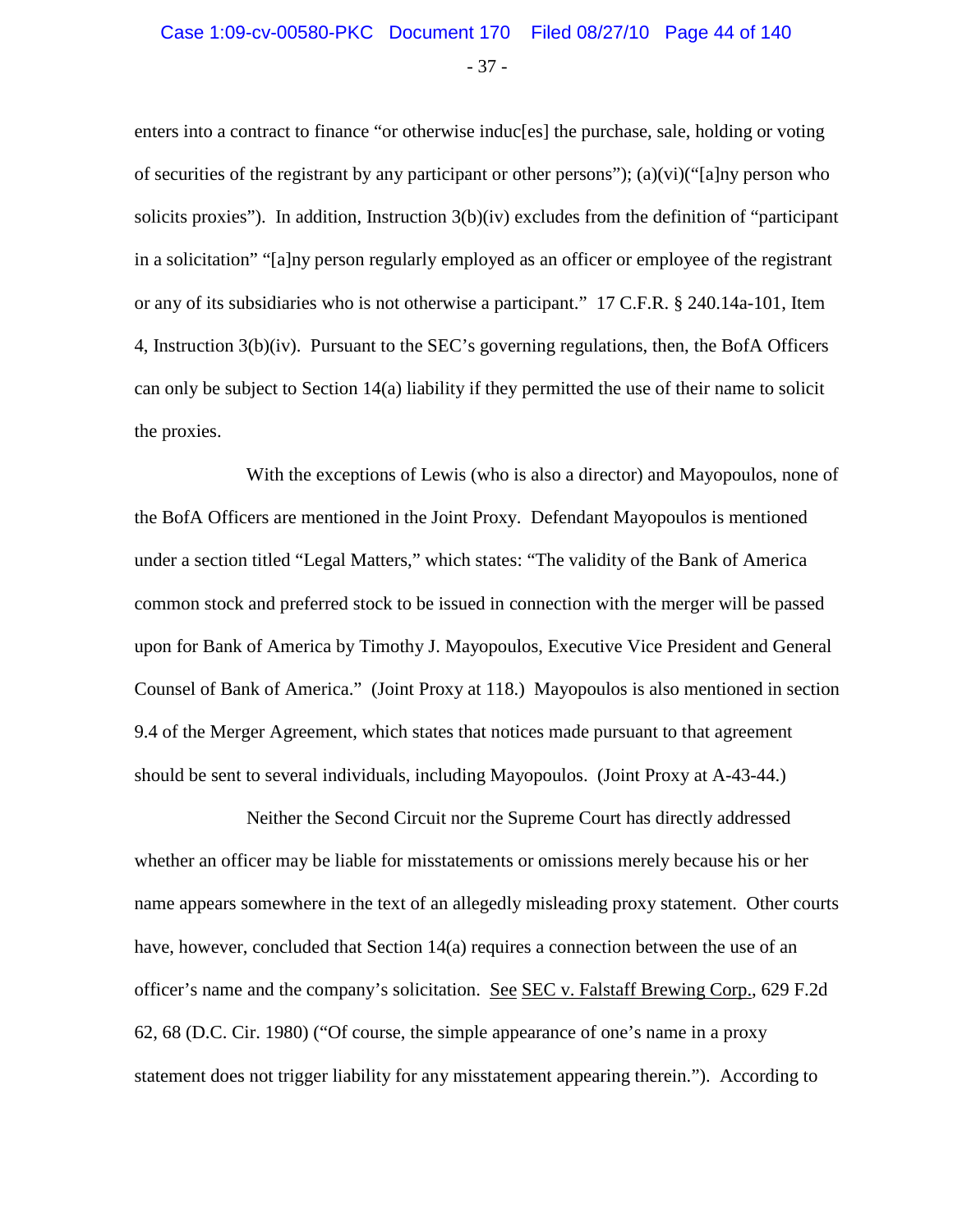## Case 1:09-cv-00580-PKC Document 170 Filed 08/27/10 Page 45 of 140

- 38 -

the Ninth Circuit, to impose liability, "there must have been 'a substantial connection between the use of the person's name and the solicitation effort.'" Id. (quoting Yamamoto, 564 F.2d at 1323). In Falstaff Brewing, the D.C. Circuit followed Yamamoto, and found that there was a substantial connection between the use of the defendant's name – which appeared "eleven times in the nine-page proxy statement, in three separate items" – and the solicitation effort. Id. at 68-69. This was due, in part because the defendant's "reputation as a businessman, his plan for [the company], and his other dealings that could create conflicts of interest were important to the existing shareholders." Id. at 69. The defendant also reviewed a draft of the proxy statement a week before it was issued and read the final draft shortly after it was mailed to shareholders. Id. at 68.

In Yamamoto, the Ninth Circuit held at the summary judgment stage that a defendant could not be subject to Section 14(a) when his role in the proxy was limited to the inclusion of his "name and address . . . as the proposed buyer" of the principal asset of the company whose shareholders were solicited. 564 F.2d at 1322-23. The Ninth Circuit concluded that the "mere presence of [the individual's] name in the materials (probably required by the SEC) did not reveal any significant control by [that person] over the statement, or his adoption of it that was sufficient to justify attaching liability to him. . . . It is hardly conceivable that the mere revelation that [the individual] was the proposed purchaser could have been an inducing factor in the granting of a shareholder's proxy." Id. at 1323. By contrast, when individuals listed in a proxy statement "hav[e] put their reputations in issue, [they] cannot divorce themselves from improper actions taken in the proxy battle by the participants acting under the banner of their names." Chris-Craft Indus., Inc. v. Indep. Stockholders Comm., 354 F. Supp. 895, 915 (D. Del. 1973); see also Mendell v. Greenberg,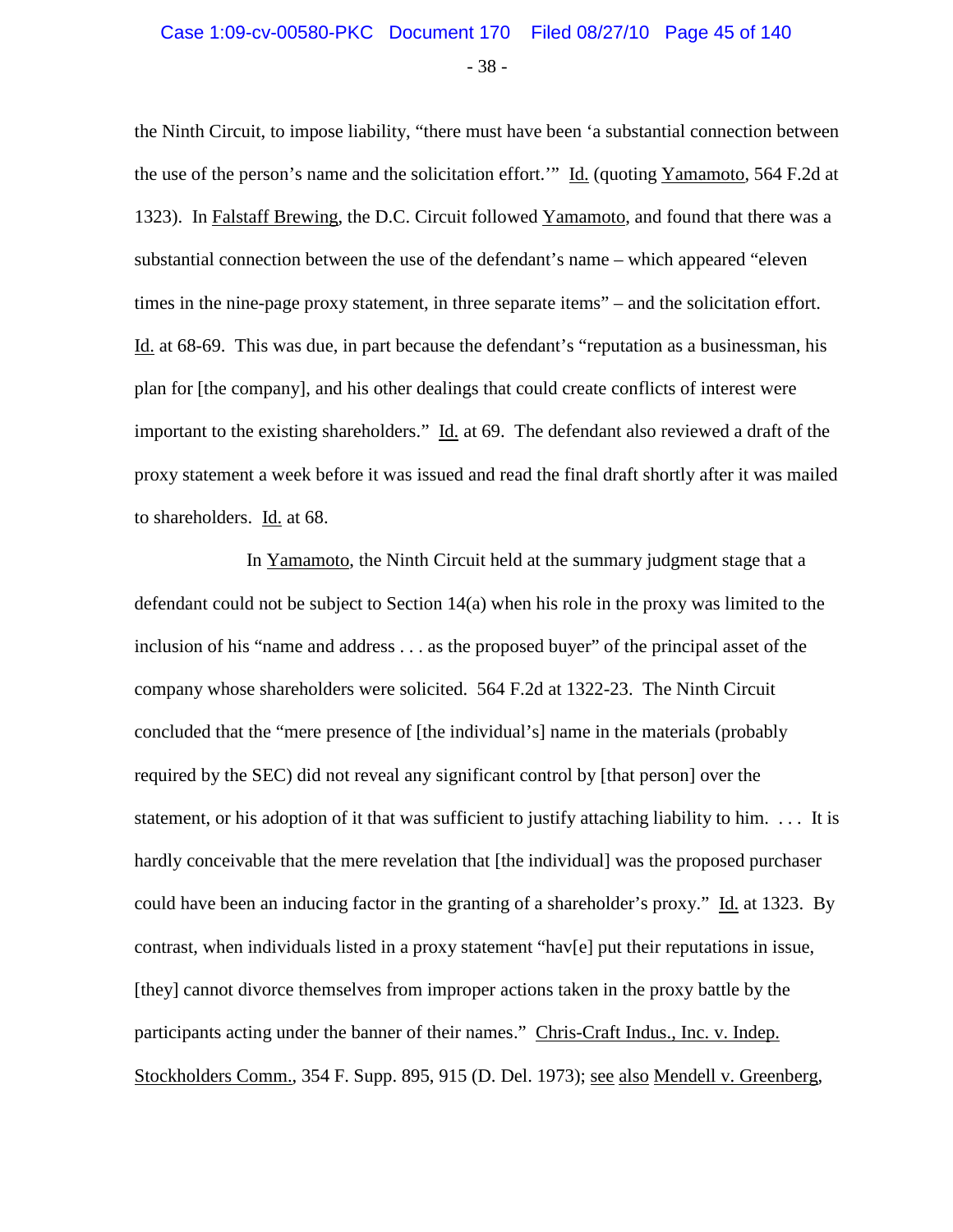612 F. Supp. 1543, 1552 (S.D.N.Y. 1985) ("Since plaintiff does not allege that [the company] directly solicited any proxies or was a party to such solicitation, any claim of liability as a principal against [the company] is legally insufficient."), rev'd in part on other grounds by Mendell, 927 F.2d 667.

Mayopoulos was assigned the role of passing upon the validity of any stock that was issued as acquisition consideration and he was the designated recipient of any notices made pursuant to the Merger Agreement. Neither responsibility suggests that he had control over the contents of the Joint Proxy or that he would directly benefit from the action it proposed. The Derivative Plaintiffs do not allege that Mayopoulos's name appears within the context of a challenged statement. Thus, the allegations do not show a substantial and plausible connection to the solicitation process sufficient to subject Mayopoulos to liability under Section 14(a).

The Joint Proxy incorporates by reference 78 other documents filed with the SEC. (Joint Proxy at 123-24.) The Joint Proxy refers to these documents for additional information about then-current BofA executive officers. (Joint Proxy at 69.) The use of an officer's name in the text of an incorporated document, without more, provides an insufficient basis to bring the BofA Officers within the ambit of Section 14(a). Yamamoto, 564 F.3d at 1323. Therefore, the Derivative Plaintiffs do not state a claim against the BofA Officers, other than Lewis, for violating Section 14(a), and that claim is dismissed with respect to these defendants.<sup>[6](#page-45-0)</sup>

<span id="page-45-0"></span><sup>&</sup>lt;sup>6</sup> Although there is some authority indicating that the Financial Advisors cannot be subject to liability under Section 14(a), Mendell, 612 F. Supp. at 1551-52 (dismissing Section 14(a) claim against a financial advisor that provided a fairness opinion and participated in drafting the allegedly false proxy statement), the Financial Advisors have not raised this issue, and I need not address it in light of my conclusions below.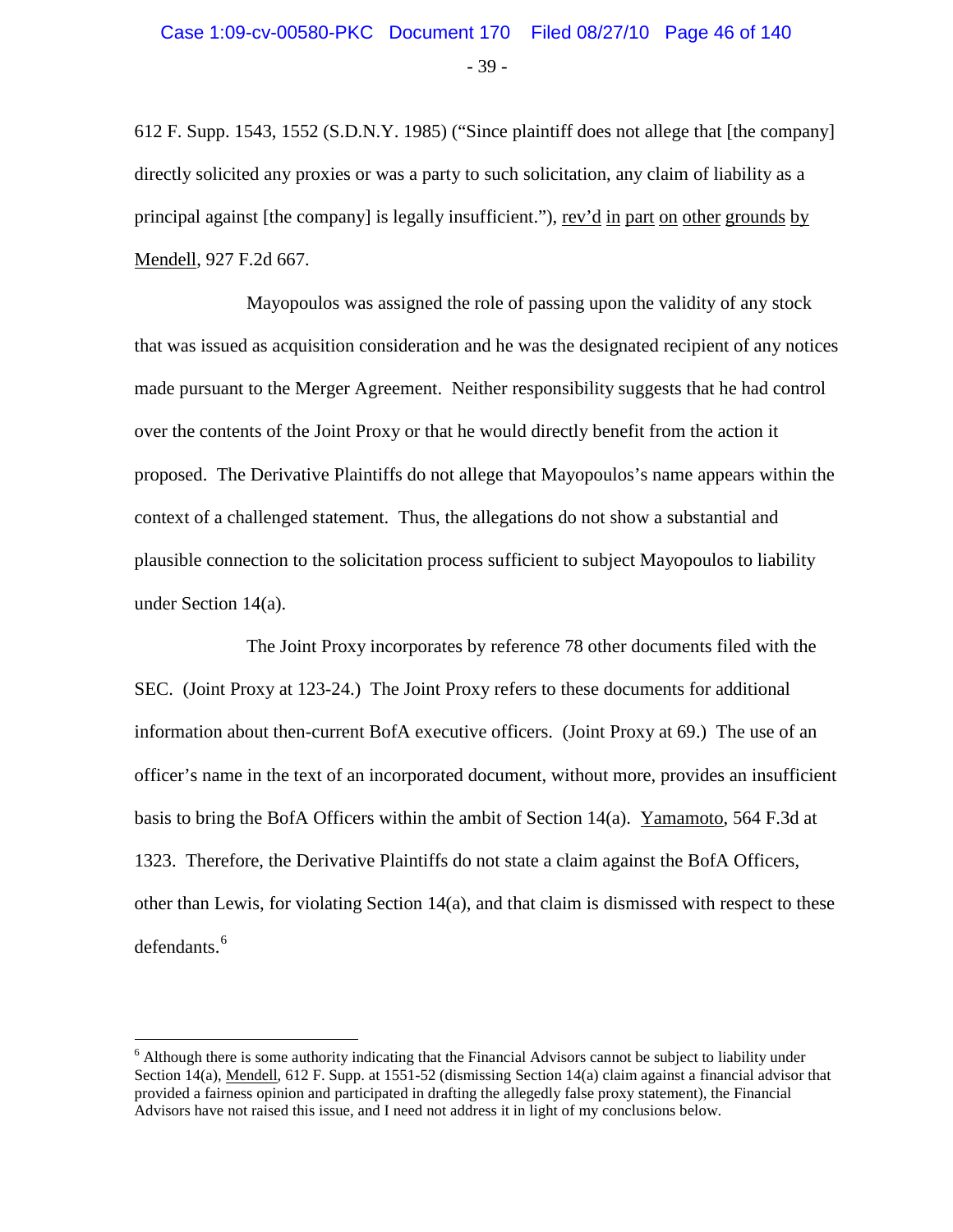$-40-$ 

#### E. Motions to Dismiss for Failure to Allege Actionable Misstatements and Omissions Are Granted in Part and Denied in Part.

The motions to dismiss filed by the BofA defendants in the Securities and

Derivative Actions principally argue that the plaintiffs have failed to allege with particularity the existence of material misstatements or omissions. I address each allegation in turn.

> 1. Securities Complaint Adequately Alleges Material Misstatements Related to Merrill's Bonus Pool.

Defendants in the Securities and Derivative Actions argue that the plaintiffs' securities fraud claims should be dismissed as they pertain to Merrill's bonus payments in December 2008. They contend that proxy materials neither misstated nor omitted Merrill's intention to award employee bonuses. For the reasons explained below, the defendants' motions to dismiss the Securities Complaint's Section 10(b) and 14(a) claims relating to Merrill's bonuses are denied. The motions to dismiss the Derivative Complaint's Section 14(a) claim relating to the Merrill bonuses are also denied.

#### a. Qualifying Language in the Joint Proxy and Merger Agreement Did Not Disclose BofA's Consent to the Merrill Bonuses.

"[U]pon choosing to speak, one must speak truthfully about material issues." Caiola v. Citibank, N.A., New York, 295 F.3d 312, 331 (2d Cir. 2002). "Rule 10b-5 creates a statutory duty to speak the full truth when a defendant undertakes to say anything." In re Credit Suisse First Boston Corp. Sec. Litig., No. 97 Civ. 4760 (JGK), 1998 WL 734365, at \*6 (S.D.N.Y. Oct. 20, 1998) (quotation marks omitted).

The defendants contend that the Joint Proxy and the Merger Agreement could not plausibly be alleged to have been false and misleading, based in part on qualifying language that permitted Merrill to administer special employee compensation, subject to BofA's approval. I begin by reviewing the Joint Proxy's representations as to employee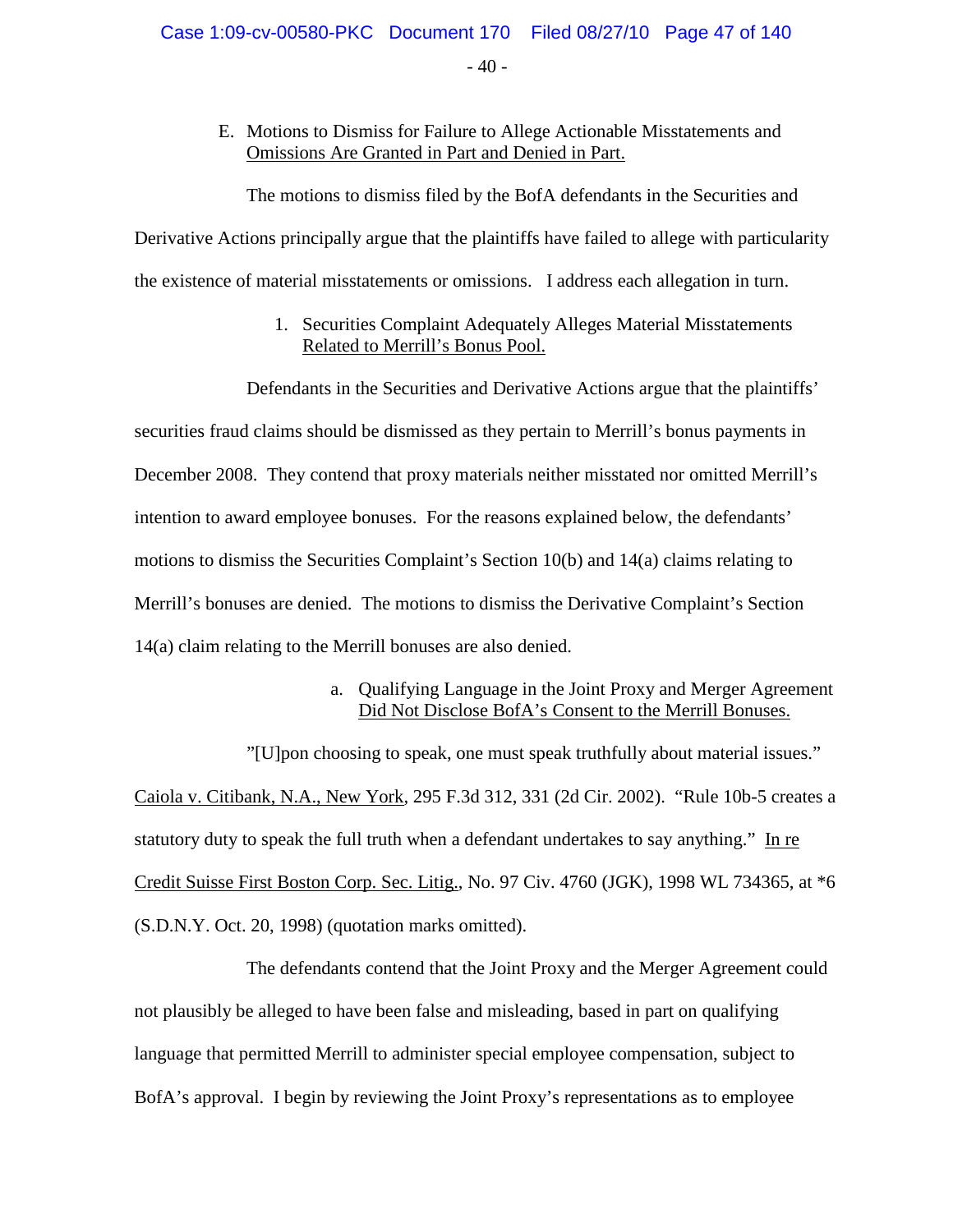$-41 -$ 

compensation. Under the heading, "Covenants and Agreements," the Joint Proxy states in

relevant part:

Merrill Lynch further agreed that, with certain exceptions or except with Bank of America's prior written consent (which consent will not be unreasonably withheld or delayed with respect to certain of the actions described below), Merrill Lynch will not, and will not permit any of its subsidiaries to, among other things, undertake the following extraordinary actions: . . . except as required under applicable law or the terms of any Merrill Lynch benefit plan, (i) increase the compensation or benefits of any current or former directors, officers or employees; (ii) pay any current or former directors, officers or employees any amounts not required by existing plans or agreements; (iii) become a party to, establish, adjust, or terminate any employee benefit or compensation plan or agreement . . . .

(Joint Proxy at 83-84.) Separately, the Merger Agreement included a negative covenant that

Merrill would not "pay any amounts to Employees not required by any current plan or

agreement (other than base salary in the ordinary course of business)." (Joint Proxy at A-31-

32.) Defendants argue that the Merger Agreement meaningfully qualified this language, and

did so in a way that disclosed Merrill's conditional authority to award bonus compensation

prior to the transaction's closing. Section 5.2 of the Merger Agreement states in part:

Company Forbearances. During the period from the date of this Agreement to the Effective Time, except as set forth in . . . Section 5.2 of the Company Disclosure Schedule or except as expressly contemplated or permitted by this Agreement, [Merrill Lynch] shall not . . . without the prior written consent of [Bank of America]: . . (c) except as required under applicable law or the terms of any Company Benefit Plan existing as the date hereof, . . . (ii) pay any amounts to Employees not required by any current plan or agreement (other than base salary in the ordinary course of business) . . . .

(Joint Proxy at A-31 (emphasis added).)

According to the defendants, section 5.2 of the Merger Agreement provides three exceptions to its general bar against payment to employees not required by the current plan or agreement. The first exception applies to matters "set forth in . . . Section 5.2 of the Company Disclosure Schedule." The Merger Agreement defines the "Company Disclosure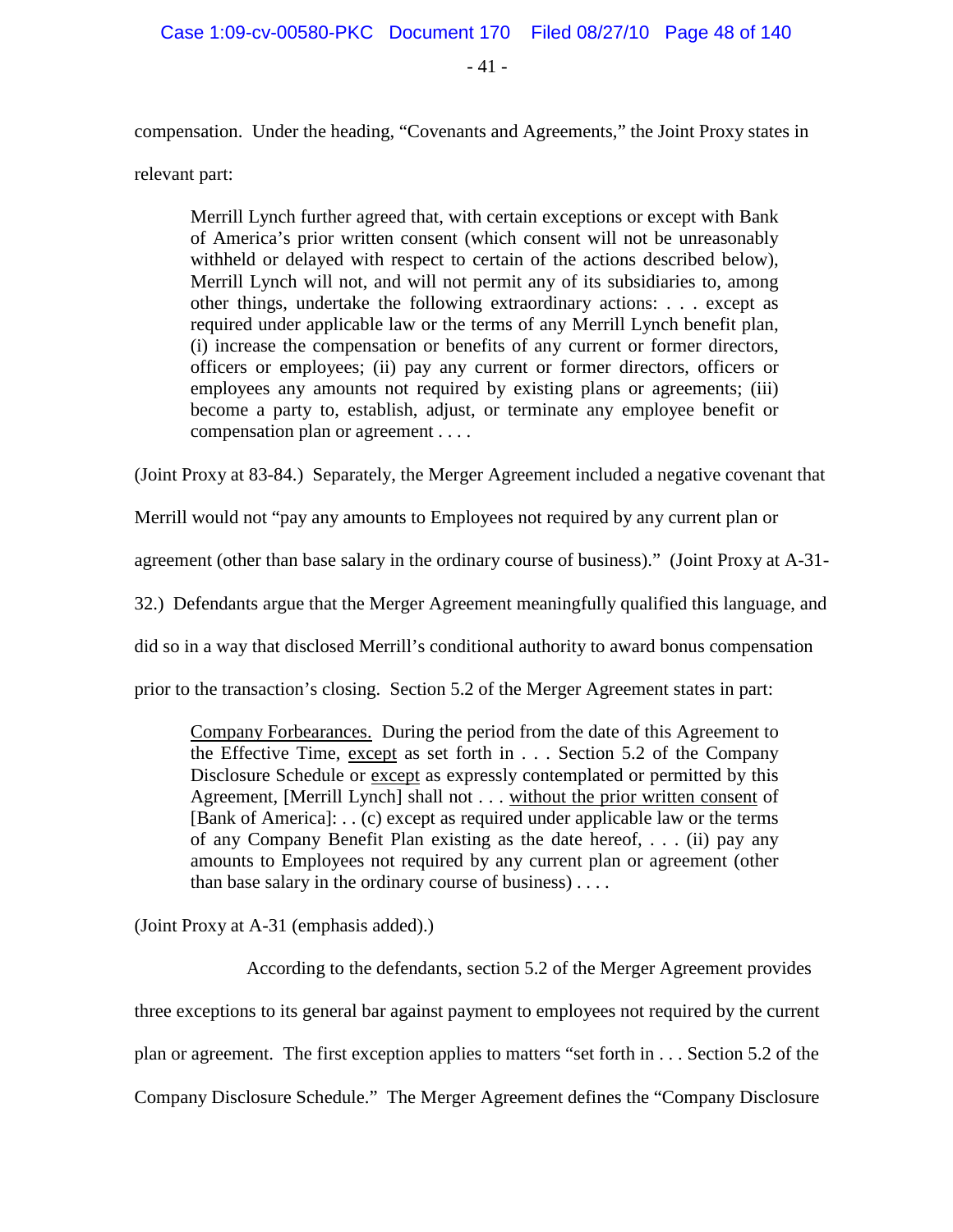Schedule" as setting forth "items the disclosure of which is necessary or appropriate . . . as an exception to . . . one or more of [Merrill Lynch's] covenants contained herein . . . ." (Joint Proxy at A-7.) The Company Disclosure Schedule was included neither in proxy materials nor other public filings.

The second exception is based on section  $5.2(c)$ 's carve-out for actions "expressly contemplated or permitted" by the Merger Agreement. Section 5.1 of the Merger Agreement requires Merrill to "conduct its business in the ordinary course in all material respects," including "reasonable best efforts to maintain and preserve intact" its business organization and retain key officers and employees. (Joint Proxy at A-31.) According to the defendants, in a March 2008 proxy statement, Merrill explained the need to compensate employees at market rate as a means to retain them. (Exhibit 7 to the Declaration of Jonathan Goldin, dated November 24, 2009 ("Goldin Dec.").) Relatedly, section 6.5(a) of the Merger Agreement promised to maintain Merrill's "employee benefit plans and compensation opportunities" through December 31, 2009, on terms "substantially comparable" to those already in place. (Joint Proxy at A-35.) As a result, defendants contend, shareholders were adequately apprised of Merrill's bonus practices.

The third exception to the negative covenant provided that Merrill could make payments to employees, beyond base salary, with BofA's "prior written consent." According to the defendants, section 5.2 was nothing more than a contractual provision that protected BofA against Merrill enjoying a "blank check" to pay bonuses without BofA's consent. (BofA Sec. Mem. at 15.)

Defendants contend that the investing public was aware that Merrill would distribute billions in bonuses for employees' performance in fiscal year 2008. They note that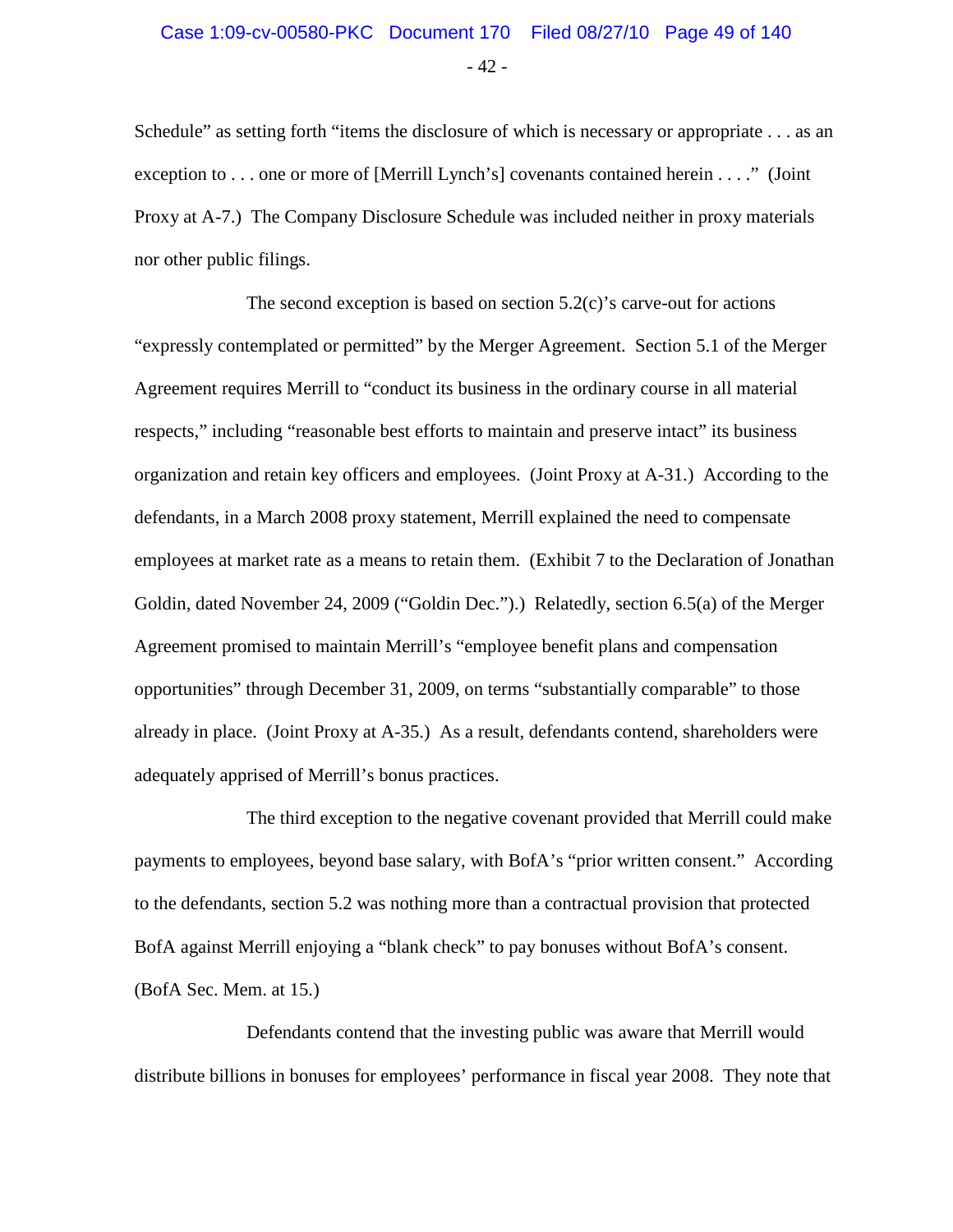## - 43 - Case 1:09-cv-00580-PKC Document 170 Filed 08/27/10 Page 50 of 140

in Merrill's Form 10-Q filed with the SEC at the close of the third fiscal quarter of 2008, Merrill announced that it had reserved \$11.17 billion for 2008 compensation. Merrill's expected bonus payments also were discussed in the press. Moreover, the defendants argue that the terms of the Merger Agreement and the Joint Proxy's statements concerning compensation were not representations of fact, but rather, reflected that Merrill could not undertake certain actions without authorization from BofA.

These arguments fail to reckon with the parties' undisclosed written agreement authorizing the payment of bonuses by Merrill. When the Joint Proxy was filed on October 31, 2008, the bonus payment to Merrill employees was more than hypothetical. Instead, BofA and Merrill had already agreed in writing that Merrill could, at its discretion, administer bonus payments up to \$5.8 billion. (Sec. Compl. ¶¶ 6, 72.) The bonus issue was of sufficient importance that Thain later recalled it as one of the three major topics of the negotiation. (Sec. Compl. ¶ 67.) The terms of the bonus were memorialized in the undisclosed Company Disclosure Schedule. The existence of the Company Disclosure Schedule was noted in section 5.2 of the Merger Agreement, but the Company Disclosure Schedule was not released to the public, and its content, insofar as it related to bonuses, was not summarized in the proxy materials. (Sec. Compl. ¶ 198.) Under the Joint Proxy's own terms, any compensation increases or payments not required by a preexisting plan or agreement would constitute "extraordinary actions." (Joint Proxy at 83-84.) At the time the Joint Proxy and Merger Agreement were filed with the SEC and distributed to shareholders, BofA and Merrill had agreed that Merrill could make bonus payments in the amount of \$5.8 billion, and make the payments on an expedited schedule that varied from Merrill's past practices. (Sec. Compl. ¶¶ 6, 74.)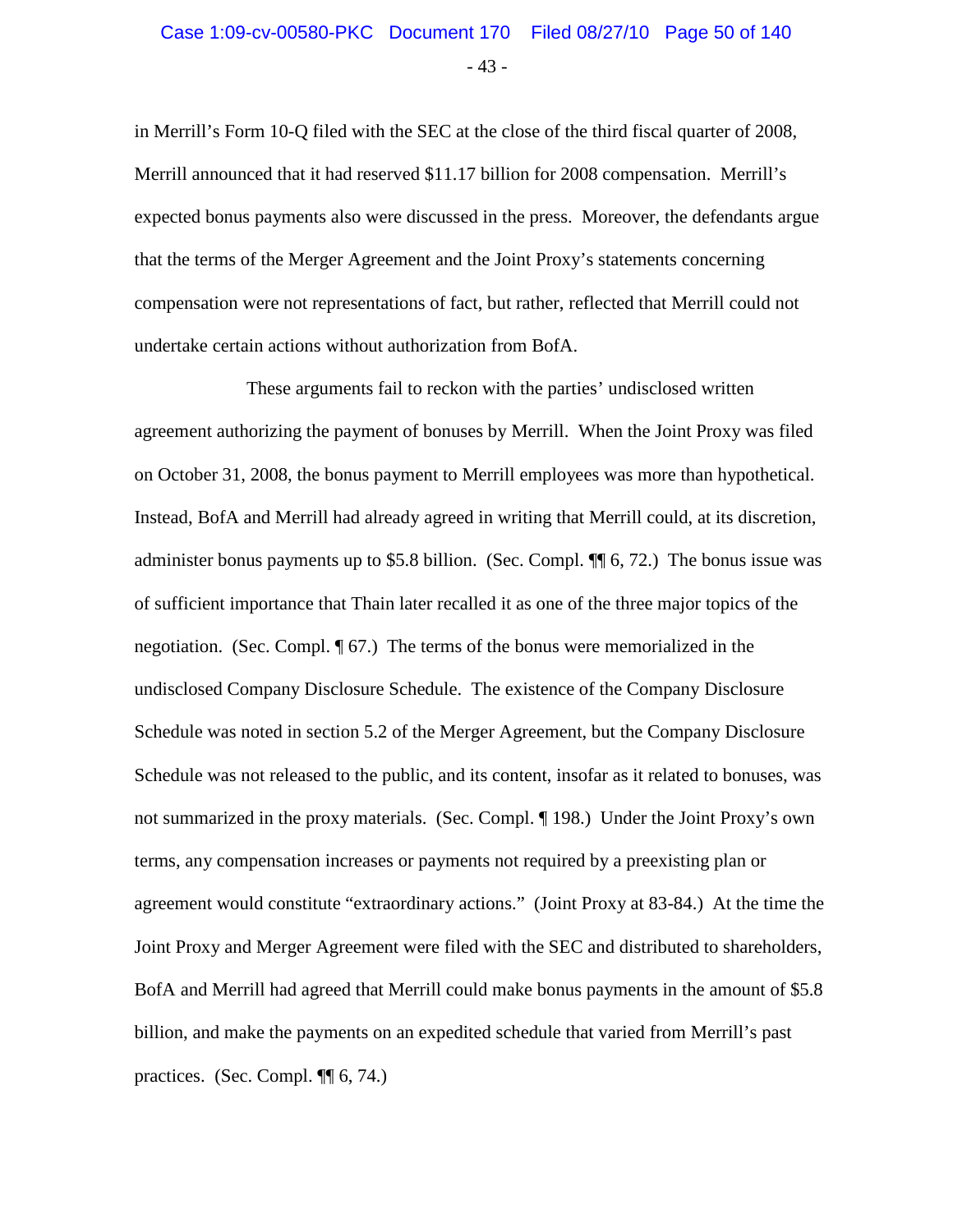# Case 1:09-cv-00580-PKC Document 170 Filed 08/27/10 Page 51 of 140

- 44 -

The bonus payments ultimately totaled \$3.6 billion, and not \$5.8 billion. (Sec. Compl. ¶ 14.) The Merger Agreement's qualifications to its negative covenant do not apprise investors of Merrill's bonus arrangement. If "prior written consent" had been given to make payments of up to \$5.8 billion, a reasonable investor may well have considered that information important to both the purchase of shares and the granting or withholding of a proxy.

Defendants argue, among other things, that SEC regulations do not require disclosure of bonuses in proxy statements. But the absence of an express disclosure obligation does not immunize statements that were, in fact, alleged to have been materially false and misleading. In Caiola, 295 F.3d at 330-31, the defendant made representations to an investor about aspects of its hedging strategies. The defendant argued that it had no independent duty to disclose its hedging strategies, so that any misrepresentations made about the strategies were non-actionable. Id. at 330-31. The Second Circuit rejected this argument, holding that "the lack of an independent duty is not, under such circumstances, a defense to Rule 10b-5 liability because upon choosing to speak, one must speak truthfully about material issues." Id. at 331; accord In re Bristol Myers Squibb Co., 586 F. Supp. 2d 148, 162 (S.D.N.Y. 2008); In re Credit Suisse, 1998 WL 734365, at \*6.

Assuming the truth of the Securities Complaint, the Joint Proxy and the Merger Agreement portrayed bonus payments to Merrill employees as a contingent event, when, in reality, the parties had reached agreement as to the timing and range of bonuses. At this stage, the Court concludes that the qualifying language in the Joint Proxy and the Merger Agreement would not apprise a reasonable shareholder that BofA had already consented to the "extraordinary action[]" of "pay[ing] any current for former directors, officers or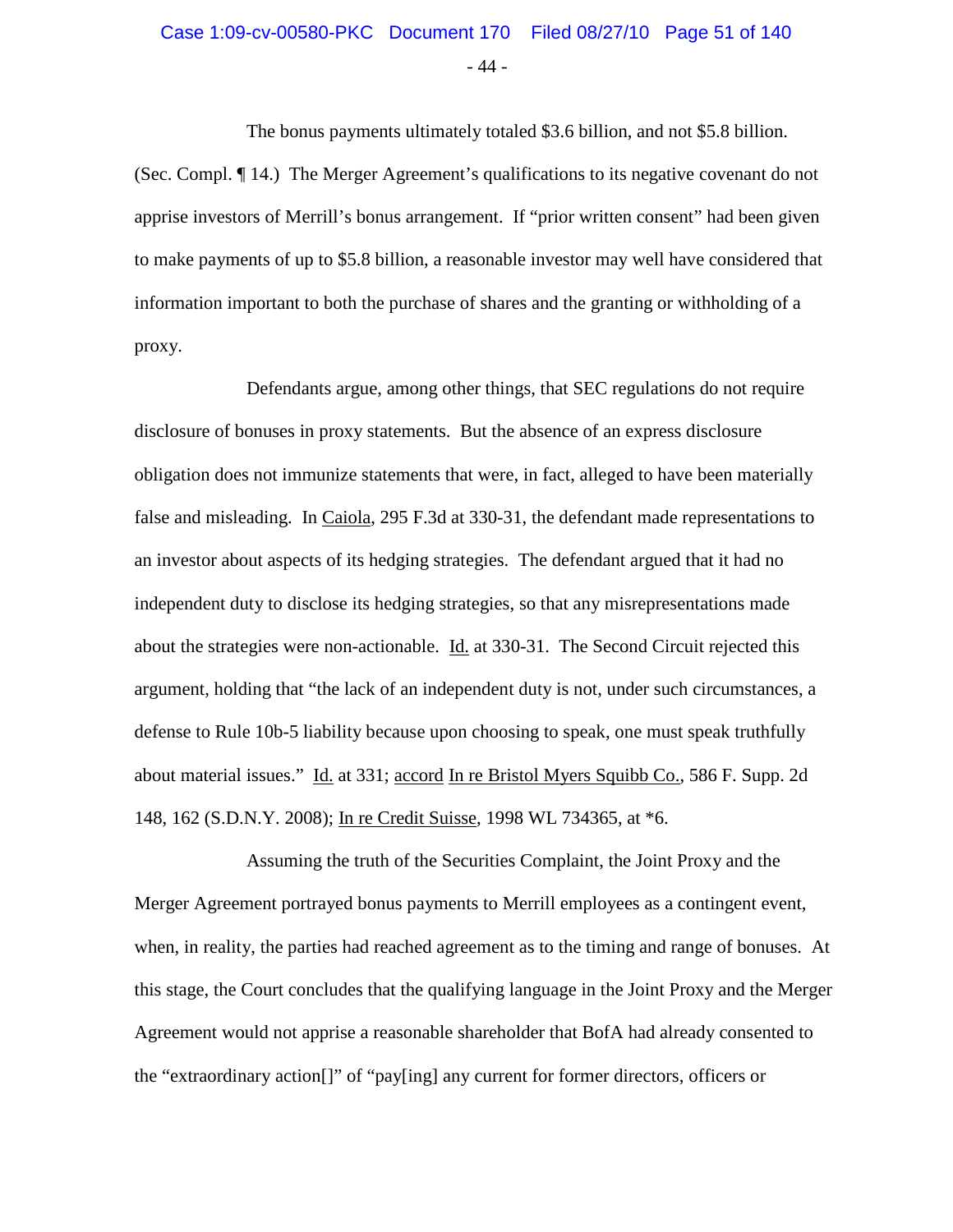employees any amounts not required by existing plans or agreements . . . ." (Joint Proxy at 83-84.)

For similar reasons, the defendants' argument that the Merger Agreement merely constituted a private allocation of risk between BofA and Merrill is unavailing. According to the Joint Proxy, the Merger Agreement is "the legal document governing the merger," and shareholders were advised in the Joint Proxy to "read the merger agreement carefully and in its entirety . . . ." (Joint Proxy at 76.) A reasonable investor would have understood the Merger Agreement to constitute a statement of fact. See SEC's Titan Report, Exch. Act. Rel. No. 51,283, 2005 WL 1074830 (Mar. 1, 2005) ("When an issuer makes a public disclosure of information – via filing a proxy statement or otherwise – the issuer is required to consider whether additional disclosure is necessary in order to put the information contained in, or otherwise incorporated into that publication, into context so that such information is not misleading. The issuer cannot avoid this disclosure obligation simply because the information published was contained in an agreement or other document not prepared as a disclosure document.").<sup>[7](#page-51-0)</sup> Moreover, the defendants' heavy reliance on section 5.1 of the Merger Agreement, which provides that Merrill "shall . . . conduct its business in the ordinary course in all material respects" and "use reasonable best efforts" to maintain "its business organization . . . and retain the services of its key officers and key employees," is

<span id="page-51-0"></span> $7$  The SEC's report in the Titan case, which was issued to "highlight[]" required disclosure of contractual terms as required by Rules 10b-5 and 14a-9, constituted an informal agency interpretation, and is not entitled to the high deference afforded the product of an agency's notice-and-comment rulemaking. See, e.g., New York City Emp. Ret. Sys. v. S.E.C., 45 F.3d 7, 12-13 (2d Cir. 1995) ("courts will not accord great deference" to an SEC noaction letter, as it is an interpretative statement and not a formal rule). To the extent that the Titan Report is well reasoned, the SEC has plenary power to interpret the '34 Act, and defendants have not argued that the Titan Report breaks with past pronouncements, I afford the Titan Report some deference. See United States v. Mead Corp., 533 U.S. 219, 227-29 (2001) (listing factors for weighing an interpretative statement's power to persuade).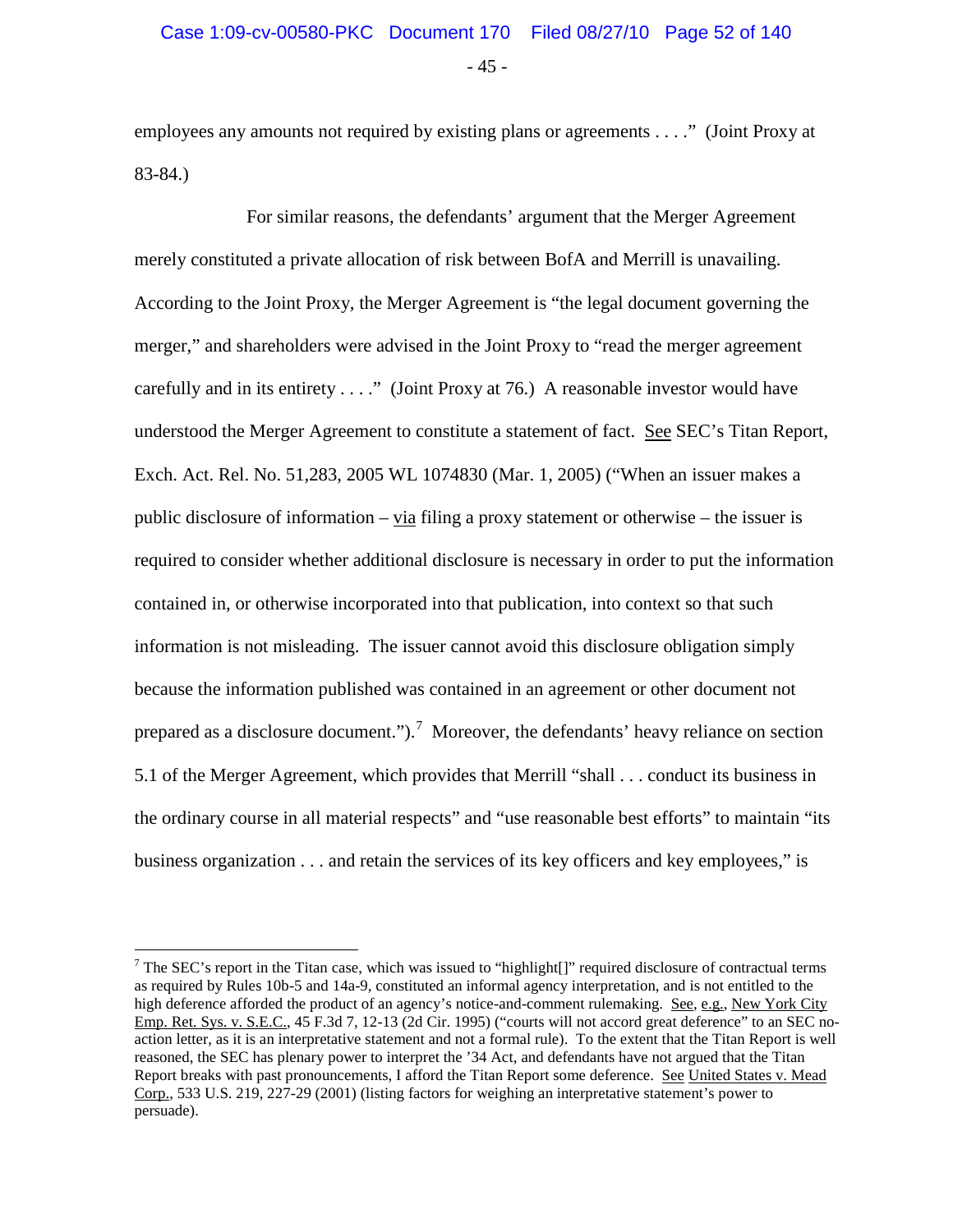## - 46 - Case 1:09-cv-00580-PKC Document 170 Filed 08/27/10 Page 53 of 140

unavailing. (Joint Proxy at A-31.) This language did not, as defendants argue, "authorize[] and contractually obligate[]" the employee bonuses. (BofA Sec. Reply at 9, 11.)

Of significance is the parties' decision not to file the Company Disclosure Schedule or set forth in text the key provision concerning Merrill bonuses. Item 601 of Regulation S-K, which is an SEC rule governing the filing of exhibits, requires that "[a]ny material plan of acquisition" does not need to attach schedules or similar attachments, "unless such schedules contain information which is material to an investment decision and which is not otherwise disclosed in the agreement or the disclosure document." 17 C.F.R. § 229.601(b)(2). If schedules are omitted, the disclosure document "shall contain a list briefly identifying the contents of all omitted schedules  $\dots$ ." Id. Section 5.2 of the Merger Agreement refers only to an unspecified "except[ion]" contained in the Company Disclosure Schedule. The proxy materials do not disclose the nature of the exception, which, according to the Securities Complaint, vitiated language in the Joint Proxy and the Merger Agreement covenanting against the "extraordinary action[]" of paying non-required compensation. A reviewing shareholder would be left to speculate about the contents of the Disclosure Schedule.

The argument that Item 601 did not expressly require BofA or Merrill to file the Disclosure Schedule largely misses the point of the rule, which requires disclosure of information material to an investment decision. The allegations state a claim that the statements about compensation payments were misleading because they omitted information necessary to render the statements truthful. As discussed below, the omission was material. Thus, Item 601 does not provide a defense, as a matter of law, to plaintiffs' claims.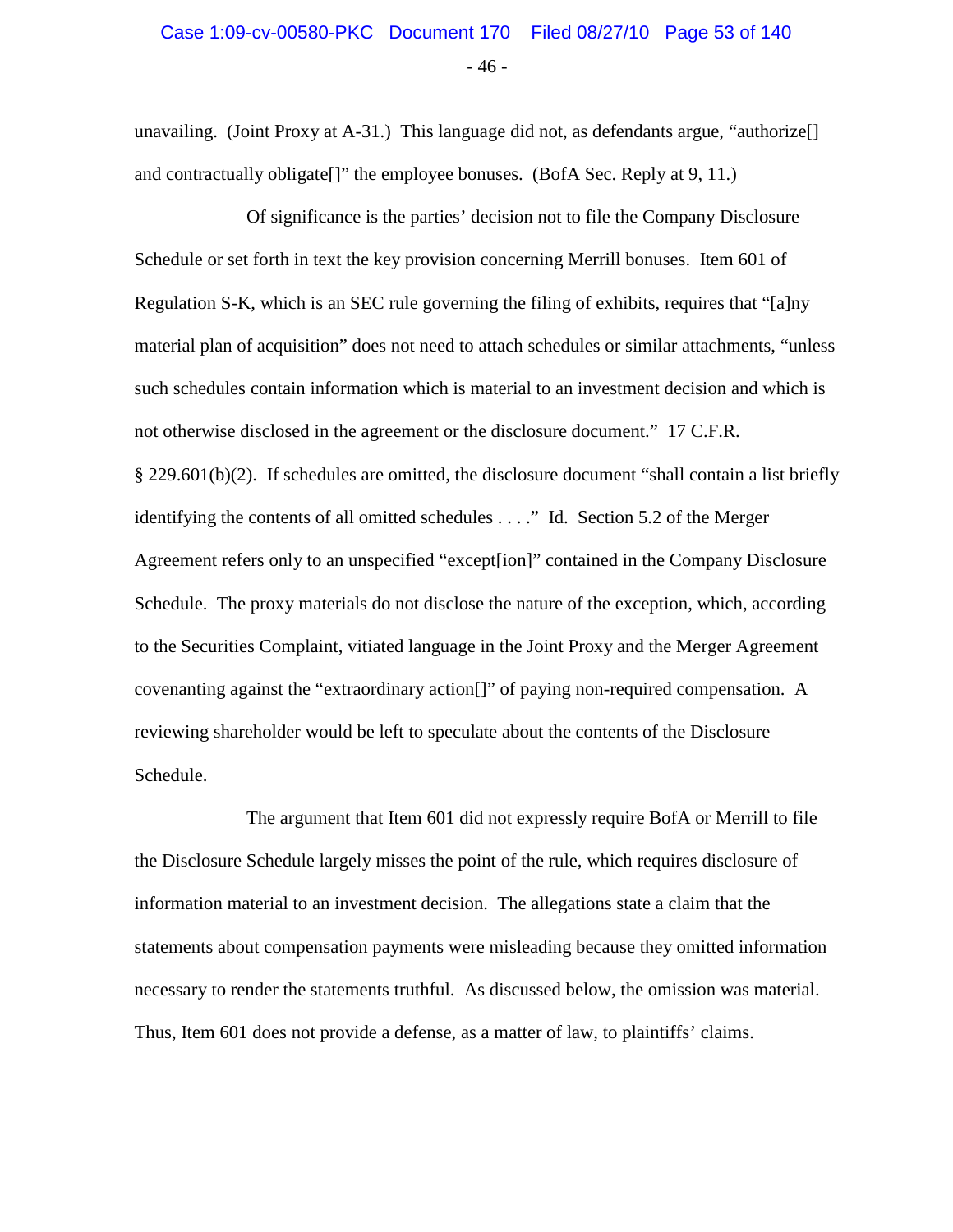#### - 47 - Case 1:09-cv-00580-PKC Document 170 Filed 08/27/10 Page 54 of 140

In Glazer Capital Management, L.P. v. Magistri, 549 F.3d 736 (9th Cir. 2008), a Rule 10b-5 case, the Ninth Circuit held that qualifications contained in a merger agreement and a non-public disclosure schedule did not preclude liability for misstatements of contemporaneous facts. In Glazer Capital, the acquired company announced in a press release that an internal investigation revealed potential violations of the Foreign Corrupt Practices Act (the "FCPA"), and did so at a point in time between the announcement of a potential merger and the merger's closing. Id. at 740. This announcement contradicted language in the merger agreement stating that the company was in compliance "with all laws." Id. at 741. The company reported its findings to the Department of Justice and the SEC, then subsequently entered a non-prosecution agreement, paid an \$800,000 fine and received a cease-and-desist order from the SEC. Id. at 740.

Plaintiffs asserted that the company's public representation of compliance "with all laws" violated Section 10(b) and Rule 10b-5. Id. at 742. The company argued that because the alleged misrepresentations were set forth in a merger agreement rather than a filing or statement to shareholders, and that because the merger agreement's terms were expressly qualified by an unreleased disclosure schedule, no reasonable investor would rely on the merger agreement's representations. Id. at 741. The Ninth Circuit rejected this argument. It described the merger as "a very significant event for the company," one that should have led it to "expect<sup>[]</sup> intense investor interest in the details of the merger . . . ." Id. "[T]hat the merger agreement was a private document and included reference to a non-public disclosure schedule would not, as a matter of law, prevent a reasonable investor from relying on its terms." Id. As a result, language in the merger agreement asserting that the company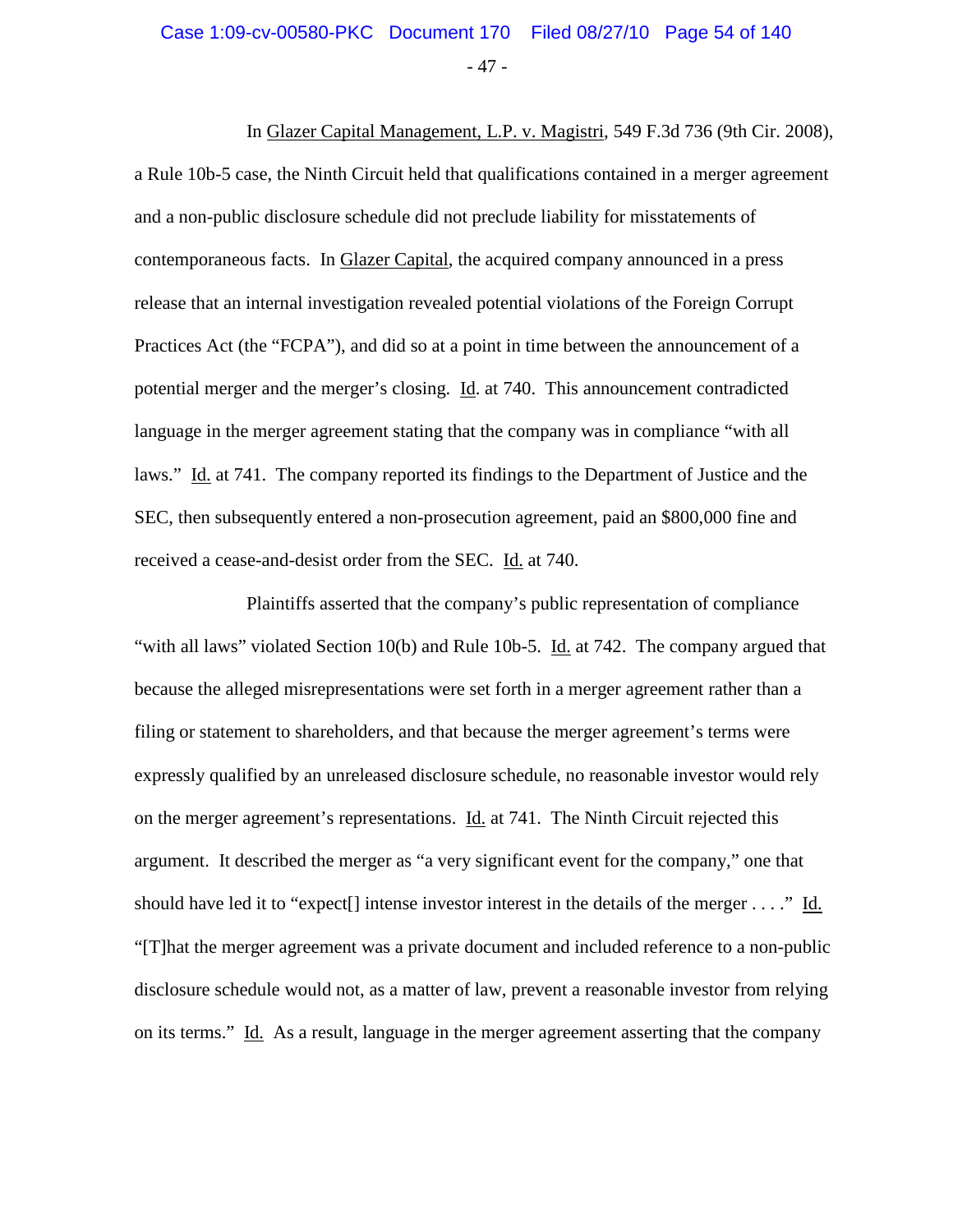## - 48 - Case 1:09-cv-00580-PKC Document 170 Filed 08/27/10 Page 55 of 140

was "in compliance in all material respects with all laws" was deemed actionable when the company thereafter revealed its non-compliance with the FCPA. Id. at 742.

Glazer Capitol's reasoning is persuasive and consistent with the Second Circuit's approach to disclosure obligations under Section 14(a) and Rule 14a-9. See Wilson v. Great Am. Inds., Inc., 855 F.2d 987, 992 (2d Cir. 1988) (Failure to disclose a "prospective" or "contingent" material fact may run afoul of Rule 14a-9 if "there appears to be a reasonable likelihood" that it will occur.); see also SEC's Titan Report, 2005 WL 1074830, at \*2 ("[W]here a document containing such a representation is disclosed, if additional material facts exist, such as those contradicting or qualifying the disclosure of the original representation . . . omission of which makes that disclosure misleading, a company would also be required to disclose those facts."). In this instance, Merrill's bonus scheme is portrayed merely as a contingent event, when, in fact, the negotiations resulted in an agreement as to both the amount and the timing of bonus payment. There was "a great probability" that the bonuses were to be awarded and paid. Wilson, 855 F.2d at 993.

The disclosure of the Merger Agreement's covenant that Merrill "shall not . . . pay any amounts to Employees not required by any current plan or agreement (other than base salary in the ordinary course of business) . . ." was an affirmative statement that was arguably misleading in view of the undisclosed agreement on pre-closing bonus payments.

> b. Press Reports and Past Merrill SEC Filings Did Not Render the Joint Proxy Immaterial or Establish Truth on the Market as a Matter of Law at the Rule 12(b)(6) Stage.

The BofA defendants argue that in SEC filings and other public statements, Merrill placed the plaintiffs on notice as to its bonus practices. They additionally argue that reports in the press, which anticipated bonus payouts at Merrill, placed shareholders on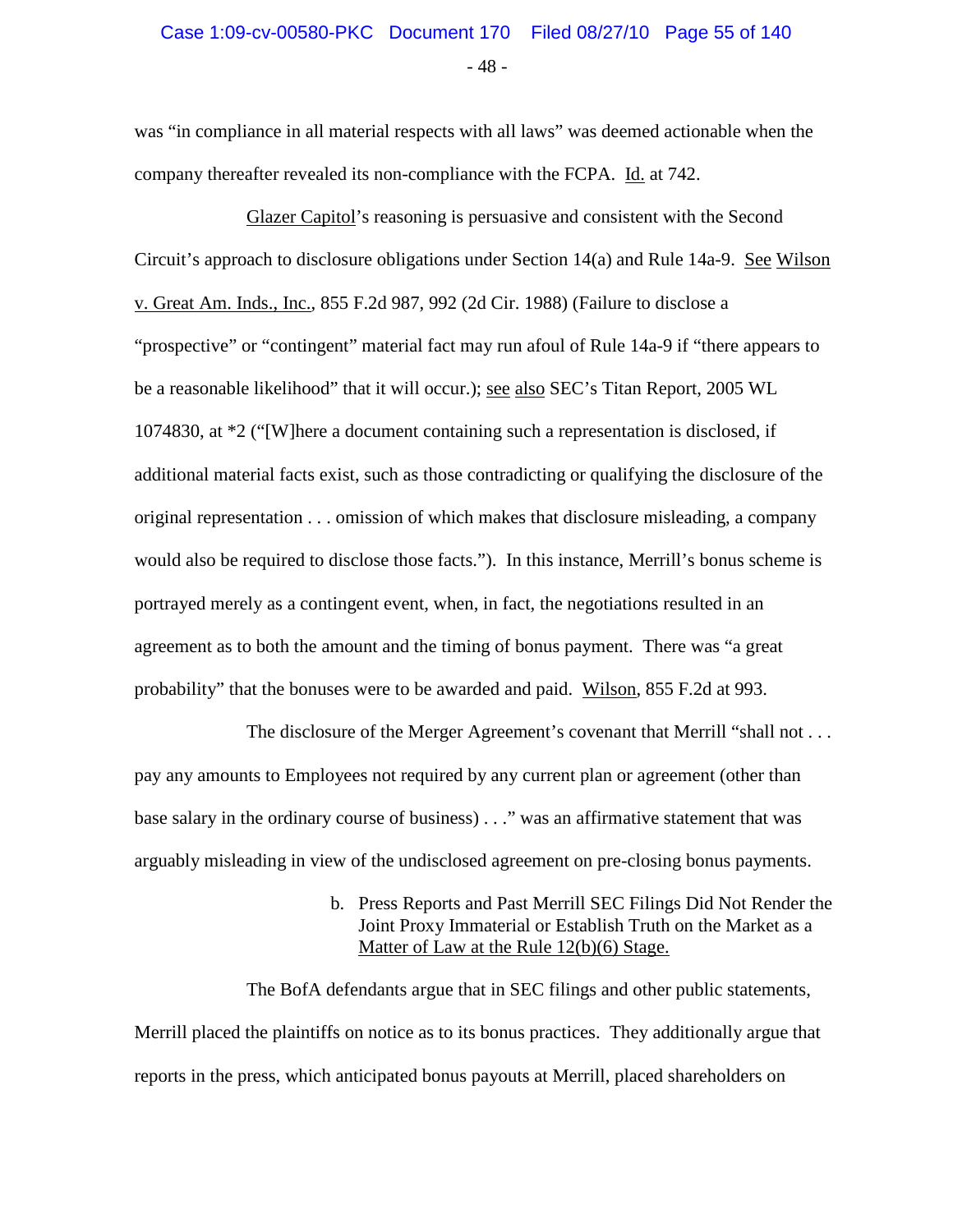#### Case 1:09-cv-00580-PKC Document 170 Filed 08/27/10 Page 56 of 140

- 49 -

notice of Merrill's practices. For these reasons, they argue, among other things, that the failure to disclose the bonus arrangement was immaterial.

In an October 16, 2008 press release filed via Form 8-K, Merrill stated that it had thus far accrued compensation and benefit expenses of \$11.2 billion for the first nine months of 2008. (Oct. 16, 2008 8-K, at Goldin Dec. Ex. 25.) In a Merrill proxy statement of March 2008, which was distributed in advance of the company's annual shareholder meeting, Merrill emphasized the importance of retaining talented employees, stating that competitive pay was one route to employee retention. (Goldin Dec. Ex. 7 at 28.) It stated that Merrill "emphasize[s] variable pay as the core of [its] compensation policy," including an annual incentive bonus that is "[p]aid in January for performance in the prior fiscal year." (Goldin Dec. Ex. 7 at 28.) Merrill filed its Form 10-Q for the third quarter of 2008 on November 5, 2008, and cited "Non-interest expenses" as including "Compensation and benefits" in the amount of \$11.17 billion. (Goldin Dec. Ex. 34 at 5.)

Defendants argue that these filings, which were incorporated by reference into the Joint Proxy (Joint Proxy at 124), left it "apparent to any investor" that base salary constituted "only a portion of the \$11.17 billion in compensation expense" accrued in the first three quarters of 2008. (BofA Sec. Mem. at 18.) They further argue that media reports in outlets such as CNN, Bloomberg News, The New York Times, NBC and Fox News discussed anticipated Merrill bonuses in October 2008, with estimated total payouts ranging from \$3 billion to \$6 billion. (BofA Sec. Mem. at 19-20.) Cumulatively, the defendants argue, the SEC filings and the press reports informed the investing public that Merrill would pay employee bonuses. (BofA Sec. Mem. at 16.)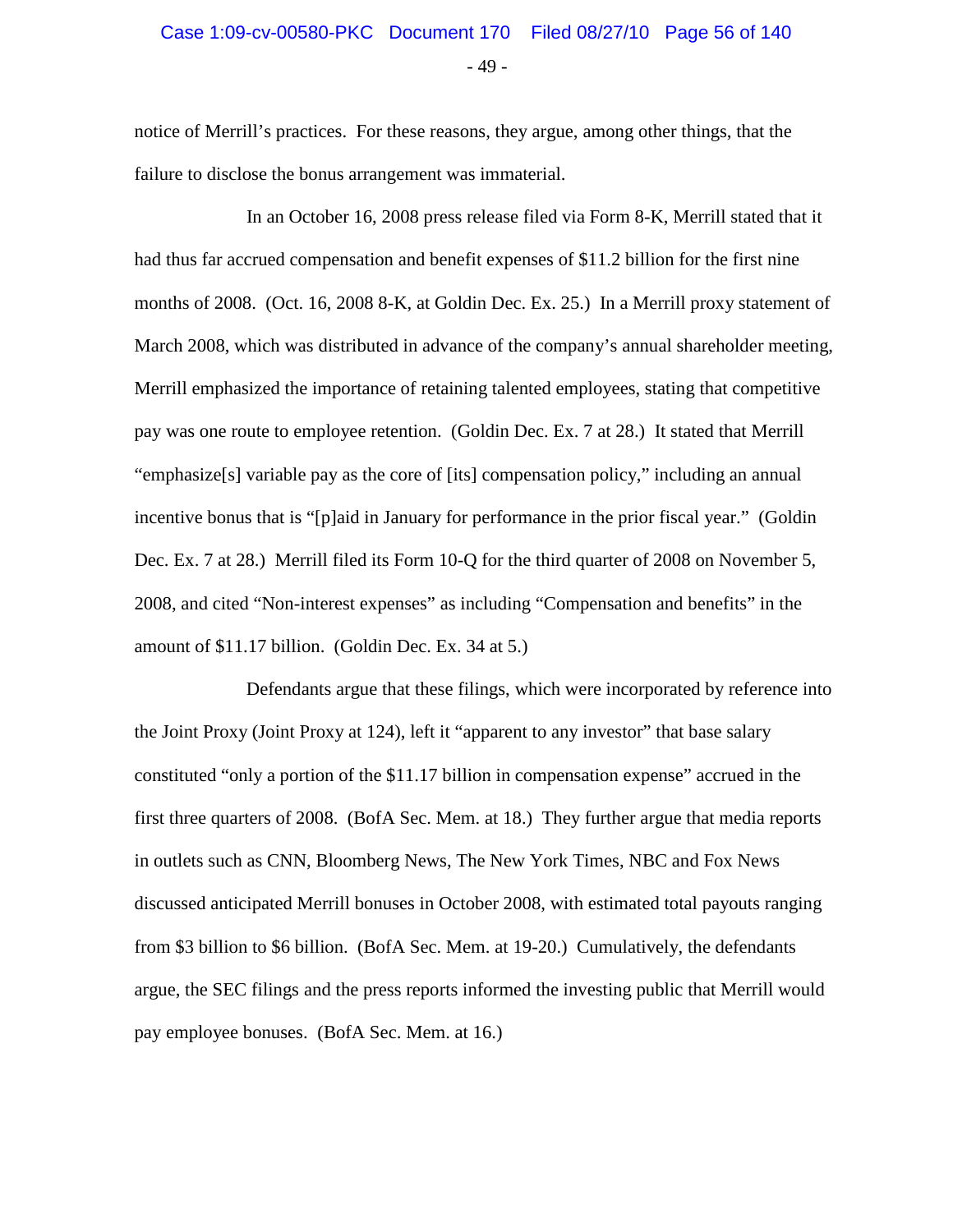#### $-50 -$ Case 1:09-cv-00580-PKC Document 170 Filed 08/27/10 Page 57 of 140

It is true that Merrill's filings reflected the compensation expenses for 2008, but plaintiffs' theory of liability is not that Merrill accumulated excessive funds for employee compensation. Rather, the Securities Complaint posits that the proxy materials gave the false impression, through misstatement and omission, that Merrill compensation would be limited to payments required by a preexisting plan or agreement. In essence, the Securities Complaint's theory is that BofA secretly consented to \$5.8 billion in bonus awards, which later resulted in \$3.6 billion of payments that might have been materially lower if BofA had effective control over the amount of the payments after closing.

The timing of the Merrill bonuses contradicts past statements of company policy. Merrill's proxy of March 2008 expressly stated that employee bonuses were to be "[p]aid in January for performance in the prior fiscal year." (Goldin Dec. Ex. 7 at 28.) A reasonable shareholder could have concluded that any bonus payments would then fall under the post-closing oversight of BofA. The defendants argue that the proxy's representation as to the timing of bonuses should be disregarded, since a "general description" of "compensation philosophy" for bonuses would not necessarily apply in the event that Merrill were to be acquired. (BofA Sec. Mem. at 24.) The defendants' selective reading of the March 2008 proxy amounts to cherry picking. If representations of general "compensation philosophy" cannot apply to Merrill in light of acquisition-related activities, neither, then, should Merrill's other March 2008 statements of "compensation philosophy" be considered applicable, including its stated practice of administering bonus payments or offering competitive salaries as a means of retaining talented employees. (Goldin Dec. Ex. 7 at 28; BofA Sec. Mem. at 18.)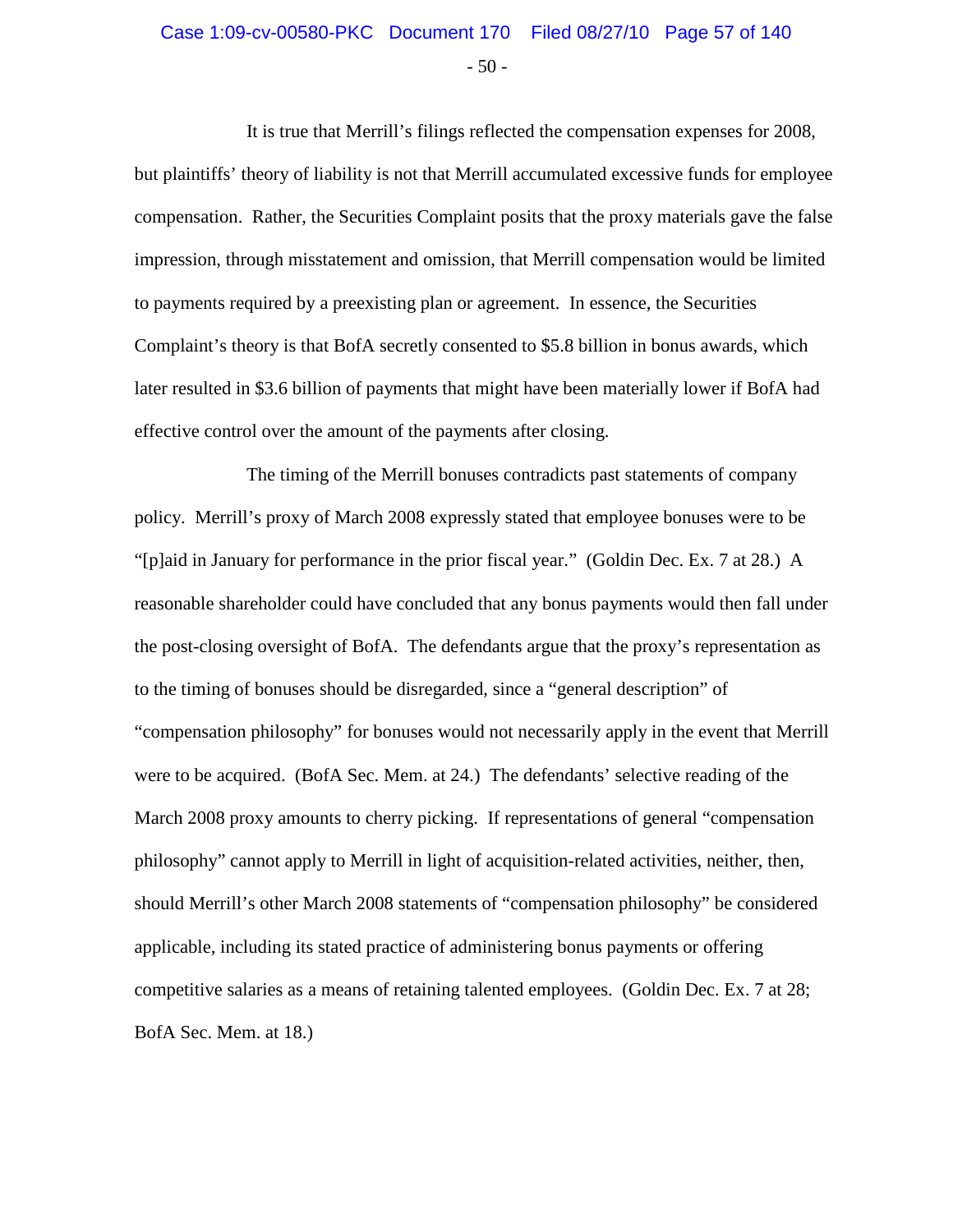### $-51 -$ Case 1:09-cv-00580-PKC Document 170 Filed 08/27/10 Page 58 of 140

Along with their reliance on Merrill's SEC filings, the defendants argue that press reports anticipated the bonuses in a way that placed the investing public on notice of their eventual payment. Because of these press reports, the defendants argue, any failure to disclose the bonus arrangement was immaterial, and not in violation of the securities laws. "An omission is material if there is 'a substantial likelihood that the disclosure of the omitted fact would have been viewed by the reasonable investor as having significantly altered the "total mix" of information made available.'" Halperin v. eBanker USA.com, Inc., 295 F.3d 352, 357 (2d Cir. 2002) (quoting Basic Inc. v. Levinson, 485 U.S. 224, 231-32 (1988)). "Recognizing that the materiality of an omission is a mixed question of law and fact, courts often will not dismiss a securities fraud complaint at the pleading stage of the proceedings, unless reasonable minds could not differ on the importance of the omission." Id. "The touchstone of the inquiry is not whether isolated statements within a document were true, but whether defendants' representations or omissions, considered together and in context, would affect the total mix of information and thereby mislead a reasonable investor regarding the nature of the securities offered."  $\underline{Id}$ . "At the pleading stage, a plaintiff satisfies the materiality requirement of Rule 10b-5 by alleging a statement or omission that a reasonable investor would have considered significant in making investment decisions." Ganino v. Citizens Utils. Co., 228 F.3d 154, 161 (2d Cir. 2000). A fact is immaterial "if the information is trivial," or "is so basic that any investor could be expected to know it." Id. at 162 (quotation marks omitted). "Materiality is determined in light of the circumstances existing at the time the alleged misstatement occurred." Id. at 165.

Under the "truth on the market" theory, "a misrepresentation is immaterial if the information is already known to the market because the misrepresentation cannot then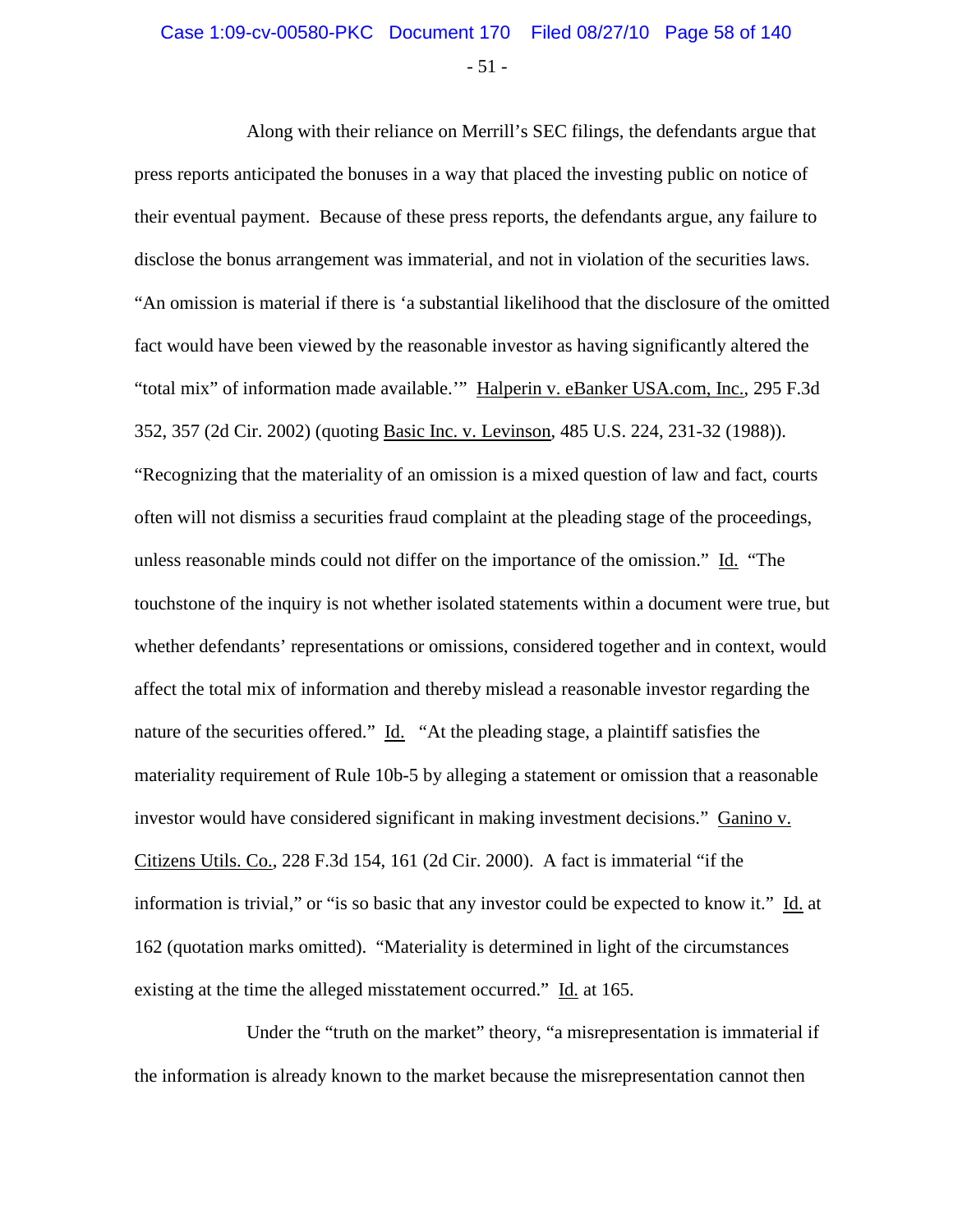defraud the market." Id. at 167. In asserting a truth on the market defense, a defendant attempts to refute the argument that its misrepresentations affected stock price, because the truth already was known. Id. Such information must be communicated "'with a degree of intensity and credibility sufficient to counter-balance effectively any misleading information created by' the alleged misstatements." Id. (quoting In re Apple Computer Sec. Litig., 886 F.2d 1109, 1116 (9th Cir. 1989)). "A truth-on-the-market defense is intensely fact-specific and is rarely an appropriate basis for dismissing a § 10(b) complaint for failure to plead materiality." Id.; see also In re Columbia Sec. Litig., 155 F.R.D. 466, 482-83 (S.D.N.Y. 1994) ("[D]efendants' burden [in establishing truth on the market] is extremely difficult, perhaps impossible, to meet at the summary judgment stage."); cf. Kronfeld v. Trans World Airlines, Inc., 832 F.2d 726, 736 (2d Cir. 1987) ("There are serious limitations on a corporation's ability to charge its stockholders with knowledge of information omitted from a document such as a proxy statement or prospectus on the basis that the information is public knowledge and otherwise available to them." $)$ .<sup>[8](#page-58-0)</sup>

On a motion to dismiss, a court may take judicial notice of the publication of a newspaper article without converting the motion into one for summary judgment, provided that consideration is limited to the fact of publication and not the truth of the article's content. See, e.g., Condit v. Dunne, 317 F. Supp. 2d 344, 357-58 (S.D.N.Y. 2004) (collecting cases); In re Merrill Lynch & Co., Inc. Research Reports Sec. Litig., 272 F. Supp. 2d 243, 251 n.5 (S.D.N.Y. 2003). However, I am unable to say at the Rule 12(b)(6) stage, without further context, whether the cited articles speak to the Merrill bonuses with "a degree

<span id="page-58-0"></span><sup>&</sup>lt;sup>8</sup> Defendants argue that Kronfeld, as well United Paperworkers, 985 F.2d at 1199, should be disregarded because they predate the "Internet era." The Second Circuit has not overruled or limited the reasoning of either opinion, however, and Koppel, which was decided in the "Internet era" year of 1999, cited United Paperworkers's reasoning as authoritative on matters concerning the availability of information to shareholders. 167 F.3d at 131-32. I decline the defendants' invitation to disregard governing Second Circuit precedent.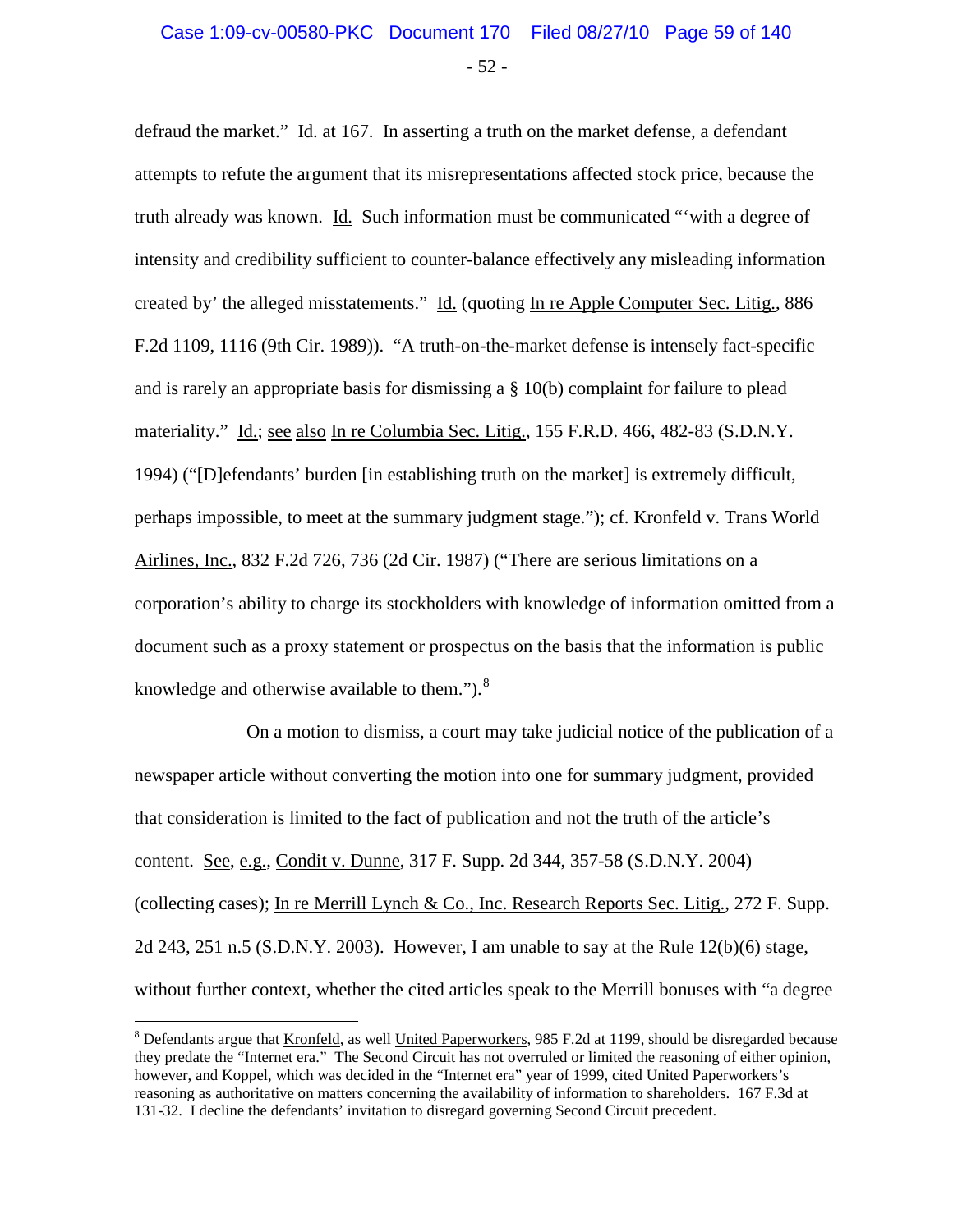### - 53 - Case 1:09-cv-00580-PKC Document 170 Filed 08/27/10 Page 60 of 140

of intensity and credibility" that effectively counterbalances language in the Merger Agreement and Joint Proxy. Ganino, 228 F.3d at 167; see also In re eSpeed, Inc. Sec. Litig., 457 F. Supp. 2d 266, 288 (S.D.N.Y. 2006) (a "collection of news articles" and "bad publicity" fail to establish truth on the market for Rule 12(b)(6) purposes); In re Comverse Tech., Inc. Sec. Litig., 543 F. Supp. 2d 134, 150 (E.D.N.Y. 2008) (press release insufficient to establish truth on the market at Rule 12(b)(6) stage).

The defendants' motions, to the extent premised on an immateriality or "truth on the market" argument addressed to the bonus arrangement, is denied. Consistent with my previous discussion of Thain and Merrill, the Section 10(b) and Rule 10b-5 claims against them may proceed only to the extent that liability is premised on the theory that the bonus language materially misstated facts, and not to the extent that material information was omitted. The scienter allegations relating to the bonus arrangement are addressed below.

#### 2. For Substantially the Same Reasons, the Derivative Complaint Adequately States a Claim under Section 14(a) and Rule 14a-9.

With slight factual variations, the Derivative Plaintiffs assert the same theory as to why non-disclosure of the bonus arrangement violated Section 14(a) and Rule 14a-9. According to the Derivative Plaintiffs, as of September 14, 2008, BofA "had agreed in principle that Merrill would be authorized to pay a bonus pool that would, at most, be 'flat to last year' . . . with a maximum recorded expense of \$4.5 billion." (Deriv. Compl. 120.) This agreement was reflected in a term sheet. (Deriv. Compl. ¶ 120.) Taking increased head count into account, the Complaint asserts that the BofA Defendants approved a "flat" bonus pool of \$5.8 billion. (Deriv. Compl. ¶ 122.) The Derivative Complaint also alleges that the bonus agreement was one of five significant issues negotiated by BofA and Merrill. (Deriv. Compl. ¶ 101.)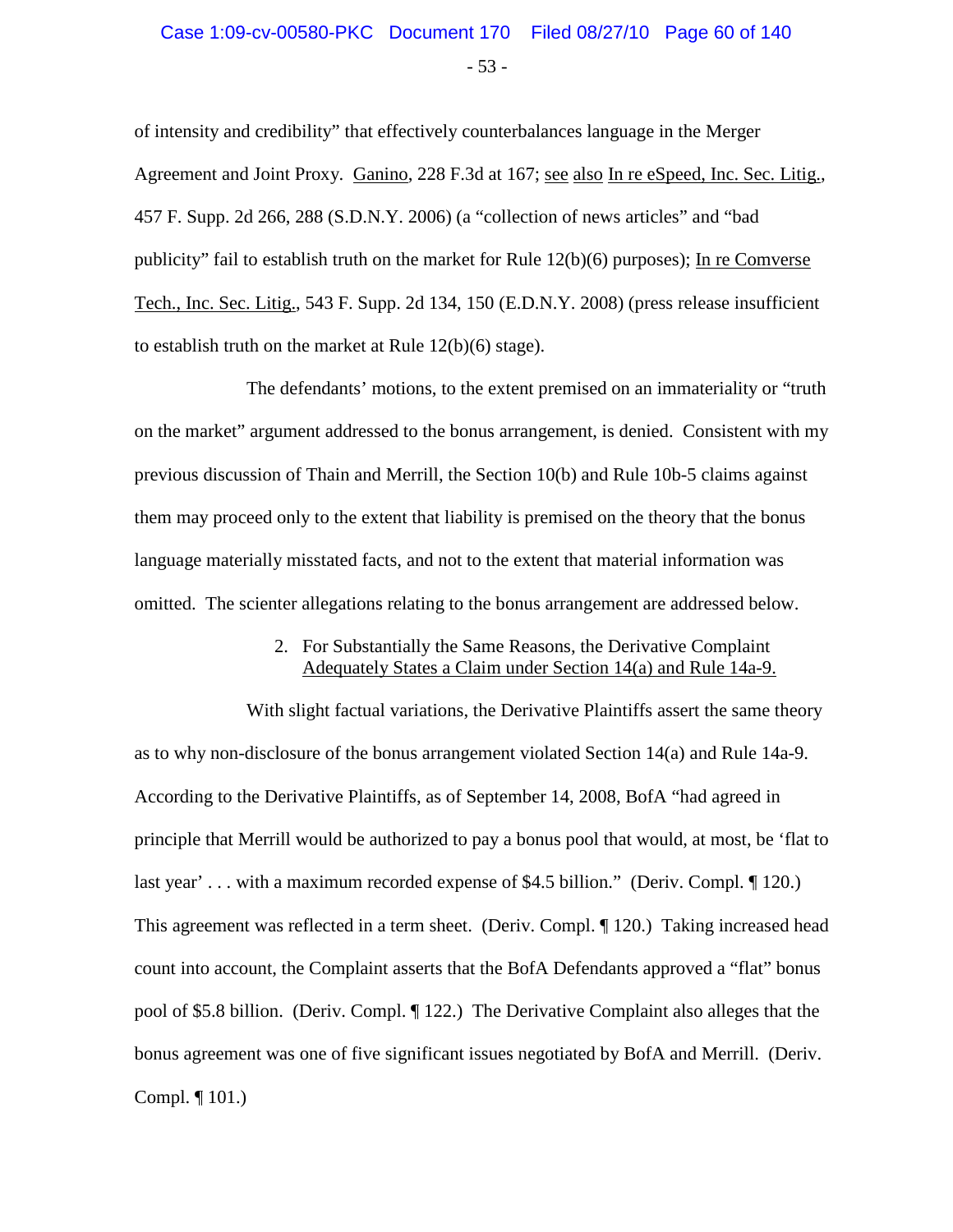# Case 1:09-cv-00580-PKC Document 170 Filed 08/27/10 Page 61 of 140

- 54 -

As detailed above, I already have concluded that Securities Plaintiffs have adequately pled that the qualifying language in the Joint Proxy and Merger Agreement did not disclose the true bonus agreement between BofA and Merrill. That conclusion applies with equal force to the Derivative Complaint, as does the determination that the Securities Complaint adequately alleges that the Merrill bonuses were material.<sup>[9](#page-60-0)</sup>

#### 3. Securities Complaint Adequately Alleges the Materiality of Defendants' Omissions Concerning Fourth Quarter 2008 Losses.

The defendants in the Securities Action also move to dismiss the '34 Act claims arising out of the deteriorating financial conditions at Merrill and BofA in the fourth quarter of 2008. Plaintiffs contend that the defendants failed to disclose \$15 billion in losses at Merrill in October and November 2008, just as BofA was experiencing its first quarterly loss in company history.

According to the Securities Complaint, in October 2008, during the time between the transaction's announcement and the filing of the Joint Proxy, Merrill lost approximately \$7 billion. (Sec. Compl. ¶ 88.) In an interview with the PBS program "Frontline," Thain later stated, "October was by far the worst." (Sec. Compl. ¶ 88.) Merrill continued losing approximately \$1 billion a week in November, and also incurred an impairment charge to goodwill of approximately \$2 billion. (Sec. Compl. ¶¶ 89-91.)

The Securities Complaint alleges that BofA was aware of these losses as they occurred, and assigned approximately 200 of its employees to monitor Merrill's financial condition. (Sec. Compl. ¶ 93.) The Securities Complaint asserts that BofA executives "personally received regular updates as the fourth quarter progressed." (Sec. Compl. ¶ 94.)

<span id="page-60-0"></span><sup>&</sup>lt;sup>9</sup> As discussed more fully below in the section addressing negligence and scienter, Rule 9(b) does not apply to the Derivative Plaintiffs' Section 14(a) and Rule 14a-9 claims because they do not sound in fraud.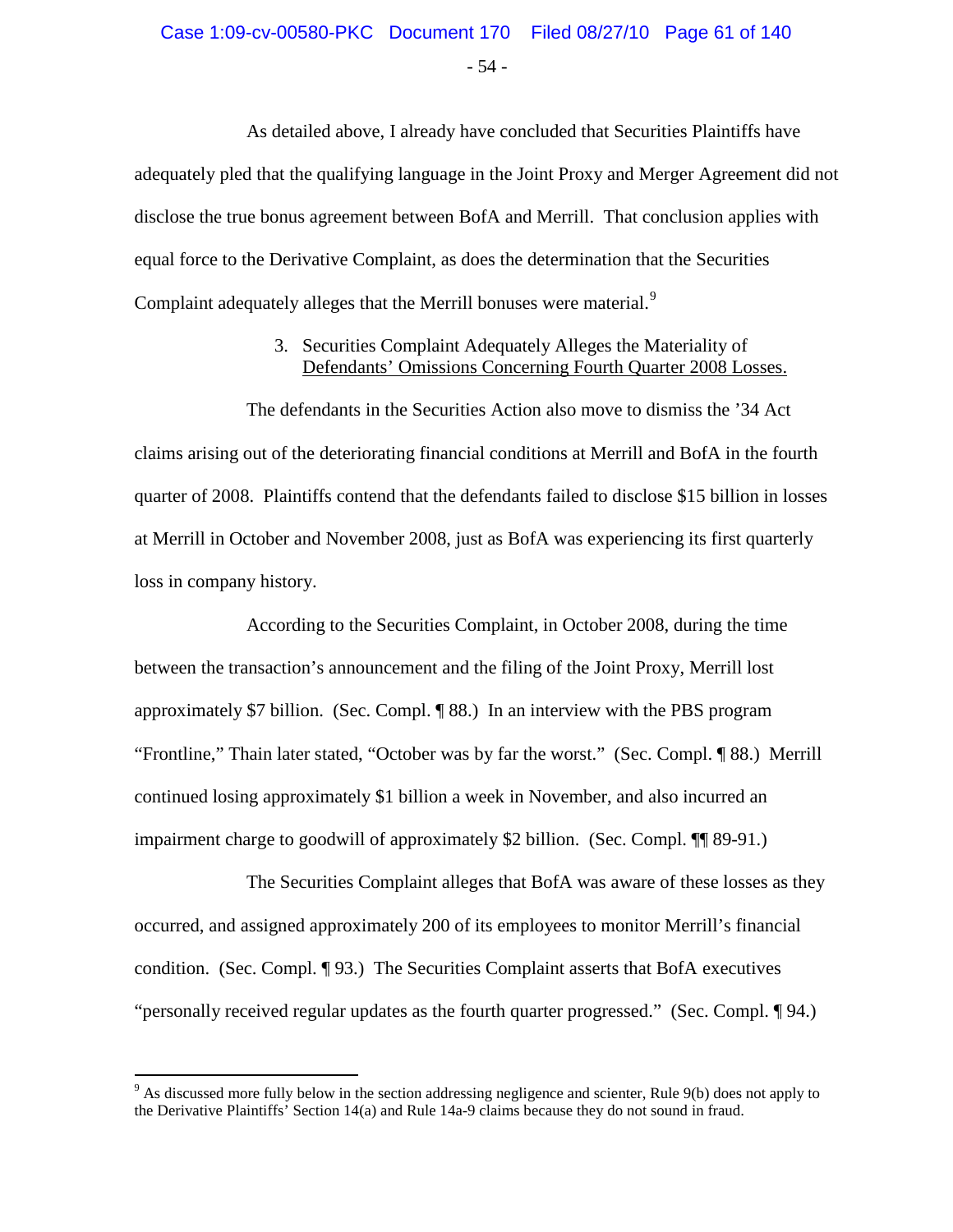## - 55 - Case 1:09-cv-00580-PKC Document 170 Filed 08/27/10 Page 62 of 140

According to Thain, Merrill generated daily profit and loss statements, which were contemporaneously reviewed by BofA. (Sec. Compl. ¶ 95.) In Congressional testimony, Lewis stated that Merrill distributed "detailed financial reports every week" after the Merger Agreement was signed in September. (Sec. Compl. ¶ 97.) The Securities Complaint alleges that there were internal disagreements within BofA as to whether the ongoing losses should be disclosed to shareholders. (Sec. Compl. ¶ 102.)

The defendants first argue that, as a matter of law, BofA and Merrill had no duty to update shareholders as to their financial results on an intra-quarterly basis, since quarterly reports are the mechanism for updating company finances and SEC regulations do not require intra-quarter financial statements. See, e.g., Higginbotham v. Baxter Int'l Inc., 495 F.3d 753, 760 (7th Cir. 2007) (Easterbrook, J.) ("The securities laws create a system of periodic rather than continual disclosures."); In re Burlington Coat Factory Sec. Litig., 114 F.3d 1410, 1432 (3d Cir. 1997) (Alito, J.) (revisions to earnings forecast do not create a "continuous duty to update the public with either forecasts or hard information that would in anyway change a reasonable investor's perception"). Yet these same rulings recognize that intra-quarter updates may be required, if intervening events trigger a duty to disclose. Higginbotham, 495 F.3d at 760 ("Silence is not 'fraud' without a duty to disclose.") (emphasis added); In re Burlington Coat Factory, 114 F.3d at 1432 ("[U]pdating might be required if a prior disclosure [had] become materially misleading in light of subsequent events.") (alteration in original; quotation marks omitted). $^{10}$  $^{10}$  $^{10}$ 

<span id="page-61-0"></span> $10$  None of the cases that defendants cite arose in a situation in which shareholders were asked to vote on a merger. See Higginbotham, 495 F.3d at 756, (asserting claims under Section 10(b) and Rule 10b-5 arising from the corporation's restatement of its earnings); In re Burlington Coat Factory, 114 F.3d at 1414 (alleging that misleading statements and omissions made throughout the class period artificially inflated the company's stock price); In re Worlds of Wonder Sec. Litig., 35 F.3d 1407, 1412-13, 1421 (9th Cir. 1994) (alleging under the '33 Act misstatements in a debenture prospectus); In re N. Telecom Ltd. Sec. Litig., 116 F. Supp. 2d 446, 449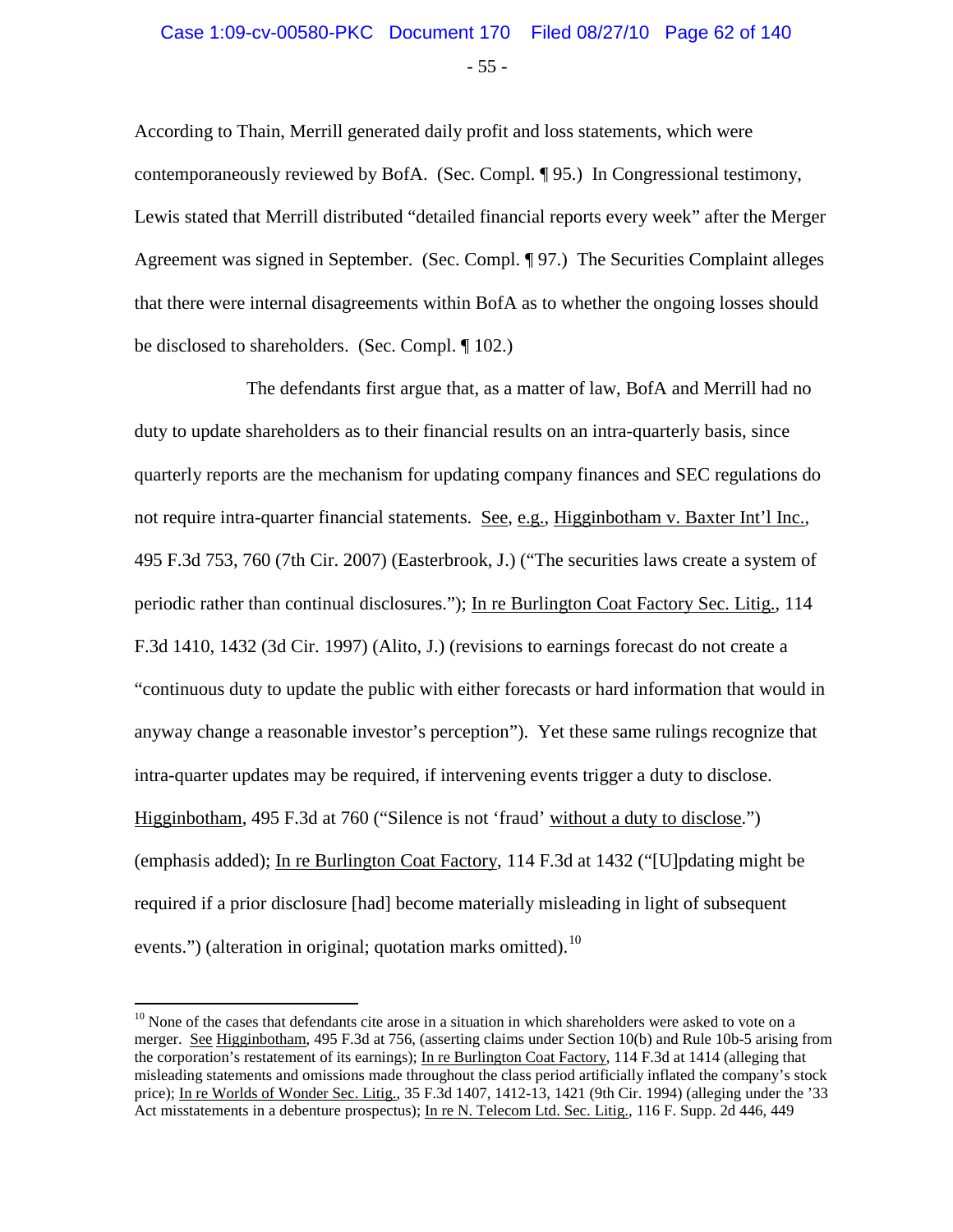## - 56 - Case 1:09-cv-00580-PKC Document 170 Filed 08/27/10 Page 63 of 140

The Joint Proxy and the 10-Q filings for the third quarter of 2008 minced no words about the challenging economic climate and the likelihood that Merrill would continue to incur losses in the near and medium term. The Joint Proxy, which was filed on November 3, 2008, stated that Merrill had suffered significant recent losses and that economic turmoil influenced its decision to pursue the transaction. Under the "Recent Developments" heading, the Joint Proxy states that "[o]n October 16, 2008, Merrill Lynch announced a net loss from continuing operations for the third quarter of \$5.1 billion, or \$5.56 per diluted share, compared to a net loss from continuing operations of \$2.4 billion, or \$2.99 per diluted share, in the third quarter of 2007." (Joint Proxy at 36.) The Joint Proxy stated that in deciding to proceed with the transaction, Merrill considered "the current and prospective environment in which Merrill Lynch operates, which reflects challenging and uncertain investment banking industry conditions and risks that the Merrill Lynch board of directors expected to persist, including: the volatile valuations and illiquidity of certain financial assets and exposures . . . [and] generally uncertain national and international economic conditions[.]" (Joint Proxy at 52 (emphasis added).)

Defendants also point to the 10-Q filings of Merrill and Bank of America for the third quarter of 2008, which were filed on November 5 and 6, 2008, respectively. Merrill's Form 10-Q stated that the "adverse market environment intensified towards the end of the quarter, particularly in September, and was characterized by increased illiquidity in the credit markets, wider credit spreads, lower business and consumer confidence, and concerns

 $\overline{a}$ 

<sup>(</sup>S.D.N.Y. 2000) (alleging that during the class period, the defendants made misleading statements which artificially inflated the company's stock price); Blum v. Semiconductor Packaging Materials Co. Inc., No. C.A. 97-7078, 1998 WL 254035, at \*1 (E.D. Pa. May 5, 1998) (alleging that the defendants "issued press releases and gave interviews . . . which materially misrepresented" the company's revenues in a particular quarter); Zucker v. Quasha, 891 F. Supp. 1010, 1013 (D.N.J. 1995) (alleging under the '33 Act that a registration statement and prospectus were materially false and misleading).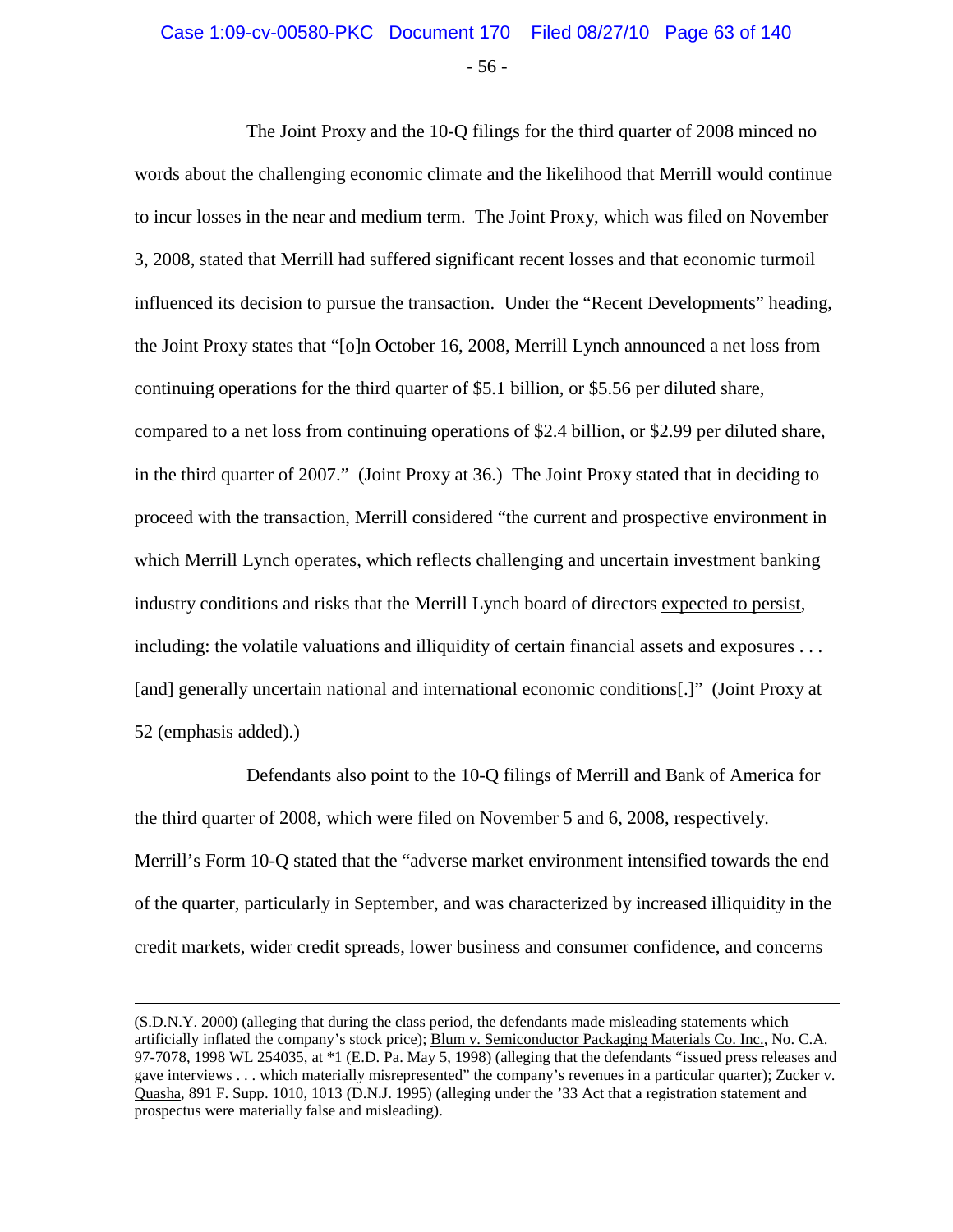about corporate earnings and the solvency of many financial institutions." (Merrill 3Q08 10Q at 82.) "Turbulent market conditions in the short and medium-term will continue to have an adverse impact on our core business." (Merrill 3Q08 10Q at 83.) Separately, BofA's Form 10-Q filing of November 6, 2008, stated that "resulting economic pressure on consumers and lack of confidence in the financial markets has adversely affected our business, financial condition and results of operations. We do not expect that the difficult conditions in the financial markets are likely to improve in the near future. A worsening of these conditions would likely exacerbate the adverse effects of these difficult market conditions on us and others in the financial institutions industry." (BofA 3Q08 10Q at 175.) BofA characterized the "[c]urrent levels of market volatility" as "unprecedented." (BofA 3Q08 10Q at 176.) "If current levels of market disruption and volatility continue or worsen, there can be no assurance that we will not experience an adverse effect, which may be material, on our ability to access capital and on our business, financial condition and results of operations." (BofA 3Q08 10Q at 176.) Investors were placed on notice that Merrill faced similar perils: "Merrill Lynch and its business are subject to many of the same difficulties resulting from the market turmoil and tightening of credit as we are . . . . Merrill Lynch's ability to mitigate its risk by selling or hedging its exposure is also limited by the market environment, and its future results may continue to be materially impacted by the valuation adjustments applied to these positions." (BofA 3Q08 10Q at 176-77.)

BofA and Merrill explicitly discussed the difficulties posed by the "unprecedented" economic climate and the likelihood that such difficulties would persist for the near future. Specifically, both BofA and Merrill acknowledged the risk that Merrill faced risks from economic "turmoil" and was suffering from "[t]urbulent market conditions" that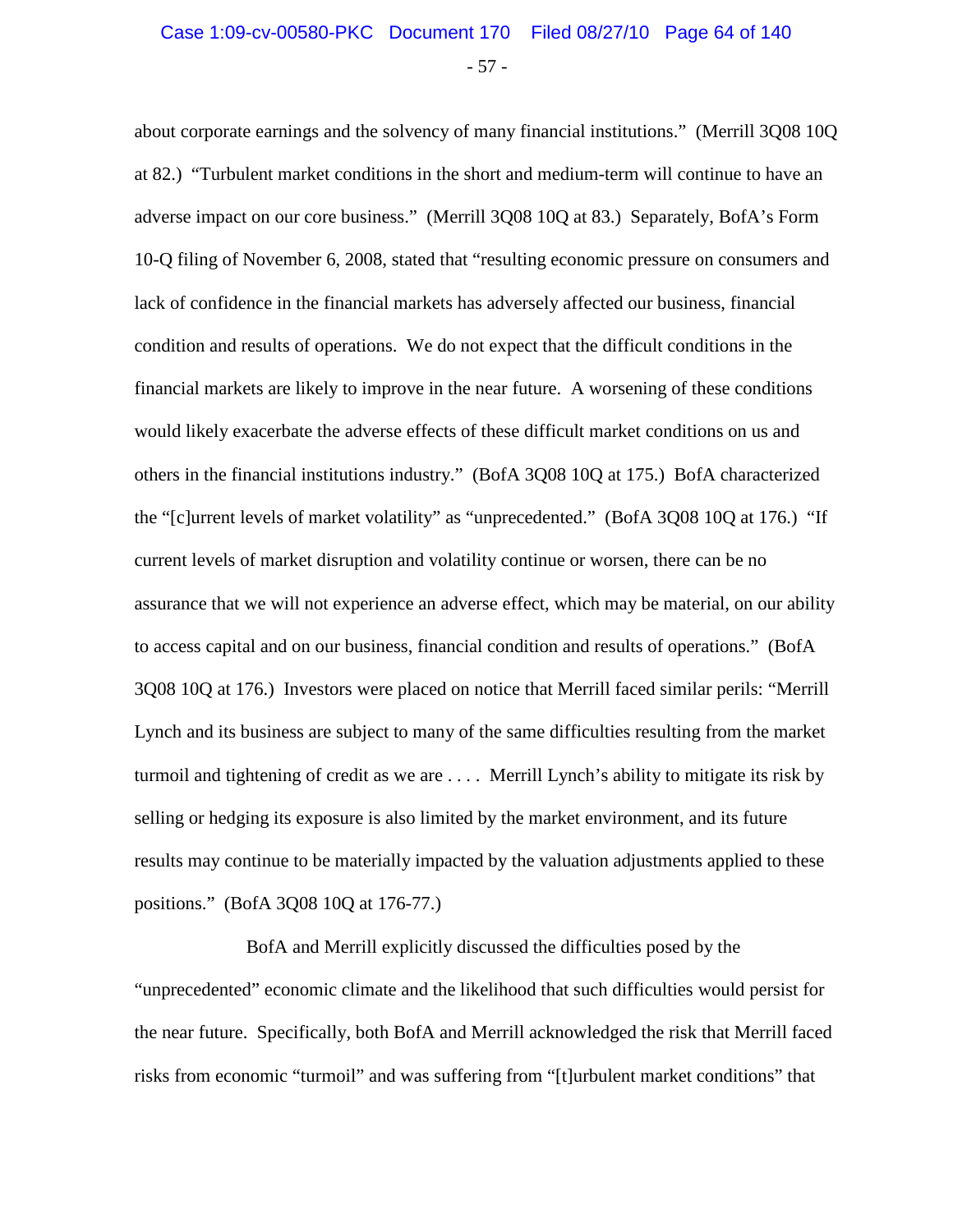"will continue to have an adverse impact on our core business" in the "short and medium[] term." (Merrill 3Q08 10Q at 83.)

It is also the case that, accepting the truth of the Securities Complaint's nonconclusory allegations, at the time the Joint Proxy was filed on November 3, 2008, the defendants were aware that Merrill already had incurred approximately \$7 billion in losses in October 2008. This was the highest monthly loss in the company's history. (Sec. Compl. ¶ 184.) While the Joint Proxy and the third quarter 10-Q statements indeed painted a grim portrait of Merrill's near-term and medium-term prospects, when the Securities Complaint's allegations are accepted as true, at the time the Joint Proxy issued, the defendants were aware that Merrill had suffered historically large losses in October. By the time the Joint Proxy issued, the stormy forecast for the fourth quarter was not merely a projection: the storm had arrived. These losses were a known fact to company insiders, yet were not disclosed to BofA's shareholders.

The purpose of Rule 14a-9 is to "ensure disclosures by corporate management in order to enable the shareholders to make an informed choice." TSC Indus., 426 U.S. at 448. Rule 14a-9 makes it unlawful to issue a proxy statement "which omits to state any material fact necessary in order to make the statement therein not false or misleading." 17 C.F.R. § 240.14a-9(a). The rule was promulgated "with the goal of preserving for all shareholders who are entitled to vote, not just for those who sponsor proposals, the right to make decisions based on information that is not false or misleading." United Paperworkers, 985 F.2d at 1198; accord MONY Group, Inc. v. Highfields Capital Mgt., L.P., 368 F.3d 138 (2d Cir. 2004) ("The SEC rules promulgated under Section 14(a) are intended to level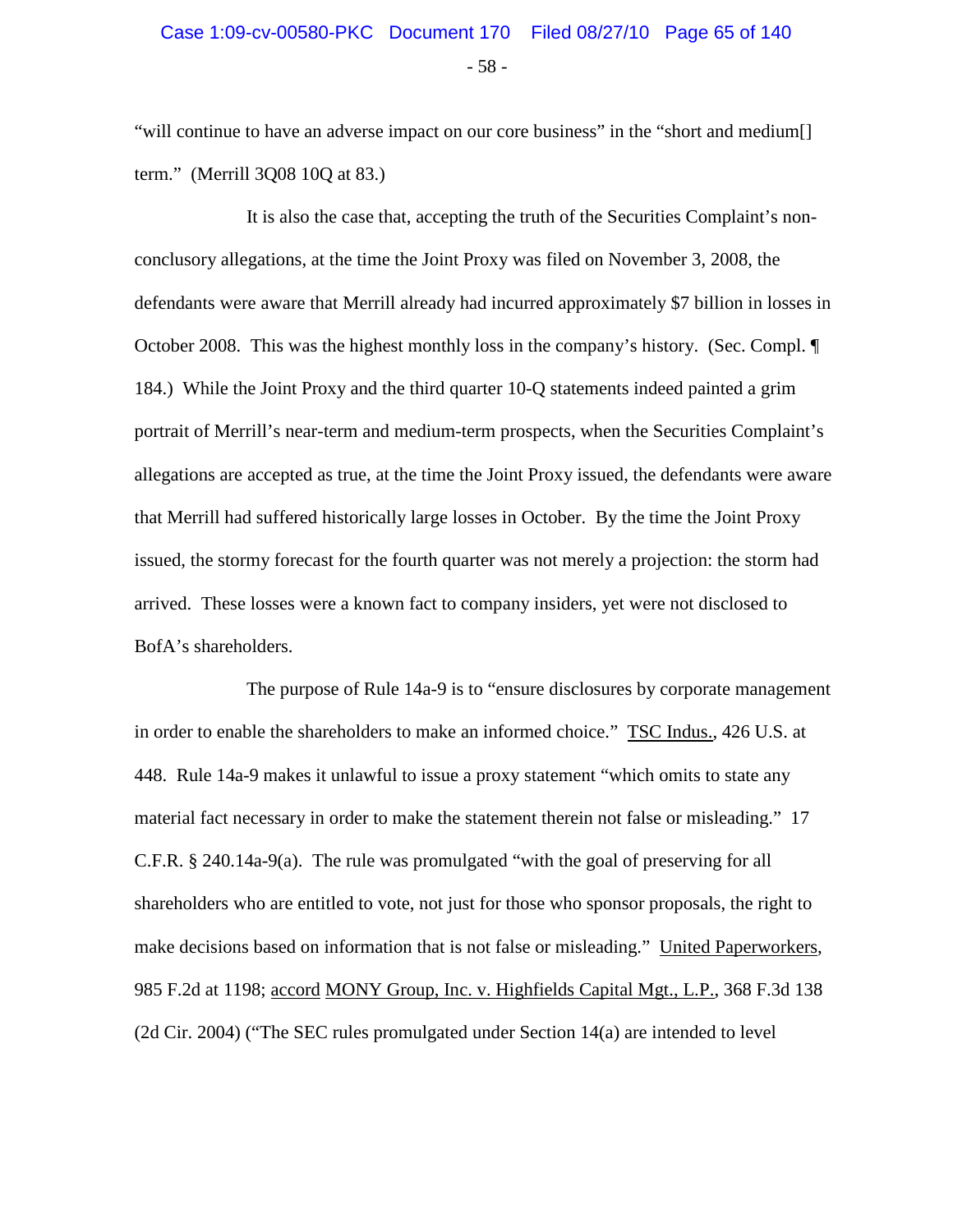## - 59 - Case 1:09-cv-00580-PKC Document 170 Filed 08/27/10 Page 66 of 140

somewhat the playing field for proxy contestants and to force disclosures that promote informed shareholder voting.").

Courts have held Section 14(a) claims to be viable when proxy issuers failed to adequately incorporate filings that set forth environmental liabilities, United Paperworkers, 985 F.2d at 1200-01, omitted discussion of directors' potentially conflicting interests, Mills, 396 U.S. at 378, and omitted disclosure of adverse court judgments, significant company loans, and the value of significant real estate holdings, Wilson, 855 F.2d at 991-94. In Wilson, the Second Circuit also held that plaintiffs had asserted a viable Section 14(a) claim when the proxy statement disclosed a subsidiary's previous annual loss of \$2.5 million but failed to disclose that in the first six months of the new fiscal year, that same company had already lost \$2.1 million. Id. at 994-95.

The defendants' argument that the negative forecast in the Form 10-Q filings and the Joint Proxy placed shareholders on adequate notice of Merrill's perilous financial condition is inextricably intertwined with the issue of materiality. Defendants' theory invites the Court to hold that the more general – though indisputably grim – statements concerning the economic climate's effect on Merrill were sufficient to render immaterial the nondisclosure of Merrill's actual losses. A fact is material "if there is a substantial likelihood that a reasonable shareholder would consider it important in deciding how to vote." TSC Indus., 426 U.S. at 449. The "total mix" of information goes beyond a proxy's four corners and includes information "reasonably available to the shareholders," including media reports and documents in the public domain. United Paperworkers, 985 F.2d at 1198-99.

Here, accepting the truth of the Securities Complaint's allegations, Merrill's undisclosed losses of October 2008 were the largest monthly losses in the company's history.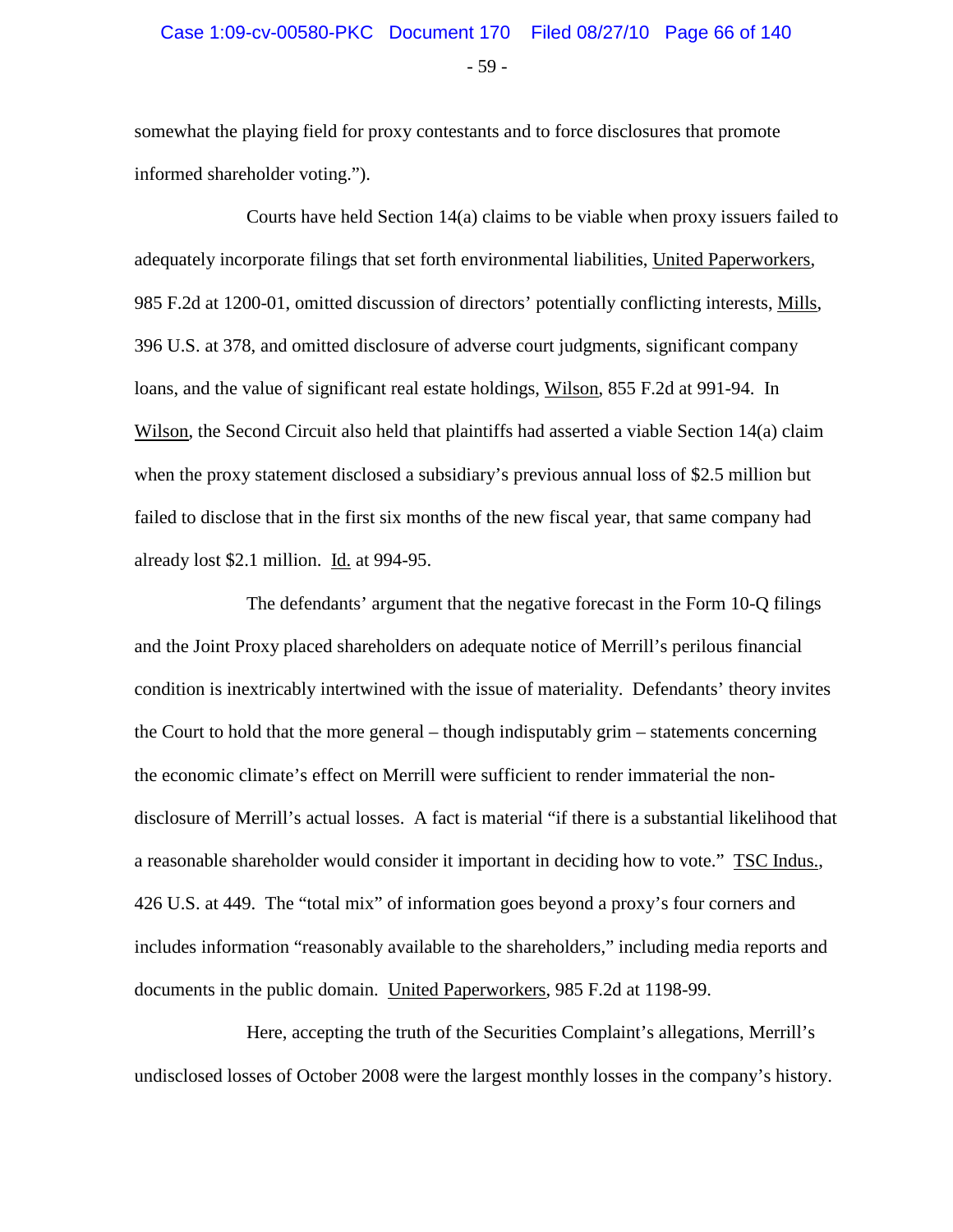## - 60 - Case 1:09-cv-00580-PKC Document 170 Filed 08/27/10 Page 67 of 140

(Sec. Compl. ¶ 184.) The defendants were aware of the losses prior to the Joint Proxy's filing. (Sec. Compl. ¶¶ 93-95, 97.) The Court cannot conclude, as a matter of law at the Rule 12(b)(6) stage, that the broad warnings of the Joint Proxy and the two 10-Q filings "enable[d] the shareholders to make an informed choice." TSC Indus., 426 U.S. at 448.

This is not, as the defendants assert, tantamount to an obligation that a company issue continuous updates of its financial condition.<sup>[11](#page-66-0)</sup> It is instead a recognition that Section 14(a) and Rule 14a-9 apply even in a moment of significant "turbulence" and "turmoil." The Joint Proxy's general warnings came to fruition, and the Securities Complaint alleges in a non-conclusory manner that the losses were well known to BofA's executives and, in November, amounted to \$1 billion per week. As presently alleged, the Securities Complaint plausibly asserts that both the scope and the timing of the losses raise "a substantial likelihood that a reasonable shareholder would consider [them] important in deciding how to vote." TSC Indus., 426 U.S. at 449.

The defendants' motions to dismiss Securities Plaintiffs' '34 Act claims, to the extent that they are premised on a failure to disclose Merrill's losses of October and November 2008, is denied. However, as will be discussed, the Securities Complaint fails to raise a cogent and compelling inference of scienter as to the non-disclosure of these losses.

> 4. For Substantially the Same Reasons, the Derivative Complaint Adequately Alleges That Section 14(a) and Rule 14a-9 Required the Disclosure of Merrill's Fourth Quarter Losses.

The Derivative Complaint contains, in essence, the same allegations regarding the scope of Merrill's losses during the fourth quarter of 2008. (Deriv. Compl.  $\P$ [232(f),

<span id="page-66-0"></span> $11$  In dictum, Judge Friendly declined to foreclose the possibility that Section 14(a) could require a company to undertake sweeping measures if events required a supplement to a proxy statement, including last-minute proxy amendments or shareholder revocation of an already-issued proxy. See Gerstle v. Gamble-Skogmo, Inc., 478 F.2d 1281, 1297 n.15 (2d Cir. 1973).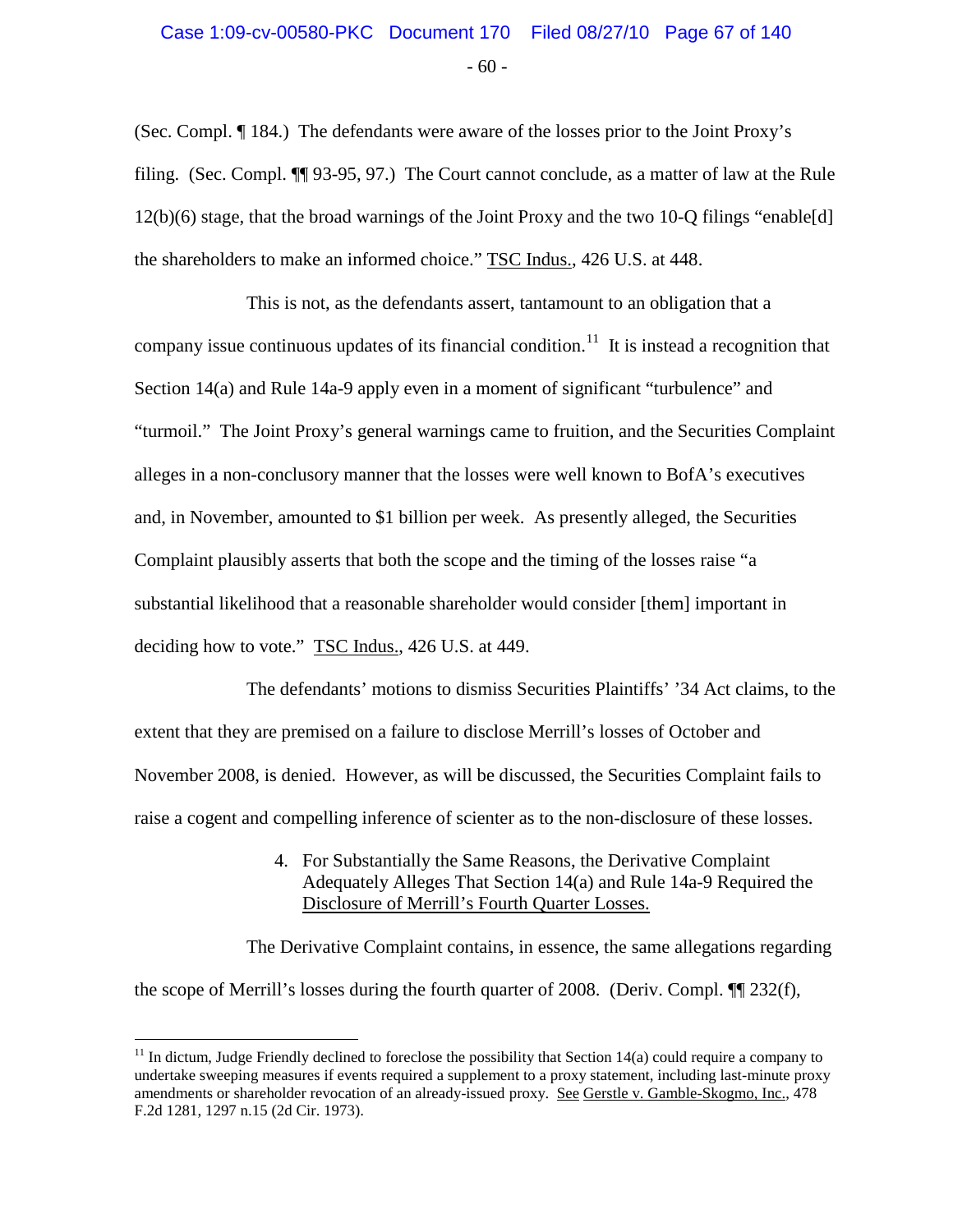- 61 -

233(a)  $\&$  (c).) The Second Circuit "has construed [Rule 14a-9] to encompass the omission of significant facts subsequent to the original dissemination of the proxy statement." S.E.C. v. Parklane Hosiery Co., Inc., 558 F.2d 1083, 1089 n.3 (2d Cir. 1977) (citing Gerstle, 478 F.2d at 1297 n.15).

The Derivative Plaintiffs have alleged in a non-conclusory manner that Merrill incurred a \$4.4 billion loss in October, prior to the distribution of the Joint Proxy on November 5, 2008. (Deriv. Compl. ¶ 168.) Likewise, when BofA filed its two proxy supplements, on November 21 and November 28, 2008, Merrill already had incurred increased losses during November. (Id.) The Derivative Complaint alleges sufficient facts to foreclose the conclusion that, at this stage, Merrill's fourth quarter losses were immaterial as a matter of law.

- 5. Claims in the Securities and Derivative Complaints Directed to the Merger Agreement's MAC Clause Are Dismissed.
	- a. Securities Complaint Fails to Plausibly Allege That the Defendants Violated Section 10(b) and Rule 10b-5 by Failing to Disclose Developments Related to the MAC.

The Securities Plaintiffs assert that, to the extent that the Merger Agreement warranted that no material adverse effects would arise between the execution of the Merger Agreement and the closing of the transaction, the MAC itself triggered a disclosure duty when negative events unfolded prior to the shareholder vote. Separately, they allege that internal discussions within BofA about invoking the MAC and terminating the transaction were of sufficient importance to trigger BofA's obligation to disclose the underlying sources of concern to shareholders. These allegations fail to state a plausible claim that the defendants violated Section 10(b) and Rule 10b-5 in their conduct relating to the MAC.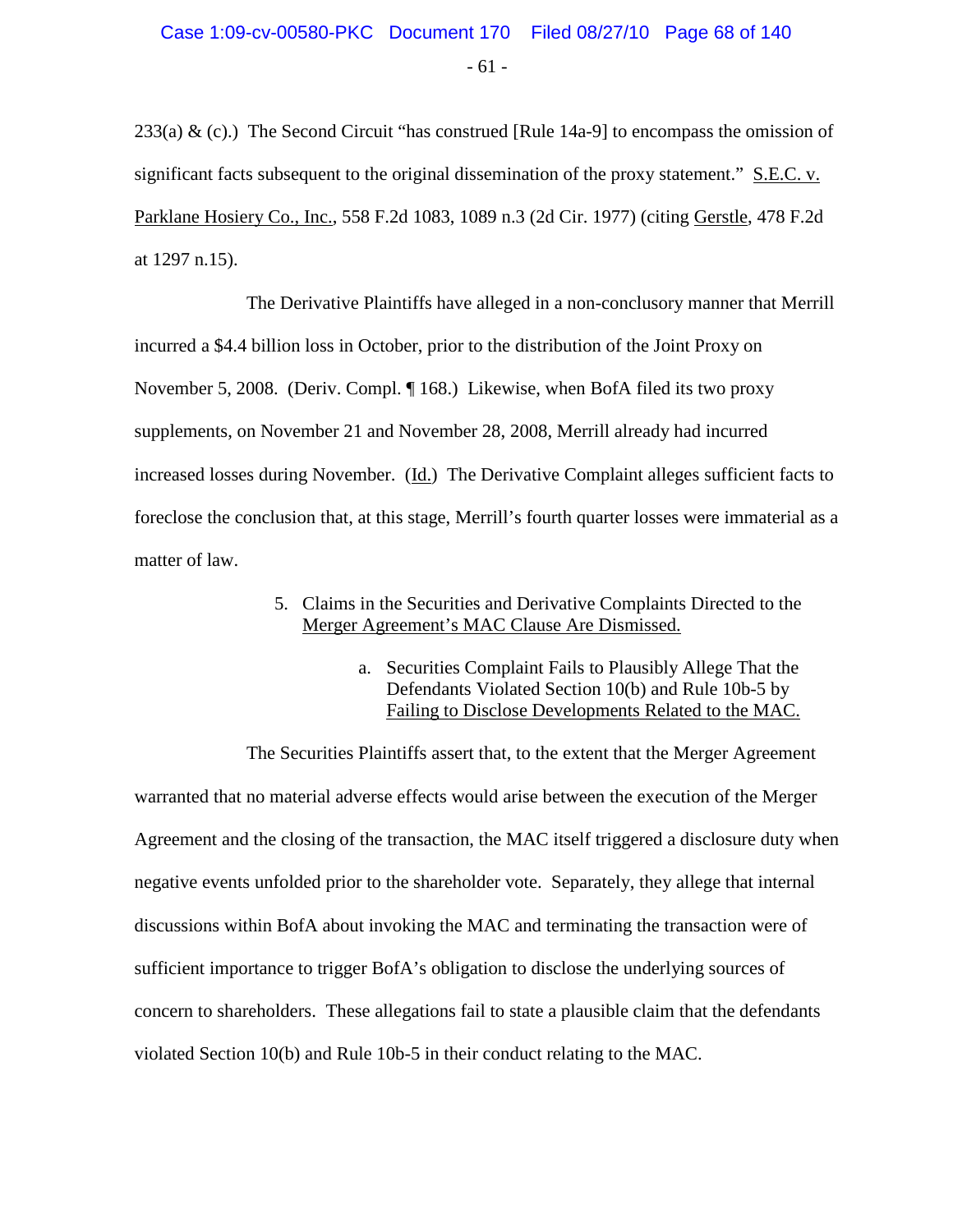### - 62 - Case 1:09-cv-00580-PKC Document 170 Filed 08/27/10 Page 69 of 140

I begin by reviewing the relevant terms of the MAC. According to the Securities Complaint, the Merger Agreement warranted that Merrill had undergone no material adverse effect as of the date of the Merger Agreement, and that this would remain true until the close of the transaction. (Sec. Compl. ¶ 211.) The MAC provides that a "material adverse effect" arises when there is "a material adverse effect on (i) the financial condition, results of operations or business . . . taken as whole . . . ." (Joint Proxy at A-13.) The MAC then sets forth numerous circumstances that "shall not be deemed" to constitute a material adverse effect. (Joint Proxy at A-13.) These carve-outs from the MAC vary in breadth and substance, and include matters as diverse as changes in accounting standards, changes in statute or regulation, acts of terrorism, "changes in global, national, or regional political conditions . . . or general business, economic or market conditions," the failure to meet earnings projections, and changes in stock price. (Joint Proxy at A-13 (emphasis added).)

At Item 1.02 of Form 8-K, Instruction 1, the SEC has promulgated a rule that "[n]o disclosure is required . . . during negotiations or discussions regarding a termination of a material definitive agreement unless and until the agreement has been terminated." The SEC's regulation does not entirely dispose of the plaintiffs' MAC-related disclosure claim, however. The plaintiffs do not assert that the '34 Act was violated because the defendants failed to invoke the MAC or disclose internal deliberations on whether to invoke the MAC. Rather, they contend that the Merger Agreement warranted against the existence of a material adverse effect prior to the closing. In the plaintiffs' view, the underlying fourth quarter losses at Merrill were sufficient to require disclosure of a material adverse effect, as warranted against by the MAC. (Sec. Compl. ¶ 102.)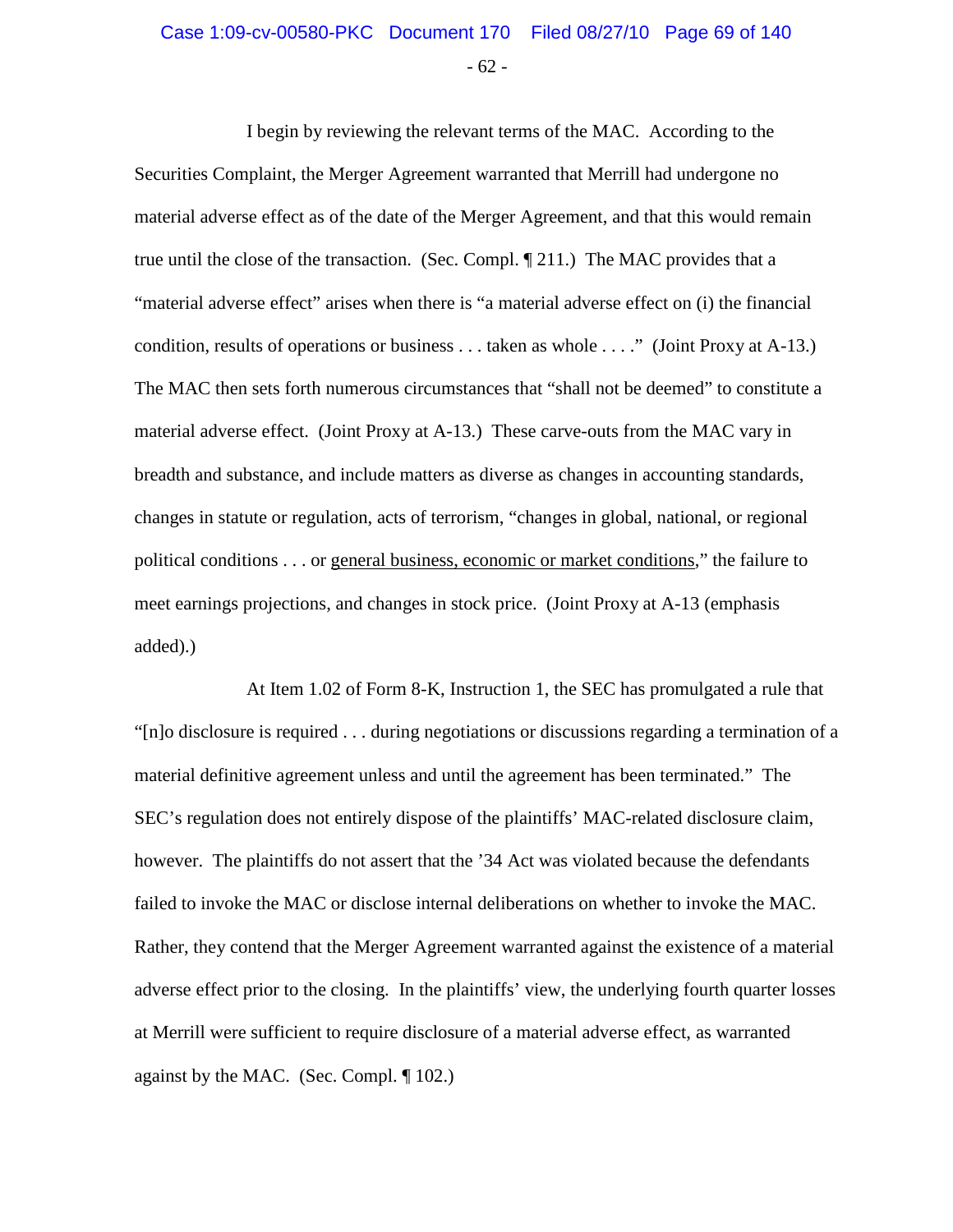### - 63 - Case 1:09-cv-00580-PKC Document 170 Filed 08/27/10 Page 70 of 140

The Securities Complaint fails to connect its allegations of a material adverse effect to the actual language of the MAC. The Securities Complaint does not explain how the defendants' action or inaction contradicted any specific term of the MAC. It merely cites the existence of a MAC, alleges that BofA considered its invocation, and concludes, ipse dixit, that a material adverse effect existed and therefore further disclosure of Merrill's underlying financial conditions was required. Of particular note is that the MAC excludes as an adverse material effect changes in "general business, economic or market conditions . . . ." (Joint Proxy at A-13.) In failing to engage the text of the MAC, the Securities Complaint falls short of "demonstrat[ing] with specificity why and how" defendants fraudulently failed to comply with the MAC's warranty against a material adverse effect. Rombach, 355 F.3d at 174; accord ATSI, 493 F.3d at 99 (a securities fraud complaint must explain why statements are fraudulent in nonconclusory allegations supported by fact).

The Securities Plaintiffs' general averment concerning the MAC does not allege fraud with particularity, and their MAC-based claim is dismissed.

> b. For Substantially the Same Reasons, the Derivative Plaintiffs' Section 14(a) Claims Arising from the Terms of the MAC Are Dismissed.

For the reasons stated above, the Derivative Plaintiffs' claims based on the statement in the Joint Proxy that "[e]ach of Bank of America and Merrill Lynch has made representations and warranties to the other regarding, among other things . . . the absence of material adverse changes," are dismissed. (Joint Proxy at 82; Deriv. Compl. ¶¶ 233(b) & (c).) So, too, are the Derivative Plaintiffs' claims based on the sections 7.2(a) and 7.3(a) of the Merger Agreement, which set as a condition precedent to the merger that the representations and warranties of BofA and Merrill would be true as of the "Effective Time," which the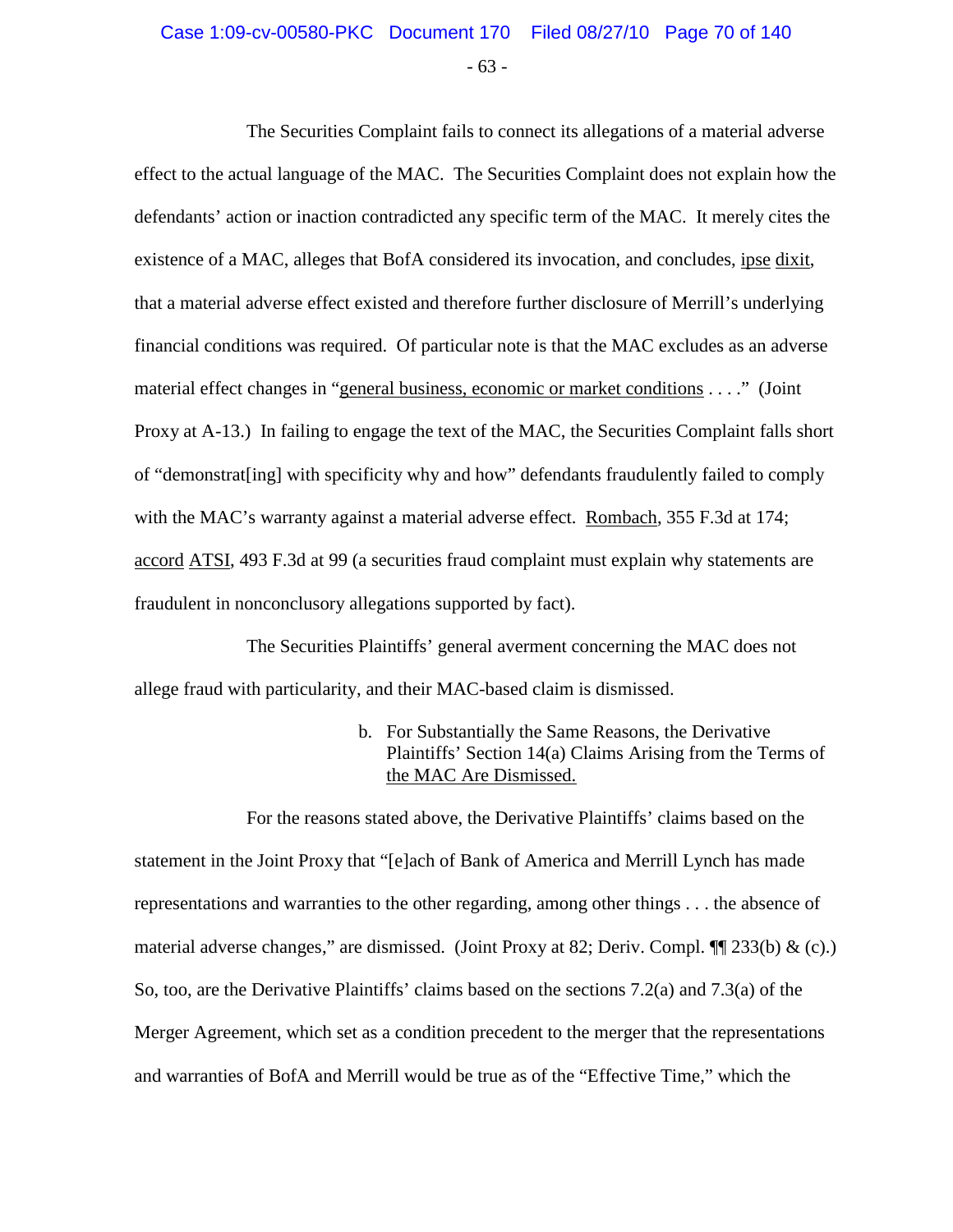- 64 -

Merger Agreement identified as the date when the merger became effective. (Joint Proxy at A-1, A-40-41.)

The allegations that certain defendants discussed invoking the MAC do not save plaintiffs' claim. Internal discussions about invoking a MAC clause, and seeking legal advice regarding the same, do not, in themselves, render misleading a statement that there has not been and will not be a material adverse effect. As stated above, the SEC does not require disclosure of negotiations and discussion regarding termination unless the agreement actually has been terminated. Item 1.02 of Form 8-K, Instruction No. 1. If the mere consideration of invoking a MAC clause required disclosure of such consideration, there would be a powerful disincentive to entertain the discussion. In some cases, this would work to the detriment of the company.

The Derivative Plaintiffs' claim directed to the MAC is dismissed.

c. Derivative Plaintiffs' Allegations Concerning Non-Disclosure of the Decision to Invoke the MAC Clause Fail to State a Claim under Section 14(a) or Rule 14a-9.

The Derivative Plaintiffs allege that the Joint Proxy should have been updated to reflect that the BofA Derivative Defendants had determined that it was in BofA's best interest to invoke the MAC clause, but they declined to do so solely due to Secretary Paulson's alleged threat to replace them. (Deriv. Compl.  $\P$  233(c)(c).) Instead of alleging facts showing that BofA Officers or Directors had concluded a material adverse effect had occurred or that they had decided to invoke the MAC, plaintiffs make the conclusory allegation that "prior to the Shareholder Vote, Defendants Lewis, Price, Curl and the BofA Board were well aware that the significant deterioration in Merrill's asset values, and its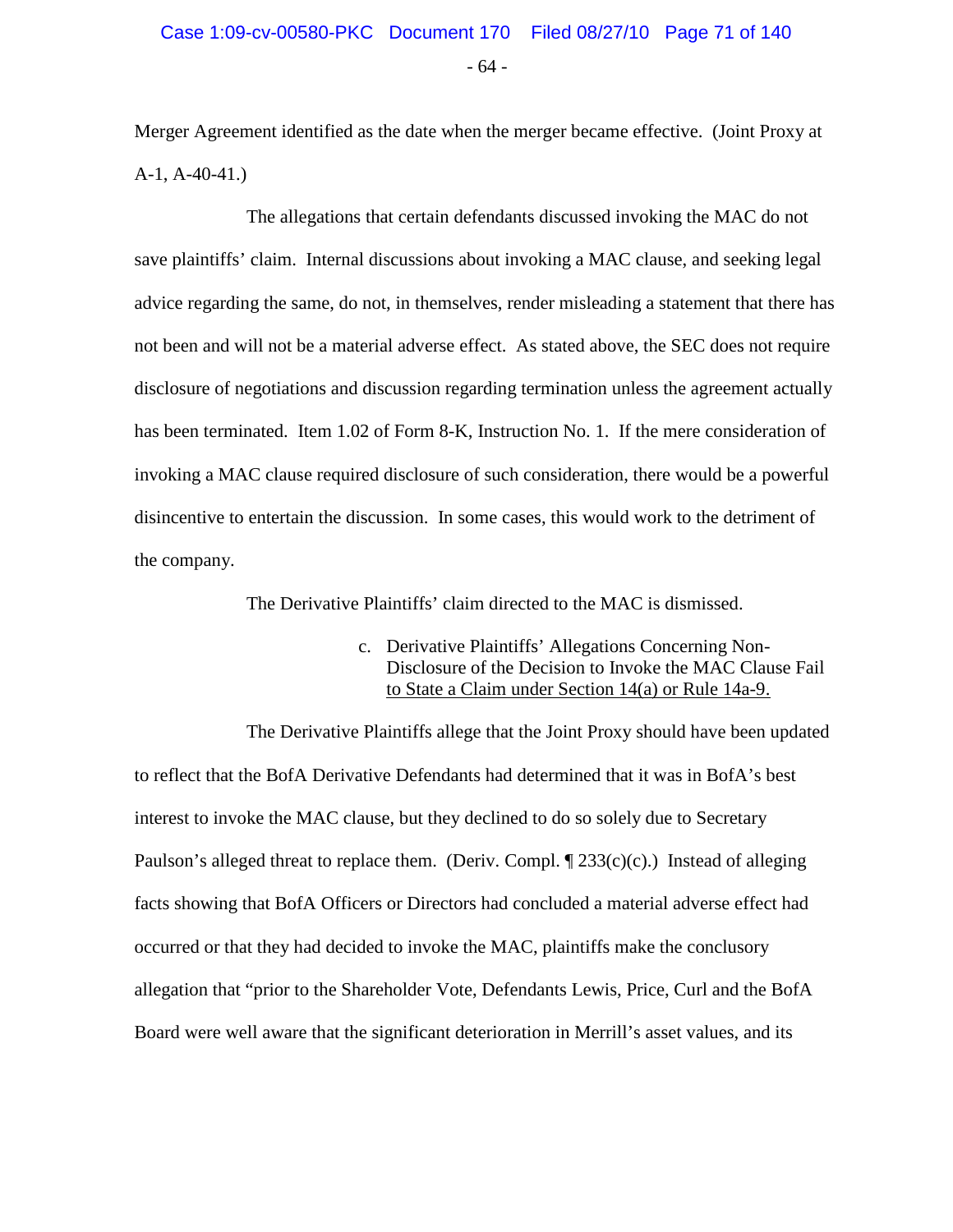## - 65 - Case 1:09-cv-00580-PKC Document 170 Filed 08/27/10 Page 72 of 140

ballooning losses, justified invoking the MAC clause, yet deceptively and in bad faith took pains to conceal these facts . . . ." (Deriv. Compl. ¶ 181.)

The earliest date by which the Derivative Plaintiffs allege that a defendant learned that BofA could invoke the MAC clause is December 14, 2008, which post-dates the shareholder vote. Plaintiffs allege that on that date, "the Wachtell law firm opined that grounds existed to invoke [the MAC] clause to terminate the Merger." (Deriv. Compl. ¶ 183.) This was over one week after the shareholder vote on December 5, 2008. The remaining allegations regarding the decision to invoke the MAC clause, and the reversal of that decision, relate to events that occurred after December 14, 2008. (Deriv. Compl. ¶¶ 184-191.)

Similarly, plaintiffs allege that the Joint Proxy should have disclosed that "management had received advice from" internal counsel that Merrill's losses justified invoking the MAC clause. (Deriv. Compl. ¶ 232(e).) However, plaintiffs have not alleged that internal BofA counsel opined that BofA could invoke the MAC clause before the shareholder vote. The particular allegations the Derivative Plaintiffs do make state only that internal counsel both gave and received advice regarding Merrill's losses (Deriv. Compl. ¶¶ 167, 173, 182), but plaintiffs do not allege what that advice was. The Derivative Plaintiffs' Section 14(a) claims are dismissed to the extent they are predicated on these statements.

- 6. Claims Directed to the Adequacy of BofA's Due Diligence Are Dismissed.
	- a. The Securities Complaint Fails to Plausibly Allege That the Defendants' Representations Concerning Due Diligence Violated Section 10(b) and Rule 10b-5.

The Securities Plaintiffs allege that BofA's due diligence was inadequate, and that defendants unlawfully misstated the extent of their investigation of Merrill and failed to disclose its inadequacy. According to the plaintiffs, the defendants' purported failings were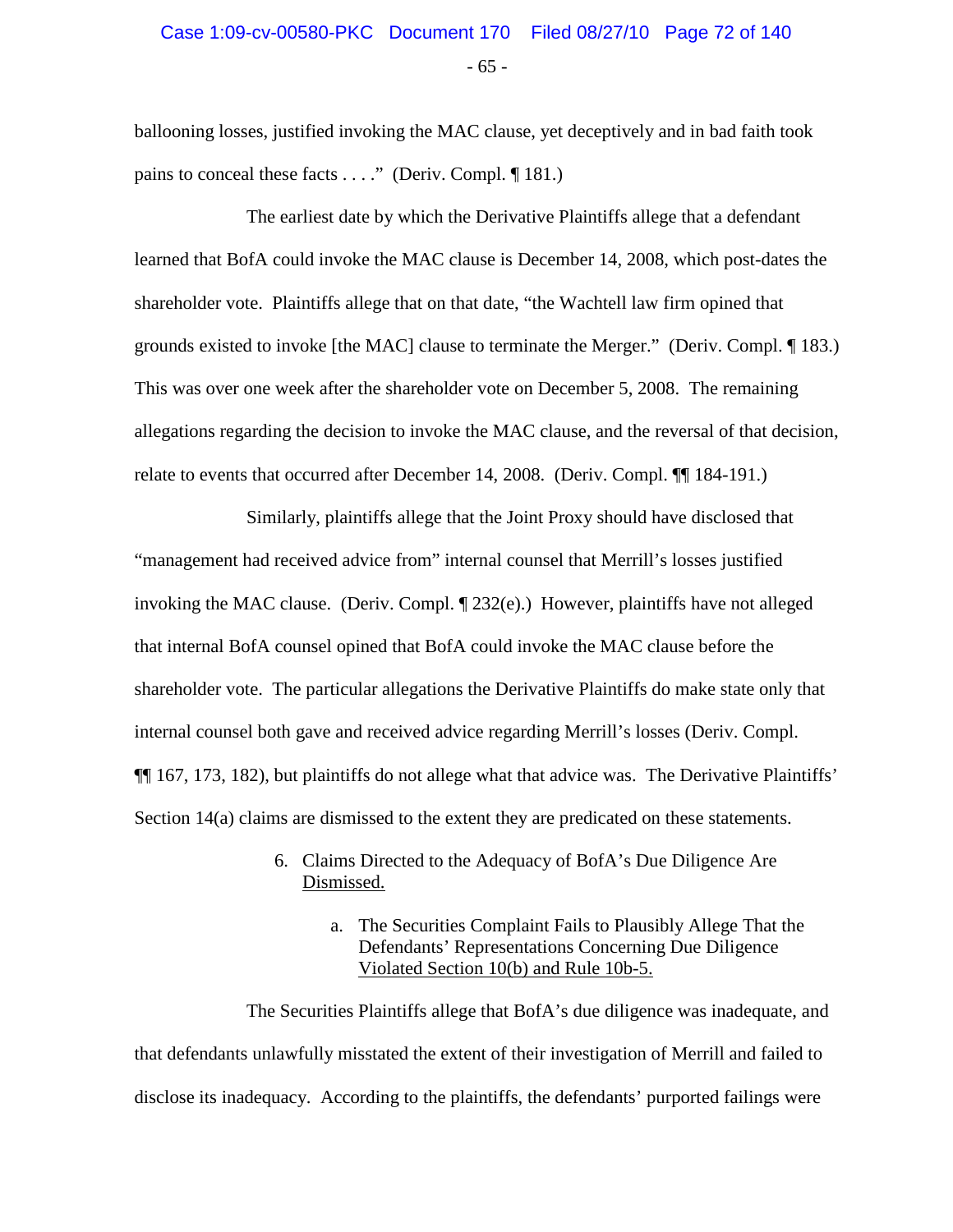# - 66 - Case 1:09-cv-00580-PKC Document 170 Filed 08/27/10 Page 73 of 140

material. (Sec. Compl. ¶ 184.) I conclude that the Securities Complaint fails to plausibly allege that the opinions expressed concerning the adequacy of due diligence were falsely held by defendants.

According to the Securities Complaint, on September 15, 2008, Price said in an investor call that the due diligence performed by BofA and its financial advisor had been "extensive." (Sec. Compl. ¶ 179.) Price stated that BofA was aware of Merrill's operations from their years as competitors, and had also "sent in a large team to review areas such as asset valuations, trading positions, and the like." (Sec. Compl. ¶ 179.) He stated that BofA's financial advisor was familiar with Merrill's condition because it had reviewed Merrill for other potential transactions. (Sec. Compl. ¶ 179.) Lewis stated in a press conference that the company's financial advisors "had done quite an amount of due diligence on Merrill Lynch fairly recently, and it was very, very extensive. They had looked at the marks very comprehensively . . . . So that was one of the key ingredients to being able to do this as quickly as we did." (Sec. Compl. ¶ 180.) As a result of the due diligence, Lewis stated, he believed that Merrill had "a much lower risk profile" than before. (Sec. Compl. ¶ 180.)

The Securities Complaint asserts that BofA misrepresented the scope and adequacy of its diligence efforts. It alleges that BofA had not comprehensively analyzed Merrill's finances, and had no basis to make any representation about Merrill's risk profile. (Sec. Compl. ¶ 182.) It also cites an analysis by Federal Reserve officials stating that BofA's statements implied "substantial deficiencies in the due diligence carried out in advance of and subsequent to the acquisition." (Sec. Compl. ¶ 182.) In December 2008, Bernanke allegedly told Lewis that if the transaction were terminated, it would "reveal the falsity of his claims regarding 'adequate due diligence.'" (Sec. Compl. ¶ 183.) Mac Alfriend, a vice president at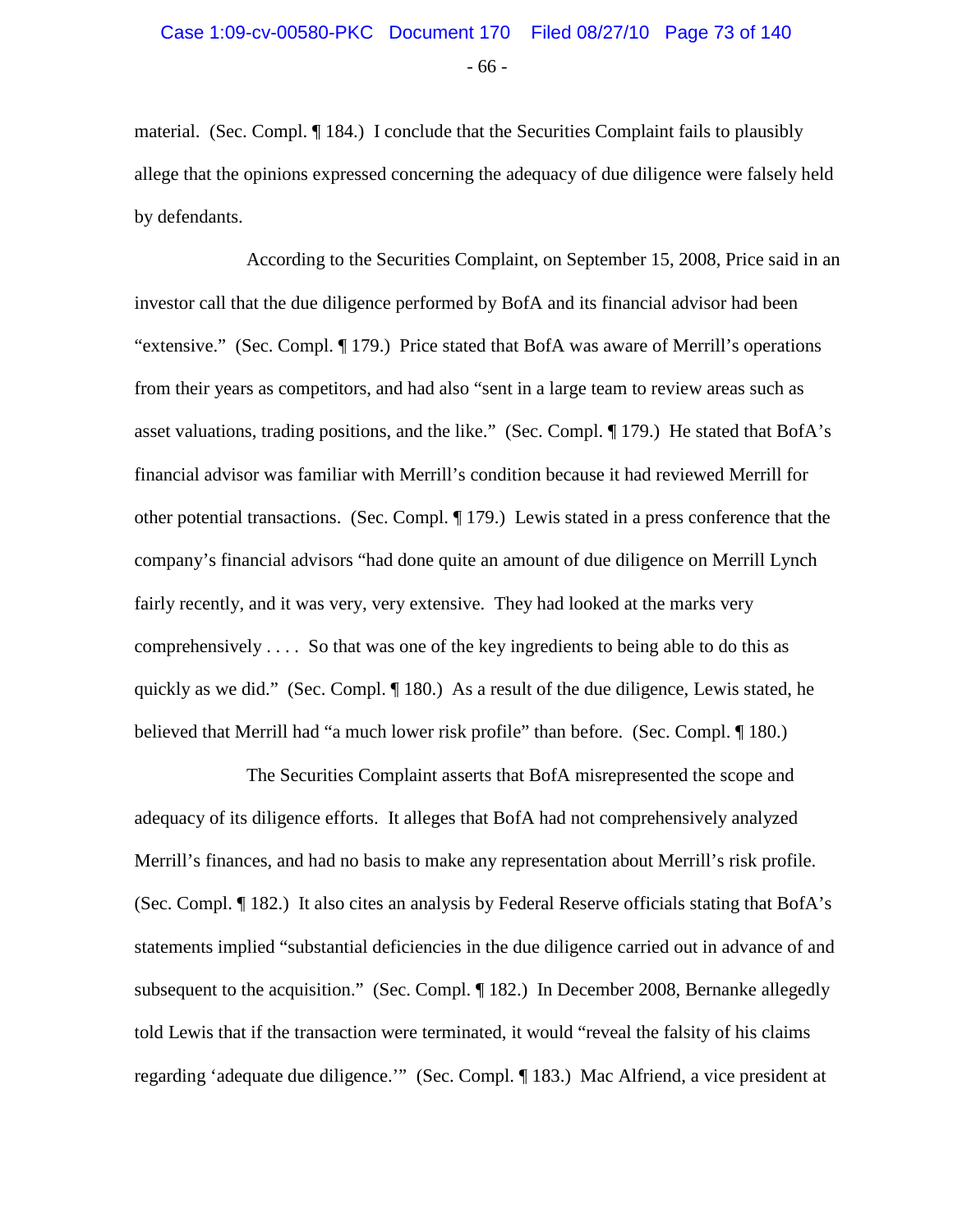# - 67 - Case 1:09-cv-00580-PKC Document 170 Filed 08/27/10 Page 74 of 140

the Fed, wrote to other senior Fed officials stating that Lewis "is worried about stockholder lawsuits; knows they did not do a good job of due diligence and the issues facing the company are finally hitting home  $\dots$ ." (Sec. Compl. ¶ 183.)

The defendants argue that their representations made as to the adequacy of due diligence were appropriately qualified, and that investors therefore could not be misled as to the scope of BofA's due diligence. As they note, in the investor call, Price was questioned by several analysts about the adequacy of due diligence "given the extremely abbreviated time frame" in which the transaction was negotiated. (Sec. Compl. ¶ 179.) Defendants also rely on BofA's statements concerning its past transactions with Merrill and its financial advisor's past experiences with Merrill, as well as Lewis's statements that Merrill had reduced its risk, as opposed to stating that it was eliminated altogether. (Sec. Compl. ¶¶ 179-80.)

Defendants also contend that BofA's representations concerning its due diligence amounted to non-actionable statements of opinion and broad generalizations that could not be a basis for shareholder reliance. They rely on ECA, Local 139, 553 F.3d at 205- 06, which held that "generalizations" regarding "business practices" do not "amount to a guarantee" to shareholders. But there is a difference between enthusiastic statements amounting to general puffery and opinion-based statements that are anchored in "misrepresentations of existing facts." Novak, 216 F.3d at 315. "The sine qua non of a securities fraud claim based on false opinion is that defendants deliberately misrepresented a truly held opinion." Podany v. Robertson Stephens, Inc., 318 F. Supp. 2d 146, 153-54 (S.D.N.Y. 2004) (Lynch, J.). These statements fall into the category of fact-based expressions of opinion rather than enthusiastic, vague, forward-looking puffery.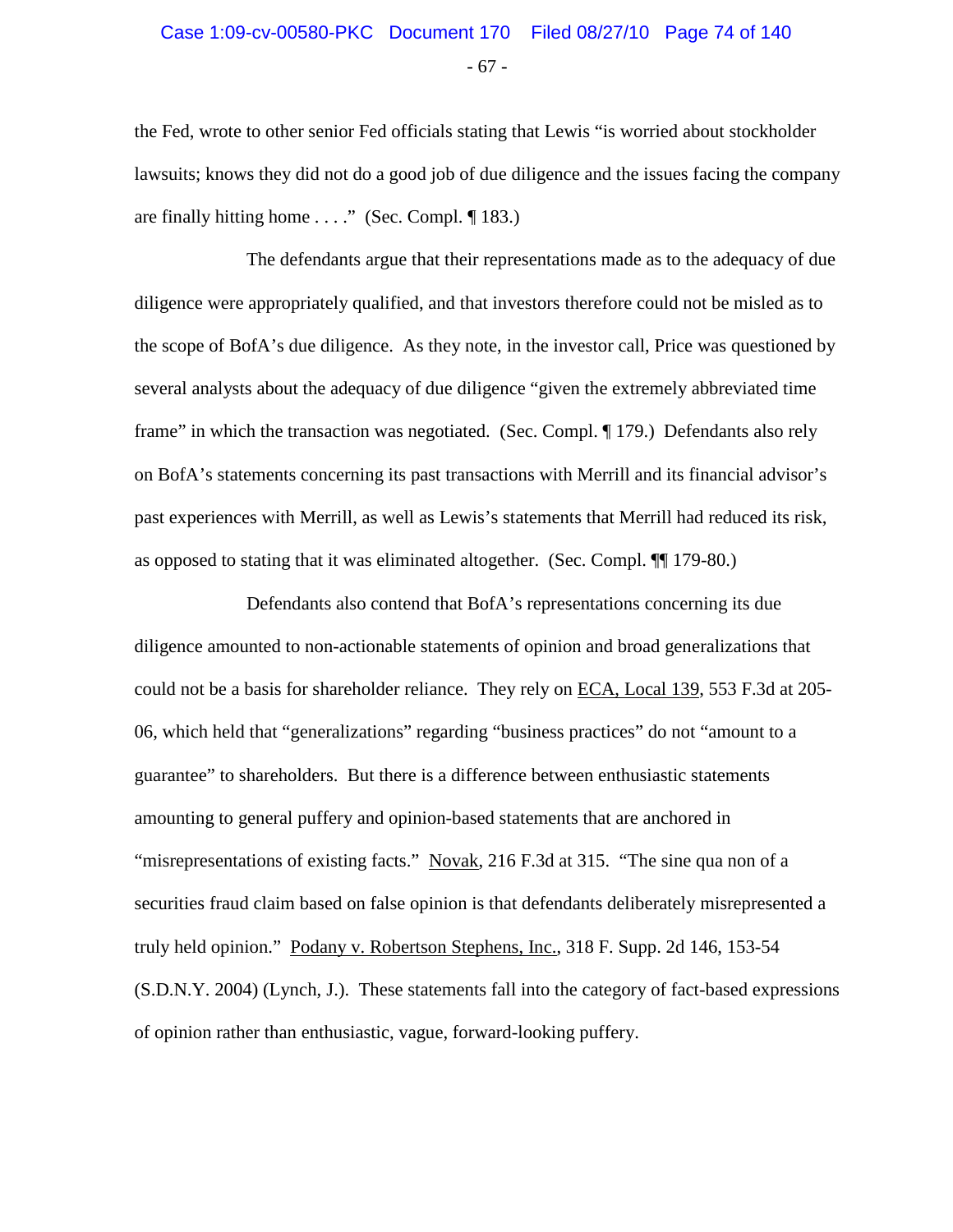# Case 1:09-cv-00580-PKC Document 170 Filed 08/27/10 Page 75 of 140

- 68 -

Although there is some disagreement among the district courts in this Circuit as to whether recklessness can satisfy the subjective falsity requirement, the prevailing conclusion is that a plaintiff must allege that the defendant did not actually believe the stated opinion.<sup>[12](#page-74-0)</sup> The First and Ninth Circuits have also held that a plaintiff must allege that the defendant did not sincerely believe the stated opinion. See Rubke v. Capitol Bancorp Ltd., 551 F.3d 1156, 1162 (9th Cir. 2009); In re Credit Suisse First Boston Corp., 431 F.3d 36, 47 (1st Cir. 2005), overruled on other grounds by Tellabs, 551 U.S. 308. This comports with the Supreme Court's view in Virginia Bankshares that statements of belief are statements of fact in the sense that they convey that the speaker "do[es] act for the reasons given or hold the belief stated," and that such statements may be attacked by "circumstantial evidence bearing on the facts that would reasonably underlie the reasons claimed and the honesty of any statement" regarding those reasons. 501 U.S. at 1092-93.

"While in a misstatement of fact case the falsity and scienter requirements present separate inquiries, in false statement of opinion cases . . . the falsity and scienter requirements are essentially identical." Podany, 318 F. Supp. 2d at 154. This is because the subjective falsity requirement necessarily requires an inquiry into the defendant's state of

<span id="page-74-0"></span><sup>&</sup>lt;sup>12</sup> See, e.g., In re Reserve Fund Sec. & Derivative Litig., F. Supp. 2d , No. 09 MD 2011 (PGG), 2010 WL 685013, at \*14 (S.D.N.Y. Feb. 24, 2010) (dismissing claim because complaint did not adequately allege that defendants misrepresented their opinions); CSX Corp. v. Children's Inv. Fund Mgmt. (UK) LLP, 562 F. Supp. 2d 511, 564 (S.D.N.Y. 2008) (finding that an opinion was not materially false or misleading because there was "no conflict between" a party's knowledge of a fact and its opinion regarding a related issue), aff'd, 292 Fed. App'x 133 (2d Cir. 2008); Fisher v. Kanas, 467 F. Supp. 2d 275, 282 (E.D.N.Y. 2006) (plaintiffs must show that the defendant did not actually hold the stated opinion); In re Salomon Analysts AT&T Litig., 350 F. Supp. 2d 455, 466 (S.D.N.Y. 2004) ("It is not sufficient . . . to allege that an opinion was unreasonable, irrational, excessively optimistic, not borne out by subsequent events, or any other characterization that relies on hindsight or falls short of an identifiable gap between the opinion publicly expressed and the opinion truly held."); Bond Opportunity Fund v. Unilab Corp., No. 99 Civ. 11074 (JSM), 2003 WL 21058251, at \*5 (S.D.N.Y. May 9, 2003) ("the plaintiff must show both that the directors did not actually hold the belief or opinion stated, and that the opinion stated was in fact incorrect" ) (emphasis in original), aff'd, 87 Fed. App'x 772 (2d Cir. 2004); but see In re PHLCORP, No. 88 Civ. 0306 (PNL), 1992 WL 85013, at \*5 (S.D.N.Y. Apr. 10, 1992) (Leval, J.) (allowing plaintiff leave to file an amended complaint because "it would be precipitous to deny leave to amend on the grounds that allegations of anything short of knowing misrepresentation as to the tender offer's fairness are defective as a matter of law").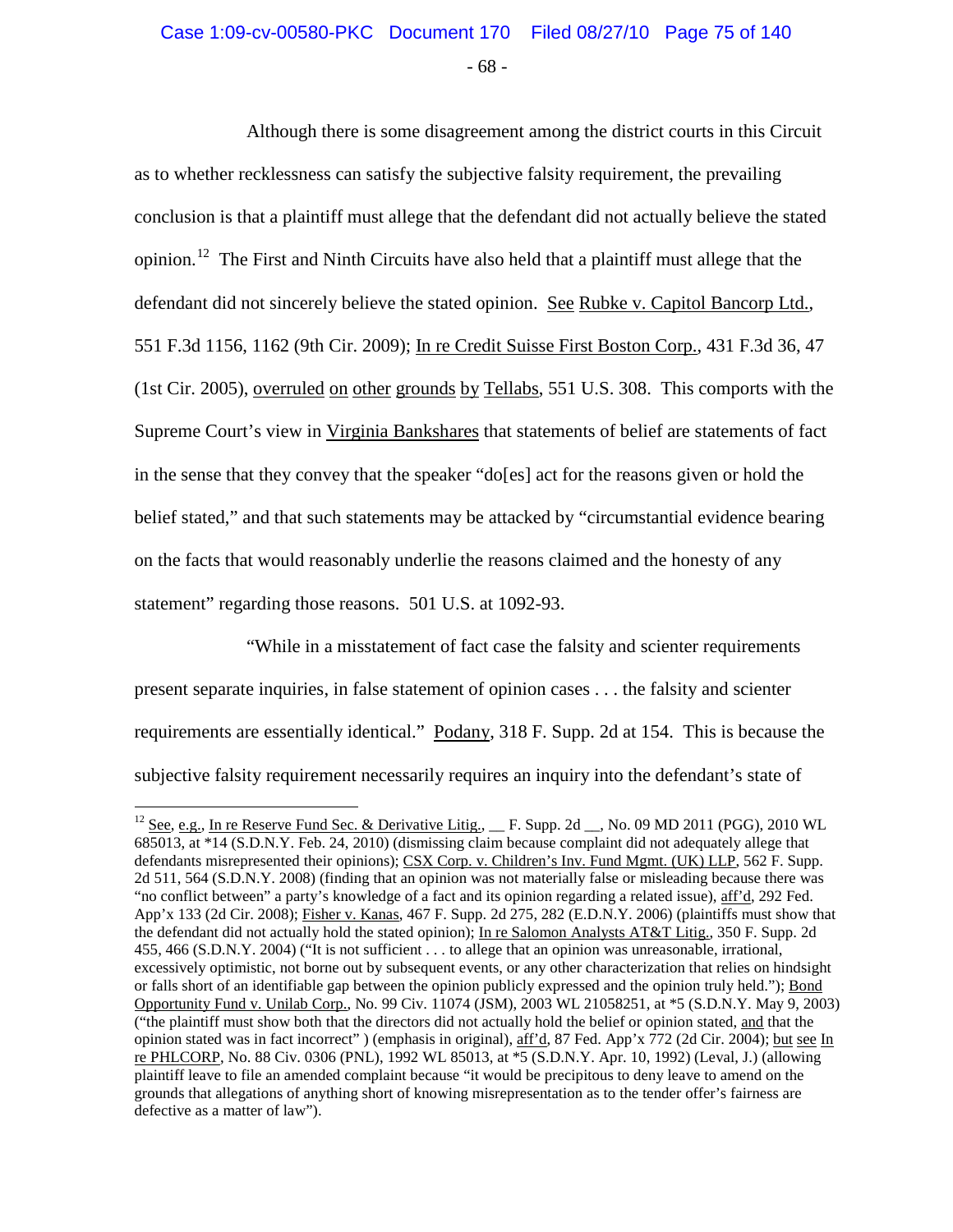# - 69 - Case 1:09-cv-00580-PKC Document 170 Filed 08/27/10 Page 76 of 140

mind. In Novak, opinion-based statements that certain inventory-related issues were "in good shape" or "under control" were deemed actionable when defendants were alleged to have known that the opposite was true. 216 F.3d at 315. As Judge Lynch later explained in Podany, "[i]t is not sufficient to allege . . . that it would have been possible to reach a different opinion than that reached by defendant based on information available to defendant at the time, or even that the defendant's opinion was unreasonable." 318 F. Supp. 2d at 154. Judge Lynch also explained that to successfully plead that an opinion was fraudulently stated, it is tantamount to successfully pleading scienter as to those same statements, "since the statement (unlike a statement of fact) cannot be false at all unless the speaker is knowingly misstating his truly held opinion." Id. The reasoning of Judge Lynch and others is persuasive. Thus, the PSLRA's requirement that a plaintiff must plead "with particularity facts giving rise to a strong inference that the defendant acted with the required state of mind," applies to the Securities Plaintiffs' allegations concerning the adequacy of due diligence. 15 U.S.C. § 78u- $4(b)(2)$ .

The Securities Complaint fails to allege with particularity that the statements by Lewis and Price were knowingly false at the time that they were uttered. Accepting the truth of the Securities Complaint, Lewis and Price based their statements concerning the adequacy of their investigation on BofA's extensive dealings with Merrill, and its financial advisor's own long history with Merrill. (Sec. Compl. ¶¶ 179-80.) Their confidence was based on historic interactions, and not just an investigation undertaken over the weekend of the transaction's negotiation. Moreover, Lewis's statement that Merrill had reduced its risk was not equivalent to stating that Merrill had altogether eliminated its risk. (Sec. Compl.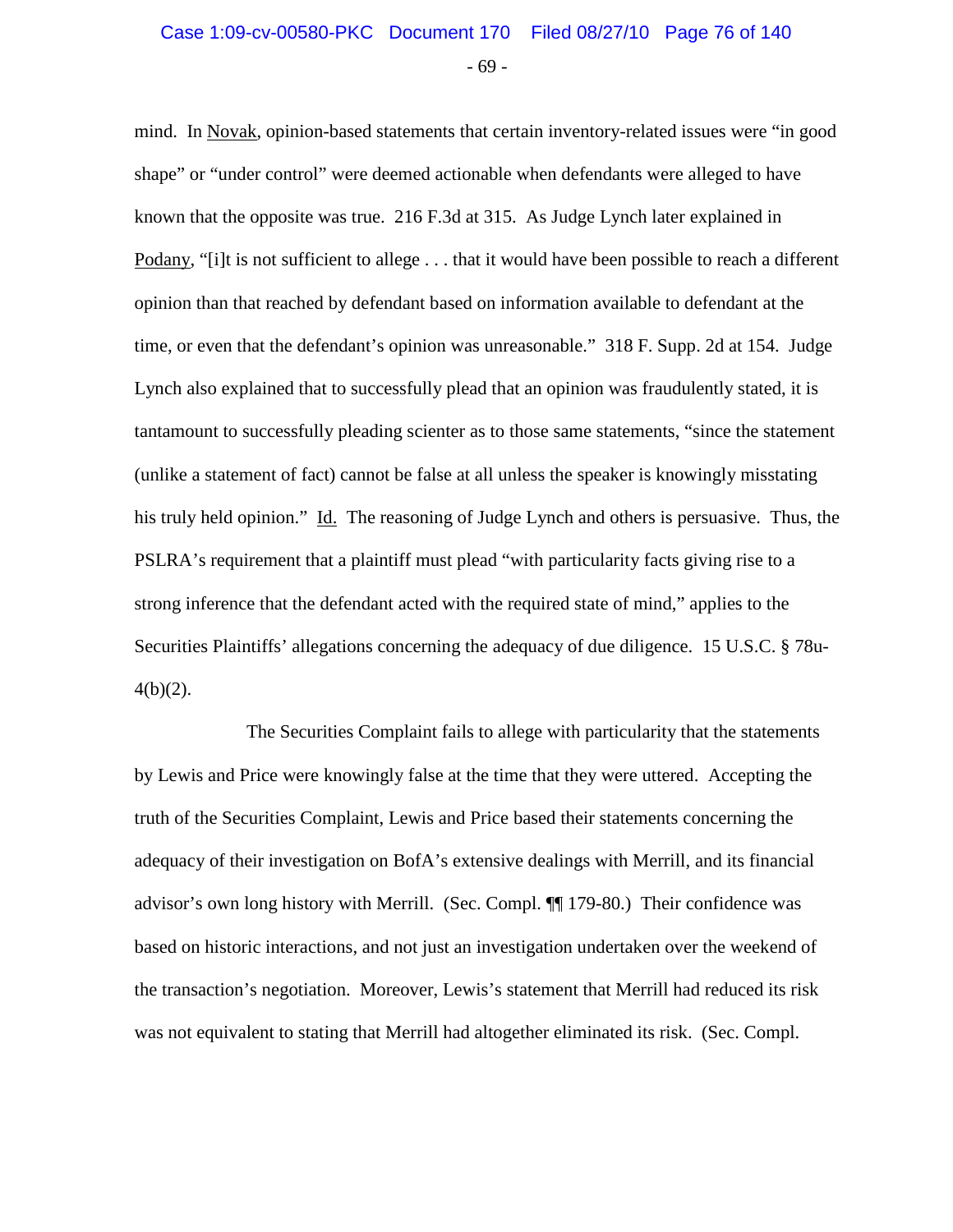$-70 -$ 

¶ 180.) The Securities Complaint does not plausibly allege that these opinions were falsely held at the time that they were expressed.

It is true that, months later, Fed regulators and Lewis questioned whether BofA performed adequate diligence of Merrill's risk portfolio. (Sec. Compl. ¶¶ 182-83.) Such retrospective critiques do not amount to an allegation that Lewis and Price knew their statements were false at the time they were uttered. Because the Securities Complaint does not plausibly allege facts that Price and Lewis falsely stated their opinions about the adequacy of due diligence, defendants' motion to dismiss is granted as to those statements.

#### b. Similarly, the Derivative Plaintiffs Have Not Adequately Alleged That Statements in the Joint Proxy Regarding Due Diligence Violated Section 14(a) and Rule 14a-9.

The Derivative Plaintiffs allege that the Joint Proxy misrepresented the level of due diligence that was performed prior to the BofA Directors' decision to approve the merger. They quote two portions of the Joint Proxy that address the due diligence process. According to the Derivative Complaint, BofA "senior management" and the Financial Advisors "presented the Bank of America board of directors with the findings of their due diligence investigation of Merrill Lynch and additional information, including financial information regarding the two companies and the transaction . . . ." (Deriv. Compl. ¶ 107.) The Derivative Plaintiffs also allege that the Joint Proxy "states that the due diligence investigation the BofA Defendants made of Merrill began no earlier than the late afternoon of Saturday, September 13, 2008, and was concluded by '[e]arly in the morning of Sunday, September 14, 2008,' when 'Messrs. Thain and Lewis met in New York City [and] discussed the results of the due diligence investigations conducted by their companies' respective representatives.'" (Deriv. Compl. ¶ 111 (alteration in original).)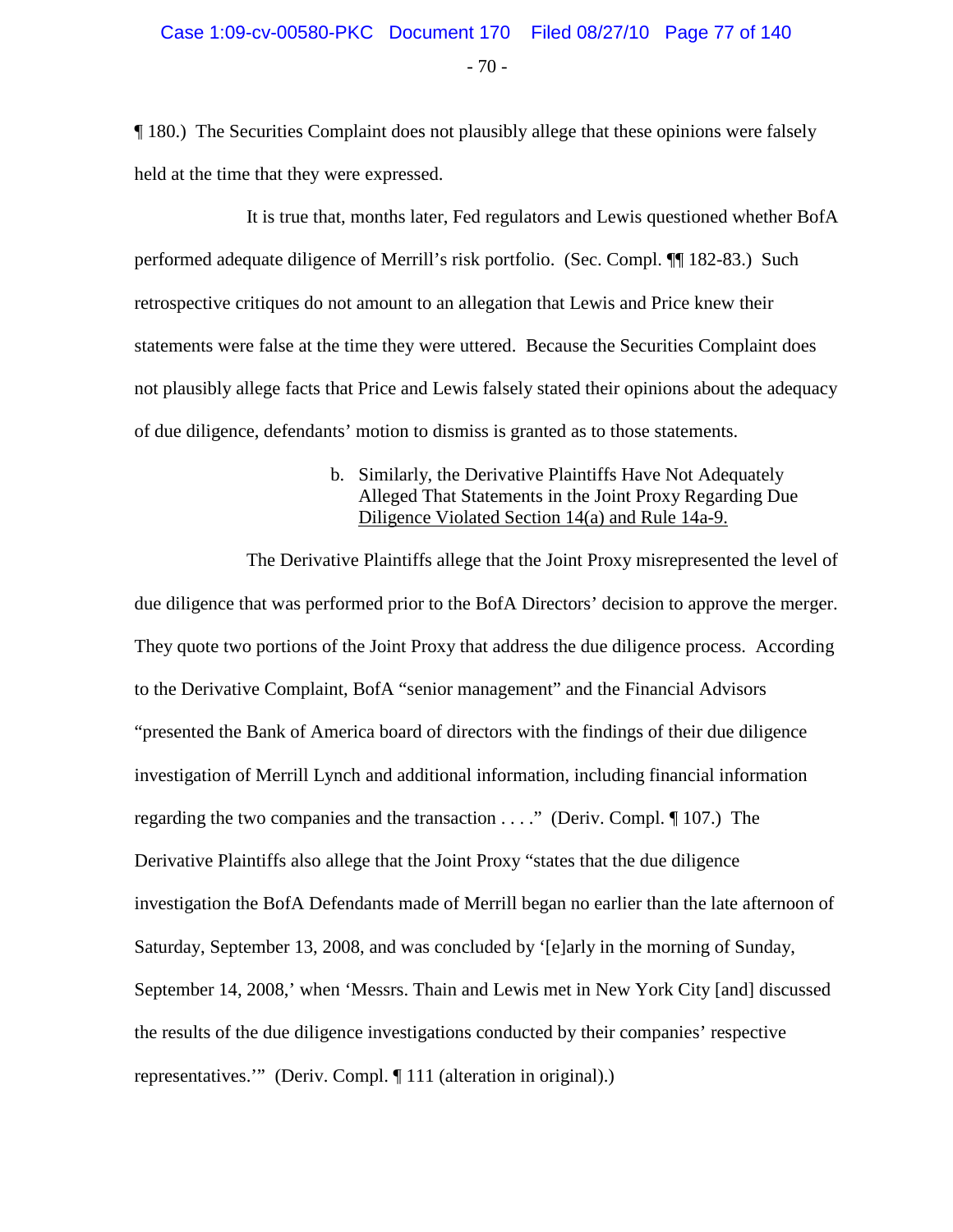# Case 1:09-cv-00580-PKC Document 170 Filed 08/27/10 Page 78 of 140

- 71 -

The Derivative Plaintiffs have not adequately alleged that those statements were false or misleading. In fact, they repeatedly emphasize throughout the Derivative Complaint the truth of the latter statement: that the due diligence process lasted for 10 hours. (Deriv. Compl. ¶¶ 3, 11, 102, 105, 111, 314(a).) The Derivative Complaint's allegations regarding the due diligence process essentially assert that it was "entirely perfunctory," and insufficient. (Deriv. Compl. ¶¶ 3, 10, 11, 104, 107, 111, 115, 116, 118, 245, 248, 268, 300(d), 314(a).) Merely alleging that due diligence was flawed, however, does not state a claim under Section 14(a) or Rule 14a-9, which require a misleading proxy statement. See Maldonado v. Flynn, 597 F.2d 789, 796 (2d Cir. 1979) (stating that efforts "to dress up" breach of fiduciary duty claims as a Section 14(a) "suit of clothes have consistently been rejected"); Koppel, 167 F.3d at 133 ("We have long recognized that no general cause of action lies under § 14(a) to remedy a simple breach of fiduciary duty."). The Derivative Plaintiffs' Section 14(a) claim is dismissed to the extent it is based on the statements regarding the due diligence performed prior to the board's decision to approve the merger.

- 7. Securities Complaint and the Derivative Complaint Both Fail to Plausibly Allege That Defendants Ran Afoul of the '34 Act's Duty to Update.
	- a. Defendants in the Securities Complaint Had No General Duty to Update Certain Statements in Light of the October and November Losses.

According to the Securities Plaintiffs, some of the defendants' representations triggered a duty to update past statements. For the reasons explained below, the duty did not apply.

"A duty to update may exist when a statement, reasonable at the time it is

made, becomes misleading because of a subsequent event." In re IBM Corp. Sec. Litig., 163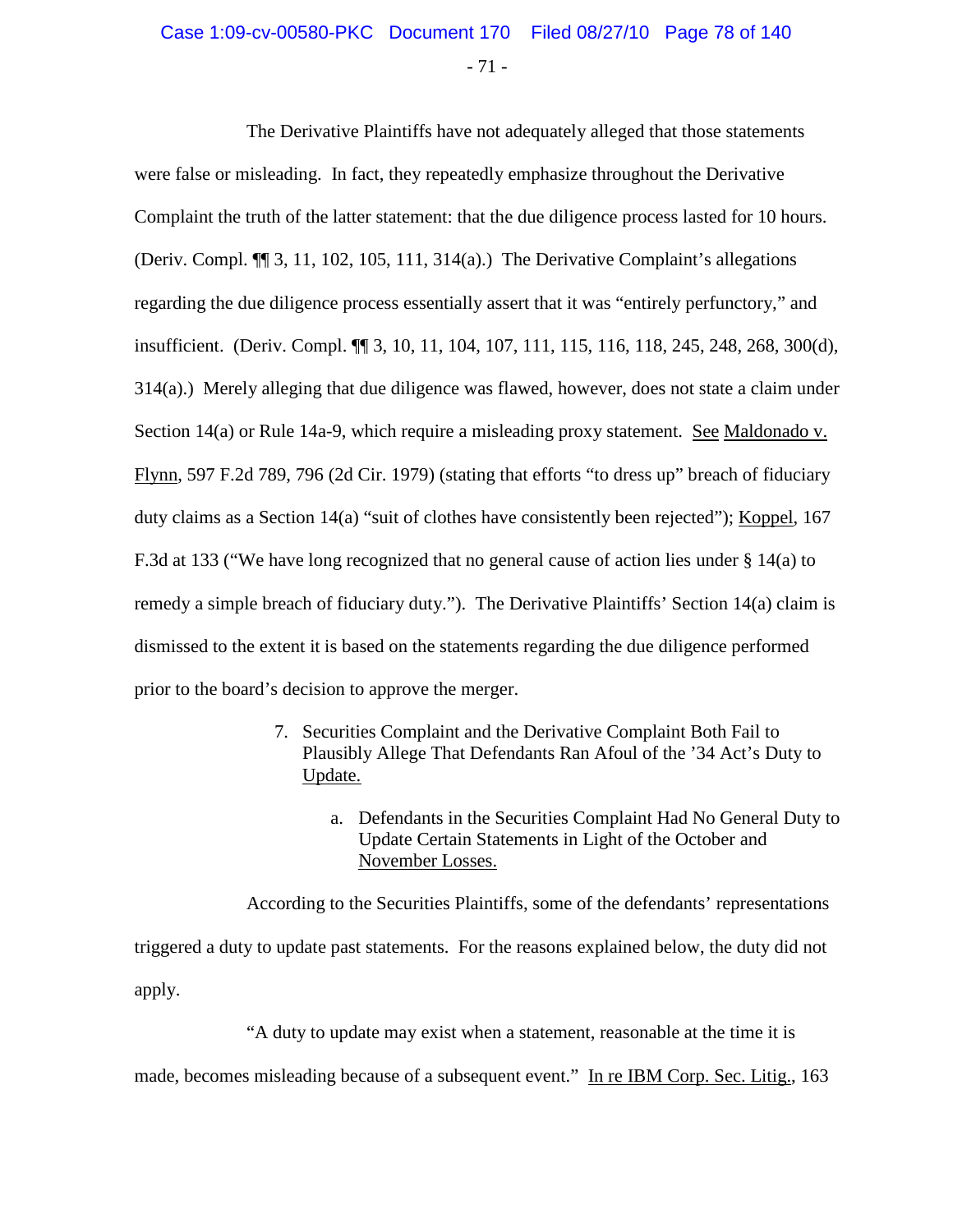F.3d 102, 110 (2d Cir. 1998). There is no duty to update opinions, non-material remarks, "vague statements of optimism," or statements that were not forward-looking with a "factual representation that remains 'alive' in the minds of investors as a continuing representation . . . ." Id. "When objectively verifiable factors cause a significant change in a party's attitude toward a merger – a 'sharp break from . . . prior public positions,' the securities laws may require that previously disclosed intentions be corrected." In re Gulf Oil/Cities Serv. Tender Offer Litig., 725 F. Supp. 712, 748 (S.D.N.Y. 1989) (applying Section 14(e) of the '34 Act) (quoting Kamerman v. Steinberg, 123 F.R.D. 66, 71 (S.D.N.Y. 1988)).

Among the statements that the Securities Plaintiffs allege should have been updated were descriptions of the acquisition as a "major grand slam home run," the "strategic opportunity of a lifetime," and the prediction that it would "creat[e] more value for shareholders." (Sec. Compl. ¶ 191.) These vague statements of optimism did not require updating.<sup>[13](#page-78-0)</sup> Also, the characterization that Merrill had "dramatically" lowered its risk profile did not require updating. (Sec. Compl. ¶ 80.) Plaintiffs do not dispute that Merrill had, in fact, lowered its risk profile. This was a forward-looking statement that did not trigger a duty to update. In re IBM, 163 F.3d at 110. In addition, BofA's representations that it had a "strong capital position" and that the transaction would result in a "strong capital position, funding capabilities and liquidity" from the combined company are vague statements of optimism that do not require updating. (Sec. Compl. ¶¶ 212-13.)

The Securities Plaintiffs also point to an allegedly misleading statement by Price, who, in a conference call, asserted that approximately \$10 billion earned in BofA's

<span id="page-78-0"></span><sup>&</sup>lt;sup>13</sup> As with the statements contained in the January 1 press release discussed above, the optimistic statements contained in this September 15, 2008 press release and remarks made by Lewis are examples of non-actionable puffery. ECA, Local 134, 553 F.3d at 205-06; Lasker, 85 F.3d at 59. They do not, moreover, implicate the duty to correct, which varies from the duty to update, and is directed to historical statements of fact. In re IBM, 163 F.3d at 109.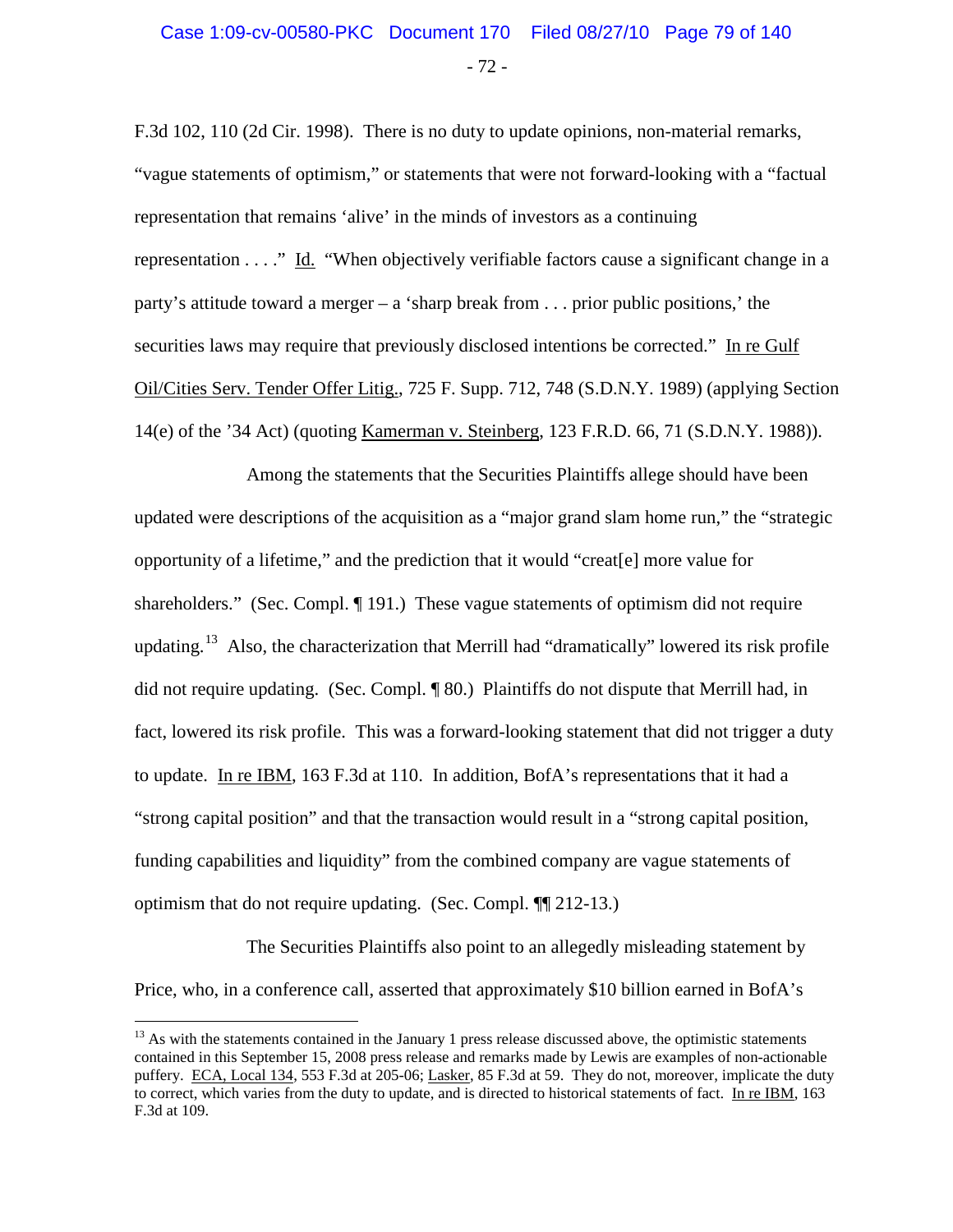secondary offering "covered our anticipated needs from a Merrill standpoint." (Sec. Compl. ¶ 199.) Plaintiffs contend that this statement later required updating because, in order to absorb Merrill's losses, BofA required a capital injection from the federal government. The Securities Complaint does not, however, allege a connection between any asserted shortcomings in the Secondary Offering and the losses of the fourth quarter of 2008. Even assuming a connection between the Secondary Offering's proceeds and the need to "cover[]" fourth quarter losses – an interpretation of the remarks that is not supported by the text of this isolated quote – Price's statement was qualified to the extent that BofA's "needs" were described as "anticipated." (Sec. Compl. ¶199.)

The Securities Complaint fails to state a claim under Section 10(b) and Rule 10b-5 for failure to satisfy a duty to update.

> b. Derivative Plaintiffs' Section 14(a) and Rule 14a-9 Claims Based on Statements Regarding the Future Capital Position of BofA and Merrill Are Dismissed.

The statements that BofA had a "strong capital position, funding capabilities and liquidity," and that the combined company would likewise have a "strong capital position, funding capabilities and liquidity" (Deriv. Compl.  $\P$  233(c)), are the type of "vague statements of optimism or expressions of opinion" for which there was no duty to update. In re IBM, 163 F.3d at 110. Therefore, the Derivative Plaintiff's Section 14(a) and Rule 14a-9 claims based on these statements are dismissed.

> 8. Motions to Dismiss the Securities Plaintiffs' Additional Section 10(b) and Rule 10b-5 Claims Are Granted in Part and Denied in Part.

The Securities Plaintiffs assert claims that implicate statements and events that occurred following the shareholder vote. The defendants contend that these statements are not actionable under Section 10(b) and Rule 10b-5. With the exception of the defendants'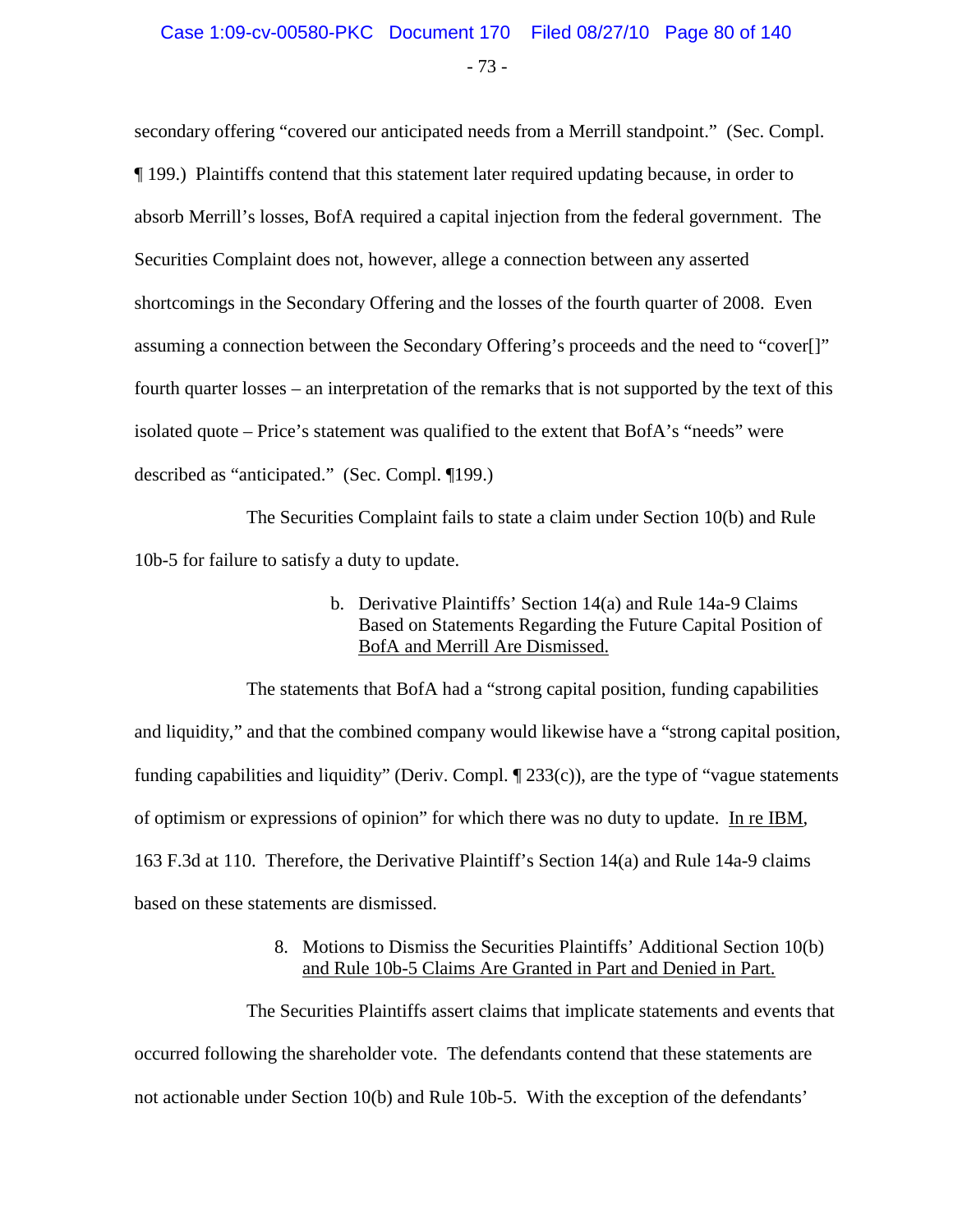- 74 -

alleged non-disclosure of federal financial assistance in December 2008, which will be further discussed, the motion to dismiss for failure to allege fraudulent conduct is granted.

> a. Statements in BofA's Press Release of January 1, 2009 Are Non-Actionable.

Plaintiffs allege that a January 1, 2009 press release issued by BofA contains materially false and misleading statements, to the extent it states that the acquisition created "a premier financial services franchise with significantly enhanced wealth management, investment banking and international capabilities." (Sec. Compl. ¶ 229.) In an accompanying press release, defendant Lewis stated that the combined firm was "uniquely positioned to win market share" with its "significantly enhanced" capabilities. (Sec. Compl. ¶ 229.) Plaintiffs contend that the statement was materially false and misleading because it omitted discussion of "critical developments" that allegedly threatened the transaction. (Sec. Compl. ¶ 229.)

Such remarks are non-actionable puffery that are too vague to permit reasonable investor reliance. See, e.g., ECA, Local 134, 553 F.3d at 205-06 (statement touting "highly disciplined" risk management processes was non-actionable); Lasker v. New York State Elec. & Gas Corp., 85 F.3d 55, 59 (2d Cir. 1996) (predictions that company "business strategies [would] lead to continued prosperity," among other similar statements, were non-actionable puffery). As a result, they are not actionable statements under Section 10(b) and Rule 10b-5, and the plaintiffs' claims are dismissed.

> b. Motion to Dismiss the Section 10(b) and Rule 10b-5 Claims Is Denied As to BofA's Allegedly Undisclosed Arrangement to Receive Federal Funds.

The Securities Complaint alleges that Lewis received a firm commitment from officials at Treasury and the Fed to provide BofA with extensive capital in order to consummate the acquisition. Specifically, the Securities Complaint alleges that in exchange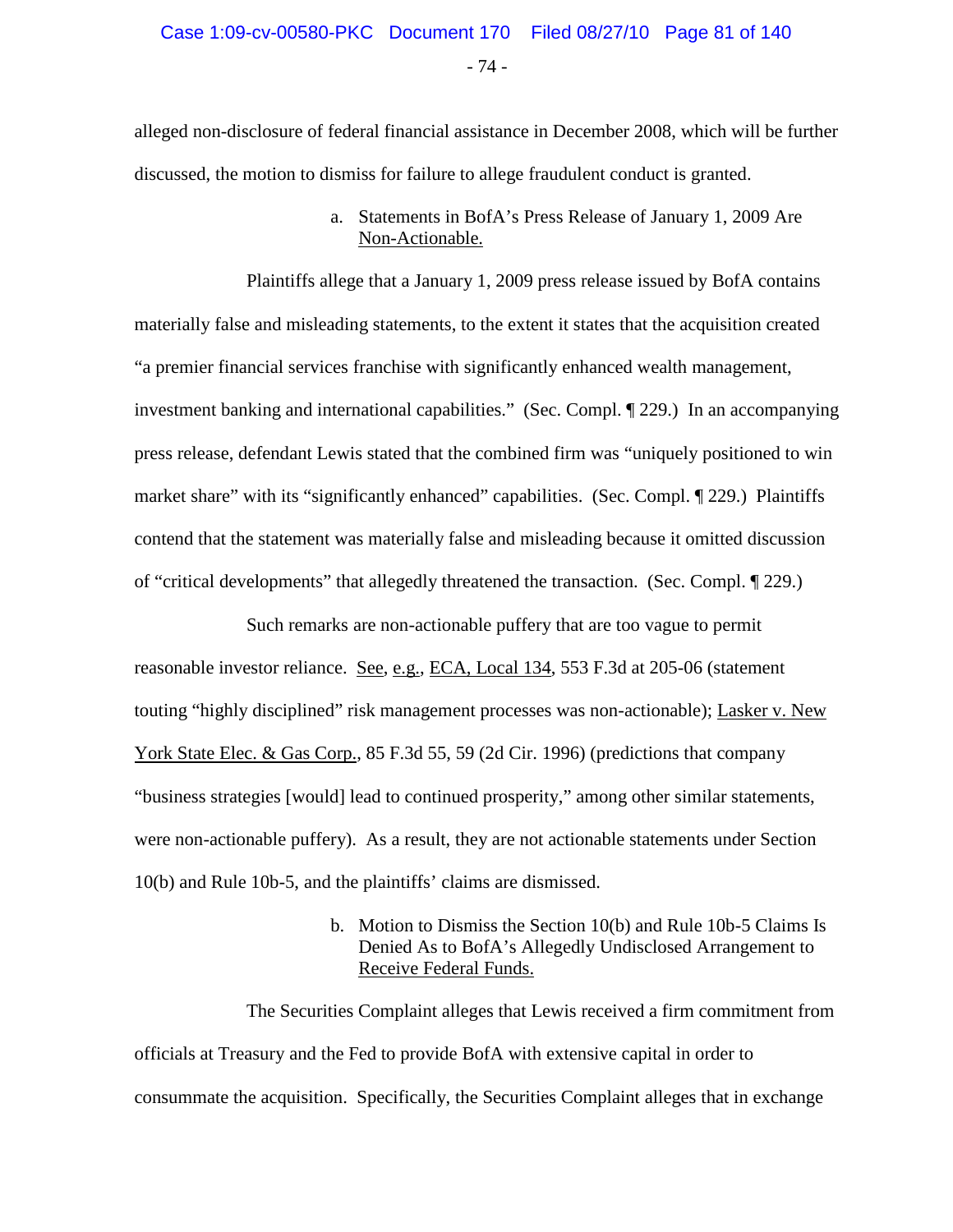# - 75 - Case 1:09-cv-00580-PKC Document 170 Filed 08/27/10 Page 82 of 140

for BofA's agreement to proceed with the transaction, the Treasury Department and the Federal Reserve provided a \$20 billion capital infusion to BofA in exchange for a sale of preferred stock, and also agreed to guarantee losses of \$118 billion in risky assets, the large majority of which came from Merrill. (Sec. Compl. ¶ 132.) It further alleges that these commitments were material and undisclosed. (Sec. Compl. ¶ 134.)

The BofA defendants argue that they had no duty to disclose their communications with regulators, "no matter how material [they] may be." (BofA Sec. Mem. at 53.) They cite to the SEC rules of Form 8-K, which require disclosure of "material definitive agreement[s] not made in the ordinary course of business." Form 8-K, at Item 1.01(a). According to the defendants, the Securities Complaint does not allege a definitive agreement between BofA and federal regulators that triggered a disclosure obligation.

According to the minutes of a board of directors meeting on December 22, 2008, Lewis stated that "the Treasury and Fed have confirmed that they will provide assistance to the Corporation to restore capital and to protect the Corporation against the adverse impact of certain Merrill Lynch assets," that "the Corporation can rely on the Fed and Treasury to complete and deliver the promised support by January 20, 2009, the date scheduled for the release of earnings by the Corporation," and that "the incoming economic team of the new administration are informed of the commitment to the Corporation by the Fed and Treasury and that all concur with the commitment of the combined federal regulators ('federal regulators') to the Corporation." (Sec. Compl. ¶ 132.) The minutes summarize Lewis's remarks stating that management's recommendation to proceed with the acquisition was based on "the verbal commitment of the Fed and Treasury to have a transaction evidencing the Fed and Treasury's committed assistance in existence no later than January 20,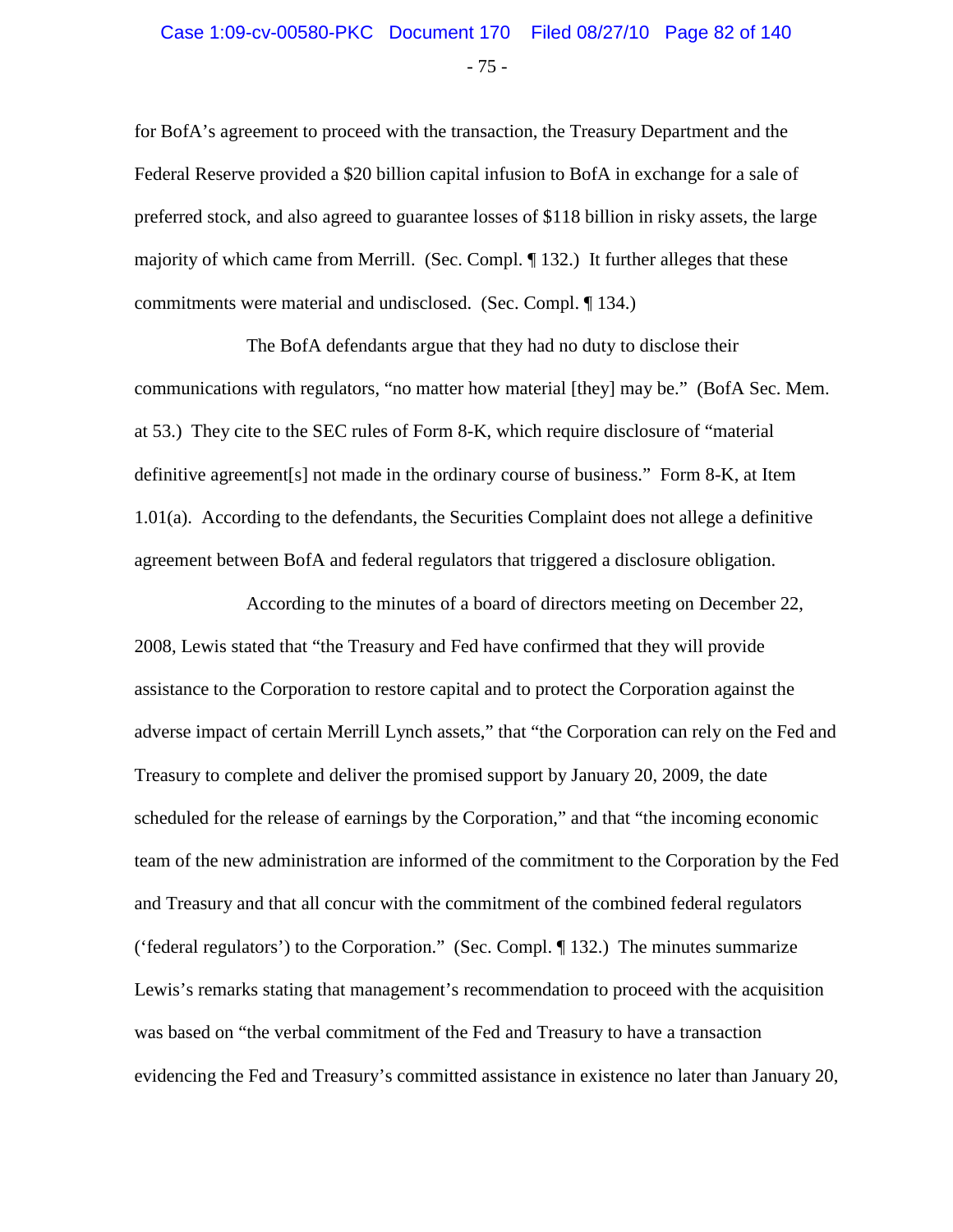# - 76 - Case 1:09-cv-00580-PKC Document 170 Filed 08/27/10 Page 83 of 140

2009," as well as "the assurances which have been made by the Fed and Treasury and clarification that funds under the TARP program are available for distribution to the Corporation to fulfill the commitment of the Treasury and Fed." (Sec. Compl. ¶ 133.)

According to the Securities Complaint, Lewis told the board of directors that there could be no written agreement with the federal government because such an agreement would be publicly disclosed. In an e-mail sent to the board of directors on December 22, 2008, Lewis stated: "I just talked with Hank Paulson. He said that there was no way the Federal Reserve and the Treasury could send us a letter of any substance without public disclosure, which, of course, we do not want." (Sec. Compl. ¶ 134.) According to board meeting minutes, on December 30, 2008, Lewis informed the board of directors that "management has obtained detailed oral assurances from the federal regulators with regard to their commitment and has documented those assurances with e-mails and detailed notes of management's conversations with the federal regulators." (Sec. Compl. ¶ 135.) At the same meeting, according to the minutes, Lewis "discussed in detail several of the conversations between Mr. Price and Mr. Warsh establishing essential elements of the commitment of the federal regulators including . . . the commitment of federal regulators to deliver assistance in the form of capital and asset production to the Corporation." (Sec. Compl. ¶ 135.) Lewis said that BofA "had clearly explained to the federal regulators the terms and conditions" required to complete the transaction, and received "strong assurances from all relevant federal regulators and policy makers" that BofA would receive "adequate and appropriate assets to neutralize the impact of the financial condition of the Corporation resulting from the Corporation's acquisition of Merrill Lynch on January 1, 2009." (Sec. Compl. ¶ 135.) The minutes of the December 30 meeting further state, "Mr. Lewis explained that written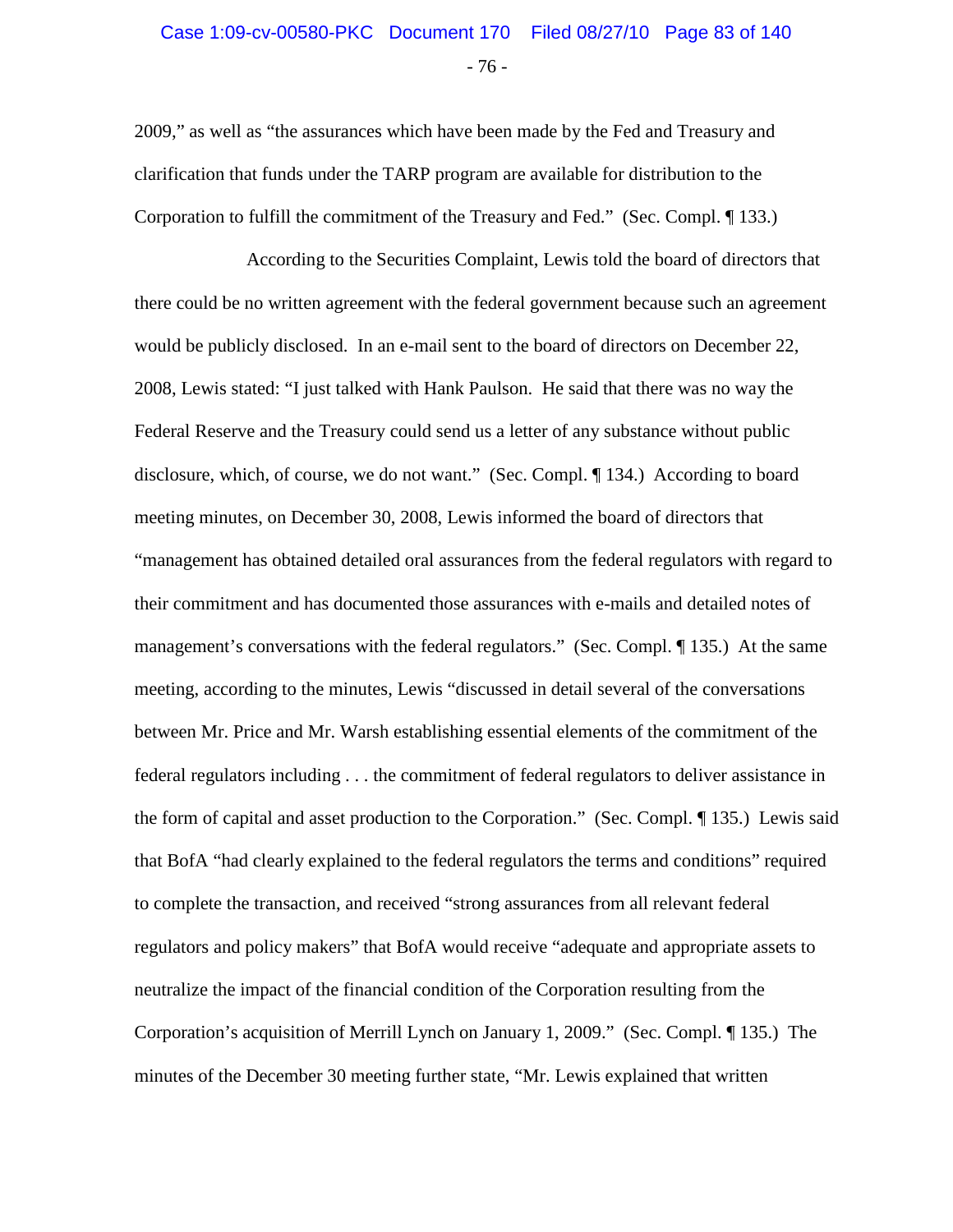# - 77 - Case 1:09-cv-00580-PKC Document 170 Filed 08/27/10 Page 84 of 140

assurances would not be received before January 1, 2009, because any written assurances would require formal action by the Fed and Treasury, which formal action would require public disclosure." (Sec. Compl. ¶ 136.)

These detailed, non-conclusory allegations plausibly allege that BofA received concrete assurances from officials at the Treasury and the Federal Reserve that BofA would receive a massive capital infusion in exchange for proceeding with the Merrill acquisition. (Sec. Compl. ¶¶ 132-36.) As noted, the defendants contend that any agreement was not "definitive." Form 8-K, at Item 1.01(a). The authorities cited by defendants are distinguishable. Both Vladimir v. Bioenvision, Inc., 606 F. Supp. 2d 473, 486 (S.D.N.Y. 2009), and Glazer v. Formica Corp., 964 F.2d 149, 157 (2d Cir. 1992), rejected claims about the conduct of merger negotiations. Here, the Securities Complaint alleges that a definitive agreement was reached between Bank of America and federal regulators but was intentionally not memorialized in order to avoid public disclosure. Plaintiffs have adequately alleged the particulars of fraud under Section 10(b) and Rule 10b-5. However, as explained below, the Securities Complaint fails to adequately allege scienter.

> c. Lewis's September 15 Remarks About Merrill's Liquidity Are Non-Actionable.

The Securities Plaintiffs also allege that Lewis issued false statements concerning Merrill's liquidity and its sustainability as an independent entity. During the September 15, 2008 investor call, Lewis was questioned about the premium paid for Merrill, and stated, "One, probably the more likely is that Merrill had the liquidity and capacity to see this through. It's not necessarily easy because of just the times. But more likely than not, they would have seen this through and come out the other side." (Sec. Compl. ¶ 185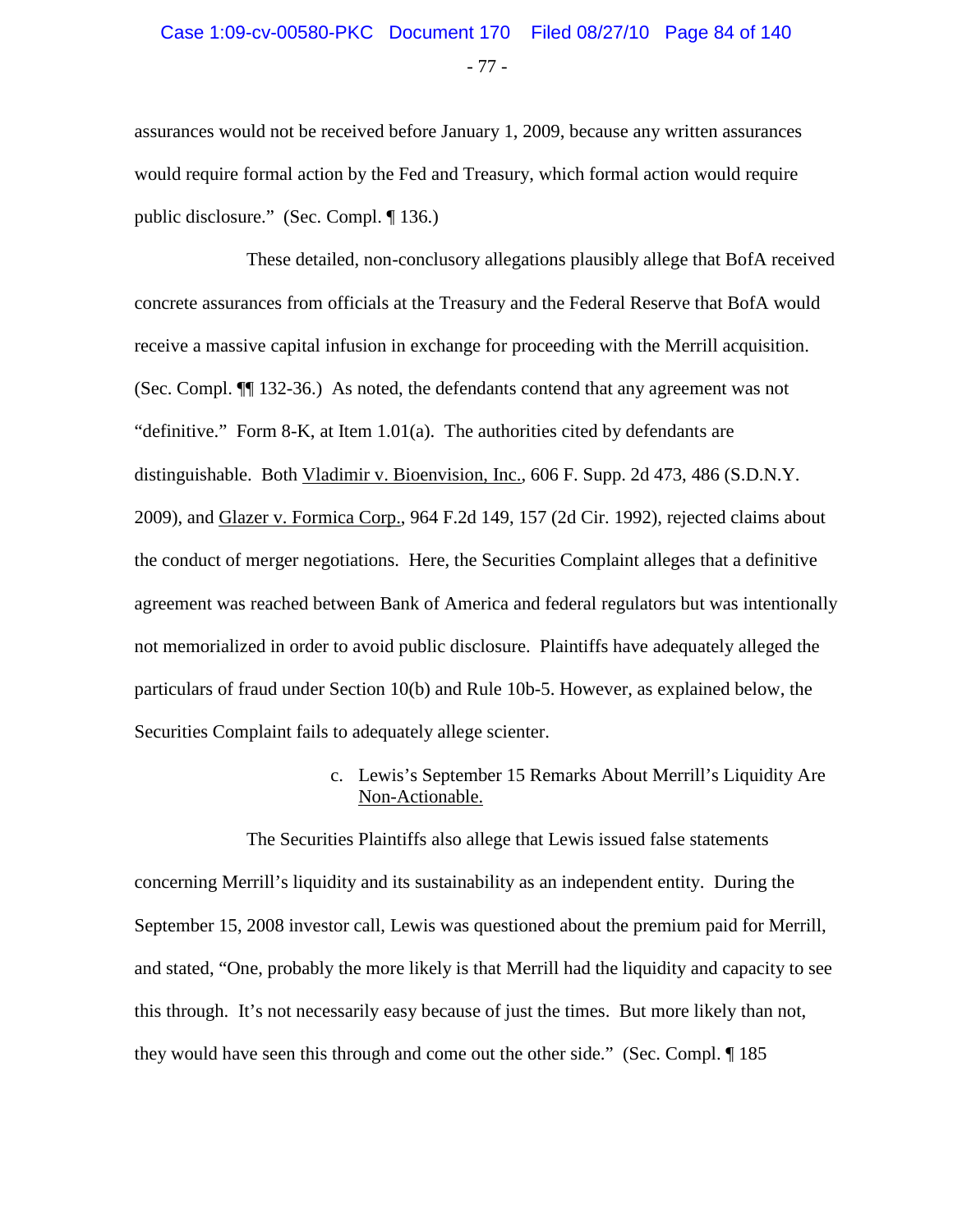- 78 -

(emphasis omitted).) According to plaintiffs, Thain later stated that Merrill's sale was motivated by impending insolvency. (Sec. Compl. ¶ 186.)

Thain's subsequent remarks cannot be imputed to Lewis, however, and the Securities Complaint does not plead with particularity that Lewis knew that his heavily qualified statement about Merrill's liquidity was false at the time that he uttered it. See Novak, 216 F.3d at 315; Podany, 318 F. Supp. 2d at 153-54. Because plaintiffs' theory of liability is premised on conclusorily imputing Thain's knowledge to Lewis, they fail to state a claim as to Lewis's September representations concerning Merrill's liquidity.

#### d. Statements by Lewis Regarding Regulator Pressure and Thain's Self-Interest Are Non-Actionable.

According to the Securities Complaint, Lewis made materially false and misleading statements on the September 15 investor call regarding federal pressure to complete the acquisition. In response to analyst questions about whether federal regulators pushed for the deal to be done quickly, Lewis stated that "there was absolutely no pressure." (Sec. Compl. ¶ 187.) According to the Securities Complaint, however, Treasury Secretary Paulson spoke to Thain and demanded the transaction's completion by September 15. (Sec. Compl. ¶ 188.) In an interview with the PBS program "Frontline," Thain recalled Paulson telling him, "John, you'd better make sure this happens." (Sec. Compl. ¶ 65.)

The Securities Complaint also alleges that Lewis issued a false statement when he denied that Thain was motivated by self-interest during the negotiations. In the September 15 call, Lewis said in reference to Thain that "it was never about him; it was always about the deal." (Sec. Compl. ¶ 189.) According to the plaintiffs, the negotiations were heavily focused on Thain's ability to receive a large compensation package for himself and his colleagues, to the point where bonus terms were one of the negotiation's biggest sticking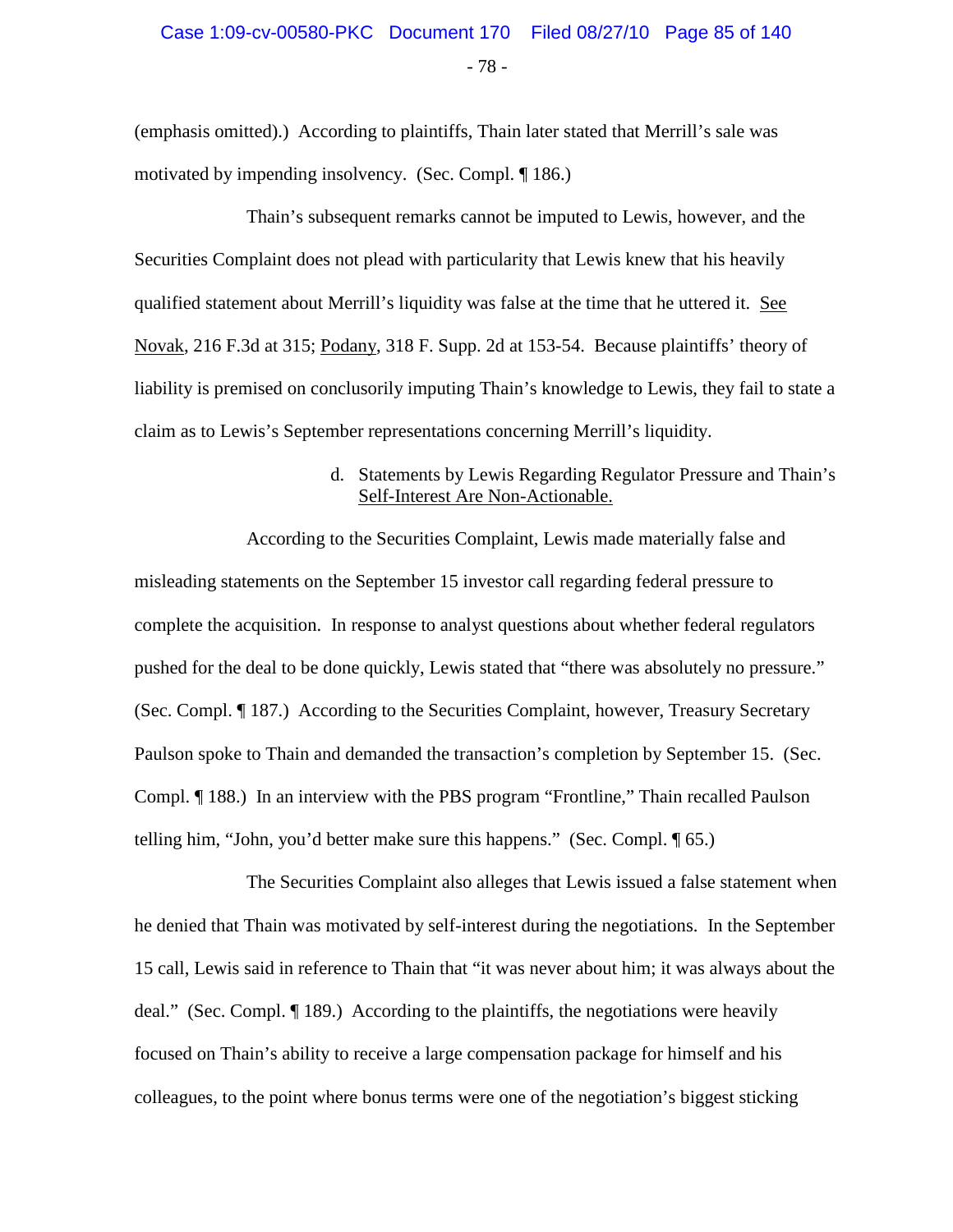# - 79 - Case 1:09-cv-00580-PKC Document 170 Filed 08/27/10 Page 86 of 140

points. (Sec. Compl. ¶ 190.) Lewis also retrospectively described the bonus talks as implicating "petty kind of selfish things." (Sec. Compl. ¶ 78.)

With respect to the foregoing, the plaintiffs have not alleged fraud with particularity. While Lewis's denial of federal pressure was a statement of then-existing fact, the Securities Complaint does not allege with particularity that Lewis possessed any knowledge that contradicted his public comments. In their opposition memorandum, the plaintiffs attempt to impute Thain's conversations with Paulson to Lewis, arguing that the Securities Complaint does not allege that pressure was exerted "solely" on Lewis and observing that it is "not credible" that BofA would have expedited the transaction without federal pressure. (Sec. Opp. Mem. at 60.) Such allegations are premised upon speculation and fail to satisfy the PSLRA's bar against "conclusory" fraud claims "unsupported by factual assertions . . . ." ATSI, 493 F.3d at 99.

Lewis's comments that Thain's actions were "always about the deal" and "never about him" were subjective characterizations concerning Thain's character and intentions, and were too vague and opinion-based for a reasonable investor to rely upon them as a statement of fact. See In re Merrill Lynch Auction Rate Sec. Litig., No. 09 MD 2030 (LAP), 2010 WL 1924719, at \*10 (S.D.N.Y. May 11, 2010) ("general and vague" language is non-actionable puffery); In re Xinhua Fin. Media, Ltd. Sec. Litig., 07 Civ. 3994 (LTS), 2009 WL 464934, at  $*8$  (S.D.N.Y. Feb. 25, 2009) ("soft adjectives" describing management personnel as "strong," "experienced" and "capable" are non-actionable).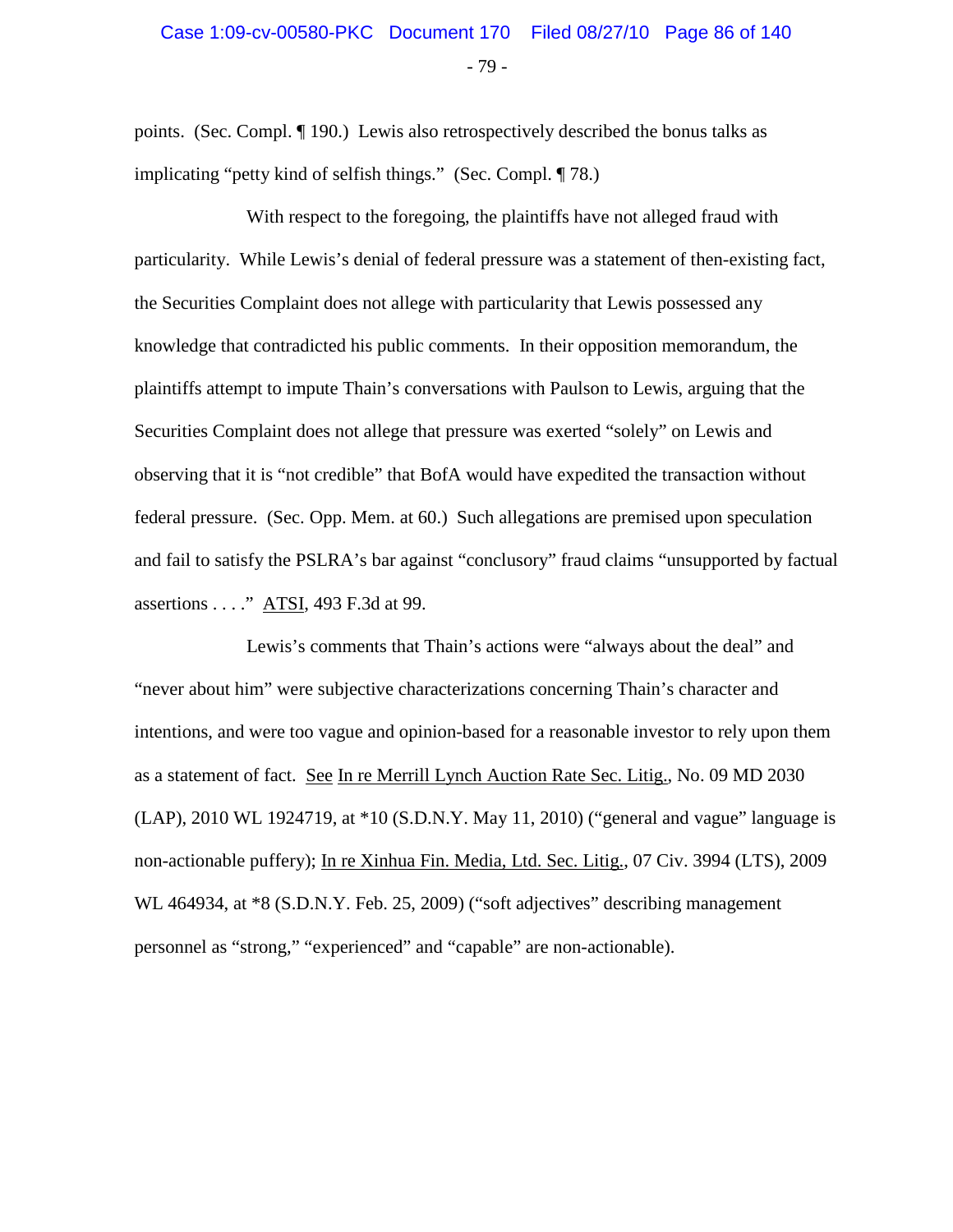#### $-80 -$

#### 9. Derivative Plaintiffs' Remaining Section 14(a) Claims Against the BofA Directors Are Dismissed.

a. Derivative Plaintiffs Have Not Adequately Alleged That the Joint Proxy Contained Misstatements or Omissions Regarding the Overvaluation of Merrill Assets and Undervaluation of Merrill Losses.

According to the Derivative Complaint, defendants caused the Joint Proxy to "significantly overvalue Merrill's assets, undervalue[] its losses and liabilities, and otherwise conceal[] its true, downward-spiraling financial condition from BofA shareholders." (Deriv. Compl. ¶ 232(a).) In addition, plaintiffs allege that the Joint Proxy failed to disclose the "substantial risk that the true value of those assets was substantially less than the stated value, impairing the value of the Merger to BofA shareholders." (Deriv. Compl. ¶ 232(c).)

The allegation that the BofA Directors concealed Merrill's financial condition was addressed in substance above. The remainder of these allegations are conclusory. Iqbal, 29 S. Ct. at 1949. They do not identify which assets were too complex or illiquid to value accurately or what the actual values were. In addition, the Joint Proxy disclosed that one of the considerations of Merrill's board in recommending the merger was the "volatile valuations and illiquidity of certain financial assets" of Merrill. (Joint Proxy at 52.) Thus, the Derivative Plaintiffs' Section 14(a) claims are dismissed to the extent they are predicated on the statements regarding the value of Merrill's assets.

> b. Derivative Plaintiffs Have Not Adequately Alleged That Statements about Steps Taken to Improve Merrill's Financial Condition Were Misleading.

The Joint Proxy stated that Merrill continued to "reduce exposures and de-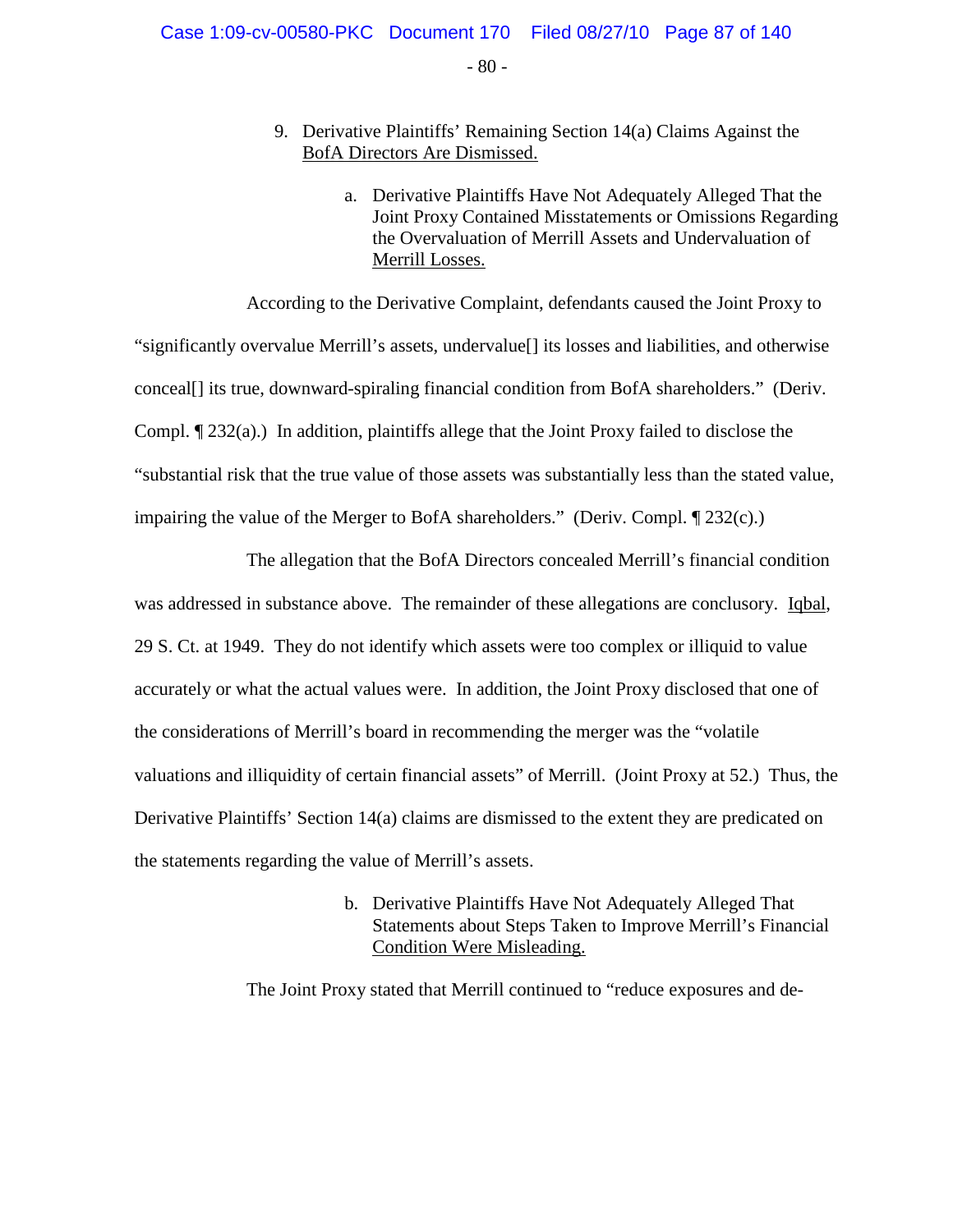# - 81 - Case 1:09-cv-00580-PKC Document 170 Filed 08/27/10 Page 88 of 140

leverage [its] balance sheet." (Deriv. Compl.  $\P\P$ 4, 134.)<sup>[14](#page-87-0)</sup> In addition, plaintiffs allege that during a September 15, 2008, press conference, defendant Price stated that Merrill had made progress in reducing its risk exposure. (Deriv. Compl. ¶ 234.) At the same press conference, Lewis stated that a member of J.C. Flowers had commented that Merrill's marks were "night and day from the time we first looked at it to now." (Deriv. Compl. ¶ 236.)

The Derivative Plaintiffs claim that these statements were misleading because Merrill, in fact, was suffering additional losses throughout October and November 2008. (Deriv. Compl. ¶¶ 20, 232(d).) But the fact that Merrill continued to suffer additional losses does not mean that Merrill had not reduced its exposure and de-leveraged its balance sheet. Plaintiffs have not alleged that Merrill took some action – other than suffering losses – that increased its leverage. In addition, the Merrill 3Q08 Form 10-Q, which was incorporated by reference into the Joint Proxy, disclosed that "[t]urbulent market conditions in the short and medium-term will continue to have an adverse impact the valuation adjustments" to Merrill's positions. (Merrill 3Q08 Form 10-Q at 83.) The BofA 3Q08 Form 10-Q stated that Merrill's "future results may continue to be materially impacted by the valuation adjustments . . . ." (BofA 3Q08 Form 10Q at 177.) However, even if plaintiffs could allege facts demonstrating that these statements were misleading – which they do not – those statements cannot form the basis of a claim under Section 14(a) or Rule 14a-9, which are directed to the contents of a proxy solicitation. The comments here were made at a press conference, and there is no allegation that they were incorporated by reference into the Joint Proxy. Therefore, plaintiffs have failed to state a claim under Section 14(a) or Rule 14a-9 based on the above statements.

<span id="page-87-0"></span> $14$  This statement was contained in a press release included as part of Merrill's Form 8-K dated October 16, 2008, which was incorporated by reference into the Joint Proxy. (Deriv. Compl. ¶ 131.)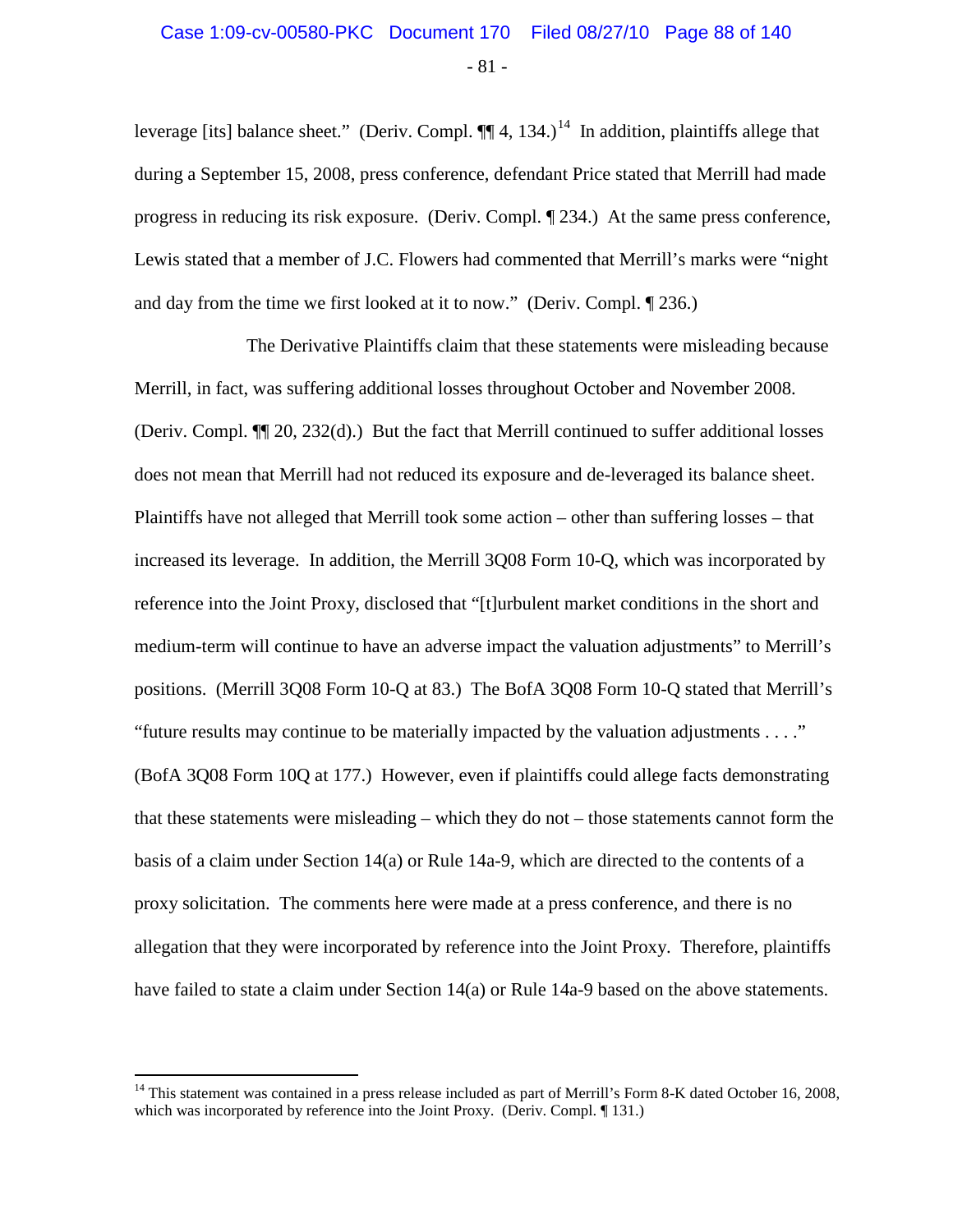- 82 -

c. Derivative Plaintiffs Have Not Adequately Alleged That Statements Regarding Additional Government Funds to Close the Merger and the Government Guarantee Were Misleading.

The Joint Proxy discussed the federal government's Capital Purchase Program ("CPP"), in which the government was authorized to invest in financial institutions and to purchase the financial instruments the institutions held. (Joint Proxy at 35.) The Joint Proxy disclosed that BofA had entered into an agreement with the Treasury by which the Treasury would purchase \$15 billion of a "new series of preferred stock." (Joint Proxy at 35.) In addition, if the merger were completed prior to the Treasury's planned investment in Merrill, then the Treasury would purchase from BofA \$10 billion in additional preferred stock. (Joint Proxy at 35.) The Joint Proxy further disclosed that, in light of the pending merger, Merrill had decided not to sell securities to the Treasury. (Joint Proxy at 36.)

According to Derivative Plaintiffs, these statements "became false and misleading when the [Joint Proxy] was never updated to include information concerning Merrill's and BofA's growing third and fourth quarter losses, which were already approximately \$15.3 billion by this time and which would require additional TARP funding for BofA to close the Merger and absorb Merrill." (Deriv. Compl. ¶ 148.) The fact that these two companies were suffering losses during the fourth quarter does not make the statements about BofA's and Merrill's participation in the CPP false or misleading. Plaintiffs allege that the statements were false or misleading because "almost immediately after the votes were tallied, the [BofA Derivative Defendants] went to the federal government to seek additional assistance (on top of the \$25 billion already received in that fall)." (Deriv. Compl. ¶ 177.) However, plaintiffs have not alleged facts sufficient to draw a reasonable inference that prior to the shareholder vote any defendant knew that BofA would need additional federal funding.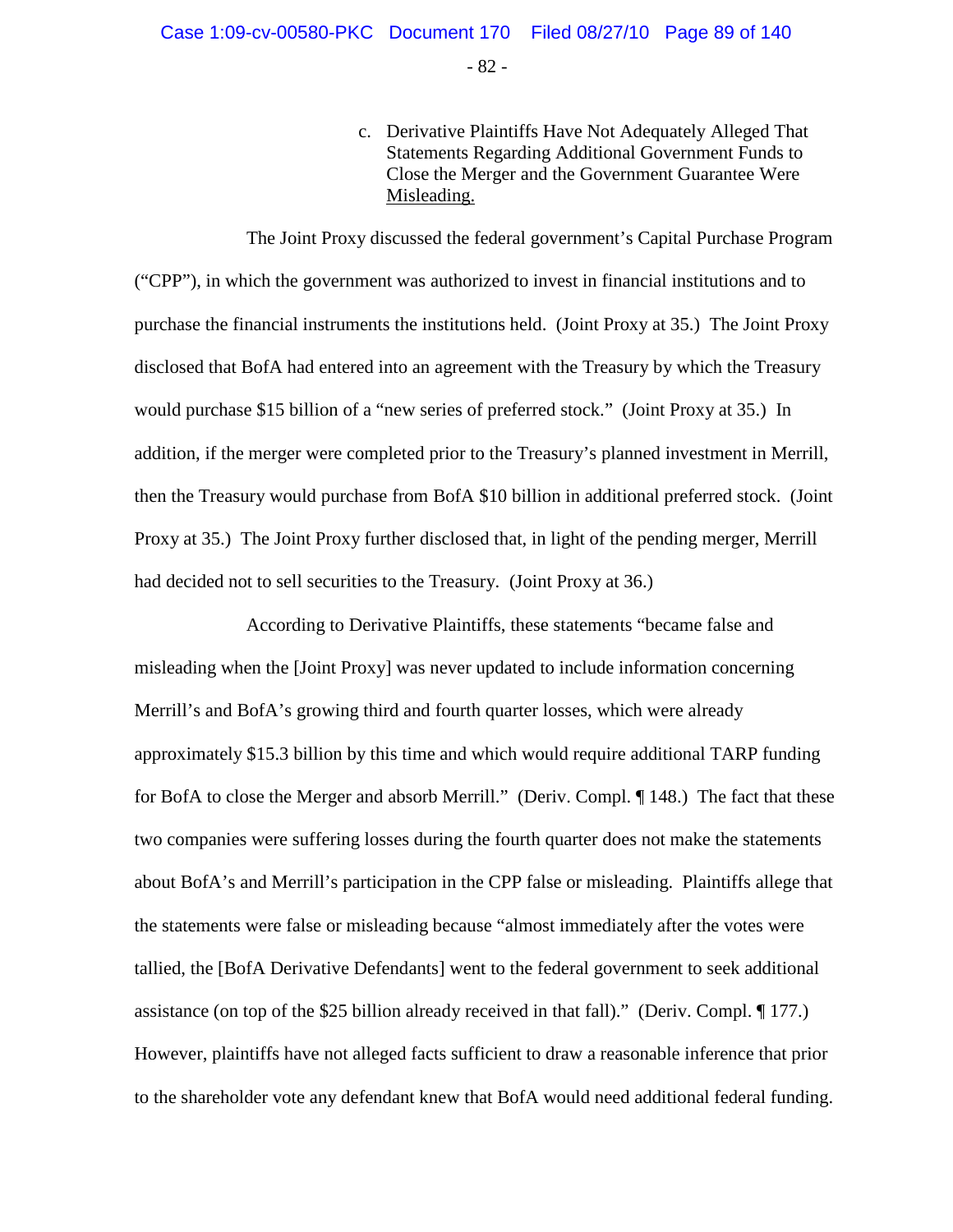# - 83 - Case 1:09-cv-00580-PKC Document 170 Filed 08/27/10 Page 90 of 140

In fact, plaintiffs quote from an article in their Derivative Complaint which states that "[d]iscussions over these [additional government] funds began in mid-December when Bank of America approached the Treasury Department." (Deriv. Compl. ¶ 241.)

The Derivative Plaintiffs have not stated a Section 14(a) claim based on these statements.

> d. Derivative Plaintiffs Have Not Alleged That the BofA Directors' Recommendation Regarding the Merger Was Subjectively False.

In the Joint Proxy, the BofA Directors recommended the transaction's approval. According to the Joint Proxy, the BofA board "determined that the merger, merger agreement and the transactions contemplated by the merger agreement are advisable and in the best interests of Bank of America and its stockholders and unanimously recommends that you vote 'FOR' approval of the issuance of shares of Bank of America common stock in the merger." (Joint Proxy at 29.) According to plaintiffs, these "recommendations were based on the BofA Defendants' bad faith and disloyalty in desiring to acquire Merrill no matter what the price tag or future liabilities, not on any reasoned determination that the transaction was in the best interests of BofA or its shareholders." (Deriv. Compl. ¶ 156.)

The Derivative Plaintiffs do not dispute that the board's recommendation of the merger was a statement of opinion. As previously discussed, statements of opinion are actionable under Section 14(a) only if they are objectively and subjectively false. Virginia Bankshares, 501 U.S. at 1092-93. As discussed, to satisfy the subjective falsity requirement, "plaintiffs must allege with particularity that defendants did not sincerely believe the opinion they purported to hold." Podany, 318 F. Supp. 2d at 154. Thus, the PSLRA's requirement that a plaintiff must plead "with particularity facts giving rise to a strong inference that the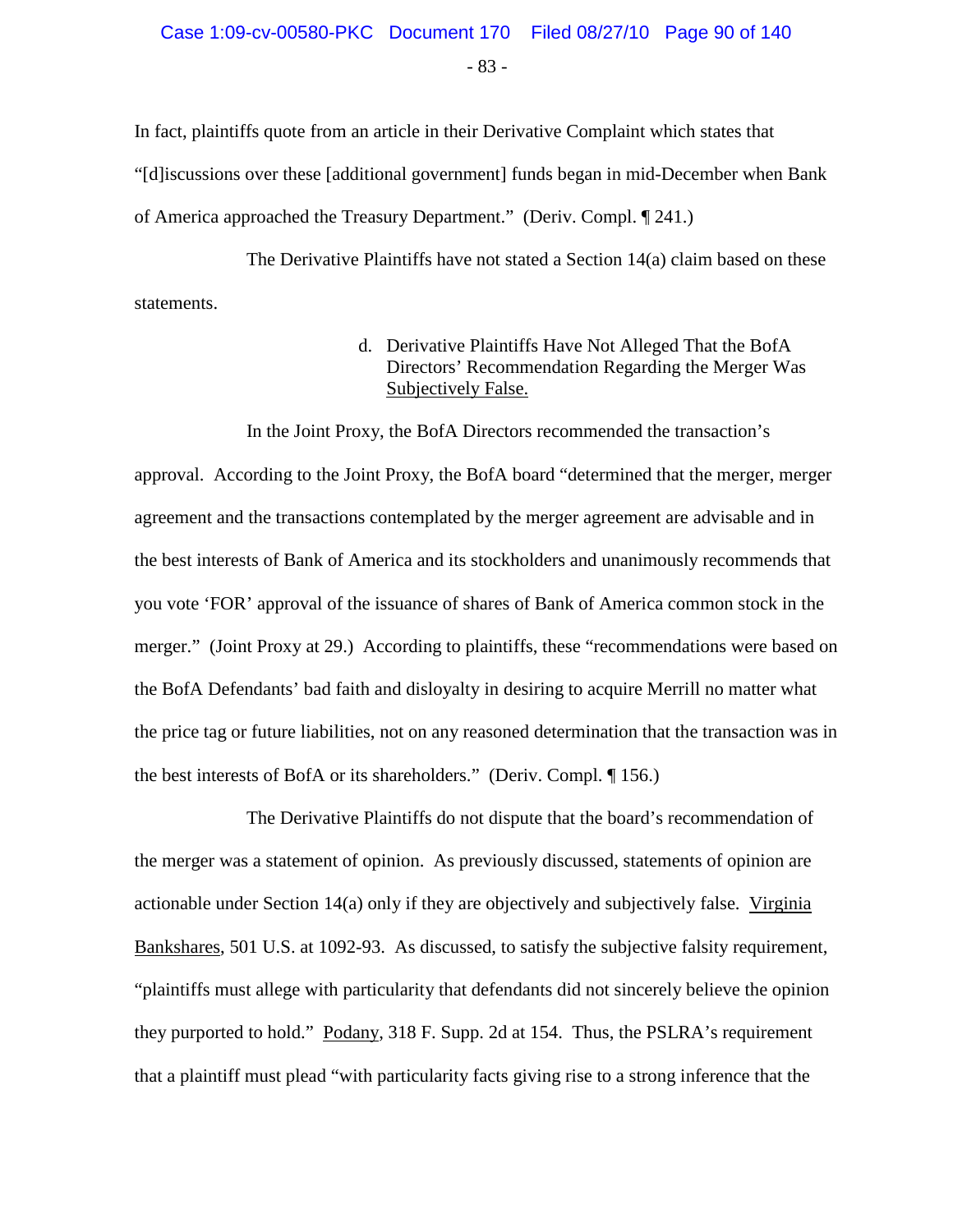# - 84 - Case 1:09-cv-00580-PKC Document 170 Filed 08/27/10 Page 91 of 140

defendant acted with the required state of mind," applies to the Derivative Plaintiffs' claim that the BofA Directors' opinion was false or misleading. 15 U.S.C. § 78u-4(b)(2).

The Derivative Plaintiffs have not alleged that the board members did not actually hold the opinion they expressed in the Joint Proxy. In fact, in Count VIII of the Derivative Complaint, the count asserting the Section 14(a) claim, plaintiffs state that their claim for relief "is not based on any allegations of knowing or reckless conduct by any defendant," and that plaintiffs' Section 14(a) "claim does not allege, and does not sound in, fraud, and Plaintiffs disclaim any reliance upon or reference to allegations of fraud." (Deriv. Compl. ¶ 346.) Even if allegations of recklessness could satisfy the subjective falsity requirement, which, as discussed above, they cannot, the Derivative Plaintiffs have disclaimed any allegation of recklessness in their Section 14(a) claims. (Deriv. Compl. ¶ 346.)

#### IV. THE MOTIONS TO DISMISS THE SECTIONS 10(b) AND 14(a) CLAIMS FOR FAILURE TO ADEQUATELY PLEAD NEGLIGENCE AND SCIENTER ARE GRANTED IN PART AND DENIED IN PART.

A. Securities Plaintiffs Must Adequately Allege Scienter for Their Section 10(b) Claims and Negligence for Their Section 14(a) Claims.

The defendants argue that the plaintiffs cannot satisfy the state-of-mind thresholds required to state claims for relief under Sections 10(b) and 14(a).

The PSLRA requires a plaintiff to "state with particularity facts giving rise to a strong inference that the defendant acted with the required state of mind." 15 U.S.C. § 78u- $4(b)(2)$ . The statute "unequivocally raise[d] the bar for pleading scienter . . . ." Tellabs, 551 U.S. at 321 (alteration in original; quotation marks omitted). In scrutinizing scienter allegations, a court is to consider "whether all of the facts alleged, taken collectively, give rise to a strong inference of scienter, not whether any individual allegation, scrutinized in isolation, meets that standard." Id. at 322-23 (emphasis in original). A court also "must take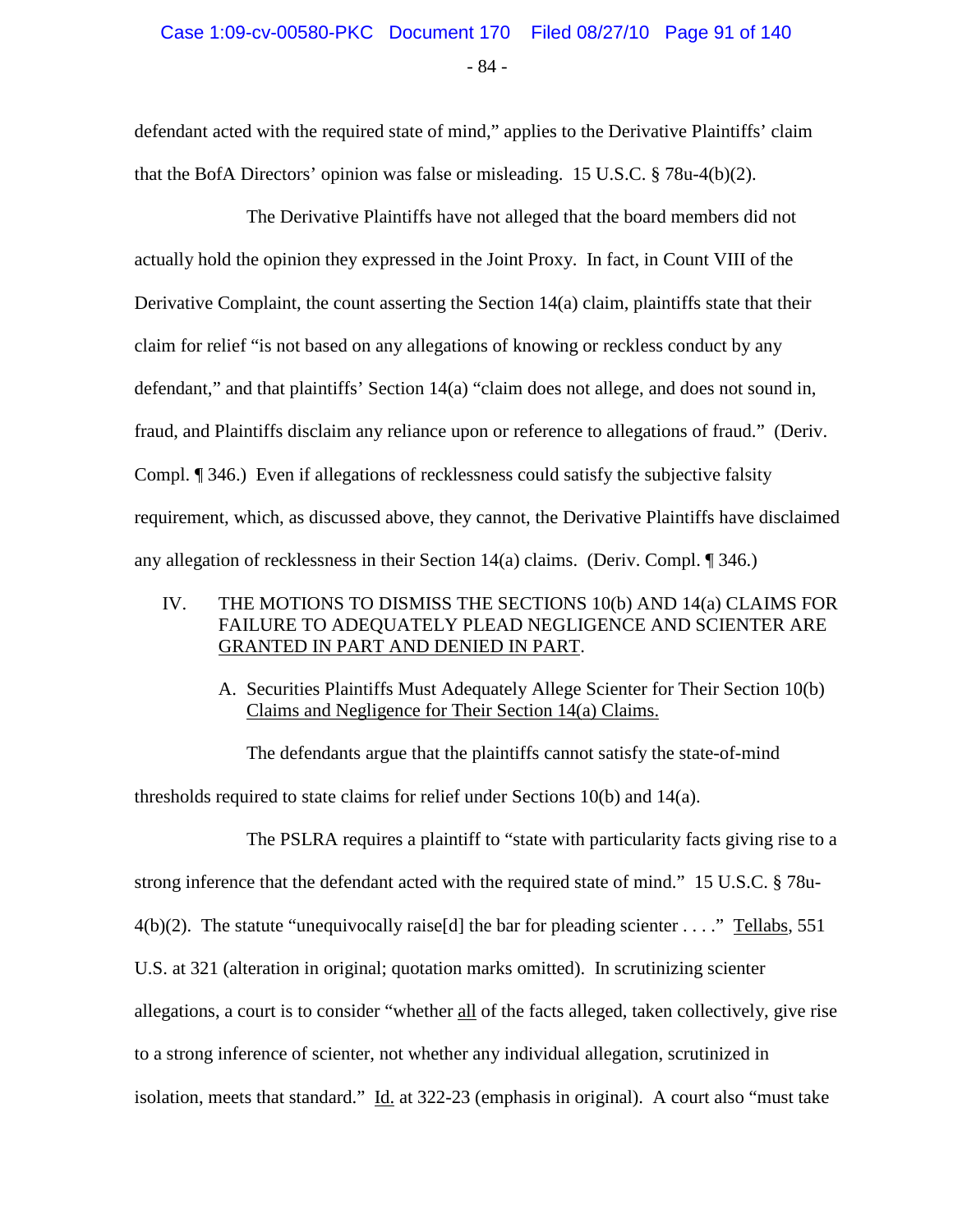# - 85 - Case 1:09-cv-00580-PKC Document 170 Filed 08/27/10 Page 92 of 140

into account plausible opposing inferences." Id. at 323. This requires close and comparative scrutiny: "[T]he inference of scienter must be more than merely 'reasonable' or 'permissible' – it must be cogent and compelling, thus strong in light of other explanations." Id. at 324.

In satisfying the scienter pleading threshold, "[a] complaint will survive  $\dots$ only if a reasonable person would deem the inference of scienter cogent and at least as compelling as any opposing inference one could draw from the facts alleged." Id. at 324. A plaintiff may demonstrate this by alleging facts "(1) showing that the defendants had both motive and opportunity to commit the fraud or (2) constituting strong circumstantial evidence of conscious misbehavior or recklessness." ATSI, 493 F.3d at 99. Motives that are common to corporate officers – for instance, "the desire for the corporation to appear profitable and the desire to keep stock prices high to increase officer compensation" – do not rise to the level of scienter. ECA, Local 134, 553 F.3d at 198. "Rather, the 'motive' showing is generally met when corporate insiders allegedly make a misrepresentation in order to sell their own shares at a profit." Id. When the defendant is a corporate entity, "the pleaded facts must create a strong inference that someone whose intent could be imputed to the corporation acted with the requisite scienter." Teamsters Local 445 Freight Div. Pension Fund v. Dynex Capital Inc.*,* 531 F.3d 190, 195 (2d Cir. 2008).

Alternatively, a plaintiff who cannot make a scienter showing through motive and opportunity can still "raise a strong inference of scienter under the strong circumstantial evidence prong, though the strength of the circumstantial allegations must be correspondingly greater if there is no motive." ECA, Local 134*,* 553 F.3d at 198-99 (quotation marks omitted). The Second Circuit has stated that "securities fraud claims typically have sufficed to state a claim based on recklessness when they have specifically alleged defendants'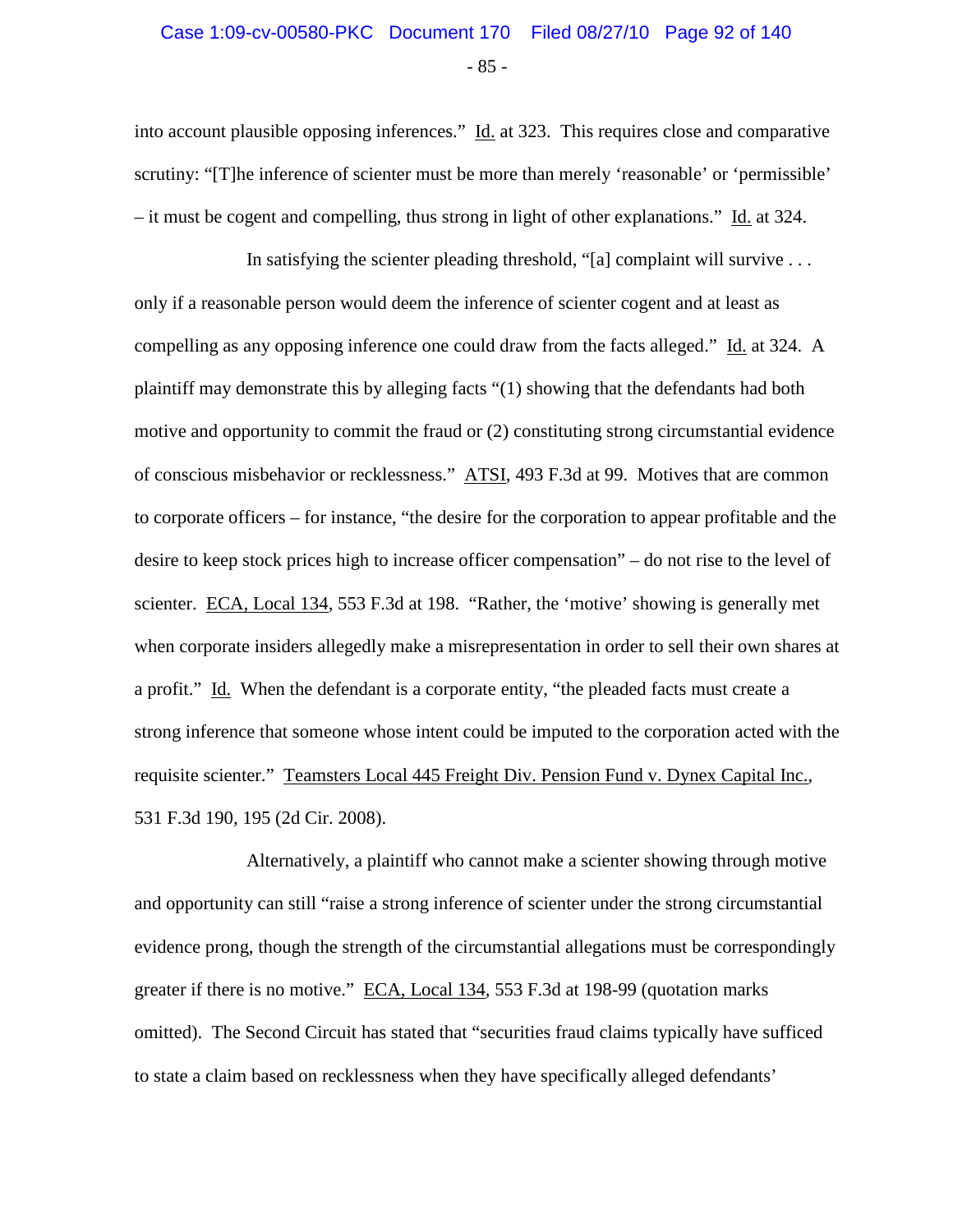# - 86 - Case 1:09-cv-00580-PKC Document 170 Filed 08/27/10 Page 93 of 140

knowledge of facts or access to information contradicting their public statements. Under such circumstances, defendants knew or, more importantly, should have known that they were misrepresenting material facts related to the corporation." Novak, 216 F.3d at 308. In addition, recklessness also may be successfully pleaded "where plaintiffs alleged facts demonstrating that defendants failed to review or check information that they had a duty to monitor, or ignored obvious signs of fraud." Id.

Circumstantial evidence may support a claim of "deliberate illegal behavior," or "conduct which is highly unreasonable and which represents an extreme departure from the standards of ordinary care . . . ." Id. (quotation marks and citation omitted). "Intentional misconduct is easily identified since it encompasses deliberate illegal behavior, such as securities trading by insiders privy to undisclosed and material information, or knowing sale of a company's stock at an unwarranted discount." Id. (internal citation omitted).

Defendants contend that the PSLRA and Rule 9(b) apply to the plaintiffs' Section 14(a) claims, and that because the plaintiffs' Section 14(a) claims sound in fraud, they are required to allege scienter under the PSLRA and Rule 9(b). Wilson, however, held that negligence is sufficient to establish liability under Section 14(a) and Rule 14a-9: "Liability can be imposed for negligently drafting a proxy statement." 855 F.2d at 995. It concluded that a proxy statement containing "materially false or misleading statements" was, "[a]s a matter of law," sufficient to establish liability under Rule 14a-9. Id. Judge Posner's opinion in Beck, 559 F.3d at 682, is also instructive. It concluded that a Section 14(a) plaintiff need only establish that a misleading statement was a consequence of "at worst negligence by the issuer." Id. Beck further explained that "a proxy solicitation that contains a misleading misrepresentation or omission violates the section even if the issuer believed in perfect good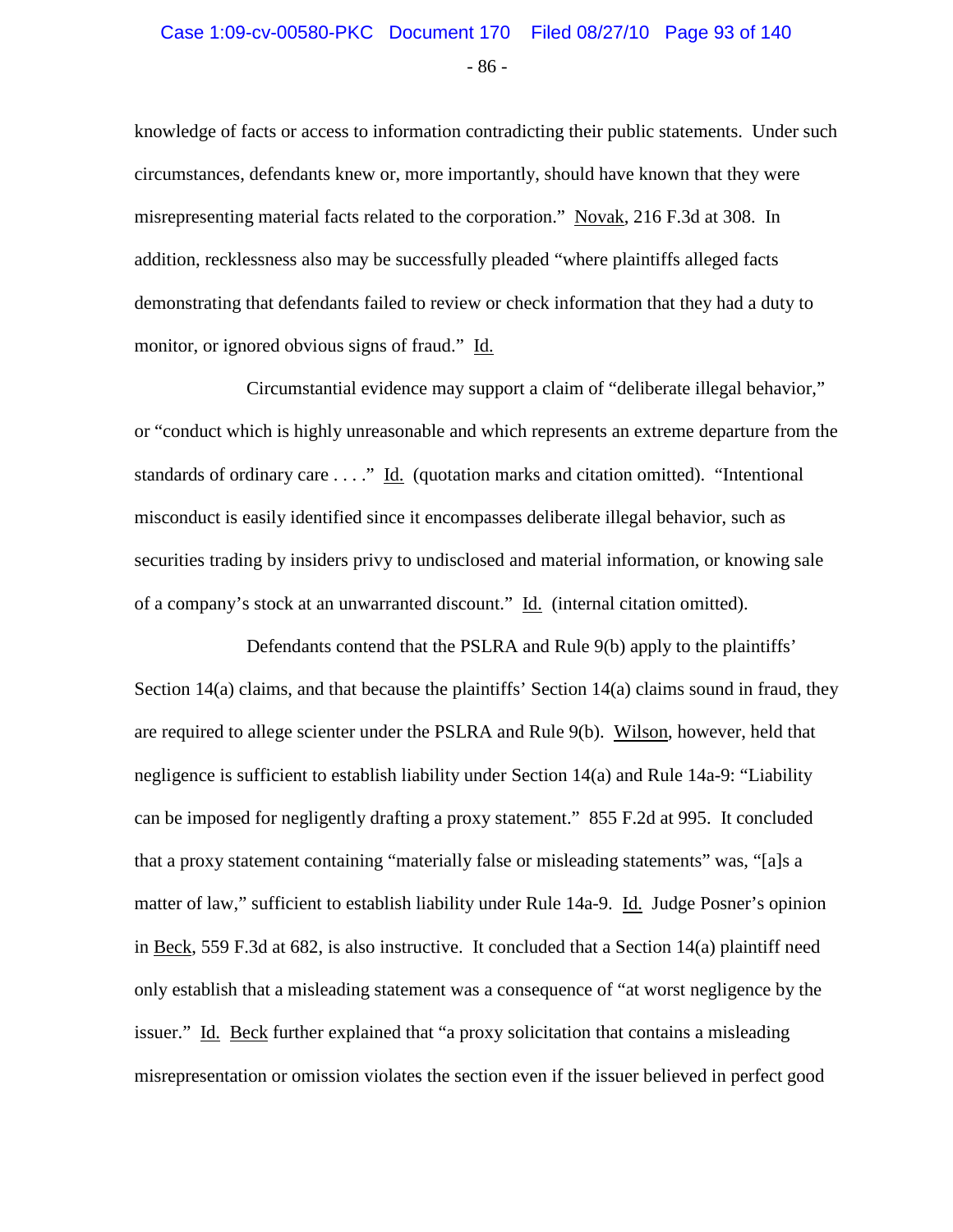# - 87 - Case 1:09-cv-00580-PKC Document 170 Filed 08/27/10 Page 94 of 140

faith that there was nothing misleading in the proxy materials." Id.; accord Exxon Mobil Corp. Sec. Litig., 500 F.3d 189, 196 (3d Cir. 2007); Shidler v. All Am. Life & Fin. Corp., 775 F.2d 917, 926-27 (8th Cir. 1985); Bond Opportunity Fund, 2003 WL 21058251, at \*4; Katz v. Pels, 774 F. Supp. 121, 126 (S.D.N.Y. 1991).

Relying on Rombach, 355 F.3d 164, the defendants contend that the plaintiffs' Section 14(a) allegations sound in fraud, and that the PSLRA's scienter requirement and Rule 9(b) should govern here. In Rombach, the Second Circuit concluded that when a '33 Act complaint employs verbiage more commonly associated with fraud than negligence, claims under the '33 Act may be subject to Rule 9(b) and the PSLRA's heightened pleading standard. Id. at 171. Rombach's concerns do not apply here. While the defendants argue that the Securities Complaint's characterization of the Joint Proxy as "false and misleading" assert claims that sound in fraud, the text of Rule 14a-9 itself prohibits the speaker from uttering "false or misleading" statements "with respect to any material fact . . . ." 17 C.F.R. § 240.14a-9(a). The defendants' proposed application of Rombach would treat any Rule 14a-9 claim quoting the underlying rule as one sounding in fraud. Such a reading is inconsistent with Wilson, as well as the persuasive reasoning of Beck.

Moreover, the plaintiffs have expressly disavowed any claim of fraud as to their Section 14(a) and Rule 14a-9 claims. (Sec. Compl. ¶¶ 327 ("The Proxy Claims are based solely on negligence. They are not based on any knowing or reckless conduct by or on behalf of Defendants, and Lead Plaintiffs specifically disclaim any allegations of fraud, scienter, or recklessness in these non-fraud claims.");  $333(g)$  (defendants "negligently" failed to update proxy materials); 335 (Section 14(a) claim "is based solely on negligence."); 347 ("Each Defendant named in this [Section 14(a)] Count acted negligently . . . .").) In Garber v.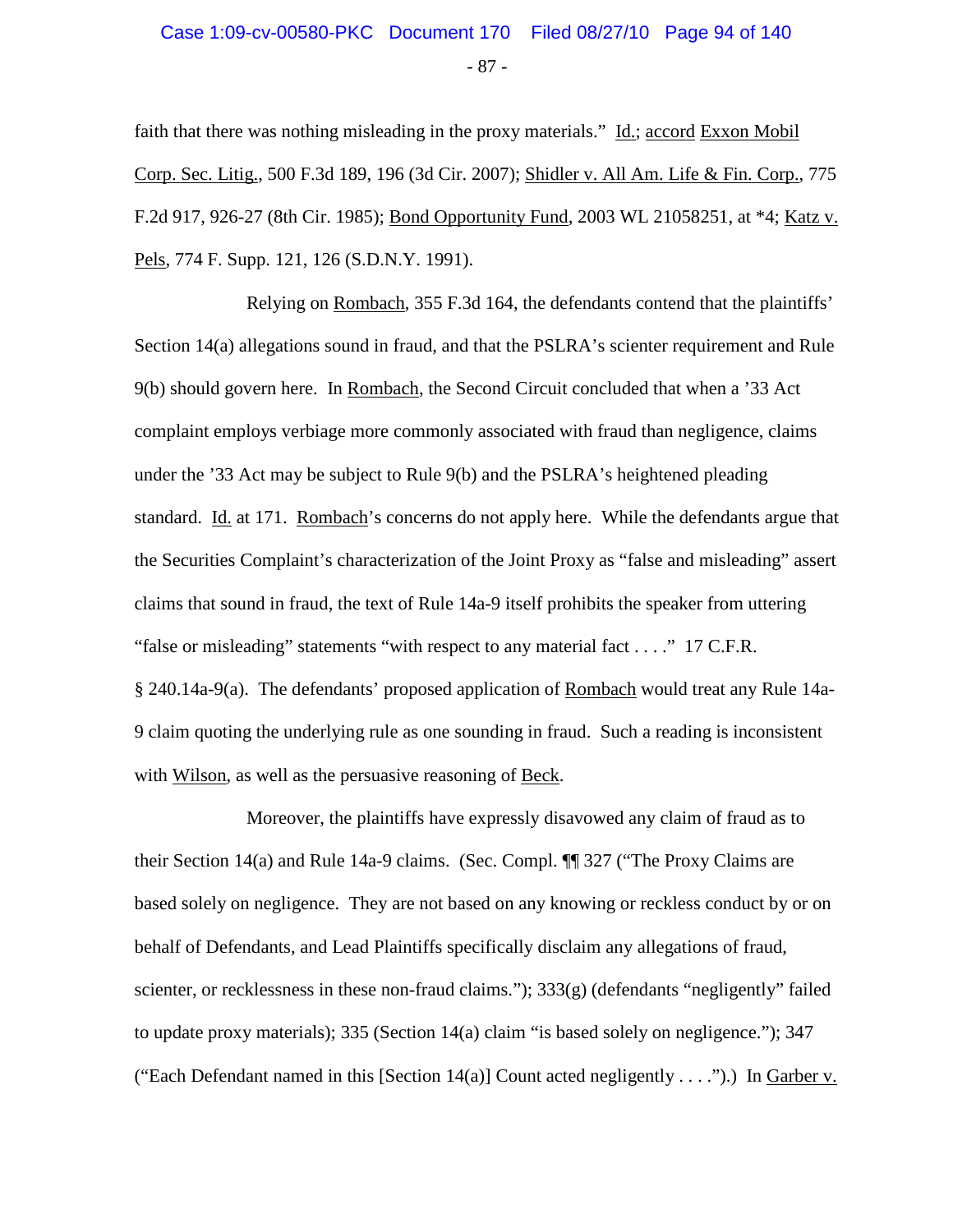# - 88 - Case 1:09-cv-00580-PKC Document 170 Filed 08/27/10 Page 95 of 140

Legg Mason, Inc., 537 F. Supp. 2d 597, 612 (S.D.N.Y. 2008), aff'd, 347 Fed. App'x 665 (2d Cir. Sept. 30, 2009), then-District Judge Chin concluded that a '33 Act claim could not be construed to "sound in fraud" under Rombach when "plaintiffs have specifically disclaimed any component of fraud." As such, the plaintiff's '33 Act claims were to be scrutinized under Rule 8(a), rather than Rule 9(b). Id.; accord In re Refco, Inc. Sec. Litig., 503 F. Supp. 2d 611, 631-32 (S.D.N.Y. 2007) (Lynch, J.); In re Prestige Brands Holding, Inc., 05 Civ. 6924 (CLB), 2006 WL 2147719, at \*8 (S.D.N.Y. July 10, 2006).

Thus, for the purpose of scrutinizing plaintiffs' Section 14(a) claim, I look to whether plaintiffs adequately alleged negligence. The Section 10(b) claims must, of course, adequately allege scienter.

#### B. Derivative Plaintiffs Also Must Adequately Allege Negligence for Their Section 14(a) Claims.

As with the Securities Plaintiffs' Section 14(a) claims, to state a claim under Section 14(a), the Derivative Plaintiffs need only allege negligence, not scienter. Although certain allegations in the Derivative Complaint tend toward fraud – to wit, their allegation that while the Joint Proxy was still effective, the defendants "deliberately, disloyally, and in bad faith took steps to assure that it was never corrected, amended, or updated to disclose . . . highly material information" (Deriv. Compl. ¶ 5) – most do not. The Derivative Plaintiffs allege that defendants "caused" the Joint Proxy to make certain misstatements or omit certain information. (Deriv. Compl.  $\P$ [232(a)-(k).) In the count of the Derivative Complaint specifically asserting a violation of Section 14(a), the Derivative Plaintiffs allege that the defendants "in the exercise of reasonable care should have known the truth about" certain facts. (Deriv. Compl. ¶ 353.) This language is consistent with negligence.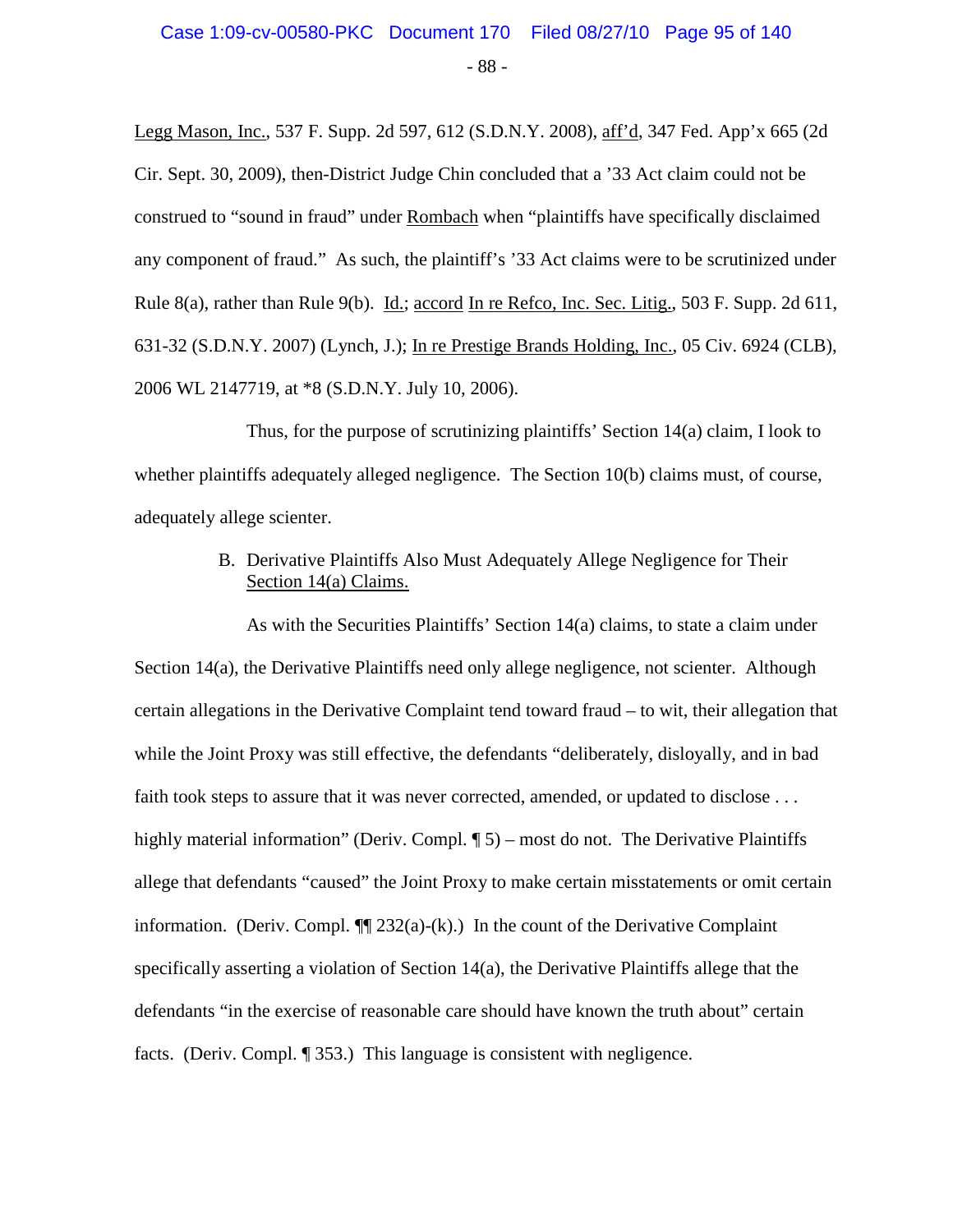# Case 1:09-cv-00580-PKC Document 170 Filed 08/27/10 Page 96 of 140

- 89 -

As discussed in relation to the Securities Complaint, the Derivative Complaint's references to "false and misleading statements" is necessary for any claim under Rule 14a-9, which prohibits "false or misleading" proxy statements. 17 C.F.R. § 240.14a-9(a). Finally, the Derivative Plaintiffs do not assert any claim for fraud, and as with the Securities Plaintiffs, the Derivative Plaintiffs have explicitly stated that their Section 14(a) claim "is not based on any allegations of knowing or reckless conduct," and "does not allege, and does not sound in, fraud, and plaintiffs disclaim any reliance upon or reference to allegations of fraud." (Deriv. Compl. ¶ 346.)

#### C. Securities Complaint Pleads Scienter for the Merrill Bonus Arrangement As to Lewis, Thain, BofA and Merrill, and Negligence As to the BofA Directors.

The undisclosed bonus arrangement between BofA and Merrill was described after the fact by Thain as being one of the three "main things" that were considered in the negotiation. (Sec. Compl. ¶ 67.) According to the Securities Complaint, Lewis and Thain negotiated the bonus arrangement "through high-ranking intermediaries" and have acknowledged their involvement in and awareness of the bonus arrangement. (Sec. Compl. ¶¶ 236, 256.) The Securities Complaint alleges that the parties agreed to accelerate payment of the bonuses prior to the closing of the transaction and before Merrill's fourth quarter results were announced to the public. (Sec. Compl. ¶ 69.) In so doing, they departed from prior years' practice of paying bonuses in January. (Sec. Compl. ¶ 69.) As Thain later stated: "The timing . . . was determined when we signed the merger agreement. The timing was contemplated then, in September, to be prior to the close, and the expectation was always that the close would be on or around December 31." (Sec. Compl. ¶ 74.) The Securities Complaint alleges that the accelerated schedule prevented BofA from reducing or eliminating Merrill's bonus payments. (Sec. Compl. ¶ 75.) BofA's top human resources officer later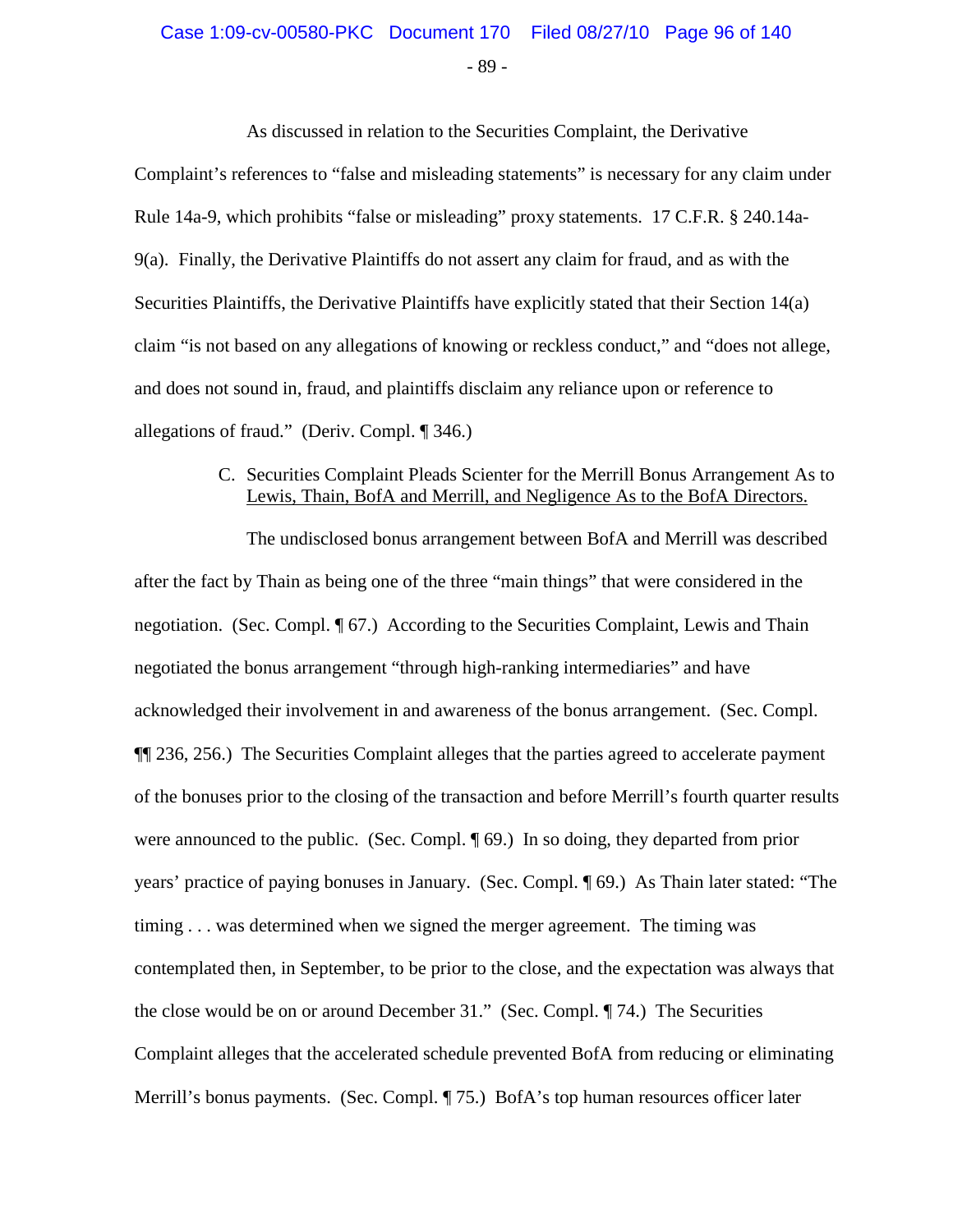## $-90 -$ Case 1:09-cv-00580-PKC Document 170 Filed 08/27/10 Page 97 of 140

stated that there was a "giant gap" between the bonuses administered at BofA and those at Merrill, and stated that for every dollar in bonuses a BofA employee might receive, a Merrill employee would receive three. (Sec. Compl. ¶ 76.)

A complaint may adequately allege scienter when it plausibly alleges that defendants "'knew facts or had access to information suggesting that their public statements were not accurate . . . .'" Teamsters Local 445, 531 F.3d at 194 (quoting Novak, 216 F.3d at 311). "Where plaintiffs contend defendants had access to contrary facts, they must specifically identify the reports or statements containing this information." Novak, 216 F.3d at 309. A complaint may adequately plead reckless intent as to "defendants who knew or should have known they were misrepresenting material facts with respect to the corporate business." In re Scholastic Corp. Sec. Litig., 252 F.3d 63, 76 (2d Cir. 2001).

The Second Circuit has also held that "defendants' asserted actions contrary to expressed policy can form the basis for proof of recklessness." Id.; accord Rothman v. Gregor, 220 F.3d 81, 91 (2d Cir. 2000) (scienter supported by "a reckless failure to follow an announced policy of expensing royalty advances, thereby artificially inflating financial results"); Novak, 216 F.3d at 311 (defendants "knowingly sanctioned procedures that violated the Company's own markdown policy").

Here, the Securities Complaint explicitly alleges awareness of the bonus arrangement on the part of Lewis and Thain, which was memorialized in the secret Disclosure Schedule. According to the Securities Complaint, both were closely involved in the details of the bonus negotiations, the resolution of which was concealed to BofA shareholders and, the Securities Complaint asserts, contradictory to representations in the Merger Agreement and the Joint Proxy. Together, these allegations raise an inference of recklessness that is "at least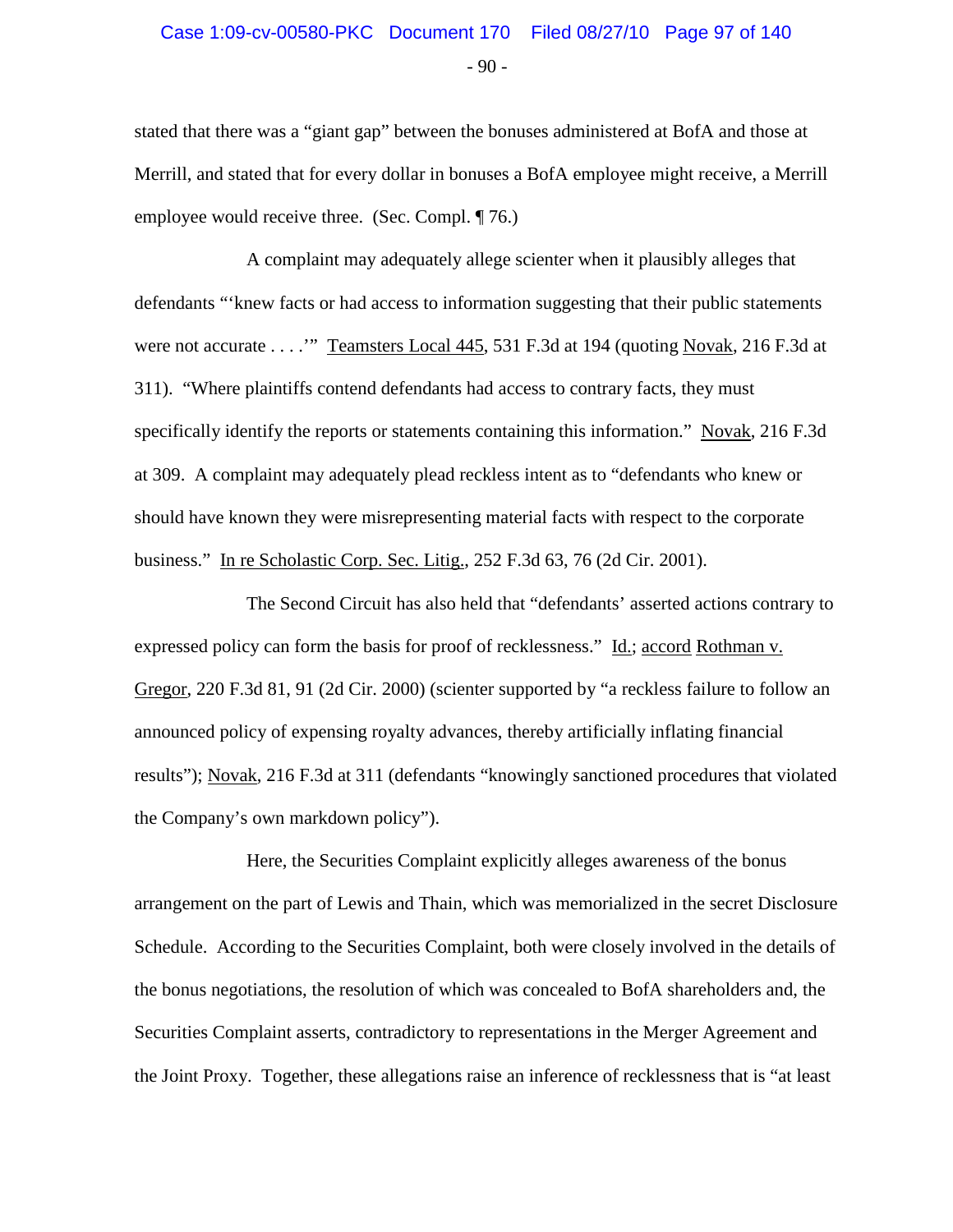# $-91 -$ Case 1:09-cv-00580-PKC Document 170 Filed 08/27/10 Page 98 of 140

as compelling as any opposing inference of nonfraudulent intent." Tellabs, 551 U.S. at 314; see also Freudenberg v. E<sup>\*</sup>Trade Fin. Corp., F. Supp. 2d , No. 07 Civ. 8538, 2010 WL 1904314, at \*24 (S.D.N.Y. May 11, 2010) (Sweet, J.) (scienter adequately alleged when internal communications about pursuing high-risk loans contradicted public statements of conservative investment philosophy).

By contrast, the plaintiffs fail to allege scienter as to defendants Price and Cotty. In their opposition memorandum, the plaintiffs argue that "detailed allegations demonstrate[d]" close involvement by Price and Cotty in the transaction, rendering it "neither plausible nor credible" that they were unaware of the bonus arrangement. (Sec. Opp. Mem. at 78.) As support, plaintiffs cite only to remarks by Price concerning due diligence and general allegations about Price and Cotty's roles in the negotiations. (Sec. Compl. ¶¶ 36-37, 179.) The allegations are too thin to ascribe even negligence to Price or Cotty, as Section 14(a) and Rule 14a-9 require.

As to the BofA directors, the Securities Complaint fails to allege scienter, but adequately alleges negligence. The Securities Complaint alleges that the board of directors "voted to approve the merger, including Merrill's bonuses . . . ." (Sec. Compl. ¶ 55.) The plaintiffs do not allege with particularity that the BofA directors recklessly or intentionally violated Section 14(a). The Joint Proxy failed to disclose the bonus arrangement or summarize the relevant contents of the Disclosure Schedule.

The Joint Proxy was solicited on the directors' behalf. (See Joint Proxy, Proxy Card.) As directors, they had authority over the Joint Proxy and other SEC filings, reviewed the contents of the Merger Agreement and recommended shareholder approval of the transaction. (Sec. Compl. ¶¶ 55, 206, 315-16, 345.) If the directors were aware that the Joint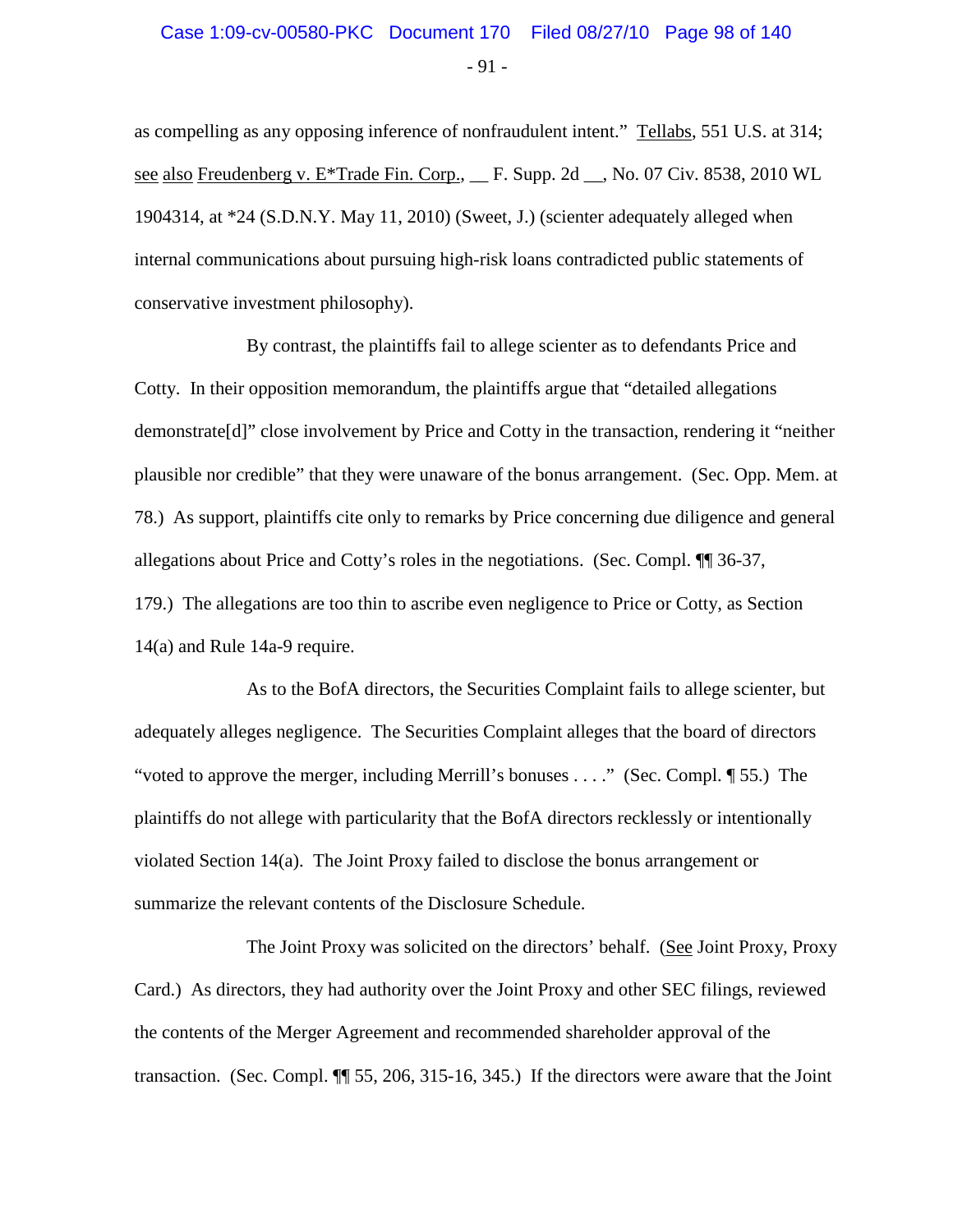## $-92 -$ Case 1:09-cv-00580-PKC Document 170 Filed 08/27/10 Page 99 of 140

Proxy was materially deficient (as is alleged), or if they should have been aware of deficiencies but took no steps to remedy or inquire about them (as is also alleged), the negligence standard of Section 14(a) would be satisfied. Wilson, 855 F.2d at 995; In re JPMorgan Chase & Co. Sec. Litig., MDL No. 1783, 2007 WL 4531794, at \*8 (N.D. Ill. Dec. 18, 2007). An allegation of deliberate non-disclosure "demonstrates a culpable state of mind far in excess of negligence." Wilson, 855 F.2d at 995. The Securities Complaint sufficiently alleges negligence on the part of BofA's directors.

The motions to dismiss the Securities Complaint's bonus-related allegations is therefore granted in full as to Price and Cotty, and granted as to the Section 10(b) and Rule 10b-5 claims asserted against the BofA directors. It is otherwise denied.

> D. Derivative Complaint Adequately Pleads Negligence on the Part of the BofA Directors Regarding the Merrill Bonuses.

The allegations contained in the Derivative Complaint are sufficient to allege that the BofA Directors acted negligently in failing to disclose the Merrill Bonuses. The negligence standard is satisfied if the directors were aware that the Joint Proxy was materially deficient. Wilson, 855 F.2d at 995. According to the Derivative Complaint, the bonus payment was one of five issues negotiated between BofA and Merrill. (Deriv. Compl. ¶ 101.) BofA agreed to allow Merrill to pay \$5.8 billion in bonuses on an accelerated basis prior to the transaction's closing. (Deriv. Compl. ¶ 101.) The Derivative Complaint alleges that the BofA Directors reviewed the terms of the proposed transaction before approving it. (Deriv. Compl. ¶ 107.) Finally, the Derivative Plaintiffs allege that the bonus payments were "known to" Lewis and BofA's Compensation and Benefits Committee (composed of defendants Mitchell, Ryan, Sloan and Spangler), and that these defendants "specifically approved" the bonus payments. (Deriv. Compl. ¶¶ 53-56, 224.)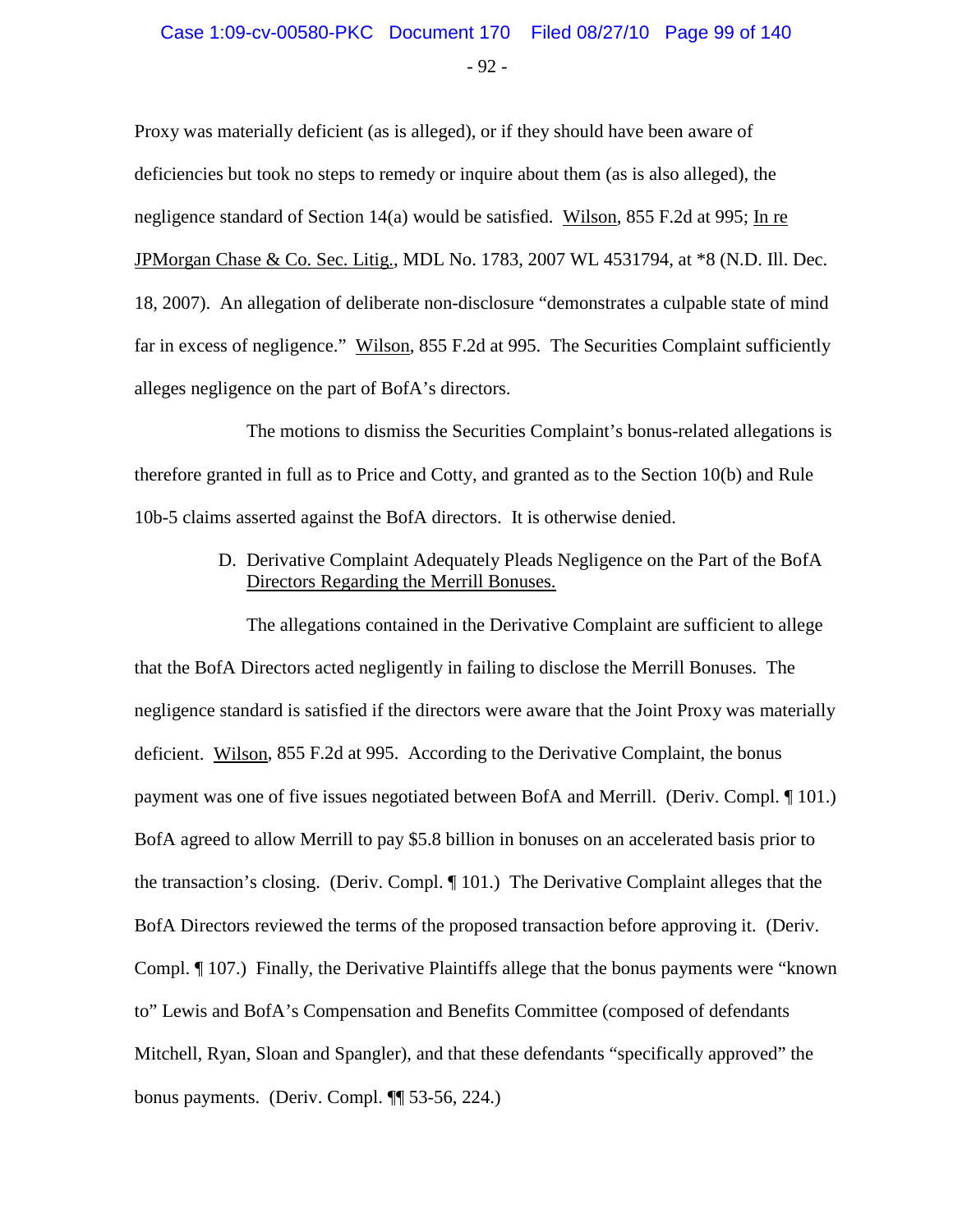# - 93 - Case 1:09-cv-00580-PKC Document 170 Filed 08/27/10 Page 100 of 140

Although the BofA Directors relied on others, including legal counsel, to prepare the Joint Proxy, it is plausibly alleged that they should have been aware that it did not disclose the existence of the bonus agreement. Such an allegation is sufficient. This is not akin to holding the BofA Directors to a strict liability standard. Cf. Salit v. Stanley Works, 802 F. Supp. 728, 733 (D. Conn. 1992) ("Where plaintiffs have not pled that the individual defendants knew of the facts allegedly omitted from the proxy statement (and, not being alleged to have been personally involved in its issuance, therefore, had no duty to see that they were included in the statement), plaintiffs have insufficiently pled a negligence claim.").

In re McKesson HBOC, Inc., relied upon by the BofA Directors, is distinguishable. 126 F. Supp. 2d at 1267. In that case, the directors of an acquiring corporation relied on the audit provided by the acquired company's accounting firm, and so were unaware of the underlying accounting improprieties that were not disclosed in the proxy statement. Id. Here, according to the Derivative Complaint, the BofA Directors were aware of the bonus agreement, and a review of the Joint Proxy would have shown them that the agreement was not disclosed. It is true, as defendants argue, that the negligence standard "does not make impermissible any reliance on expertise of legal or financial counsel in areas pertinent to their respective expertise," or "impose upon directors the role of guarantors or insurers of the accuracy of proxy statements." Gould v. Am. Hawaiian S.S. Co., 351 F. Supp. 853, 865 (D. Del. 1972). But the Gould court also observed that "[s]ince § 14(a) imposes liability for the false and misleading . . . proxy materials on the solicitors . . . these defendant solicitors [may not] avoid liability by relying on . . . counsel to rectify errors in the proxy materials." Id. at 867. At this stage, the only question before this Court is whether the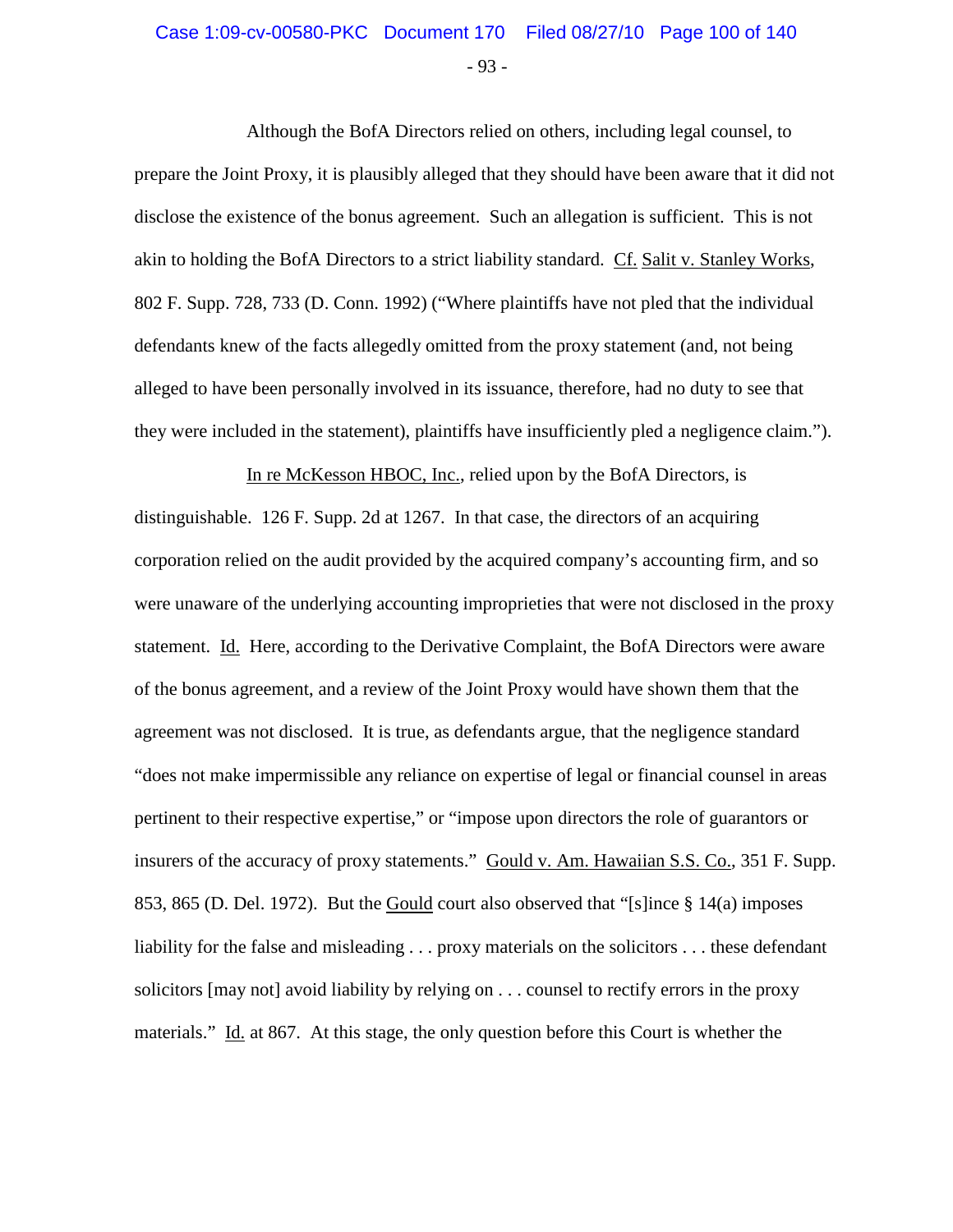- 94 -

Derivative Complaint states a claim. Whether reliance upon others was sufficient to meet a standard of reasonable care is a question for another day.

- E. Securities Complaint Fails to Allege Scienter As to Merrill's Fourth-Quarter Losses, but Both the Securities Complaint and the Derivative Complaint Adequately Allege Negligence.
	- 1. Securities Complaint Does Not Satisfy the PSLRA and Rule 9(b) in Its Scienter Allegations Regarding the Fourth Quarter Losses.

In Kalnit v. Eichner, 264 F.3d 131, 142-44 (2d Cir. 2001), the Second Circuit

discussed the threshold for pleading scienter against a defendant who is alleged to have recklessly failed to disclose material facts to shareholders. A plaintiff must allege, "'at the least, conduct which is highly unreasonable and which represents an extreme departure from the standards of ordinary care to the extent that the danger was either known to the defendant or so obvious that the defendant must have been aware of it." Id. at 142 (quoting Honeyman v. Hoyt (In Re Carter-Wallace, Inc. Sec. Litig.), 220 F.3d 36, 39 (2d Cir. 2000)). Discussing Novak and Rothman, Kalnit noted that a reckless omission case arises when a defendant knowingly sanctions procedures that violate company policy or avoids adequate financial disclosure. Id. at 142-43. For scienter purposes, the Second Circuit distinguished misleading statements in the merger context from a defendant's allegedly unlawful omissions: "Because, as discussed earlier, this case does not present facts indicating a clear duty to disclose, plaintiff's scienter allegations do not provide strong evidence of conscious misbehavior or recklessness." Id. at 144 (emphasis in original).

As discussed in detail above, the Joint Proxy and the defendants' Form 10-Q filings for the third quarter of 2008 contained detailed disclosures of the dire economic forecast for the coming fourth quarter. I have previously concluded that, at the Rule 12(b)(6) stage, plaintiffs have adequately alleged the materiality of the fourth quarter losses. However,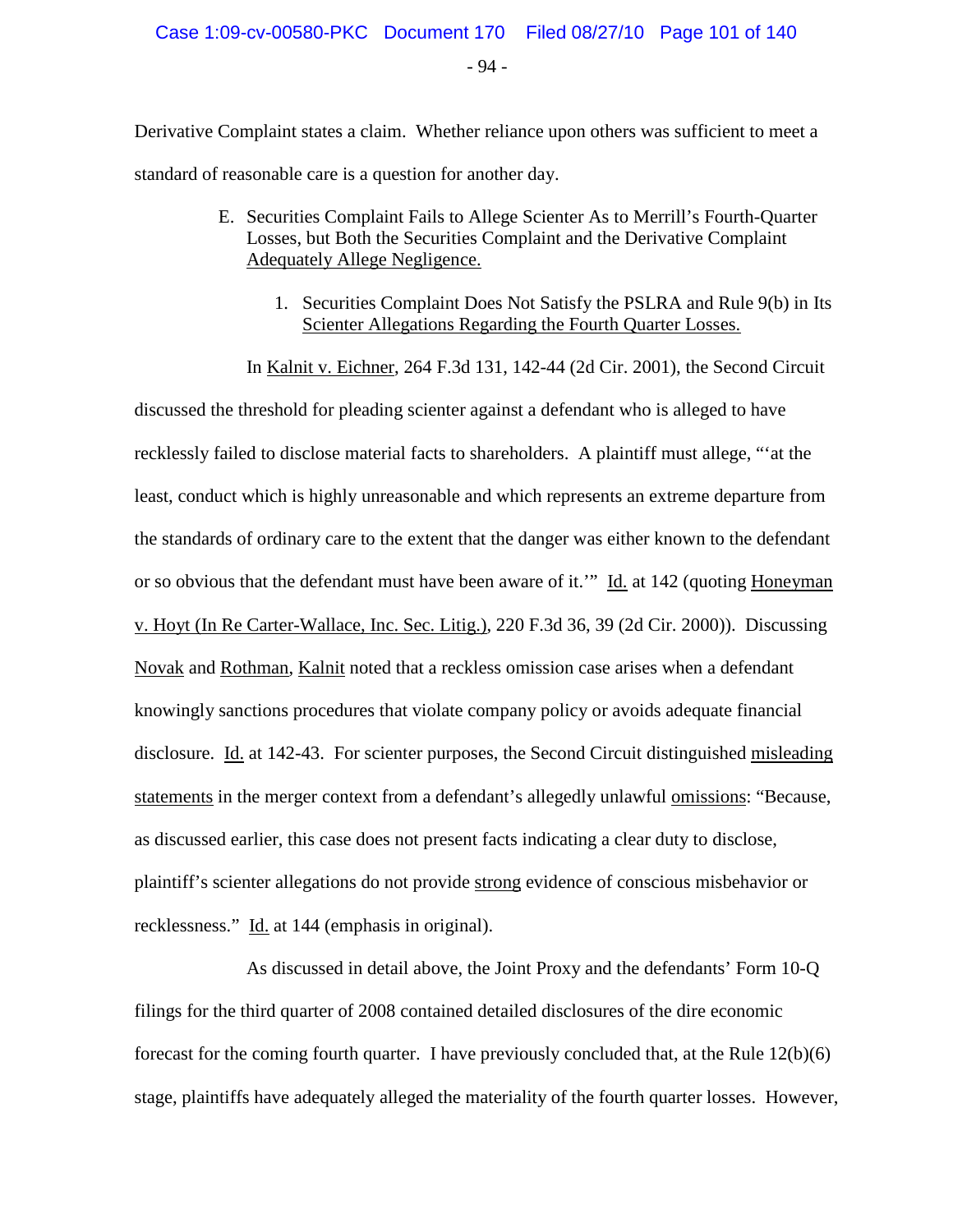### $-95 -$ Case 1:09-cv-00580-PKC Document 170 Filed 08/27/10 Page 102 of 140

the Securities Complaint fails to allege "strong evidence of conscious misbehavior or recklessness." Id. (emphasis in original). This is not an instance when, for example, a company's alleged financial perils were misleadingly downplayed or concealed by accounting abuses, only to be contradicted by internal documents. See, e.g., AUSA Life Ins. Co. v. Ernst & Young, 206 F.3d 202, 220-22 (2d Cir. 2000). The Securities Complaint sufficiently alleges that the magnitude of the losses was material, but does not sufficiently allege how the failure to disclose the losses was "highly unreasonable" and "represent[ed] an extreme departure from the standards of ordinary care . . . ." Kalnit, 264 F.3d at 142 (emphasis added). The Securities Complaint fails to adequately and plausibly explain why a defendant would be motivated to accurately disclose a "turbulent" and "tumultuous" economic forecast for the quarter yet recklessly or intentionally conceal the dire reality as the quarter unfolded.

Because the Securities Complaint fails to allege scienter as to defendants' failure to disclose the fourth quarter losses, plaintiffs' Section 10(b) and Rule 10b-5 claims arising from the defendants' failure to disclose the fourth quarter losses are dismissed.

#### 2. Securities Complaint Adequately Alleges Negligence As to the Losses, and Its Section 14(a) and Rule 14a-9 Claims Survive.

To plead negligence under Section 14(a), the plaintiffs need not allege "highly unreasonable" conduct, an "extreme departure" from the ordinary of care, or "strong evidence" of recklessness. Kalnit, 264 F.3d at 142, 144. The Securities Complaint need only allege awareness of material deficiencies in a proxy statement. Wilson, 855 F.2d at 995. In this respect, there is a significant distinction between conduct that is knowingly or recklessly fraudulent, which the Securities Complaint has failed to allege, versus awareness of deficiencies. The Securities Complaint does not satisfy the threshold of alleging fraud; it does, however, adequately set forth a theory grounded in negligence. As previously noted,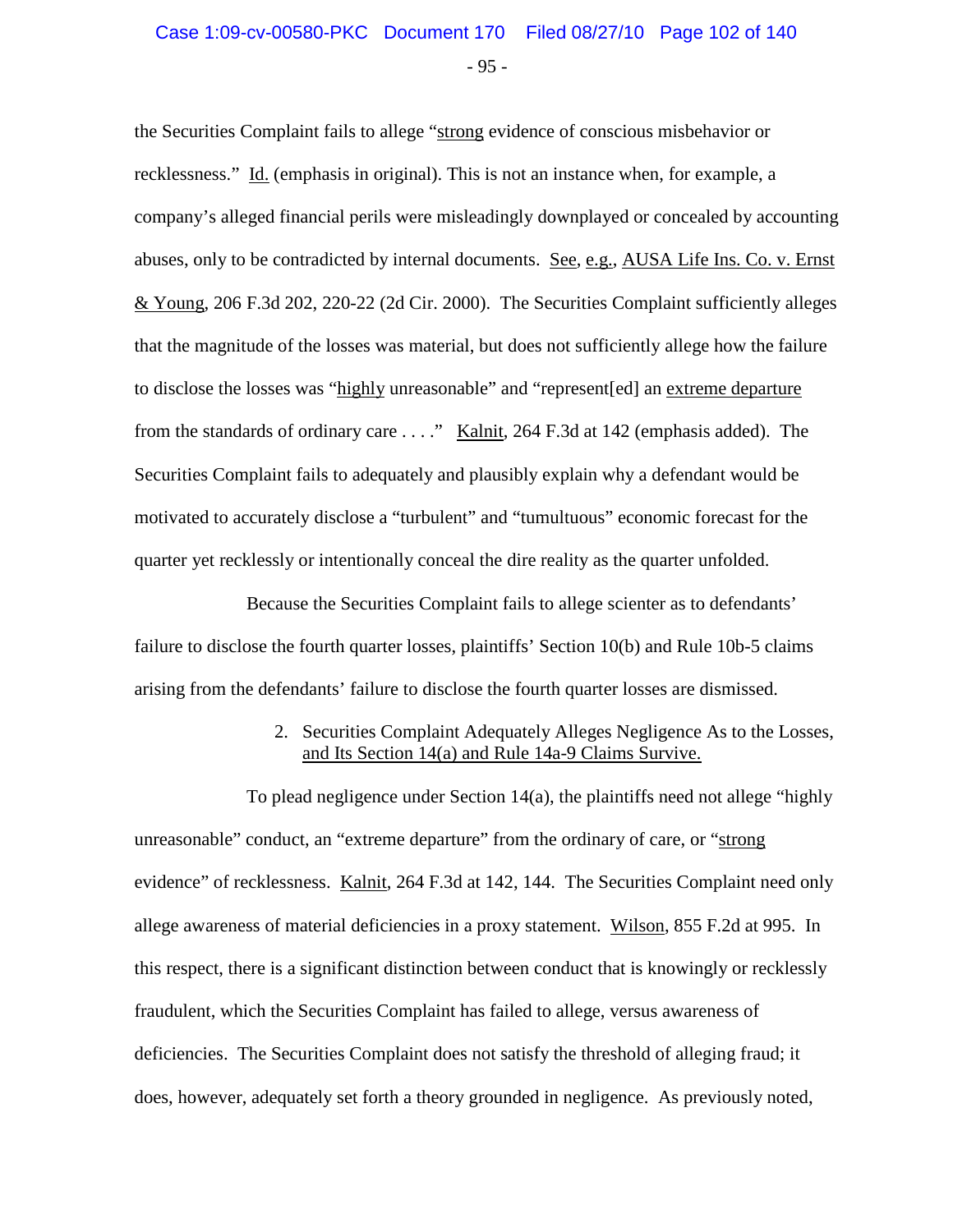# - 96 - Case 1:09-cv-00580-PKC Document 170 Filed 08/27/10 Page 103 of 140

Cotty acted as Merrill's interim CEO, had weekly meetings with Thain and provided regular updates to Lewis and Price. (Sec. Compl. ¶¶ 93-97.) Lewis held weekly meetings with the board of directors to update it on Merrill's losses. (Sec. Compl. ¶ 99.) According to the Securities Complaint, the individual defendants were aware of the losses as they were incurred and failed to disclose them, despite internal dissent as to whether the losses should be disclosed in advance of the shareholder vote. (Sec. Compl. ¶ 102.)

Proxy statements must disclose "all material objective facts relating to the transaction." Mendell, 927 F.2d at 674. The Securities Complaint plausibly alleges that the fourth quarter losses were material, that all defendants were aware of the losses as they occurred, and that they had a duty to disclose them. As a result, the Securities Complaint adequately alleges a strong inference of negligence on the part of the defendants as to the failure to disclose the losses of the fourth quarter of 2008. Defendants' motions to dismiss this portion of plaintiffs' Section 14(a) and Rule 14a-9 claims are denied.

#### 3. Derivative Complaint Adequately Alleges Negligence As to Merrill's Fourth Quarter Losses.

Section 6.2 of the Merger Agreement obligated Merrill to grant BofA access to all of its "properties, books, contracts, commitments and records." (Joint Proxy at A-34.) According to the Derivative Complaint, shortly after the merger was announced, BofA placed a 200-member team at Merrill. (Deriv. Compl. ¶ 170.) The BofA Directors "conducted weekly conference calls every Friday starting in September 2008 and continuing through December 2008 . . . ." (Deriv. Compl. ¶ 170.) After the merger was announced, defendant Lewis began receiving financial projections and reports on Merrill's financial condition. (Deriv. Compl. ¶¶ 165-66.) Weekly reports containing Merrill's actual losses for the fourth quarter were distributed to Lewis and other defendants. (Deriv. Compl. ¶ 20.) These reports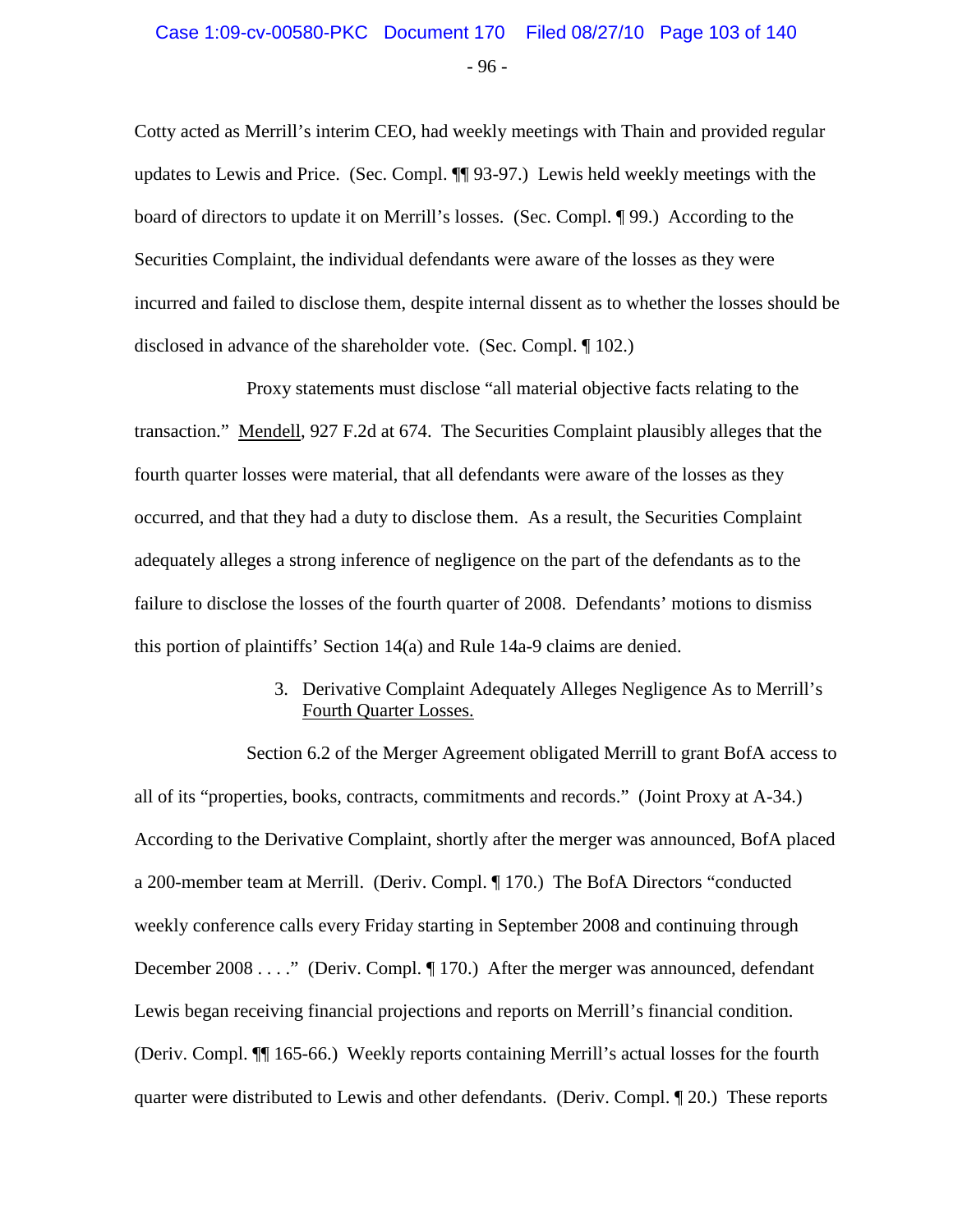showed that Merrill lost \$7 billion in October and \$6.3 billion in November. (Deriv. Compl. ¶ 20.) According to the Derivative Complaint, the BofA Derivative Defendants "decided not to disclose such losses following a telephone call on November 20, 2008 with the Wachtell law firm." (Deriv. Compl. ¶ 167.)

Drawing all reasonable inferences in their favor, the Derivative Plaintiffs have raised a strong inference that the BofA Directors were aware of the losses incurred by Merrill during the fourth quarter of 2008. Although the Derivative Plaintiffs do not allege that the BofA Directors discussed Merrill's losses or its financial performance during their weekly conference calls, it is reasonable to infer that they did, given the size of the Merrill transaction (27 percent of BofA's market capitalization (Deriv. Compl. ¶ 103)) and the fact that BofA senior management received regular reports on Merrill's performance. Therefore, the Derivative Plaintiffs have pled sufficient facts to allow this claim to progress past the pleading stage. Finally, as discussed previously, the BofA Directors' advice-of-counsel defense is unavailing at this stage.

#### F. Securities Complaint Does Not Allege Scienter for the Failure to Disclose Federal Financial Support for the Transaction.

The Securities Complaint fails to satisfy the PSLRA's scienter threshold as to BofA's agreement to receive federal capital support in December 2008. The scienter allegations on this claim are thin. The Securities Complaint explicitly asserts scienter only as to Lewis's actions. The scienter allegations going to the other individual defendants make no mention of the issue. Other portions of the Securities Complaint that assert a Section 10(b) and Rule 10b-5 claim going to federal support say little by way of the defendants' states of mind.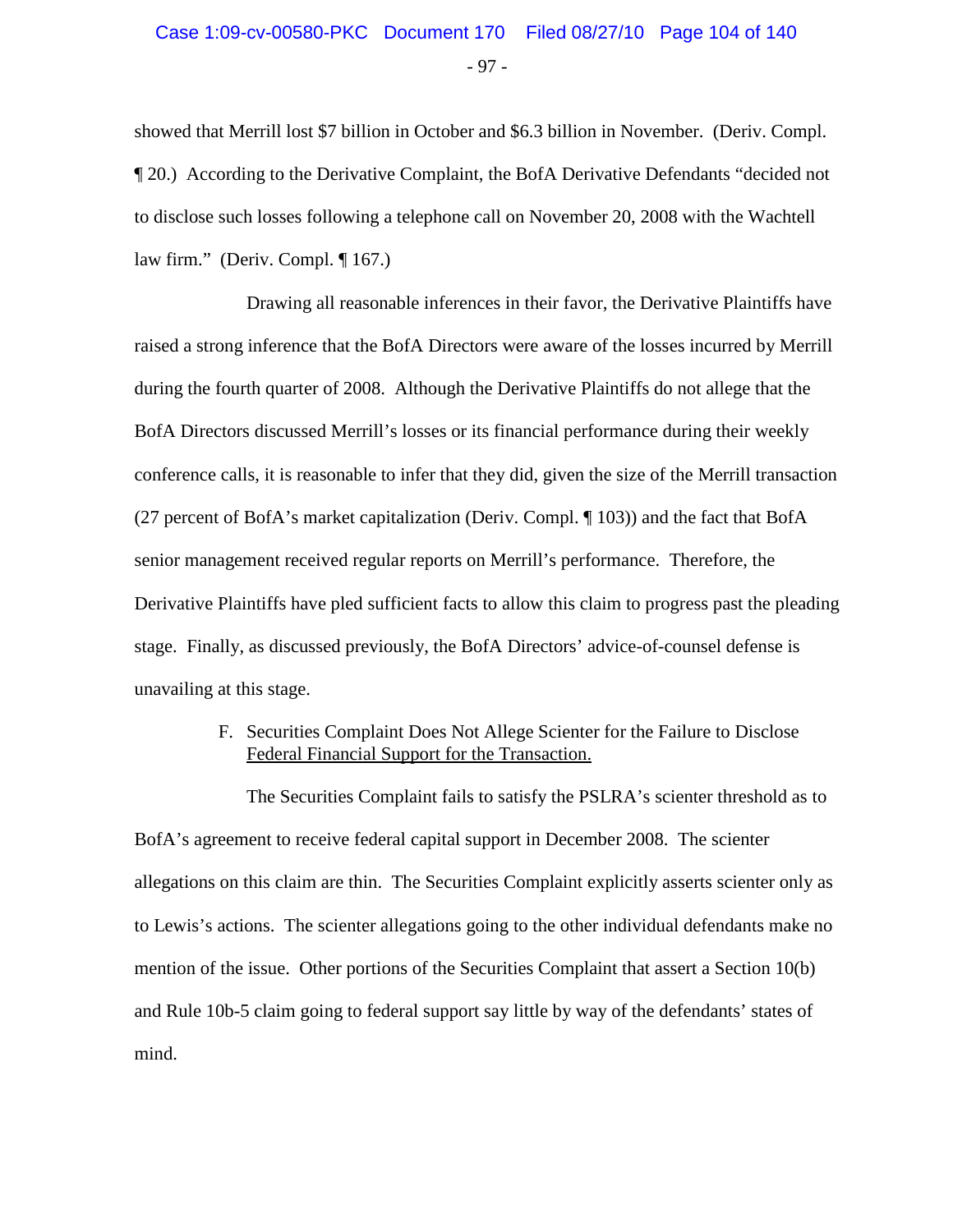# - 98 - Case 1:09-cv-00580-PKC Document 170 Filed 08/27/10 Page 105 of 140

Plaintiffs contend that Lewis was "conscious" of avoiding liability over nondisclosure of federal financial support, since he unsuccessfully sought out a letter from Bernanke providing immunity from civil claims arising out of the acquisition. (Sec. Compl. ¶ 244.) The Securities Complaint does not, however, contend that Lewis or any other defendant stood to gain from non-disclosure. Plaintiffs do not allege that a quid pro quo-type arrangement was implicated in Lewis's request to Bernanke, or that failing to disclose the federal funding brought a benefit to any defendant.

The Securities Complaint also alleges that the decision not to disclose federal support originated in an instruction by Paulson. According to the Securities Complaint, Paulson "instructed" Lewis not to disclose BofA's receipt of federal financial support, among other things. (Sec. Compl. ¶ 249.) Lewis also noted in an e-mail to the Board that Secretary Paulson declined to "send us a letter of any substance without public disclosure which, of course, we do not want." (Sec. Compl. ¶ 134 (emphasis omitted).) There is no allegation that Lewis or any other defendant hatched a scheme to avoid public disclosure of the federal capital support. Rather than self-interested motivations, Lewis, according to the Securities Complaint, acted as "instructed" by Paulson. While Paulson's instruction would not necessarily preclude a finding of scienter if other allegations established motive or recklessness, it anchors the defendants' concealment to Paulson's directions.

The Securities Complaint also asserts that BofA long intended to disclose the federal support in tandem with its announcement of fourth quarter results. For instance, Board minutes note that the Fed and Treasury had promised "to complete and deliver the promised support by January 20, 2009, the date scheduled for the release of earnings . . . ." (Sec. Compl. ¶ 132.) According to Board minutes, BofA planned to announce the federal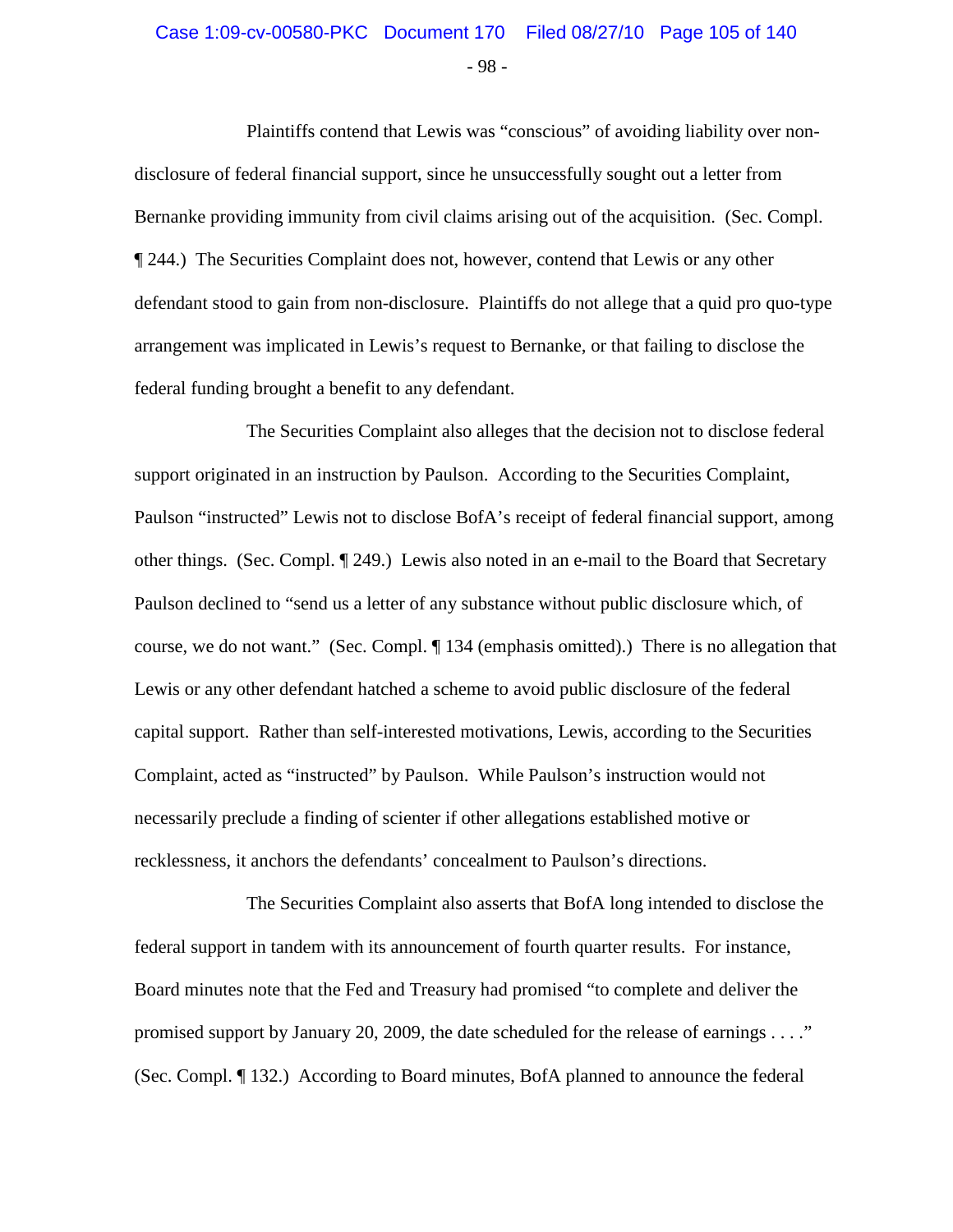# - 99 - Case 1:09-cv-00580-PKC Document 170 Filed 08/27/10 Page 106 of 140

support "in conjunction with [BofA's] earnings release on January 20, 2009," and no written assurance would be made prior to January 1, 2009, "because any written assurances would require formal action by the Fed and Treasury, which formal action would require public disclosure." (Sec. Compl. ¶ 136.) As it had planned, BofA announced the federal financial support on January 16, in tandem with its announcement of the fourth-quarter financial results. (Sec. Compl. ¶¶ 144-45.)

The Complaint does not plausibly allege how the announcement's timing offers circumstantial evidence of intent or motive to deceive and defraud. See, e.g., ECA, Local 134, 553 F.3d at 199 (to allege motive and opportunity to defraud, a plaintiff must allege that the defendant "benefitted in some concrete and personal way from the purported fraud.") (quotation marks omitted). Nor does it reflect "highly unreasonable" conduct representing "an extreme departure from the standards of ordinary care . . . ." Kalnit, 264 F.3d at 142. Rather, assuming the truth of the Complaint's allegations, the defendants were acting at the instruction of the Treasury Secretary during a moment of acute economic and political uncertainty. There are no allegations of personal gain derived from the federal funds, or a violation of a statute or regulation in a "highly unreasonable" manner. As currently pleaded, the plaintiffs fail to allege scienter as to the non-disclosure of BofA's federal financial support, and the claim is dismissed.

#### V. DERIVATIVE PLAINTIFFS HAVE ADEQUATELY ALLEGED LOSS CAUSATION FOR THEIR SECTION 14(a) CLAIMS AGAINST THE BOFA DIRECTORS AND DEMAND IS EXCUSED FOR THOSE CLAIMS.

A. Derivative Plaintiffs Have Adequately Alleged Loss Causation for Their Section 14(a) Claims Against the BofA Directors.

The PSLRA requires a plaintiff to sufficiently allege "that the act or omission of the defendant . . . caused the loss for which the plaintiff seeks to recover damages." 15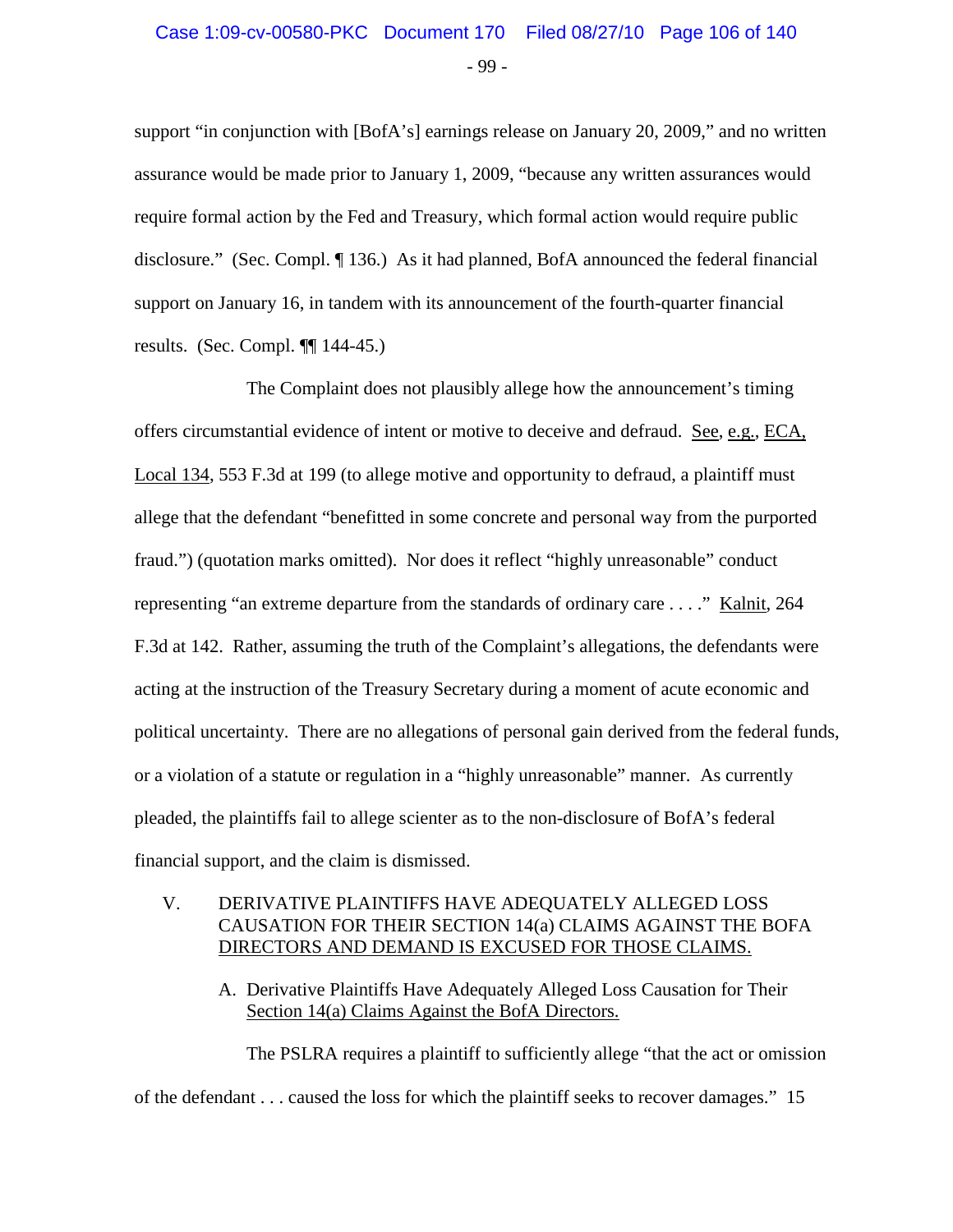# $-100-$ Case 1:09-cv-00580-PKC Document 170 Filed 08/27/10 Page 107 of 140

U.S.C. § 78u-4(b)(4). The defendants in the Securities Action have not challenged the Securities Complaint's loss causation allegations. The defendants in the Derivative Action, however, argue that it was not possible for any alleged nondisclosure to have harmed BofA because BofA's directors and certain senior officers allegedly knew the truth. Therefore, their knowledge should be imputed to BofA, which could not have been misled by the Joint Proxy.

In general, the knowledge of fully-informed, disinterested and independent directors will be attributed to the corporation. Maldonado, 597 F.2d at 795 (dismissing a derivative claim under Section 10(b) and Rule 10b-5 because the knowledge of disinterested directors "was attributable to the Corporation and no 'deception' occurred within the meaning of Rule 10b-5"). However, the BofA Derivative Defendants' argument is inapplicable in the context of the Derivative Action. First, the only Second Circuit authority defendants cite in support of their argument is the Maldonado case, which recognized that "[w]hen a corporate action requires shareholders' approval, full disclosure of material information must be made to them." 587 F.2d at 793. "Where approval by the shareholders is not necessary, however, full disclosure to a disinterested board of directors is equivalent to full disclosure to the shareholders." Id. Only where shareholder approval is unnecessary will the "knowledge of the disinterested" directors "be attributed to the corporation and its stockholders, precluding deception." Id. That is not the case here, because the BofA shareholders' approval was necessary to consummate the merger. (Joint Proxy at 12.)

Second, in Borak, the Supreme Court recognized that, depending on the circumstances, Section 14(a) claims may be asserted derivatively, and stated that the "injury which a stockholder suffers from corporate action pursuant to a deceptive proxy solicitation ordinarily flows from the damage done the corporation," but that the "damage suffered results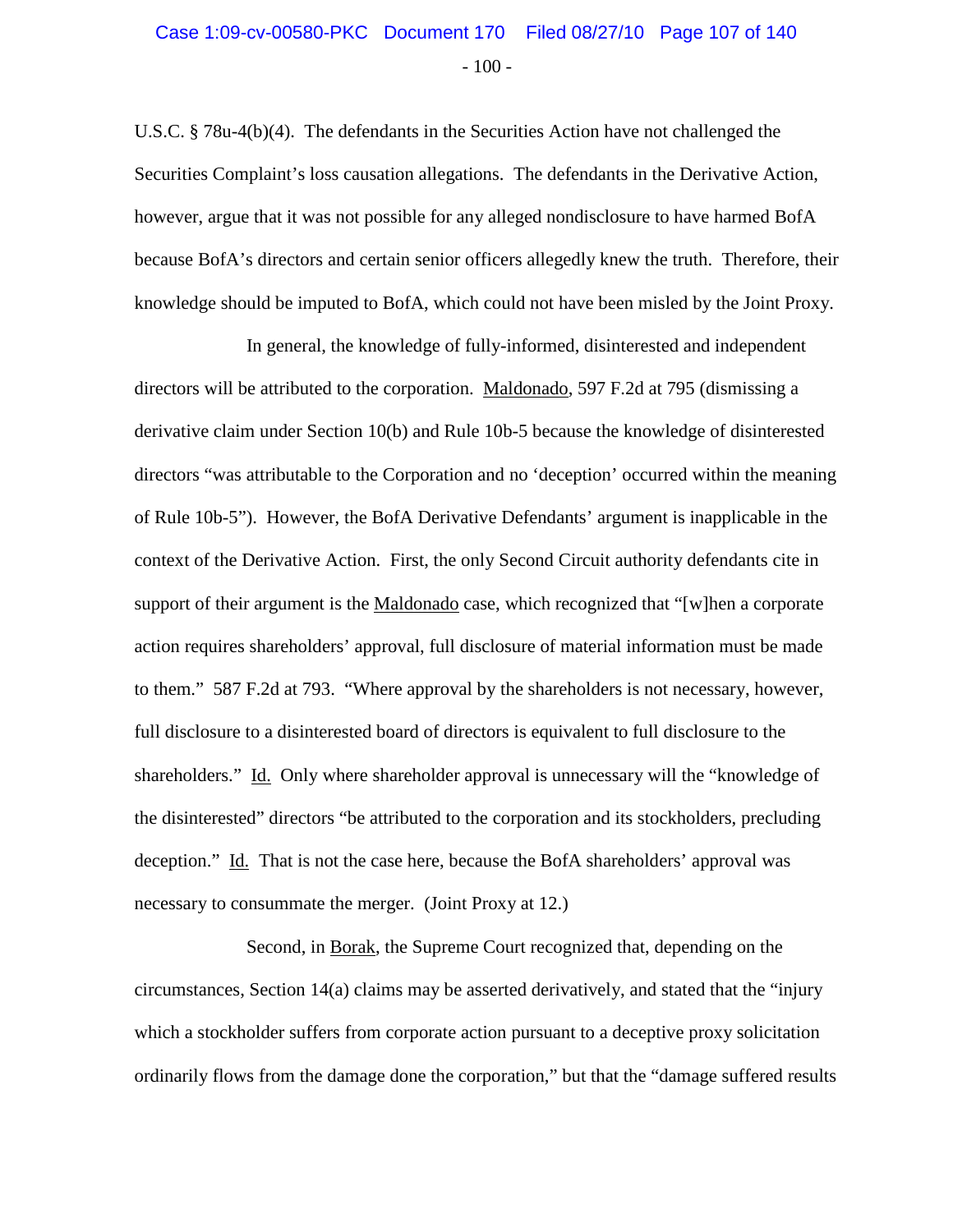# - 101 - Case 1:09-cv-00580-PKC Document 170 Filed 08/27/10 Page 108 of 140

not from the deceit practiced on [an individual shareholder] alone but rather from the deceit practiced on the stockholders as a group." 377 U.S. at 432. Thus, according to Borak, even in a derivative context, the proper inquiry is whether the shareholders were deceived, not whether the corporation itself was deceived.

The authorities cited by BofA Derivative Defendants are not to the contrary, because they dismissed derivative claims brought under Section 10(b) and Rule 10b-5, in which the corporation could only recover if it was deceived. In Maldonado, the Second Circuit dismissed the derivative Section 10(b) and Rule 10b-5 claims because, given the knowledge of the independent and disinterested directors, there could not have been deception on the corporation. 597 F.2d at 795. In Falkenberg v. Baldwin, the court dismissed the plaintiff's derivative Section 10(b) and Rule 10b-5 claim because, "[i]n the absence of an adequate allegation of conflict of interest, or of deception by one group of officers or directors, or of a controlling influence over the directors and officers, the claim of a fraud in this context is meaningless." No. 76 Civ. 2409, 1977 WL 1025, at \*2 (S.D.N.Y. June 13, 1977).<sup>[15](#page-107-0)</sup> In contrast to these cases, the Derivative Plaintiffs have alleged that the corporation was damaged by a deception of the shareholders. This is sufficient to state a derivative claim under Borak.

#### B. Demand Is Excused for the Derivative Plaintiffs' Section 14(a) Claims Against the BofA Directors.

Generally, a corporation's board of directors manages the affairs of the corporation. This would include the decision whether the corporation will bring suit on a

<span id="page-107-0"></span><sup>&</sup>lt;sup>15</sup> See also Ray v. Karris, 780 F.2d 636, 641 (7th Cir. 1985) (stating that in the context of a derivative claim under Rule 10b-5, "[t]o the extent knowledge can be imputed to the corporation it is impossible to state that the corporation was deceived by or relied on any misrepresentations or omissions since forewarning would free noninterested parties to protect corporate interests through state law means")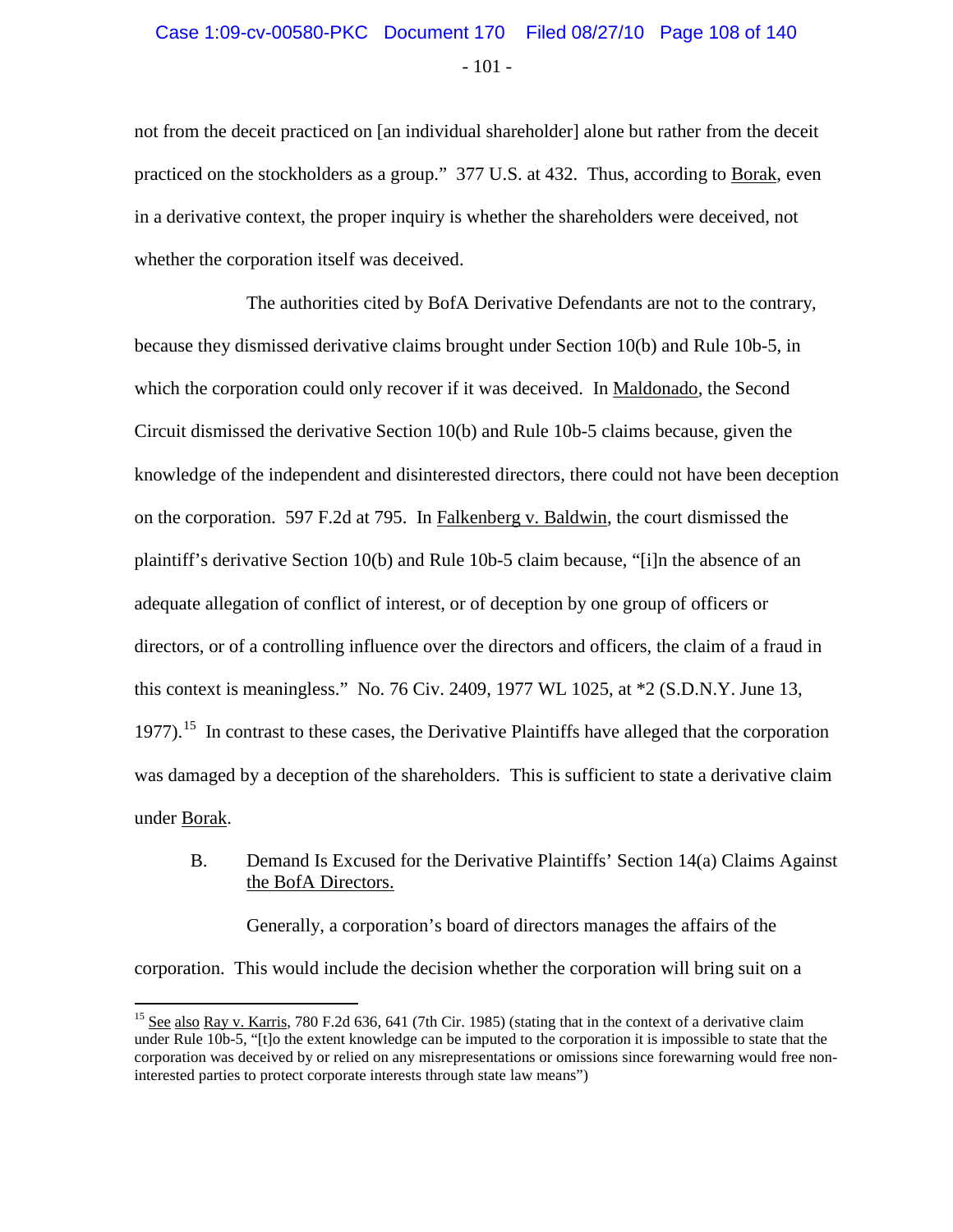### $-102 -$ Case 1:09-cv-00580-PKC Document 170 Filed 08/27/10 Page 109 of 140

potential claim against a third party. However, a derivative action "permits an individual shareholder to bring suit to enforce a corporate cause of action against officers, directors, and third parties." Kamen v. Kemper Fin. Servs., Inc., 500 U.S. 90, 95 (1991) (emphasis and internal quotation marks omitted). "Concerned about the potential for abuse of the remedy, however, equity courts established as a precondition for the suit that the shareholder demonstrate that the corporation itself had refused to proceed after suitable demand, unless excused by extraordinary conditions." Scalisi v. Fund Asset Mgmt. L.P., 380 F.3d 133, 138 (2d Cir. 2004) (quotation marks omitted). Thus, in general, before a plaintiff may bring a derivative action, the plaintiff must first demand that the board of directors bring suit. Id. "However, demand may be excused where a shareholder is able to show that demand would be futile." Id.

The Derivative Plaintiffs have not made a demand on the BofA board for any of the derivative claims the plaintiffs have asserted. Plaintiffs instead allege that demand is excused for all of their claims. (Deriv. Compl. ¶ 35.) Rule 23.1(b)(3), Fed. R. Civ. P., requires a plaintiff bringing a derivative action who has not made a demand on the corporation's board to state with "particularity" in the complaint the reasons for not making demand.

Rule 23.1 does not create a demand requirement; it merely sets the standard for pleading that demand is excused. Kamen, 500 U.S. at 96 ("On its face, Rule 23.1 speaks only to the adequacy of the shareholder representative's pleadings."). It is the substantive law of the state of incorporation which determines whether there is a demand requirement, and if it is required, "whether demand is, in fact, futile." Scalisi, 380 F.3d at 138.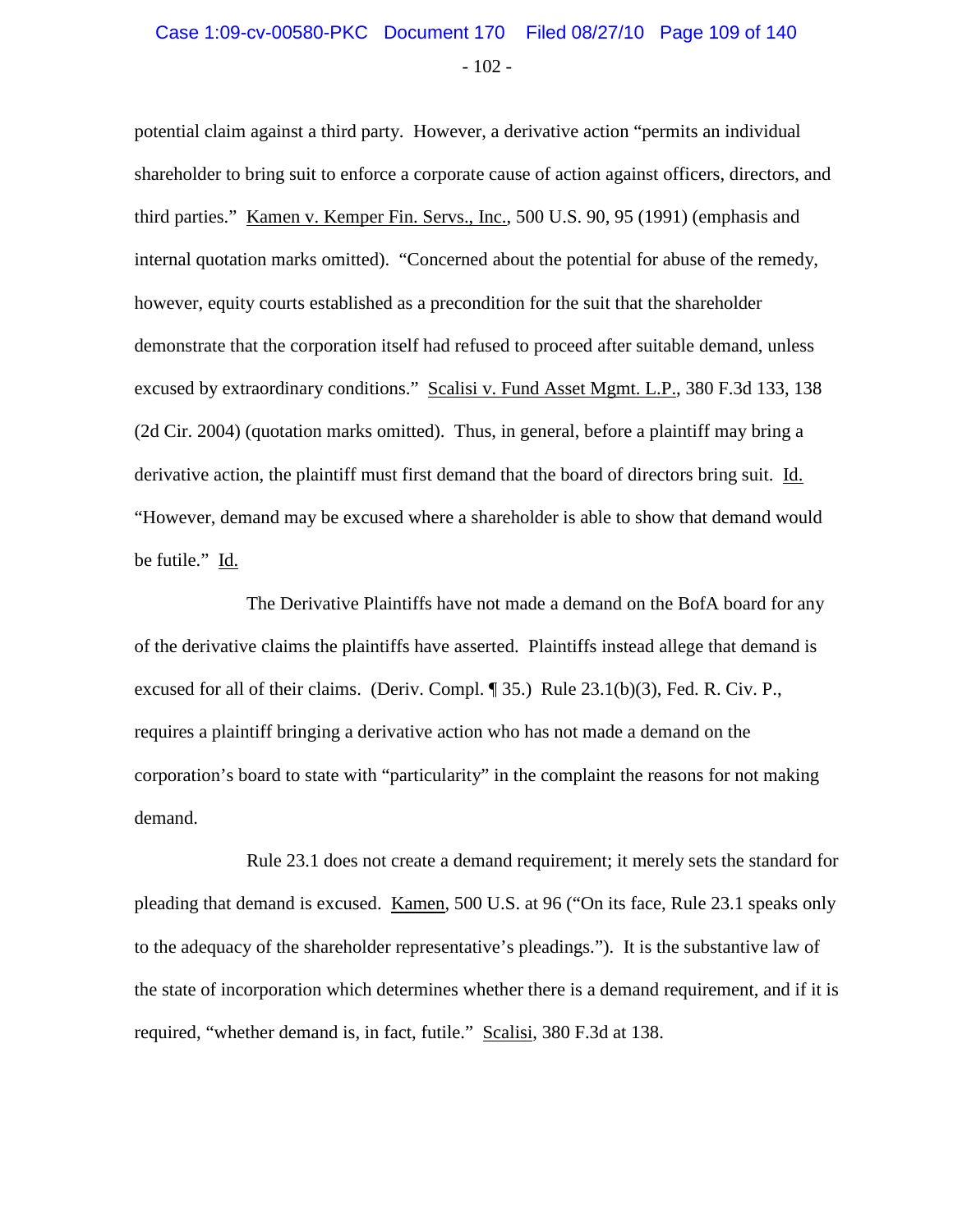### $-103 -$ Case 1:09-cv-00580-PKC Document 170 Filed 08/27/10 Page 110 of 140

BofA is a Delaware corporation. Delaware law provides two separate tests for analyzing whether demand is excused as futile. Under the test set forth in Aronson v. Lewis, demand is excused if the plaintiff alleges "particularized facts" creating "a reasonable doubt . . . that: (1) the directors are disinterested and independent [or] (2) the challenged transaction was otherwise the product of a valid exercise of business judgment." 473 A.2d 805, 814 (Del. 1984), overruled on other grounds by Brehm v. Eisner, 746 A.2d 244 (Del. 2000). "The essential predicate for the Aronson test is the fact that a decision of the board of directors is being challenged in the derivative suit." Rales v. Blasband, 634 A.2d 927, 933 (Del. 1993) (emphasis in original).

However, "[w]here there is no conscious decision by directors to act or refrain from acting, the business judgment rule has no application," making it impossible to perform the Aronson inquiry. Id. "Consistent with the context and rationale of the Aronson decision, a court should not apply the Aronson test for demand futility where the board that would be considering the demand did not make a business decision which is being challenged in the derivative suit." Id. at 933-34. In such cases, "a court must determine whether or not the particularized factual allegations of a derivative stockholder complaint create a reasonable doubt that, as of the time the complaint is filed, the board of directors could have properly exercised its independent and disinterested business judgment in responding to a demand." Id. at 934. If so, then under the Rales test, demand is excused.

A director is "interested" if "he or she will receive a personal financial benefit from a transaction that is not equally shared by the stockholders," or if "a corporate decision will have a materially detrimental impact on a director, but not on the corporation and the stockholders." Id. at 936. In such cases, a director is presumed to be unable to exercise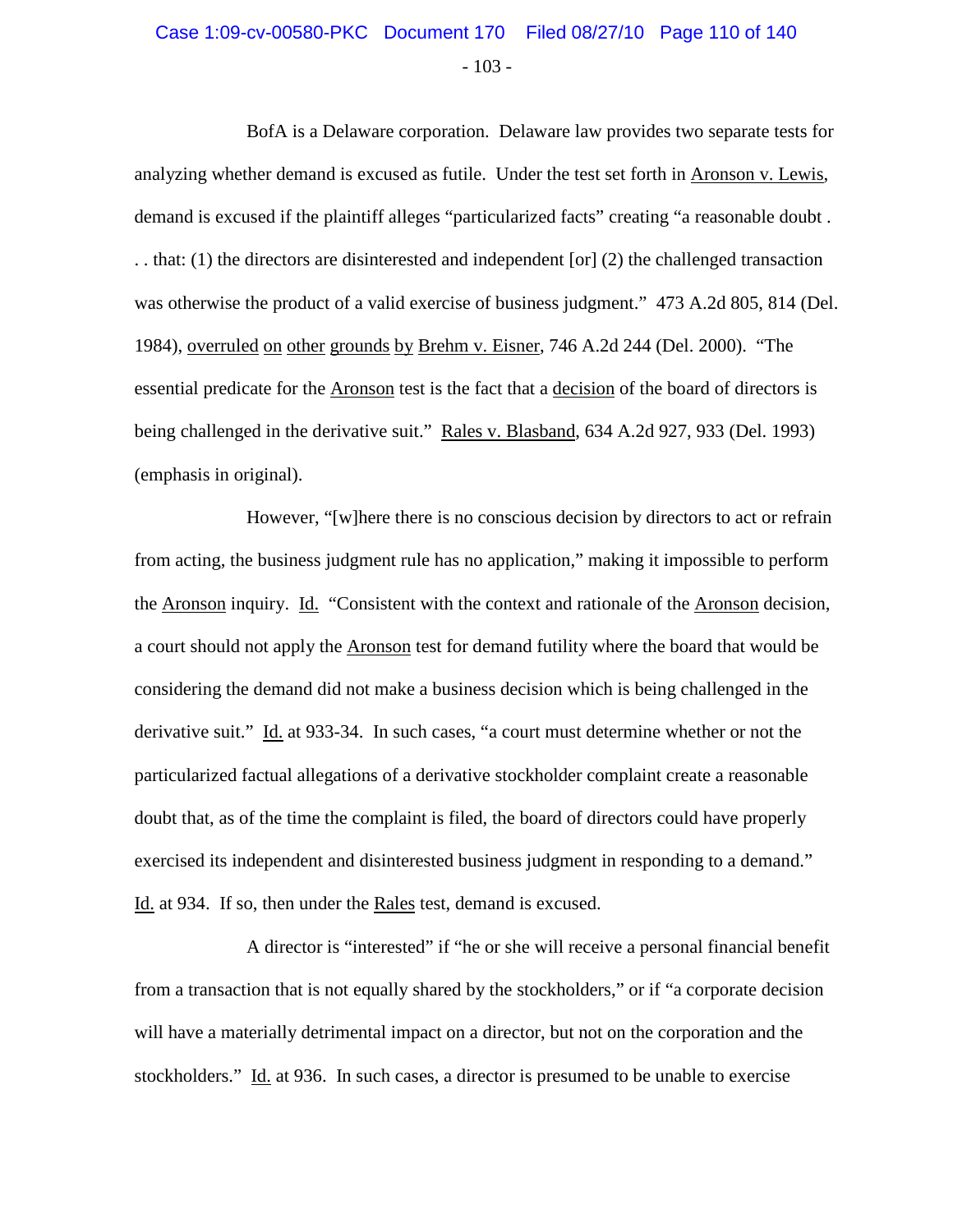### $-104 -$ Case 1:09-cv-00580-PKC Document 170 Filed 08/27/10 Page 111 of 140

business judgment "without being influenced by the adverse personal consequences resulting from the decision." Id. "However, where a director's interest is based on his potential personal liability, the director can only be considered 'interested' if the potential personal liability rises to 'a substantial likelihood;' it is not sufficient that 'a mere threat' of personal liability is alleged." In re Am. Int'l Group, Inc. Derivative Litig., 700 F. Supp. 2d 419, 431 (S.D.N.Y. 2010) (quoting Rales, 634 A.2d at 933); see also Seminaris v. Landa, 662 A.2d 1350, 1354 (Del. Ch. 1995). "Independence means that a director's decision is based on the corporate merits of the subject before the board rather than extraneous considerations or influences." Aronson, 473 A.2d at 816. Demand "futility is gauged by the circumstances existing at the commencement of a derivative suit." Id. at 810. "[D] irectors are entitled to a presumption that they were faithful to their fiduciary duties," and "the burden is upon the plaintiff in a derivative action to overcome that presumption." Beam v. Stewart, 845 A.2d 1040, 1048-49 (Del. 2004).

The Rales test applies to the Section 14(a) claims against the BofA Directors because plaintiffs have not alleged that the BofA Directors made a conscious decision to exclude certain information from the Joint Proxy. See In re Am. Int'l Group, 419 F. Supp. 2d at 430; Seminaris, 662 A.2d at 1354. Plaintiffs are not challenging a business judgment about which information to include in the Joint Proxy. As discussed above, the Derivative Complaint adequately alleges that the Joint Proxy contained material misstatements and omitted material facts, and that the BofA Directors were negligent in allowing this to occur. The directors faced a "substantial likelihood" of personal liability on the Section 14(a) claim at the time the suit was commenced. This would have prevented them from exercising their disinterested and impartial judgment in responding to a demand request. Demand is therefore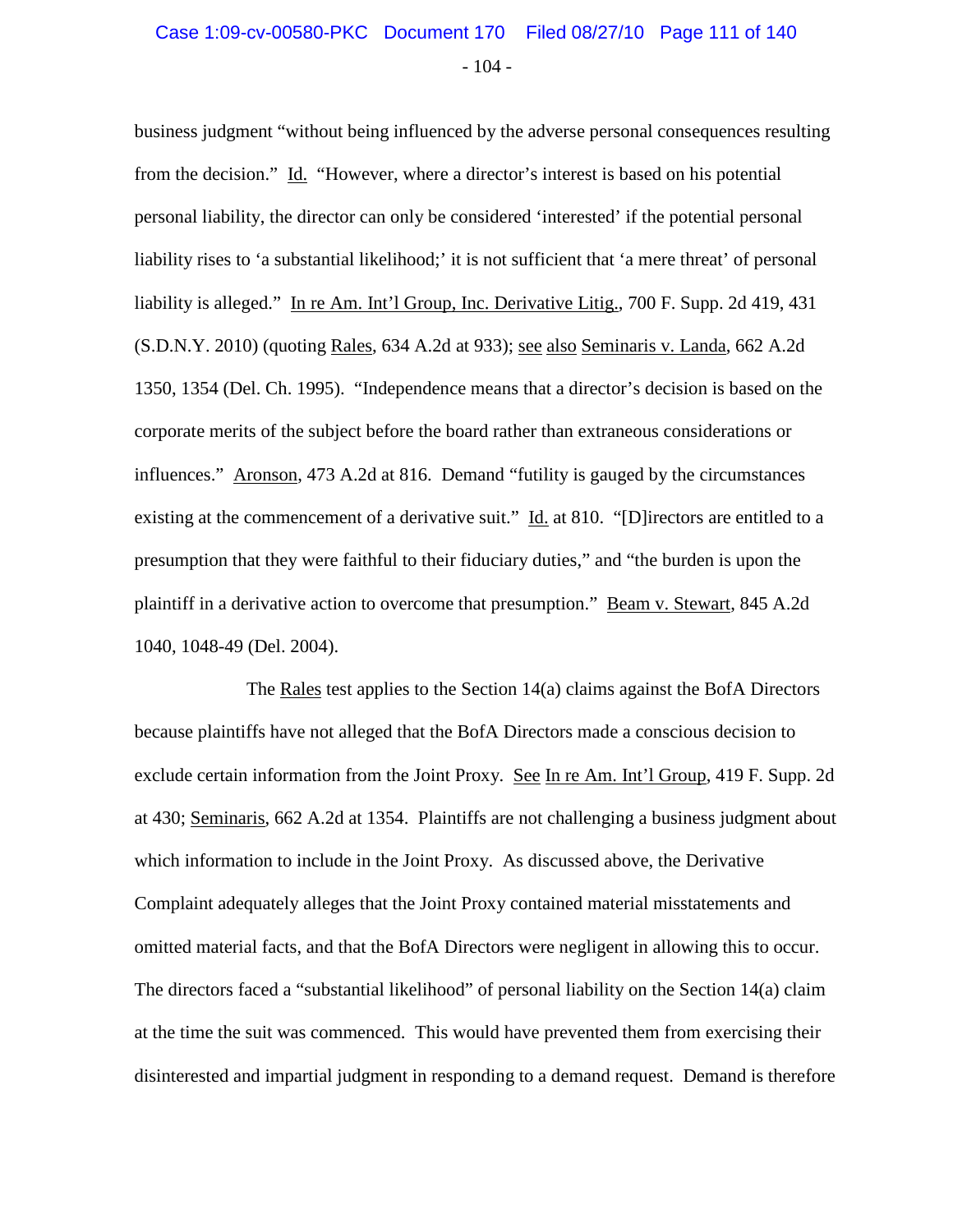excused with respect to the Section 14(a) claim against the directors. Id. at 434 ("Applying the Rales test . . . the Court considers whether Plaintiff has pleaded sufficient particularized facts to create, by demonstrating a substantial likelihood of personal liability, a reasonable doubt that [the directors] could have exercised disinterested and independent judgment with respect to a demand to assert the claims.").

#### VI. DERIVATIVE COMPLAINT FAILS TO STATE A SECTION 14(a) CLAIM AGAINST THE FINANCIAL ADVISORS.

The only statements contained in the Joint Proxy attributable to the Financial Advisors are the fairness opinions that they orally provided to BofA on September 14, 2008, (Deriv. Compl. ¶¶ 140-145), and were included in written form in the Joint Proxy. (Joint Proxy at C-1-2, D-1-3.) FPK stated as follows: "we are of the opinion that, as of the date hereof, the Exchange Ratio to be paid by [BofA] in the Merger is fair, from a financial point of view," to BofA. (Joint Proxy at D-3.) J.C. Flowers's opinion stated: "we are of the opinion that as of the date hereof the Exchange Ratio is fair, from a financial point of view, to [BofA]." (Id. at C-2.)

As previously set forth in my discussion of representations going to the adequacy of BofA's due diligence, statements of opinion are actionable under Section 14(a) only if plaintiffs adequately plead that the opinions were actually false, and that the speaker did not actually hold the opinion expressed. Virginia Bankshares, 501 U.S. at 1092-93; Podany, 318 F. Supp. 2d at 154. The Derivative Plaintiffs have not pled facts that allow the Court to draw a strong inference – or even a reasonable inference – that the Financial Advisors did not believe that the exchange ratio of the merger was fair to BofA from a financial point of view. Plaintiffs allege that the Financial Advisors "lacked any reasonable basis to conclude that the Merger was fair to BofA," but they do not allege that the Financial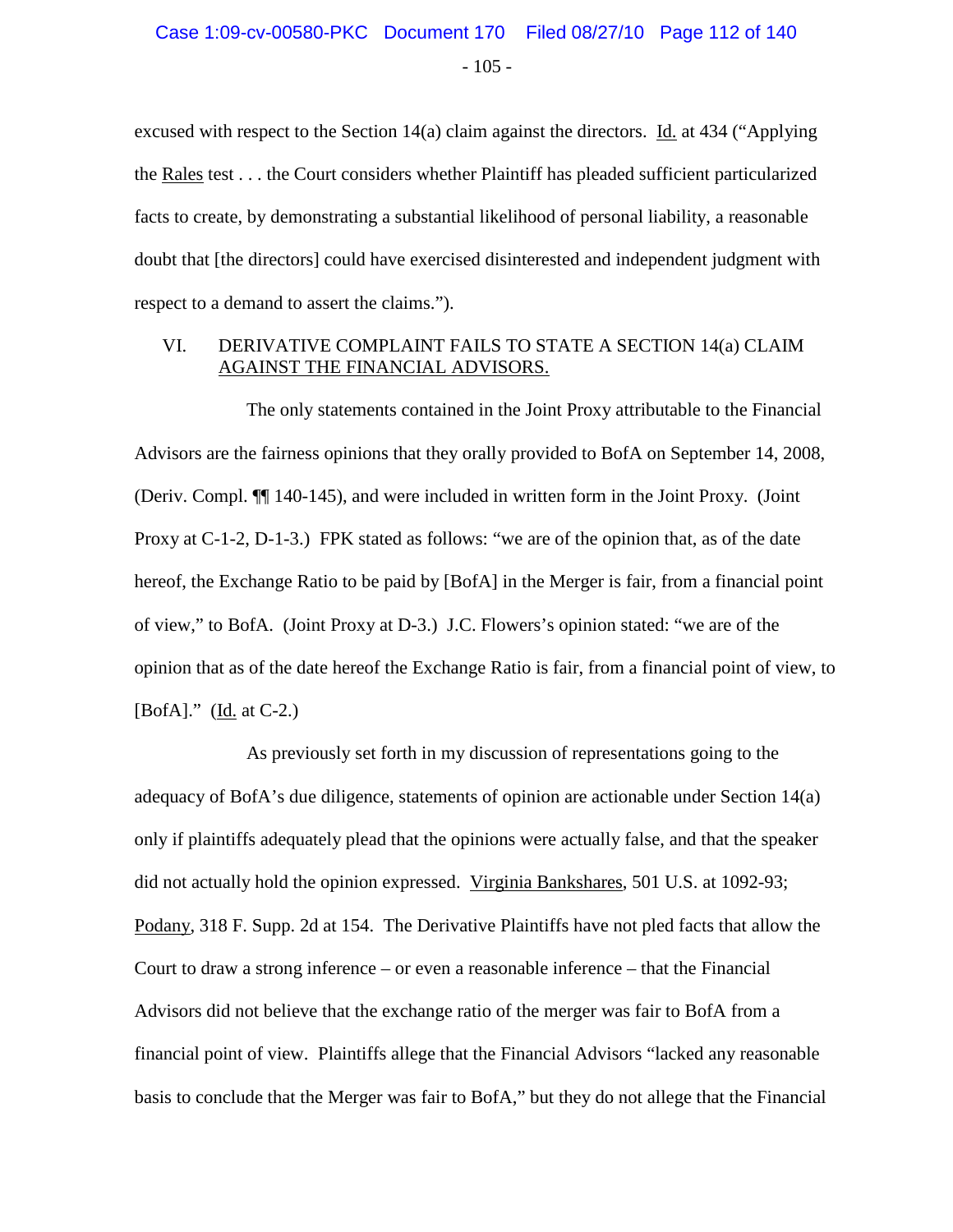Advisors did not believe their opinions. (Deriv. Compl. ¶ 146.) As discussed above, even if the subjective falsity requirement for stating a Section 14(a) claim based on an opinion could be satisfied by recklessness, plaintiffs have disclaimed any reliance on recklessness in their Section 14(a) claim. (Deriv. Compl. ¶ 346.) Therefore, the Derivative Plaintiffs have failed to state a Section 14(a) claim against the Financial Advisors.

#### VII. SECURITIES DEFENDANTS' MOTION TO DISMISS THE SECTION 20(a) CLAIM IS DENIED.

The defendants' motion to dismiss Count VI of the Securities Complaint, which asserts control person liability pursuant to Section 20(a) of the '34 Act, 15 U.S.C. § 78t(a), is denied. Defendants' argument is based solely on the necessity of a primary violation in order to proceed with a section 20(a) claim. See, e.g., Rombach, 355 F.3d at 177- 78. To the extent that the Securities Complaint adequately pleads a primary violation, defendants' motion to dismiss Count VI is denied.

#### VIII. SECURITIES DEFENDANTS' MOTION TO DISMISS THE SECURITIES PLAINTIFFS' '33 ACT CLAIMS IS GRANTED IN PART AND DENIED IN PART.

Counts VII through IX assert claims under sections 11, 12 and 15 of the '33

Act. Count VII asserts that BofA, Lewis, Price, Cotty, BofA's board of directors, Banc of America and MLPFS violated Section 11 of the '33 Act, 15 U.S.C. § 77k, in the conduct of the Secondary Offering of October 2008. (Sec. Compl. ¶¶ 372-82.) Count VIII alleges that BofA, Banc of America and MLPFS violated Section 12(a) of the '33 Act, 15 U.S.C. § 77*l*(a)(2), as the issuer and underwriters of a secondary offering made using a registration statement that misstated and omitted material facts. (Sec. Compl. ¶¶ 383-90.) Count IX asserts control-person liability against Lewis, Price and the BofA board pursuant to Section 15 of the '33 Act, 15 U.S.C. § 77o. (Sec. Compl. ¶¶ 391-95.)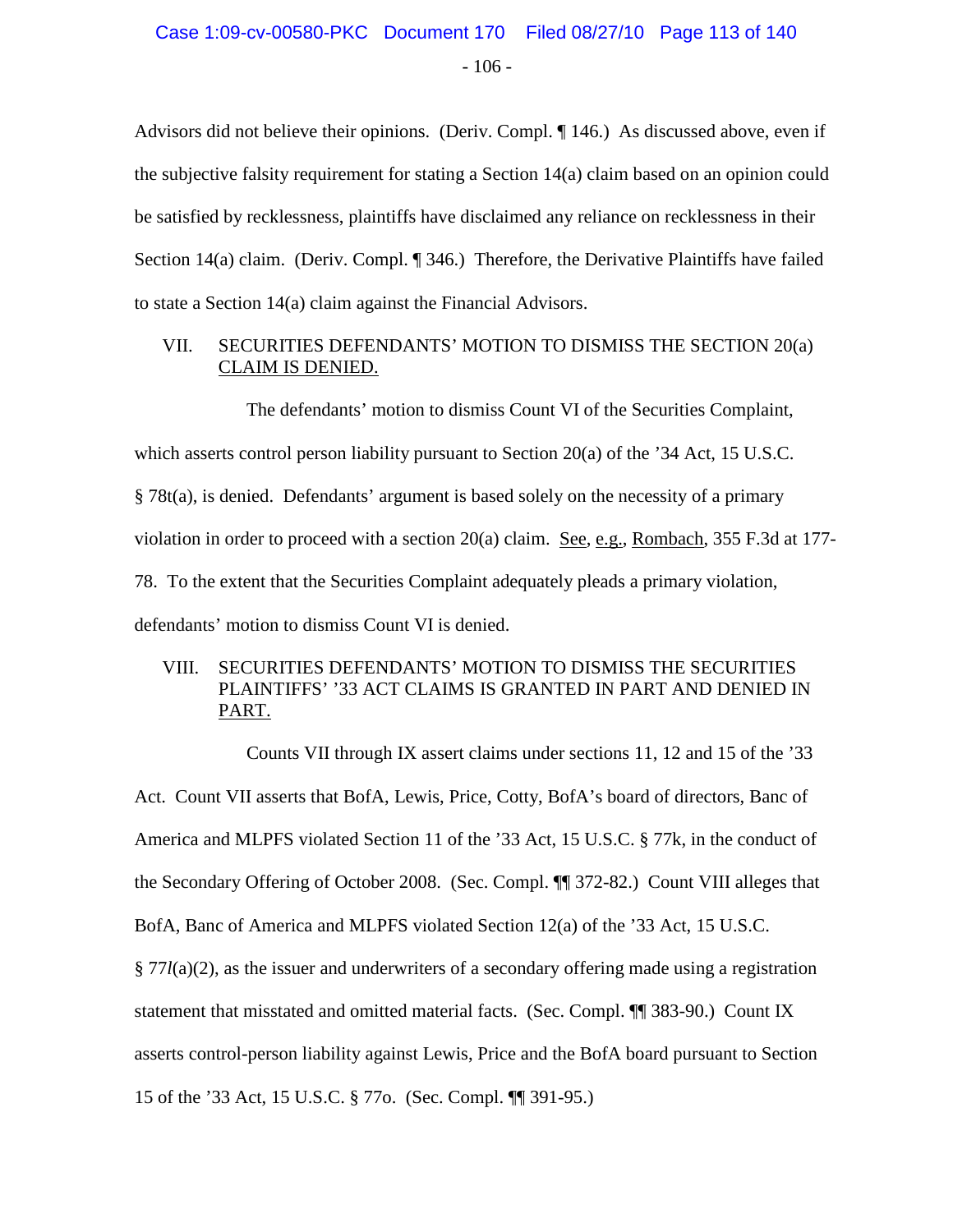### - 107 - Case 1:09-cv-00580-PKC Document 170 Filed 08/27/10 Page 114 of 140

On October 7, 2008, BofA announced its plans to raise \$10 billion in a secondary offering, selling 455,000,000 shares of common stock at \$22 per share. (Sec. Compl. ¶ 363.) Banc of America and MLPFS underwrote the offering. (Sec. Compl. ¶ 363.) The secondary offering was set forth in a registration statement, which incorporated a prospectus supplement. (Sec. Compl. ¶ 364.) Plaintiffs allege that these offering documents violated the '33 Act to the extent that they incorporated by reference the Merger Agreement filed on Form 8-K with the SEC on September 18, 2008, which allegedly misstated and omitted material information concerning Merrill's employee bonuses. (Sec. Compl. ¶ 365.) Separately, the plaintiffs allege that the registration statement was misleading to the extent that it incorporated BofA's press release of September 15, 2008, which was filed with the SEC on Form 8-K and included certain statements dismissed above as exemplars of puffery.<sup>[16](#page-113-0)</sup> (Sec. Compl. ¶ 369.)

Defendants have submitted little support for their motion to dismiss the '33 Act claims. Defendants argue that plaintiffs should be required to plead scienter, but that if the lower threshold of negligence governs, the defendants contend that the Securities Complaint still fails to state '33 Act violations.

The Second Circuit recently observed that "[i]ssuers are subject to 'virtually absolute' liability under Section 11, while the remaining potential defendants under sections 11 and  $12(a)(2)$  may be held liable for mere negligence." In re Morgan Stanley Info. Fund Sec. Litig., 592 F.3d 347, 359 (2d Cir. 2010). Sections 11 and 12(a)(2) "give rise to liability more readily" than Section 10(b) and Rule 10b-5. Id. at 360; see also Herman & MacLean v.

<span id="page-113-0"></span><sup>&</sup>lt;sup>16</sup> Statements cited in the Securities Complaint include assertions that the merger "creates a company unrivalled in its breadth of financial services and global reach" and "both enhances current strengths at Bank of America and creates new ones," Lewis's description of the merger as a "great opportunity for our shareholders," that the merger would make Bank of America "more valuable" and Thain's statement that the merger created the "leading financial institution in the world." (Sec. Compl. ¶ 369.)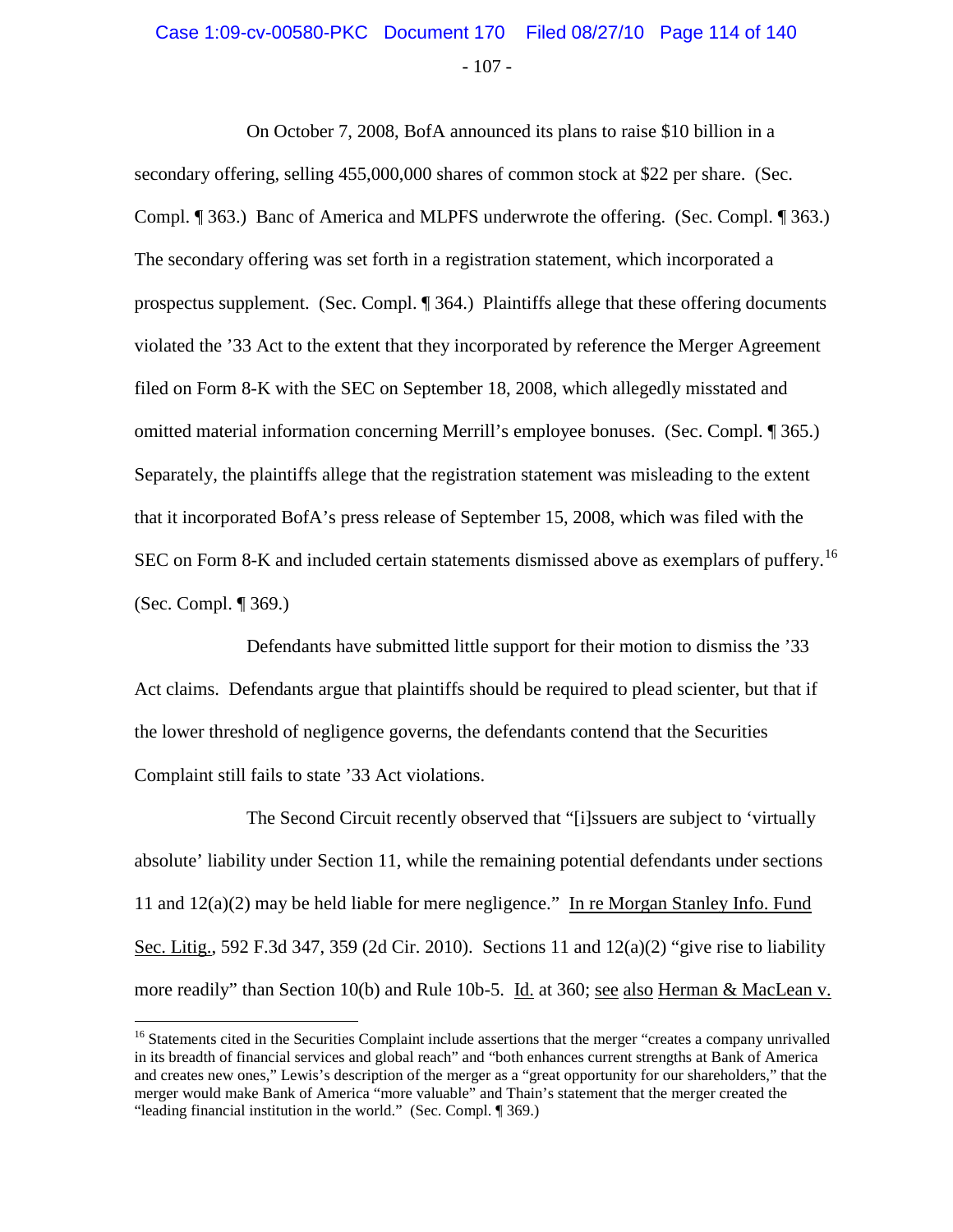### - 108 - Case 1:09-cv-00580-PKC Document 170 Filed 08/27/10 Page 115 of 140

Huddleston, 459 U.S. 375, 382 (1983) ("Liability against the issuer of a security is virtually absolute, even for innocent misstatements."); Ernst & Ernst, 425 U.S. at 200 (in Section 11, "Congress created express liability regardless of the defendant's fault . . . .").

Section 11 establishes liability for any material misstatement or omission in a registration statement. 15 U.S.C. § 77 $k(a)$ . Section 12(a)(2) establishes liability for "[a]ny person who . . . offers or sells a security . . . by the use of any means or instruments . . . which includes an untrue statement of a material fact or omits to state a material fact necessary in order to make the statements . . . not misleading. 15 U.S.C. § 77*l*(a)(2). It is true that a '33 Act plaintiff must allege scienter when the underlying activity is part of a fraudulent scheme. See, e.g., In re Morgan Stanley, 392 F.3d at 358; Zirkin v. Quanta Capital Holdings, Ltd., No. 07 Civ. 851 (RPP), 2009 WL 185940, at \*11-12 (S.D.N.Y. Jan. 23, 2009). Even if plaintiffs had so alleged, this Court has concluded that the Securities Complaint adequately alleges scienter as to the bonus-related Section 10(b) claim, and the defendants' arguments do not clarify how such an analysis would vary for the '33 Act claims, if it all. Specifically, it is unclear whether the defendants contend that scienter should separately be alleged as to the contents of the registration statement, or whether they contend the scienter analysis of the '33 Act remains focused on the Joint Proxy and Merger Agreement, since they were incorporated by reference into the offering materials.

For the same reasons set forth in the Section 14(a) discussion above, the reasoning of Rombach, 355 F.3d at 171-72, does not require heightened pleading for any state-of-mind requirement as to the '33 Act claims. First, the defendants offer only a conclusory argument that the '33 Act allegations sound in fraud. (See BofA Sec. Mem. at 30 n.20 (incorporating Section 14(a) arguments by footnote).) Second, the Securities Complaint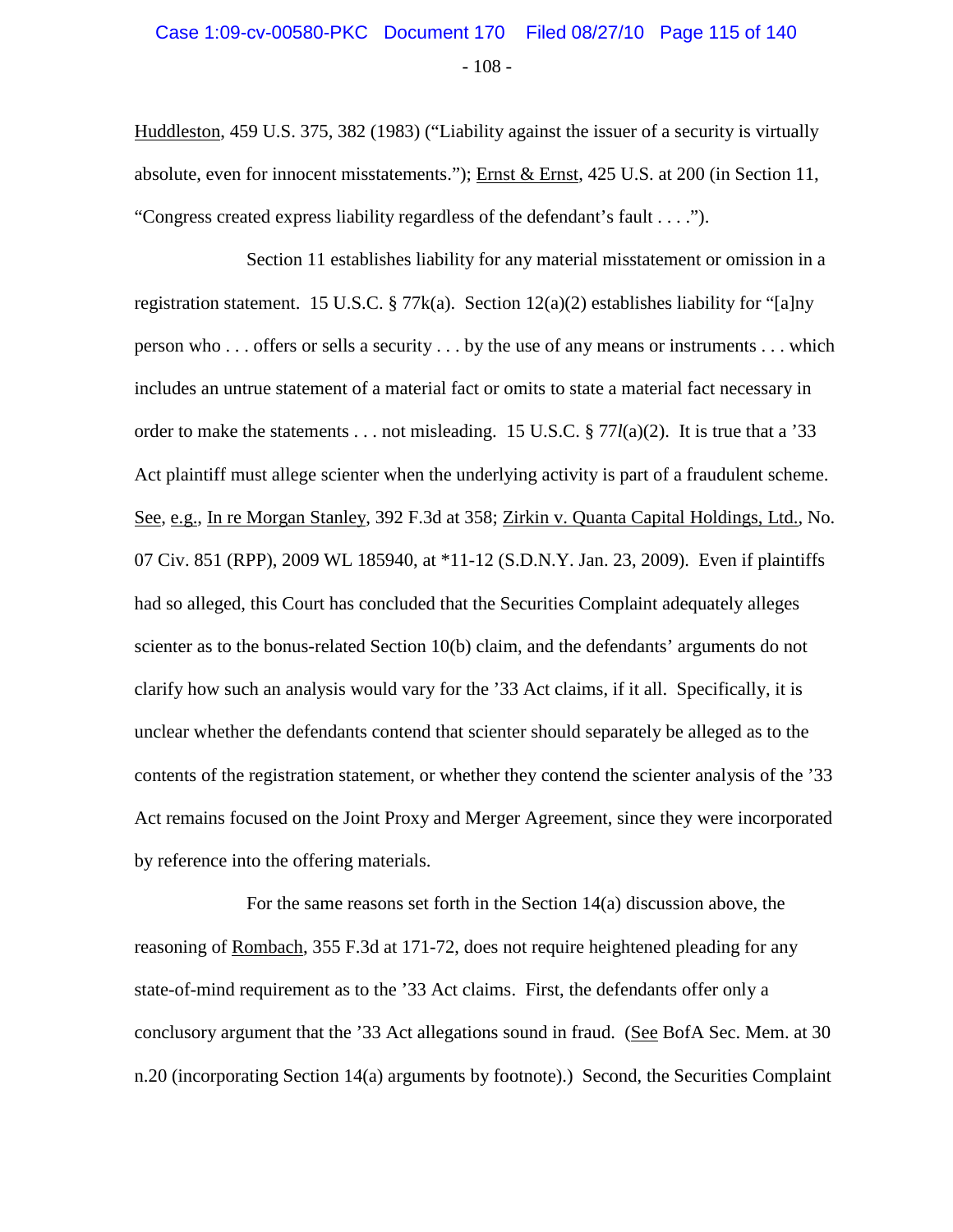### $-109-$ Case 1:09-cv-00580-PKC Document 170 Filed 08/27/10 Page 116 of 140

sufficiently alleges that the '33 Act claims sound in negligence rather than fraud. (Sec. Compl. ¶¶ 362 ("The Securities Act claims are based solely on strict liability and negligence, and are not based on any knowing or reckless conduct by or on behalf of the defendants – i.e., they do not allege, and do not sound in, fraud – and Lead Plaintiffs specifically disclaim any allegations of fraud, scienter, or recklessness in these non-fraud claims."); 372 ("For purposes of this [Section 11] claim, Lead Plaintiffs expressly exclude and disclaim any allegation that could be construed as alleging or sounding in fraud or intentional or reckless misconduct. This claim is based solely on negligence and/or strict liability."); 376 ("These Defendants named in this Count acted negligently . . . ."); 377 ("The Underwriter Defendants acted negligently . . . ."); 383 ("For the purposes of this [Section  $12(a)(2)$ ] claim, Lead Plaintiffs expressly exclude and disclaim any allegation that could be construed as alleging or sounding in fraud or intentional or reckless misconduct. This claim is based solely on negligence."); 391 ("For the purposes of this [Section 15] claim, Lead Plaintiffs expressly exclude and disclaim any allegation that could be construed as alleging or sounding in fraud or intentional or reckless misconduct. This claim is based solely on negligence.").) These allegations of negligence satisfy the notice pleading requirements of Rule 8, Fed. R. Civ. P.

To the extent that the plaintiffs allege violations of the '33 Act due to the nonactionable puffery contained in the September 15 press release, the '33 Act claims are dismissed. The defendants' motions to dismiss the '33 Act claims are otherwise denied.

As with the section 20(a) claim, the defendants rely on an absence of any primary violation as grounds for dismissing the Section 15 claim. The motion to dismiss the Section 15 claim is denied as to those portions of plaintiffs' Section 11 and 12(a) claims that survive this motion.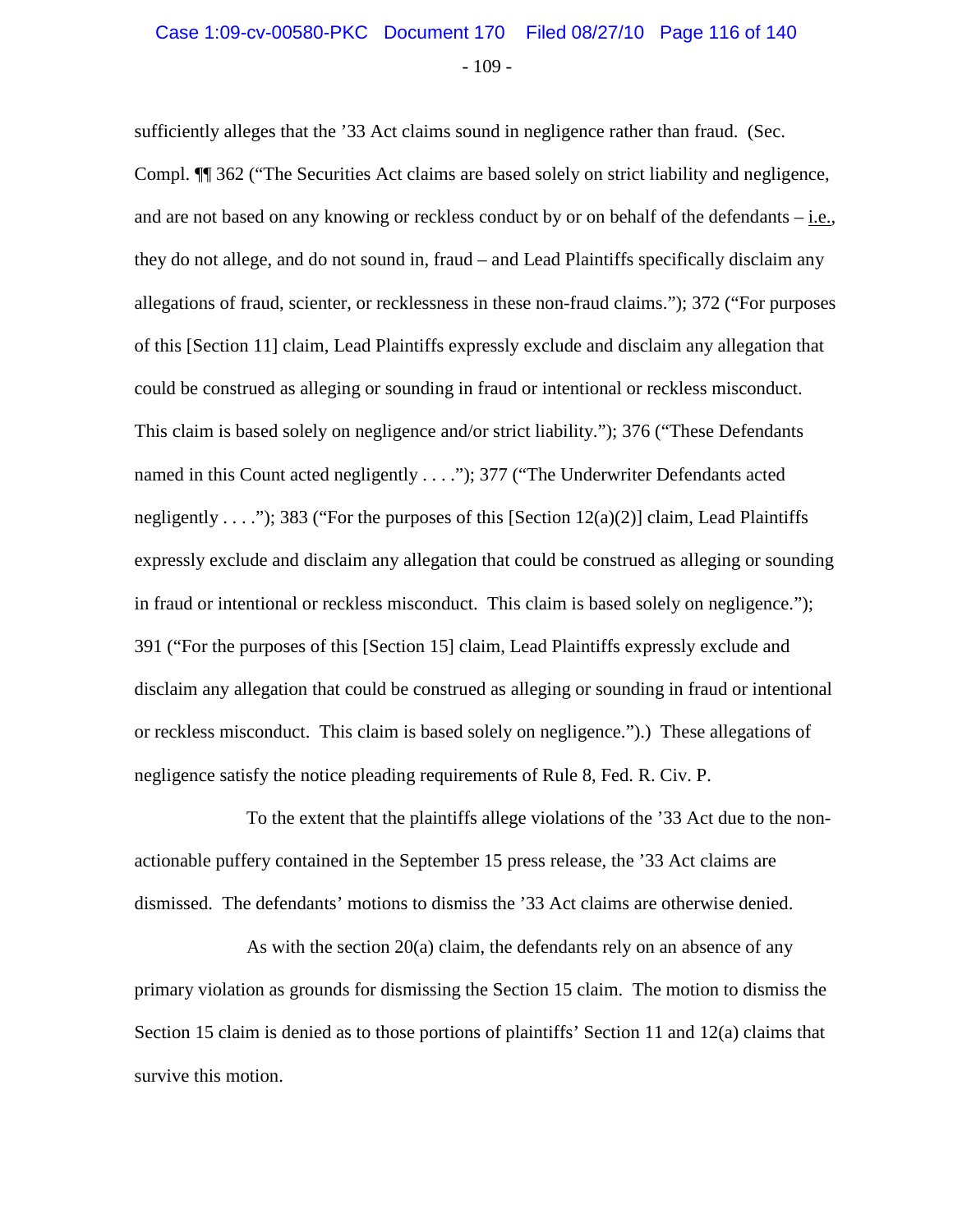$-110-$ 

#### IX. MOTIONS TO DISMISS THE DERIVATIVE PLAINTIFFS' STATE LAW CLAIMS ARE GRANTED IN PART AND DENIED IN PART.

A. Derivative Plaintiffs Have Abandoned Their Aiding and Abetting a Breach of Fiduciary Duty Claim.

In their brief in opposition to the Financial Advisors' motion to dismiss, the

Derivative Plaintiffs stated that they would oppose the Financial Advisors' motion "with

respect to each claim except the claim for aiding and abetting breach of fiduciary duty."

(Deriv. Pls. Fin. Adv. Opp. at 2.) Thus, the Derivative Plaintiffs have abandoned this claim.

See Lipton v. Cnty. of Orange, 315 F. Supp. 2d 434, 446 (S.D.N.Y. 2004) ("This Court may,

and generally will, deem a claim abandoned when a plaintiff fails to respond to a defendant's

arguments that a claim should be dismissed."). It is dismissed.[17](#page-116-0)

B. Motion to Dismiss the Derivative Breach of Fiduciary Duty Claims Against the BofA Officers and Directors Is Granted.

In Count I of their Derivative Complaint, plaintiffs assert a derivative claim for

breach of fiduciary duty against the BofA Officers and the BofA Directors. (Deriv. Compl. ¶¶ 312-15.) In Count VI, plaintiffs assert a derivative claim for breach of the "duties of complete candor and full disclosure" against the same defendants. (Deriv. Compl. ¶¶ 336- 38.) Both claims allege that the defendants breached fiduciary duties owed to BofA. The parties essentially collapse the two counts, and instead, have briefed the breach of fiduciary duty claims in terms of whether there was a breach of fiduciary duty in connection with the transaction's approval, and whether there was then a breach of fiduciary duty after the board's

<span id="page-116-0"></span><sup>&</sup>lt;sup>17</sup> According to the Derivative Complaint, both of the Financial Advisors are limited liability companies. "For purposes of diversity jurisdiction, a limited liability company has the citizenship of each of its members." Strother v. Harte, 171 F. Supp. 2d 203, 205 (S.D.N.Y. 2001); see also Handlesman v. Bedford Vill. Assocs. Ltd. P'ship, 213 F.3d 48, 51-52 (2d Cir. 2000). Because the Derivative Plaintiffs have not alleged the citizenship of each of the Financial Advisors' members (Deriv. Compl. ¶¶ 83-84), they have not alleged facts sufficient to invoke this Court's subject matter jurisdiction by reason of diversity of citizenship. 28 U.S.C. § 1332(a). Given my conclusion above that the Derivative Plaintiffs have stated a claim on certain of their Section 14(a) claims, I will exercise supplemental jurisdiction over their state law claims. 28 U.S.C. § 1367(a).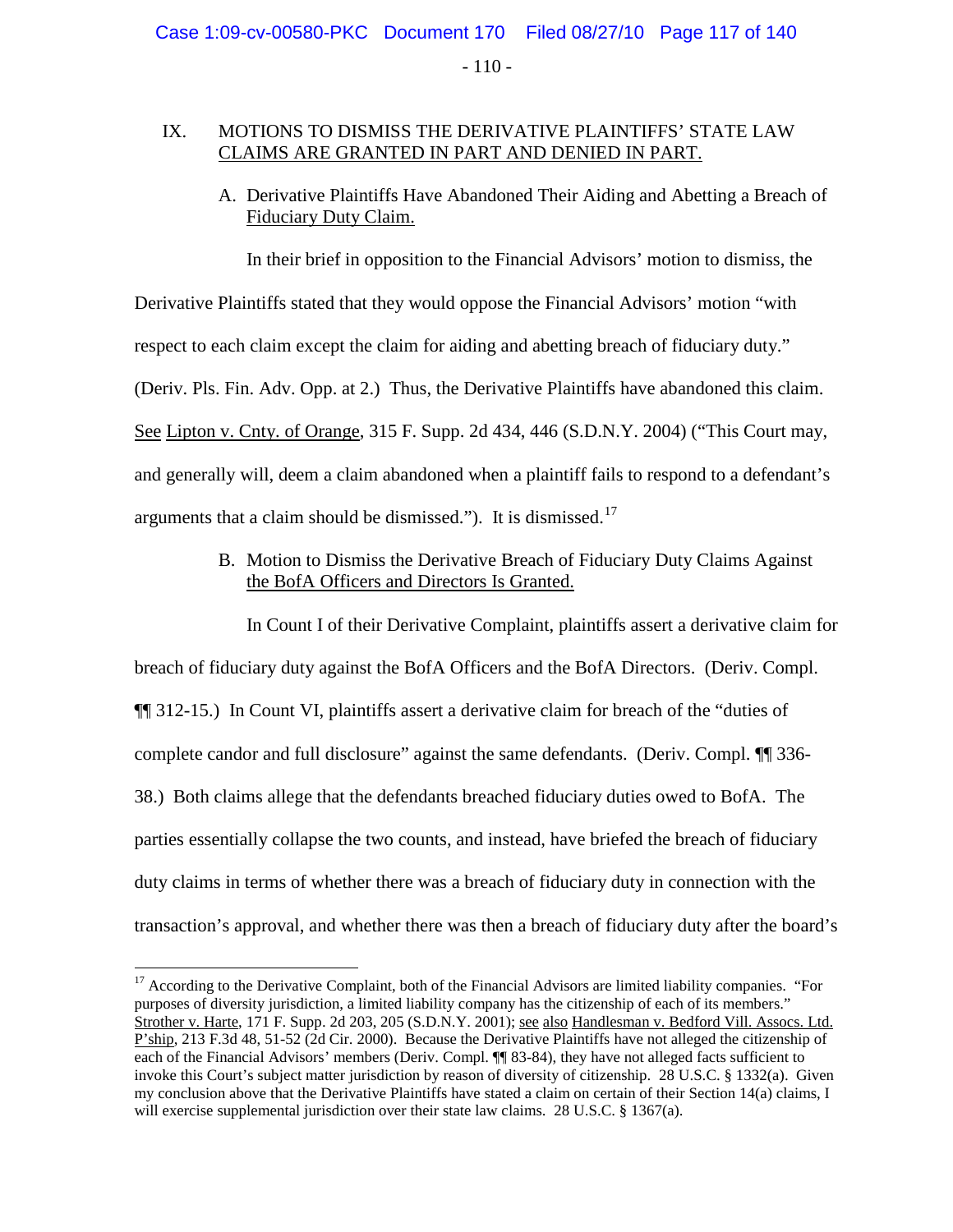$-111 -$ 

approval. The BofA Directors have not moved to dismiss the Derivative Complaint insofar as it asserts a breach of fiduciary duty claim for actions taken after they approved the transaction.

- 1. Demand Is Not Excused for the Breach of Fiduciary Duty Claims Arising from the Merger Approval Because the Derivative Plaintiffs Have Failed to Raise a Reasonable Doubt That the Board Acted Disloyally or in Bad Faith When It Approved the Merger.
	- a. BofA Directors Were Disinterested and Independent When They Approved the Merger.

Because approving the merger was the BofA Directors' business decision, the Aronson test for demand excusal applies. Under the Aronson test, demand is excused if the plaintiff alleges "particularized facts" creating "a reasonable doubt . . . that: (1) the directors are disinterested and independent [or] (2) the challenged transaction was otherwise the product of a valid exercise of business judgment." 473 A.2d at 814. The Derivative Complaint does not allege particular facts raising a reasonable doubt that the directors were independent or disinterested when they approved BofA's merger with Merrill. There are no allegations that any of the directors had a personal financial stake in the merger, or that any personal financial benefit accrued to the directors as a result of the merger, other than any benefit that accrued to the BofA shareholders. None of the directors are alleged to have worked for Merrill, been a director of Merrill or owned Merrill stock at the time of the merger. In fact, the BofA Directors held a substantial number of BofA shares at the time of the merger. (Joint Proxy at 12 (stating that as of the record date, BofA Directors and "executive officers" had the right to vote approximately 36.5 million shares of BofA).) The directors, therefore, were disinterested under Delaware law. See Rales, 634 A.2d at 936; see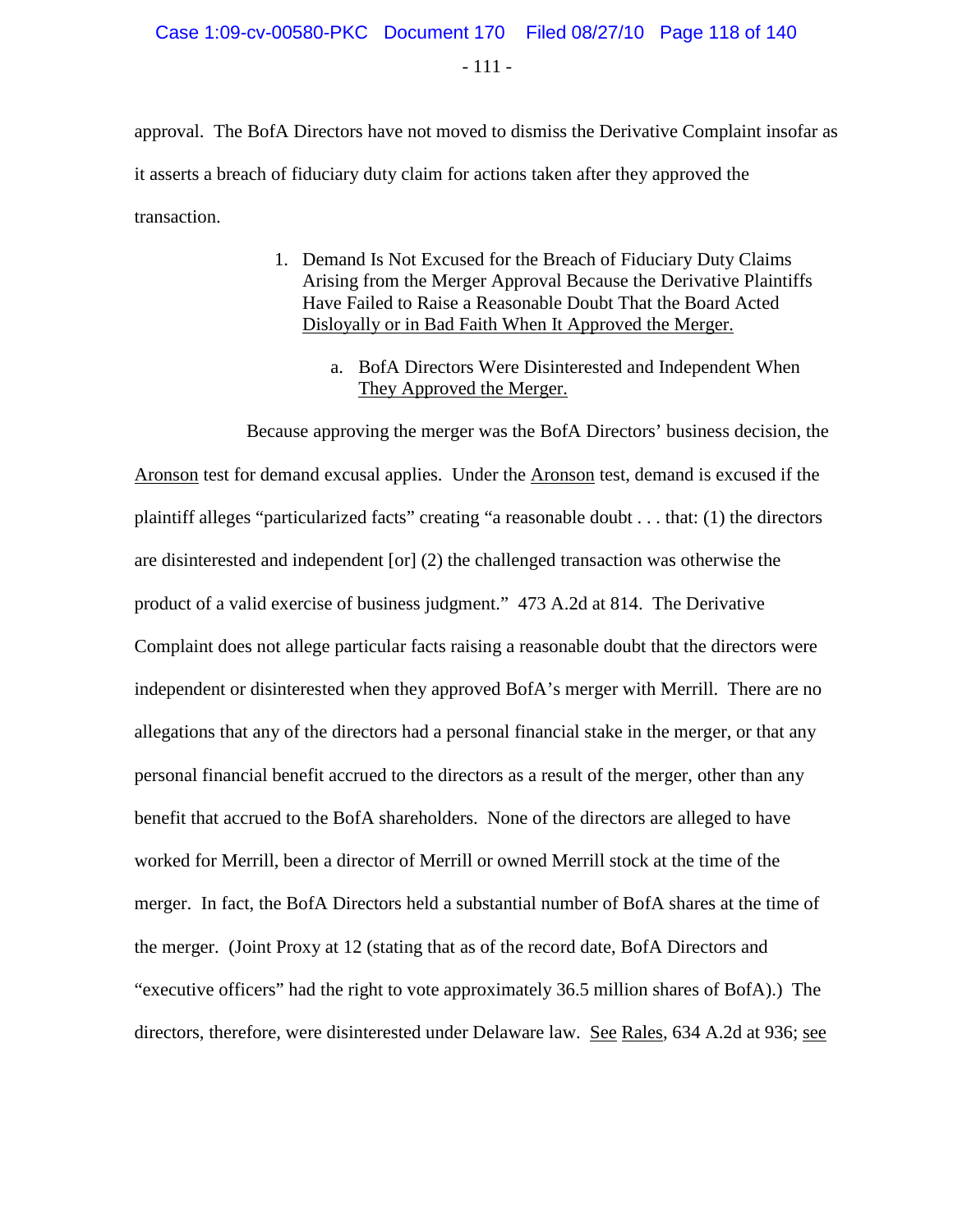# - 112 - Case 1:09-cv-00580-PKC Document 170 Filed 08/27/10 Page 119 of 140

also In re J.P. Morgan Chase & Co. Shareholder Litig., 906 A.2d 808, 821 (Del. Ch. 2005), aff'd, 906 A.2d 766 (Del. 2006).

Although the Derivative Complaint alleges several reasons why the directors were not independent, it does not allege facts sufficient to excuse demand. For example, the Derivative Complaint alleges that the size of the BofA board makes it "large and unwieldy such that it can be and is dominated by Lewis, who . . . has hand picked the majority of the BofA Board." (Deriv. Compl. ¶ 271(f).) Similarly, the Derivative Plaintiffs allege that defendants Lewis and Gifford "are in a position to, and do dominate and control" the board. (Deriv. Compl. ¶ 284(b).) These are conclusory statements, and the Derivative Complaint does not allege particularized facts showing that directors are dominated by Lewis or by Gifford. Aronson, 473 A.2d at 816 ("[A] plaintiff charging domination and control of one or more directors must allege particularized facts manifesting a direction of corporate conduct in such a way as to comport with the wishes or interests of the corporation (or persons) doing the controlling.") (quotation marks omitted).

 The Derivative Plaintiffs allege that nine of the directors had no banking or finance experience and in approving the Merrill acquisition relied heavily on those that did. (Deriv. Compl. ¶ 271(h).) For this reason, according to the Derivative Plaintiffs, these nine directors were not independent. (Deriv. Compl. ¶ 271(h).) This allegation is conclusory. Plaintiffs have not alleged particularized facts demonstrating that these nine directors relied heavily on other directors when they approved the transaction.

Plaintiffs allege that at least two and potentially all of the directors were not independent, according to the NYSE's listing standards. (Deriv. Compl.  $\mathcal{F}(271(a), (b) \& (e).)$ ) According to the Derivative Complaint, under those standards, "[a] director who receives . . .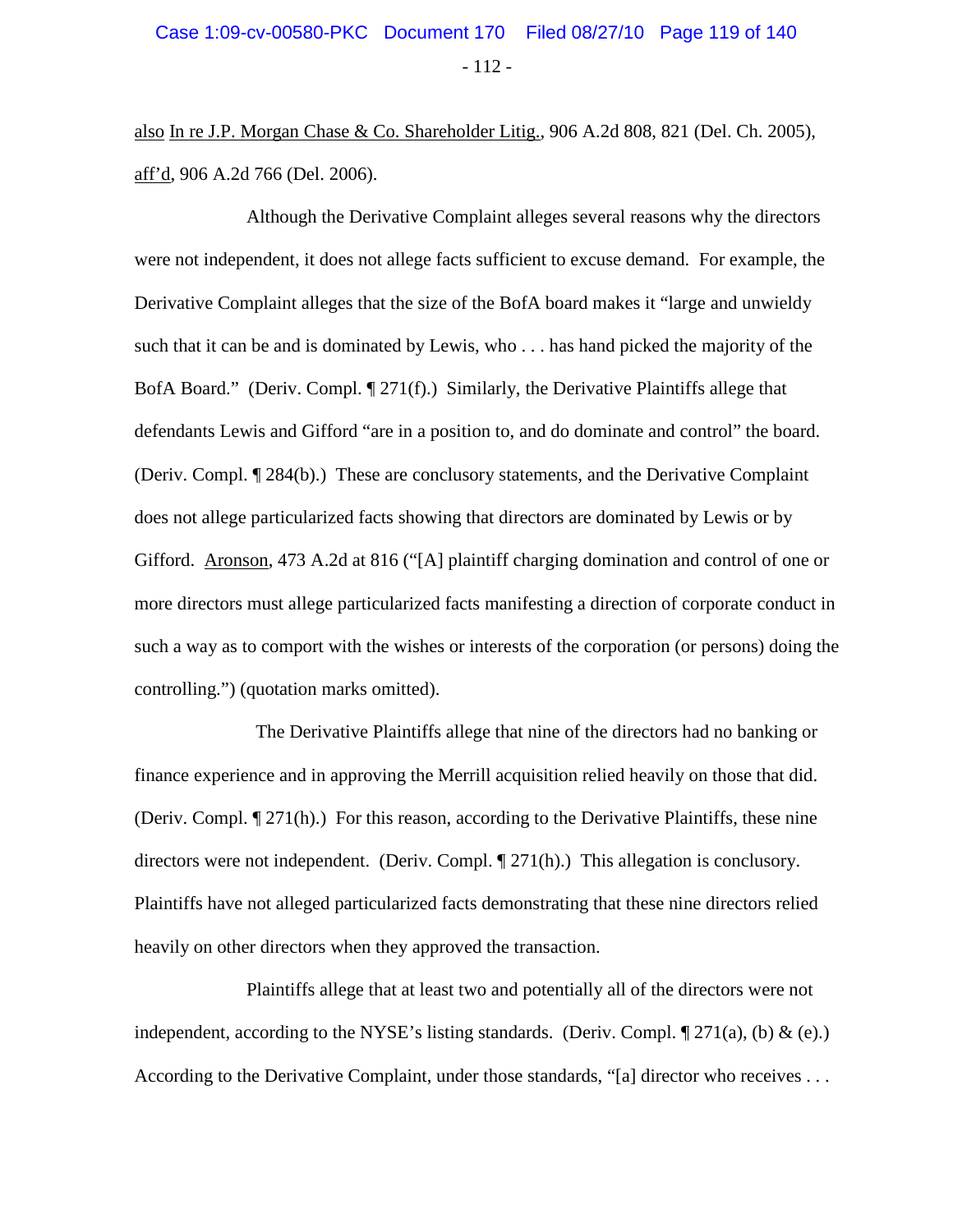### - 113 - Case 1:09-cv-00580-PKC Document 170 Filed 08/27/10 Page 120 of 140

more than \$100,000 per year in direct compensation from the listed company, other than director and committee fees and pension or other forms of deferred compensation[,] is not independent." (Deriv. Compl.  $\P$  271(e) (alterations in original).) In addition, the Derivative Plaintiffs also allege that Lewis and Gifford were "not independent under . . . the Company's own Director Independence Standards." (Deriv. Compl. ¶¶ 271(a) & (b).) But that does not mean these directors lack independence sufficient to disable them from fairly assessing the transaction. See Beam, 845 A.2d at 1049 (director independence "is a fact-specific determination made in the context of a particular case").

Plaintiffs also allege that defendants Gifford, Countryman and May "each serve as both a trustee of NSTAR . . . and a member of the Board of Directors of CBS Corporation," and that because defendant May is the Chairman of NSTAR, the other two directors are beholden to him. (Deriv. Compl.  $\P$  271(i).) Likewise, plaintiffs allege that defendants Sloan and Tillman serve together on another company's board of directors. (Deriv. Compl. ¶ 271(i).) Even if certain directors were beholden to each other, it does not follow that the directors based their decision on something other than the corporate merits. There also remained a majority of directors who were independent of each other and disinterested.

The Derivative Plaintiffs' argue that demand is excused because BofA's directors and officers' insurance policy contains an "insured vs. insured" exclusion. (Deriv. Compl. ¶ 284(g).) Courts applying Delaware law have repeatedly rejected this argument. In re Am. Int'l Group, 70 F. Supp. 2d at 433 (collecting cases applying Delaware law). Finally, I have considered the remainder of plaintiffs' allegations, including the allegations regarding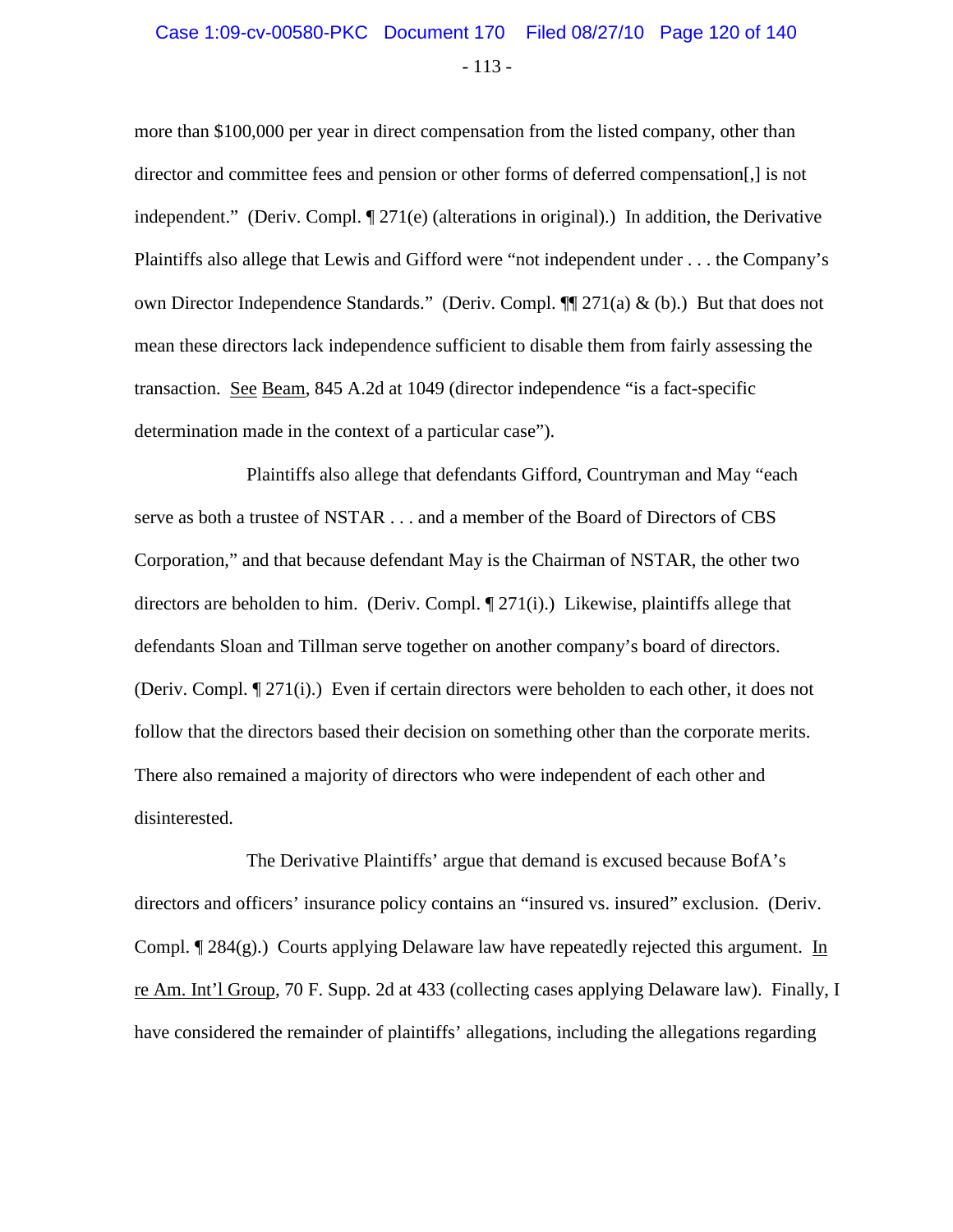- 114 -

director compensation, and conclude that plaintiffs have not alleged particular facts creating a reasonable doubt about that the directors were independent.

> b. Derivative Complaint Fails to Plead That the BofA Directors Acted Disloyally or in Bad Faith When They Approved the Merger.

The second prong of the Aronson test requires plaintiffs to plead particularized facts creating a reasonable doubt that the merger was not a product of a "valid exercise of business judgment." Aronson, 473 A.2d at 814. This requires plaintiffs to plead facts sufficient to support an inference that the board committed a non-exculpated breach of fiduciary duty. In re Lear Corp. Shareholder Litig., 967 A.2d 640, 647-48 (Del. Ch. 2008).

The BofA certificate of incorporation provides that, "[t]o the fullest extent permitted [under Delaware law,] a director of the Corporation shall not be personally liable to the Corporation . . . for monetary damage for breach of his duty as a director." (Exhibit B to the Declaration of Lawrence Portnoy in Support of the Motion to Dismiss the Derivative Complaint ("Portnoy Dec.").)<sup>[18](#page-120-0)</sup> Section 102(b)(7) of the Delaware General Corporation Law provides that a corporation's certificate of incorporation may exculpate directors for breaches of fiduciary duty, other than breaches of the duty of loyalty or "for acts or omissions not in good faith or which involve intentional misconduct or a knowing violation of law." 8 Del. Code Ann. § 102(b)(7). Thus, to satisfy the second prong of Aronson, plaintiffs must plead facts creating a reasonable doubt that the board did not act honestly or in good faith. In re Walt Disney Co. Derivative Litig., 825 A.2d 275, 286 (Del. Ch. 2003). "Such a claim cannot

<span id="page-120-0"></span><sup>&</sup>lt;sup>18</sup> The Court may take judicial notice of the contents of BofA's certificate of incorporation pursuant to Rule 201(b)(2), Fed. R. Evid., which allows courts to take judicial notice of a fact that is "not subject to reasonable dispute in that it is . . . capable of accurate and ready determination by resort to sources whose accuracy cannot reasonably be questioned." See Louisiana Mun. Police Emps. Ret. Sys. v. Blankfein, No. 08 Civ. 7605 (LBS), 2009 WL 1422868, at \*7 (S.D.N.Y. May 19, 2009) (taking judicial notice that a corporation's "certificate of incorporation exculpates the Director Defendants from liability to the Company to the fullest extent allowed by Delaware law").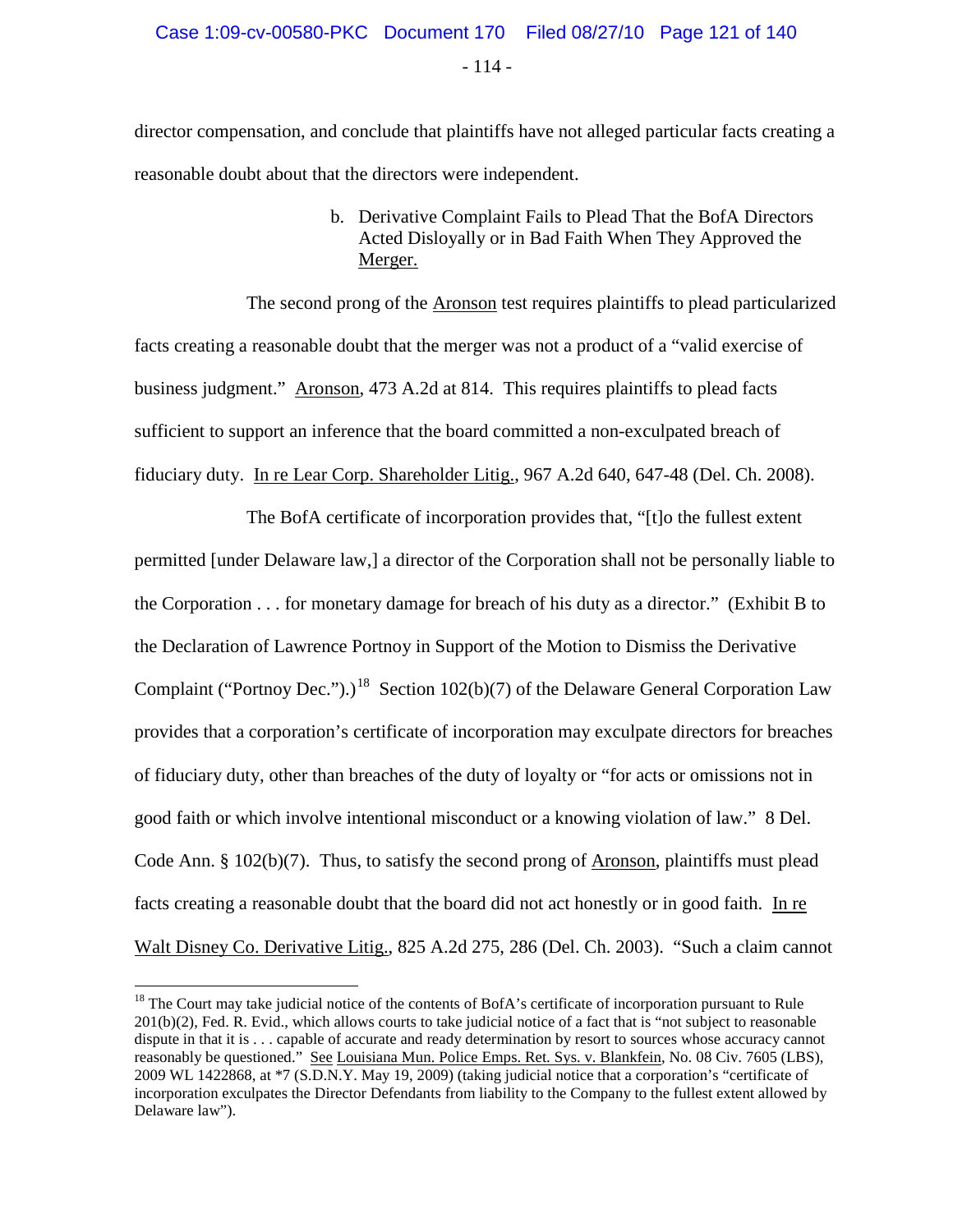# $-115 -$ Case 1:09-cv-00580-PKC Document 170 Filed 08/27/10 Page 122 of 140

rest on facts that simply support the notion that the directors made an unreasonable or even grossly unreasonable judgment." In re Lear Corp., 967 A.2d at 652. "Rather, it must rest on facts that support a fair inference that the directors consciously acted in a manner contrary to the interests of [the corporation] and its stockholders." Id.

The Derivative Plaintiffs argue that their allegations regarding the speed with which the due diligence process was conducted and the merger was approved, the fact that no board committee was appointed to review the merger, and that there was no attempt to negotiate better terms, sufficiently allege that the board acted in bad faith. Plaintiffs rely on Disney for support.

In holding that plaintiffs had pled a non-exculpated breach of fiduciary duty, Disney stated that "the facts alleged in the new complaint suggest that the defendant directors consciously and intentionally disregarded their responsibilities, adopting a 'we don't care about the risks' attitude concerning a material corporate decision." Id. at 289 (emphasis in original). In contrast to the board in Disney, the BofA Directors met with senior members of BofA management and outside advisors. (Deriv. Compl. ¶ 107.) They reviewed the terms of the proposed transaction. (Deriv. Compl. ¶ 107.) Two outside financial advisors presented the board with their due diligence findings "and additional information, including financial information regarding the two companies and the transaction . . . ." (Deriv. Compl. ¶ 107.) Both outside financial advisors provided the board with an opinion that the consideration BofA would pay was fair to BofA from a financial point of view. (Deriv. Compl. ¶ 107.)

Essentially, plaintiffs' allegations amount to a claim that the BofA board's review and approval of the merger was inadequate. That, however, cannot form the basis of a claim that the directors acted in bad faith. Lyondell Chem. Co. v. Ryan, 970 A.2d 235, 243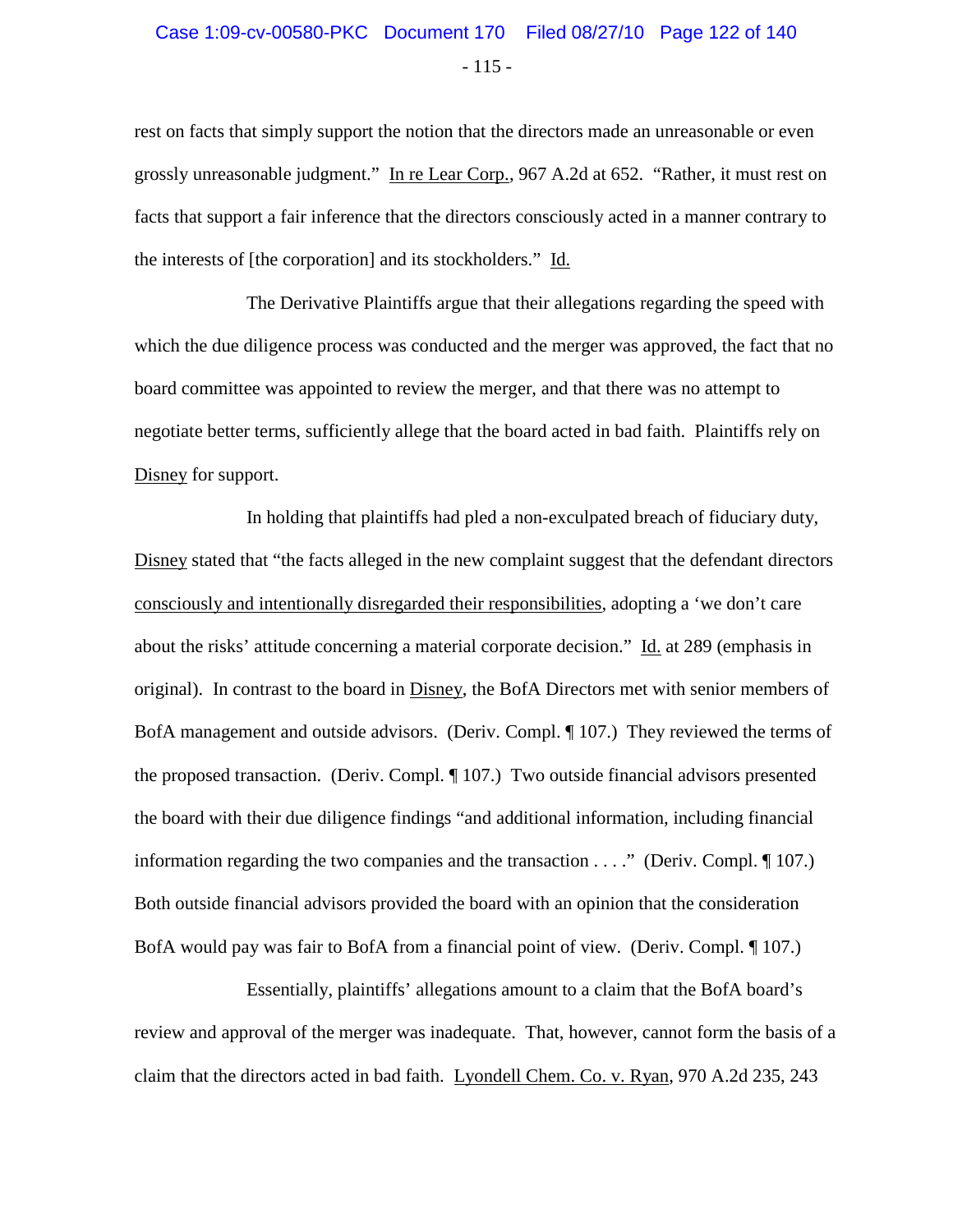# - 116 - Case 1:09-cv-00580-PKC Document 170 Filed 08/27/10 Page 123 of 140

(Del. 2009). Although the BofA board acted quickly in approving the merger, the Derivative Complaint does not allege that they acted disloyally, or that they were so inadequately informed that they could not exercise their business judgment.

The remainder of plaintiffs' allegations regarding the board's approval amount to post-hoc criticisms that the BofA board made a poor deal. A poor decision does not mean that the directors acted disloyally. Consequently, plaintiffs were not excused from making a demand on the board for their breach of fiduciary duty claims against the BofA Directors and Officers arising from the time prior to and including the board's decision to approve the merger, and those claims are dismissed pursuant to Rule 23.1.

#### 2. Alternatively, Plaintiffs Have Failed to State a Claim Against the BofA Derivative Defendants for Breach of Fiduciary Duty Arising from the Time Prior to and Including the Board's Approval of the Merger.

The Derivative Plaintiffs argue that the BofA Derivative Defendants breached their fiduciary duty to BofA by "agreeing to acquire Merrill after only 10 hours of due diligence, based on incomplete information and insufficient analysis," and by "agreeing to pay tens of billions of dollars in valuable BofA common stock for Merrill, at a time when Merrill was in a liquidity turmoil, faced [an] imminent bankruptcy filing, and could otherwise have been acquired for mere 'pennies' on the dollar." (Deriv. Compl.  $\P$  314(a) & (b).)

Rule 23.1 requires plaintiffs to plead particular facts showing why demand is excused, and Rule 8(a) only requires plaintiffs to plead enough facts to state a plausible claim. Although those two standards are different, for substantially the same reasons just discussed, plaintiffs have failed to state a claim against the BofA Directors for a non-exculpated breach of fiduciary duty.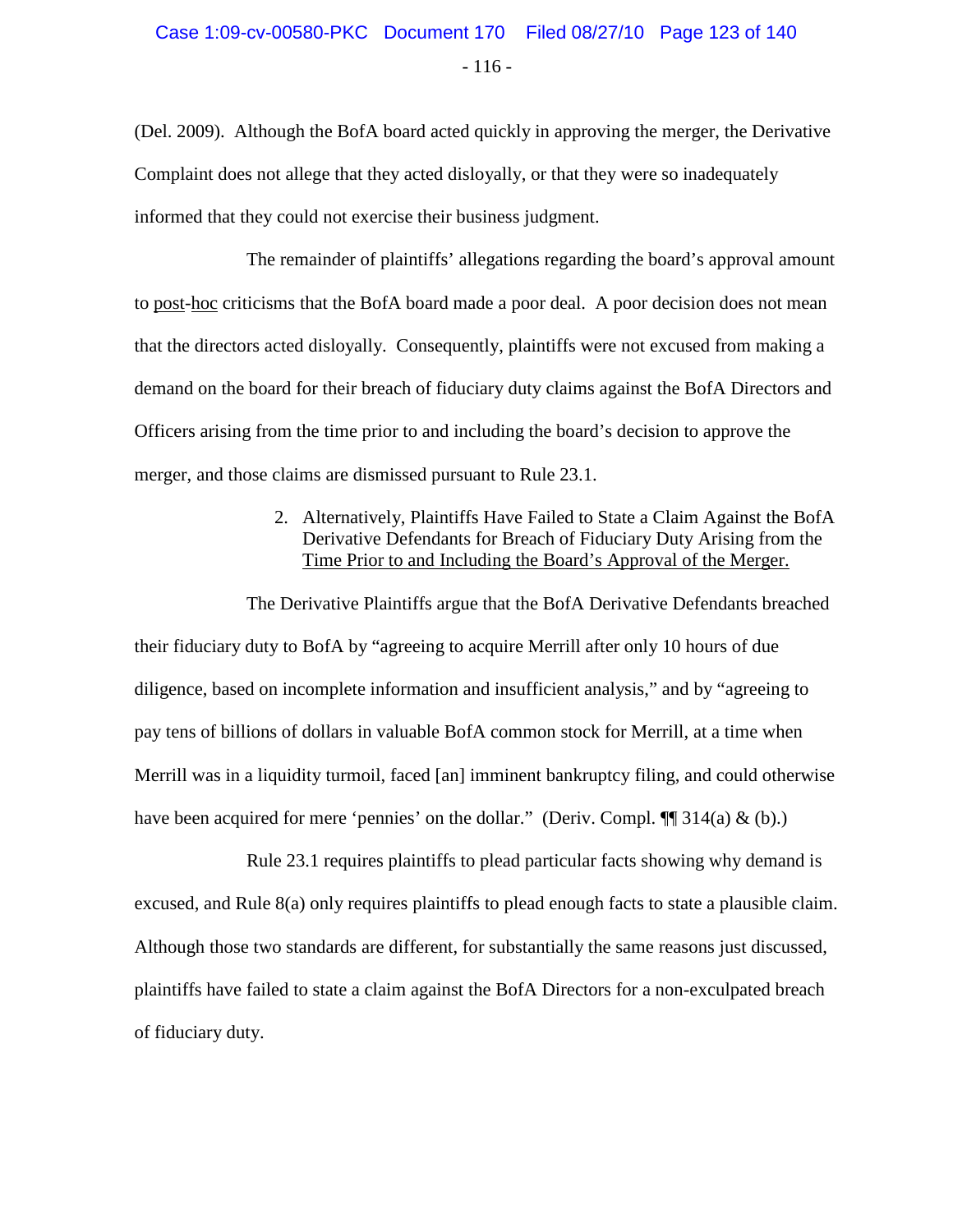### - 117 - Case 1:09-cv-00580-PKC Document 170 Filed 08/27/10 Page 124 of 140

Officers of Delaware corporations owe the same fiduciary duties to the corporation as do its directors. Gantler v. Stephens, 965 A.2d 695, 708-09 (Del. 2009). Unlike the BofA Directors, section 102(b)(7) of the Delaware General Corporation Law does not allow BofA to exculpate the officer defendants from breaches of their fiduciary duty of care. Both parties agree that the standard for liability for breaching the duty of care is "gross negligence." See In re Lear Corp., 967 A.2d at 651. To demonstrate gross negligence, plaintiffs must allege that the officers acted with "reckless indifference to or a deliberate disregard of the whole body of stockholders or actions which are without the bounds of reason." Tomczak v. Morton Thiokol, Inc., CIV. A. No. 7861, 1990 WL 42607, at \*12 (Del. Ch. Apr. 5, 1990). This standard is "extremely stringent." In re Lear Corp., 967 A.2d at 652.

Plaintiffs allege that defendants Curl and Lewis negotiated the terms of BofA's acquisition of Merrill, and that each played a pivotal role in the due diligence on Merrill. Specifically, the Derivative Plaintiffs have alleged that Curl headed BofA's negotiation team and negotiated the Merrill bonus payments and the price BofA would pay for Merrill. (Deriv. Compl. ¶¶ 54, 101.) Plaintiffs also allege that Lewis and Price formed a 45-member team to perform the due diligence of Merrill, which lasted less than a day. (Deriv. Compl. ¶ 234.) Although plaintiffs take issue with the terms of the deal, and the fact that the negotiations lasted only "a matter of hours," they have not pled any facts that allow the Court to reasonably infer that Curl, Lewis or Price conducted these negotiations recklessly or with deliberate disregard to the BofA shareholders' interests. The mere fact that these officers represented BofA in negotiating the merger and in performing the due diligence of Merrill does not mean that they acted recklessly or outside the bounds of reason, even if the deal turned out to be a bad one.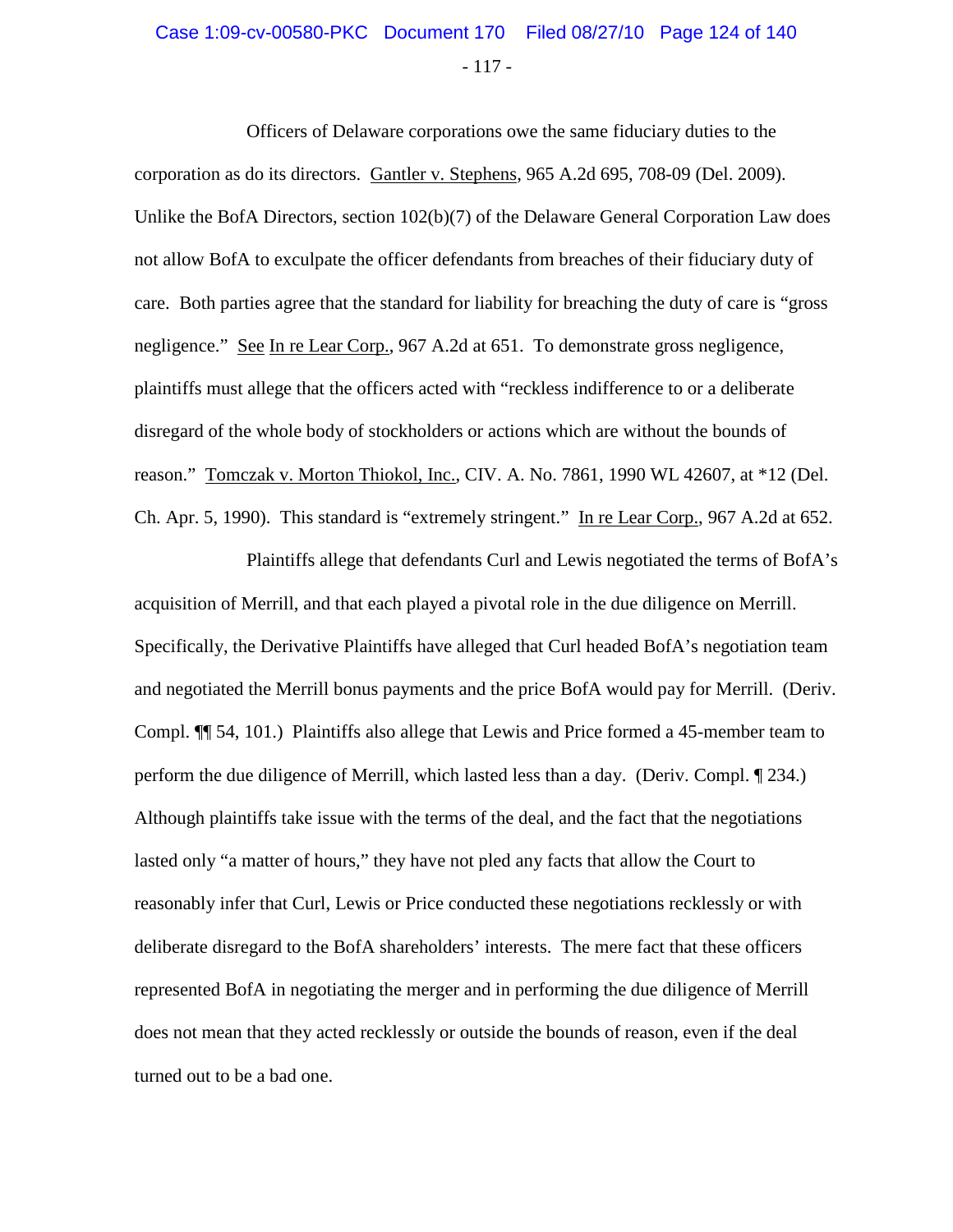# - 118 - Case 1:09-cv-00580-PKC Document 170 Filed 08/27/10 Page 125 of 140

The Derivative Complaint fails to set forth nonconclusory factual allegations that, if proven, would amount to gross negligence on the part of other BofA Officers. Plaintiffs argue that, based on the positions of these individuals, it may be reasonably inferred that each officer was a member of, or perhaps led, BofA's 45-member due diligence team. The only facts alleged that invite this inference are the officers' job titles, and for a few of them, a cursory job description. (Deriv. Compl. ¶¶ 60-67.) Plaintiffs do not allege that these officers were part of BofA's due diligence team. They do not allege facts sufficient to support a reasonable inference that even if these defendants were part of the BofA due diligence team, they were grossly negligent in performing their due diligence functions. Therefore, plaintiffs have failed to allege that the BofA Officers breached their fiduciary duty of care.

Likewise, plaintiffs have failed to allege that the BofA Officers breached their fiduciary duty of loyalty to the corporation. There is no allegation that the BofA Officers were motivated by a self-interest that was not shared by the BofA shareholders, or by ill will. Therefore, plaintiffs can only state a claim for breach of the fiduciary duty of loyalty if they successfully allege that the officers acted in bad faith. Lyondell, 970 A.2d at 239-40. "[B]ad faith encompasses not only an intent to harm but also intentional dereliction of duty." Id. at 240. Thus, fiduciaries act in bad faith if they "knowingly and completely failed to undertake their responsibilities." Id. at 243-44. There are no allegations supporting such an inference. Therefore, the claims against the BofA Officers for breach of fiduciary duty arising out of the negotiation and approval of the merger are dismissed.

#### 3. BofA Officers' Motion to Dismiss the Claims Based on Post-Approval Breaches of Fiduciary Duty is Granted.

The BofA Director defendants do not move to dismiss the breach of fiduciary duty claims to the extent they are based on events that occurred between the board's approval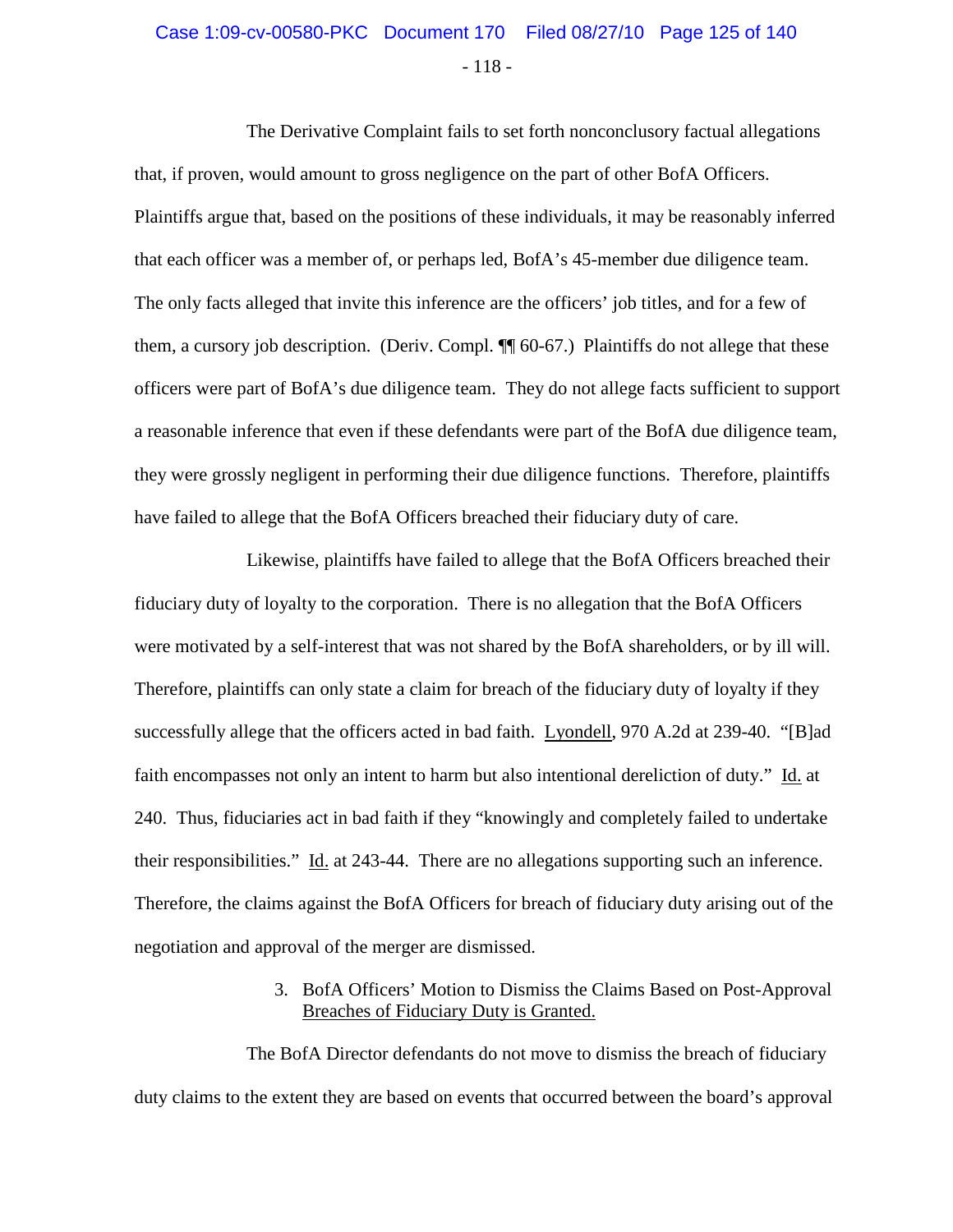of the merger and its closing. The BofA Officer defendants, however, move to dismiss the breach of fiduciary duty claims arising out of their actions after the board approved the transaction.

#### a. Derivative Plaintiffs Have Not Adequately Alleged That the BofA Officers Breached the Duty of Disclosure.

The Derivative Plaintiffs allege that the BofA Officers breached their fiduciary duty by failing to update the Joint Proxy to disclose the Merrill bonus agreement and Merrill's losses from the fourth quarter of 2008. (Deriv. Compl.  $\P$  314(c) & (d), 337(a) & (b).) They also allege that the BofA Officers breached their duty of disclosure by not disclosing that "the Board had determined a [MAC] had occurred justifying rescission of the Merger, or that the BofA [Derivative ] Defendants purportedly had received threats from Secretary Paulson if the MAC clause were invoked, or that the decision to invoke the MAC had been rescinded, or that BofA had sought and obtained \$138 billion in additional TARP funding to complete" the transaction. (Deriv. Compl.  $\P$  314(c), 337(a).)

The "duty of disclosure" is not an independent duty, but rather an application of both the duties of care and of loyalty. Pfeffer v. Redstone, 965 A.2d 676, 684 (Del. 2009). Under Delaware law, the duty of disclosure requires "directors to provide the stockholders with accurate and complete information material to a transaction or other corporate event that is being presented to them for action." Malone v. Brincat, 722 A.2d 5, 10 (Del. 1998). "Corporate fiduciaries can breach their duty of disclosure under Delaware law by making a materially false statement, by omitting a material fact, or by making a partial disclosure that is materially misleading." Pfeffer, 965 A.2d at 684 (quotation marks and ellipsis omitted).

Delaware case law generally treats the duty of disclosure as one that applies to directors or, in some cases, majority shareholders. E.g., Malone, 722 A.2d at 9 ("This Court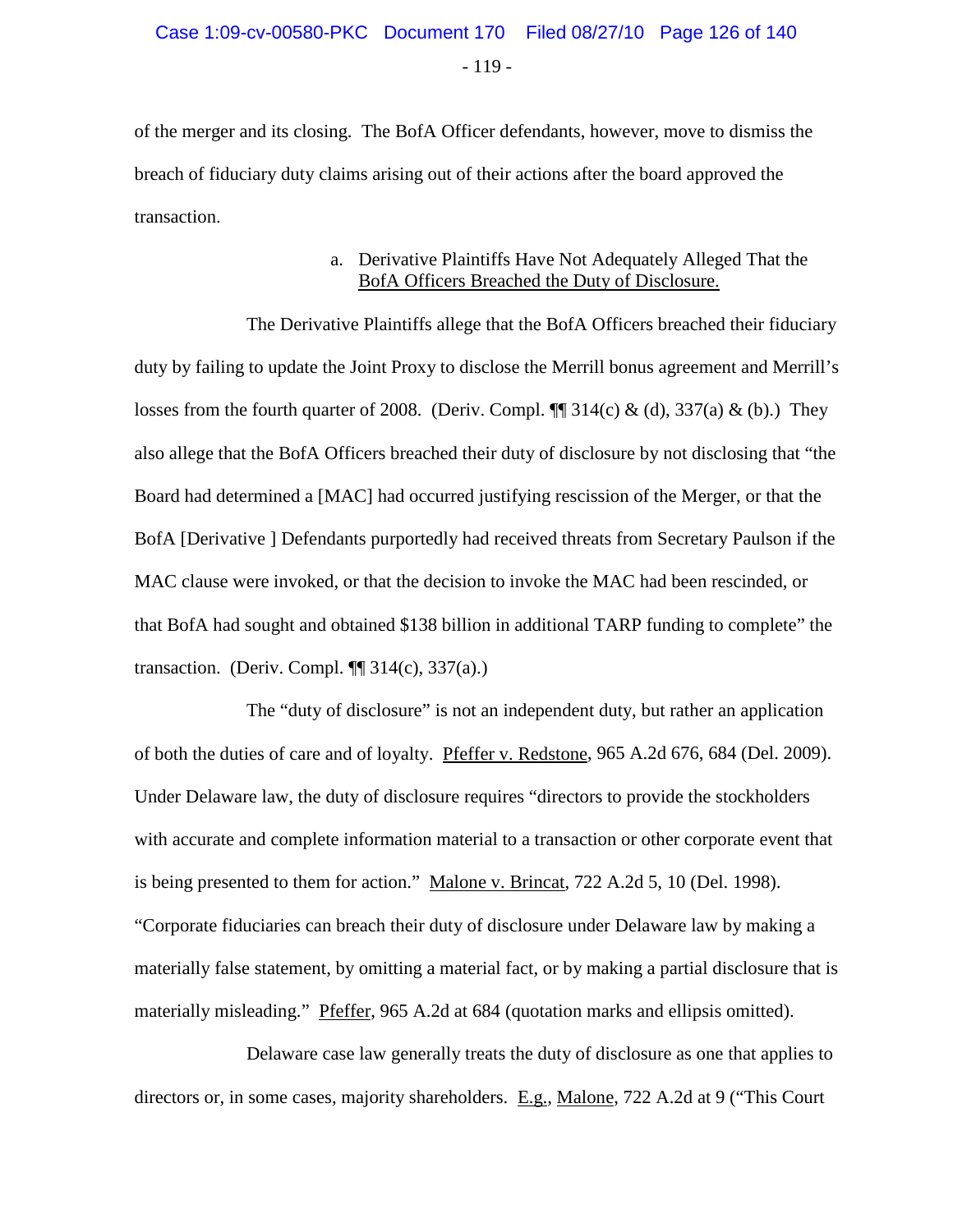### - 120 - Case 1:09-cv-00580-PKC Document 170 Filed 08/27/10 Page 127 of 140

has held that a board of directors is under a fiduciary duty to disclose material information when seeking shareholder action."); Stroud v. Grace, 606 A.2d 75, 84 (Del. 1992) ("[D]irectors of Delaware corporations are under a fiduciary duty to disclose fully and fairly all material information within the board's control when it seeks shareholder action."); Wayne Cnty. Emp. Ret. Sys. v. Corti, Civ. Act. No. 3534-CC, 2009 WL 2219260, at \*8 (Del. Ch. July 24, 2009) ("When a board of directors seeks shareholder action, the fiduciary duty of disclosure, which is a specific application of the duties of care and loyalty, requires that the board disclose fully and fairly all material information within the board's control.") (internal quotation marks omitted), aff'd, 996 A.2d 795 (Del. 2010).<sup>[19](#page-126-0)</sup> The parties have not cited to any case in which an officer of a Delaware corporation has been held liable for breaching a duty of disclosure by failing to disclose material information not included in a proxy statement.

However, in 2009, the Delaware Supreme Court held that officers of Delaware corporations, "like directors, owe fiduciary duties of care and loyalty," to their corporation, and those fiduciary duties "are the same as those of directors." Gantler, 965 A.2d at 708-09. In so holding, the court explicitly noted that it was simply reiterating a well-established principle of Delaware law. Id. at 709 n.36 ("That officers and directors of Delaware corporations have identical fiduciary duties has long been an articulated principle of Delaware law.") (citing Guth v. Loft, Inc., 5 A.2d 503, 510 (Del. 1939)).

The Gantler court's comment that officers' fiduciary duties are "the same as those of directors" was contained in a discussion of the duty of loyalty. The court was also presented with duty of disclosure claims. In the opinion containing the judgment reversed by

<span id="page-126-0"></span><sup>&</sup>lt;sup>19</sup> In addition, in Metro Communication Corp. BVI v. Advanced Mobilecomm Techs. Inc., the Delaware Court of Chancery held that managers of a limited liability corporation could be liable for failing to correct prior statements they subsequently learned were false. 854 A.2d 121, 153 (Del. Ch. 2004).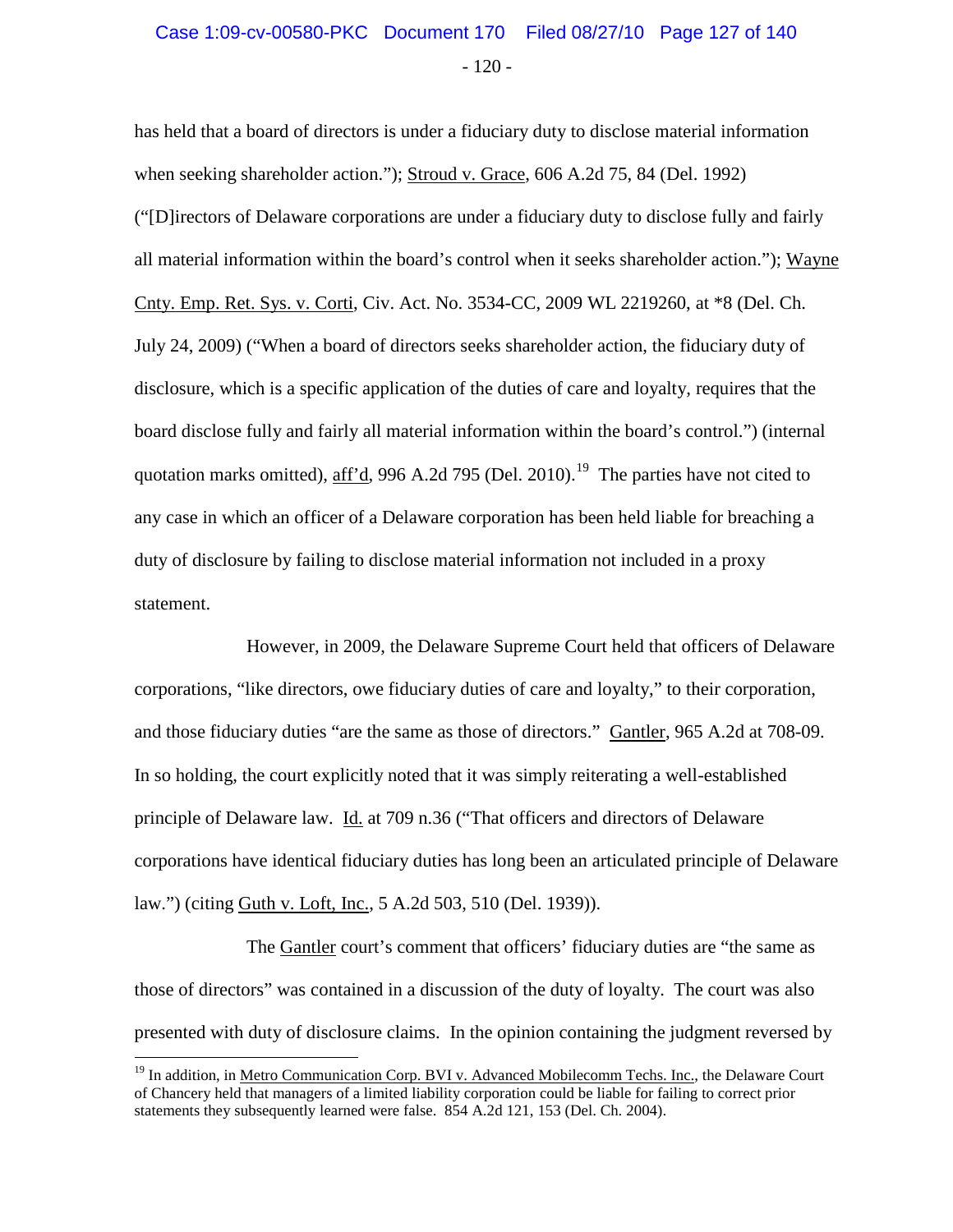### - 121 - Case 1:09-cv-00580-PKC Document 170 Filed 08/27/10 Page 128 of 140

the Delaware Supreme Court, the Court of Chancery specifically noted that the plaintiffs had asserted a disclosure claim against the directors of a corporation, as well as one individual who was an officer but not a director. Gantler v. Stephens, Civ. Act. No. 2392-VCP, 2008 WL 401124, at \*19 n.135 (Del. Ch. Feb. 14, 2008). Those plaintiffs argued to the Court of Chancery that the officer could be liable on a duty of disclosure theory because he was a "filing person" under the federal securities laws. Id. The Court of Chancery ultimately did not address whether this was a viable theory because it dismissed the plaintiffs' complaint on other grounds. Id. In reversing the dismissal, the Delaware Supreme Court likewise did not address the issue. However, in its discussion of the plaintiffs' duty of disclosure claim, the court reiterated the "well-settled" rule "that 'directors of Delaware corporations [have] a fiduciary duty to disclose fully and fairly all material information within the board's control when it seeks shareholder action." Gantler, 965 A.2d at 710 (emphasis added).

There is no indication that in remarking about the duties of officers, the Delaware Supreme Court was imposing on officers, whose duties, responsibilities and authority may be relatively limited in this context, a duty to disclose to shareholders material facts that were omitted from a proxy statement. Such a duty could encourage a series of independent communications from officers to shareholders, instead of one message from the single body tasked with managing the affairs of Delaware corporations: the board of directors. It therefore appears that Delaware law did not require the BofA Officers to disclose to shareholders material information that was omitted from the Joint Proxy.

Delaware law also recognizes that a separate violation of fiduciary duty can occur "[w]hen the directors are not seeking shareholder action, but are deliberately misinforming shareholders about the business of the corporation, either directly or by a public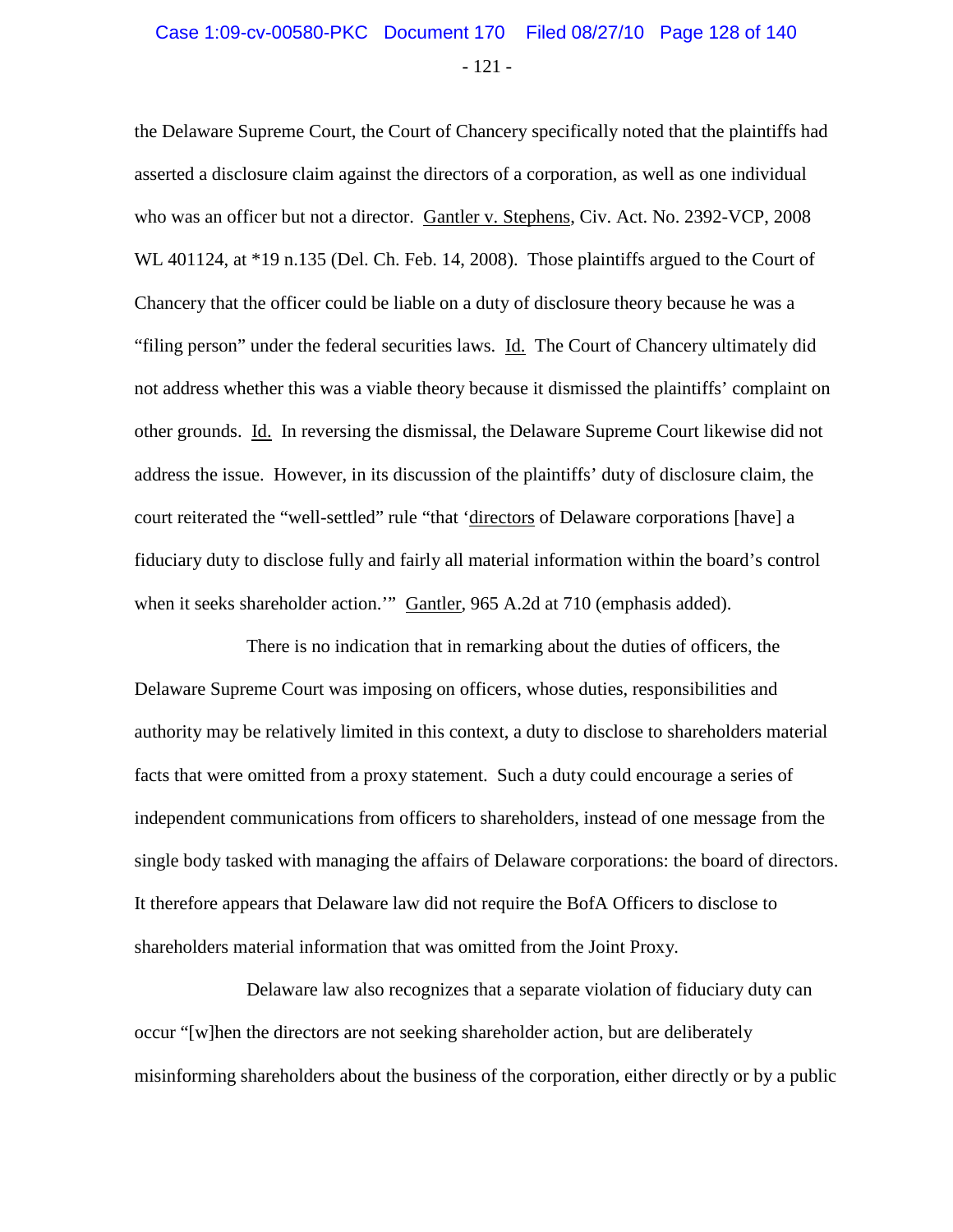statement . . . ." Malone, 722 A.2d at 14. Even assuming this duty did apply to the BofA Officers, the Derivative Plaintiffs' claims were based on omissions, not deliberate misinformation. (Deriv. Compl. ¶¶ 314, 337.)

The BofA Officers' motion to dismiss is granted with respect to the Derivative Plaintiffs' duty of disclosure claims.

#### b. Alleged Decision to Retract the Invocation of the MAC Clause.

Aside from their non-disclosure claims, plaintiffs also allege that the BofA Officers breached their fiduciary duty when they "fail[ed] to invoke the MAC clause or otherwise terminate or renegotiate the Merger even though they knew and had determined that it was in BofA's best interests to do so." (Deriv. Compl. ¶ 314(e).) Specifically, the Derivative Complaint alleges that during November and December 2008, several BofA Officers discussed whether BofA could invoke the MAC clause (Deriv. Compl. ¶ 181), sought and rendered legal advice regarding the MAC clause, (Deriv. Compl. ¶ 182), and ultimately received advice that grounds existed for invoking the MAC clause (Deriv. Compl. ¶ 184). At some point between December 17 and 21, two of the BofA Officers, Price and Brinkley, are alleged to have formed an opinion that BofA would prevail in a lawsuit over the MAC clause. (Deriv. Compl. ¶ 187.) These allegations are sufficient only to support an inference that these defendants were evaluating BofA's positions regarding the MAC clause. They are not sufficient to state a plausible claim that these defendants acted with "reckless indifference," a "deliberate disregard" of the BofA shareholders, or that the BofA Officers acted disloyally. Tomczak, 1990 WL 42607, at \*12.

According to the Derivative Complaint, the BofA board decided to invoke the MAC clause on December 21, 2008. (Deriv. Compl. ¶ 188.) It is also alleged that the board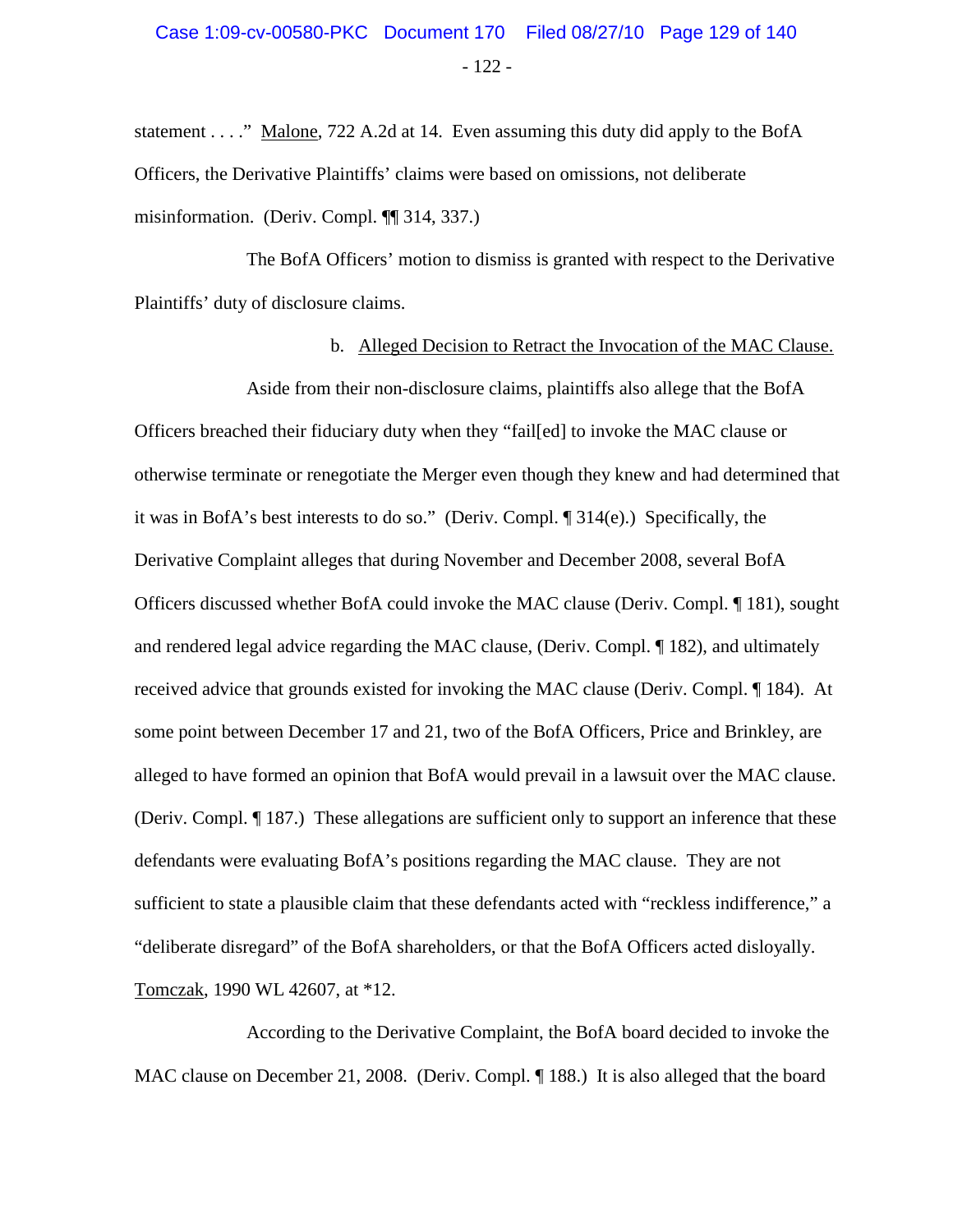### - 123 - Case 1:09-cv-00580-PKC Document 170 Filed 08/27/10 Page 130 of 140

reversed this decision on December 22, 2008, after Secretary Paulson allegedly threatened to "remove BofA's management and Board from their offices." (Deriv. Compl ¶¶ 188, 196.) Although the Derivative Complaint alleges that certain BofA Officers attended the December 22 meeting at which Lewis "formally sought the Board's concurrence with management's decision" not to invoke the MAC clause, and that there was "no dissent from the consensus" at that meeting (Deriv. Compl. ¶ 196), there is no allegation that the BofA Officers other than Lewis advised the board to reverse its decision.

The Derivative Plaintiffs have not plausibly alleged that the BofA Officers breached their fiduciary duty with regard to the claims arising from the BofA board's decision not to invoke the MAC.

#### C. Derivative Plaintiffs Have Failed to State a Claim for Unjust Enrichment.

The Derivative Complaint asserts a claim of unjust enrichment against the BofA Officers. The defendants argue that North Carolina law applies to plaintiffs' claim for unjust enrichment because BofA's principal place of business is in North Carolina and most of the BofA Officers are citizens of North Carolina. (Deriv. Compl. ¶¶ 42, 59-65.) Plaintiffs do not specifically deny that North Carolina law applies, but they cite to Delaware authority in their opposition brief. I need not decide which state's law applies, as there is no conflict between the applicable laws of the two jurisdictions. Rogers v. Grimaldi, 875 F.2d 994, 1002 (2d Cir. 1989) (a federal court exercising supplemental jurisdiction applies the choice of law rules of the forum state); In re Allstate Ins. Co. (Stolarz), 81 N.Y.2d 219, 223 (N.Y. 1993) ("The first step in any case presenting a potential choice of law issue is to determine whether there is an actual conflict between the laws of the jurisdictions involved.").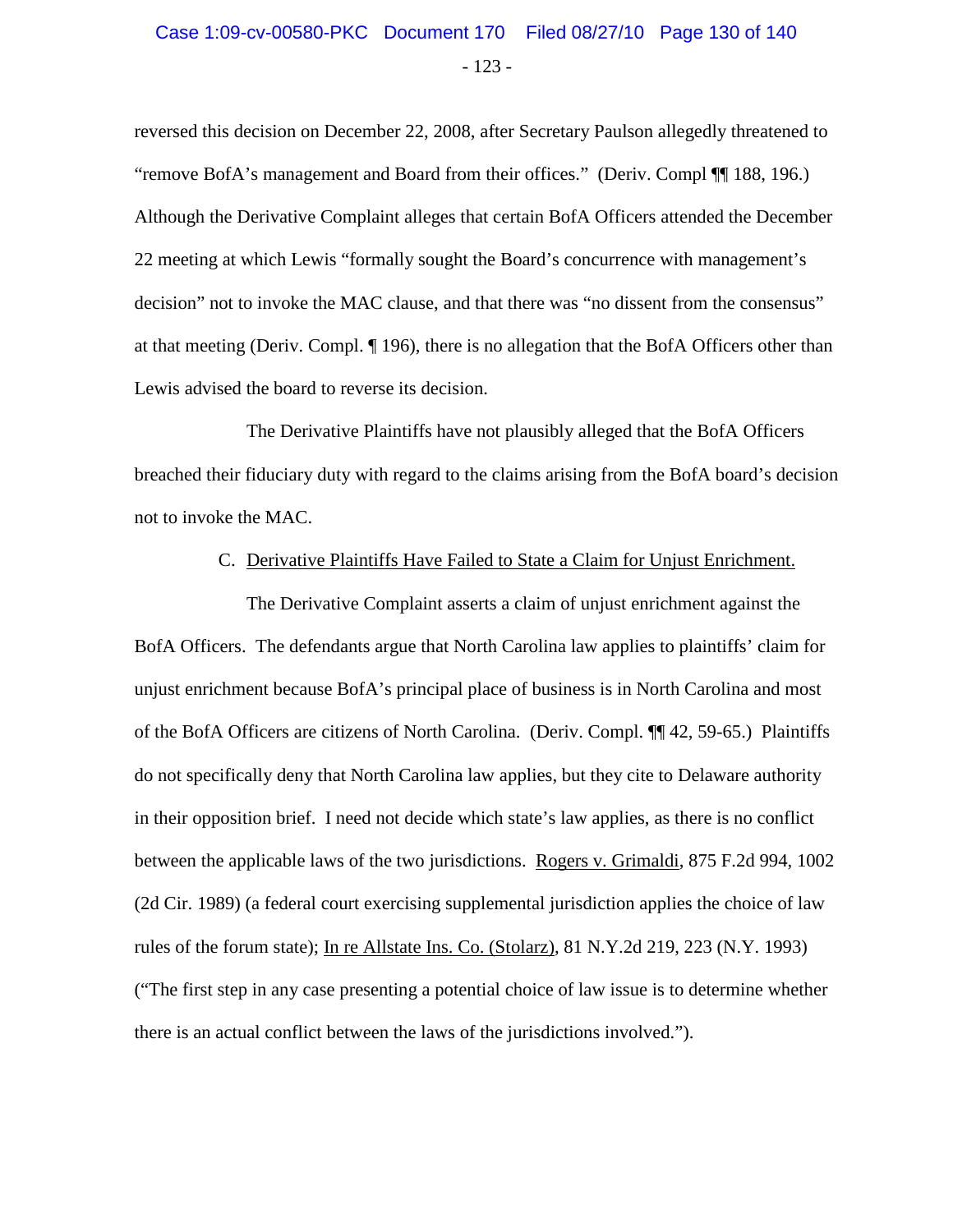### - 124 - Case 1:09-cv-00580-PKC Document 170 Filed 08/27/10 Page 131 of 140

Under North Carolina law, a plaintiff must adequately allege that the defendant has been enriched "at another's expense under circumstances that, in equity and good conscience, call for an accounting by the wrongdoer." Ellis Jones, Inc. v. W. Waterproofing Co., Inc., 66 N.C. App. 641, 646 (N.C. Ct. App. 1984). Under Delaware law, unjust enrichment is the "unjust retention of a benefit to the loss of another, or the retention of money or property of another against the fundamental principles of justice or equity and good conscience." Fleer Corp. v. Topps Chewing Gum, Inc., 539 A.2d 1060, 1062 (Del. 1988). Under both states' laws, unjust enrichment occurs when a person has been enriched, to the detriment of another, under unfair or inequitable circumstances.

According to the Derivative Complaint, the BofA Officers were unjustly enriched because they "failed to achieve BofA's business and financial goals except in an illegitimate and unlawful manner," and therefore, "the incentive compensation payments" to these defendants "were not properly awarded for the work performed and results achieved." (Deriv. Compl. ¶ 330.) Plaintiffs seek the return of any incentive compensation awarded to these defendants. (Deriv. Compl. ¶ 330.)

Plaintiffs have not alleged that the BofA Officers benefitted from the unlawful conduct alleged in the Derivative Complaint. Plaintiffs have not alleged that the "incentive compensation" the BofA Officers received was tied to the consummation of the merger with Merrill. Similarly, plaintiffs do not allege what "BofA's business and financial goals" were, let alone how the alleged wrongdoing asserted in the Derivative Complaint helped the BofA Officers achieve those goals. Because plaintiffs have failed to allege facts showing why it would be unfair or inequitable to allow the BofA Officers to retain their incentive compensation, their claim for unjust enrichment is dismissed for failure to state a claim.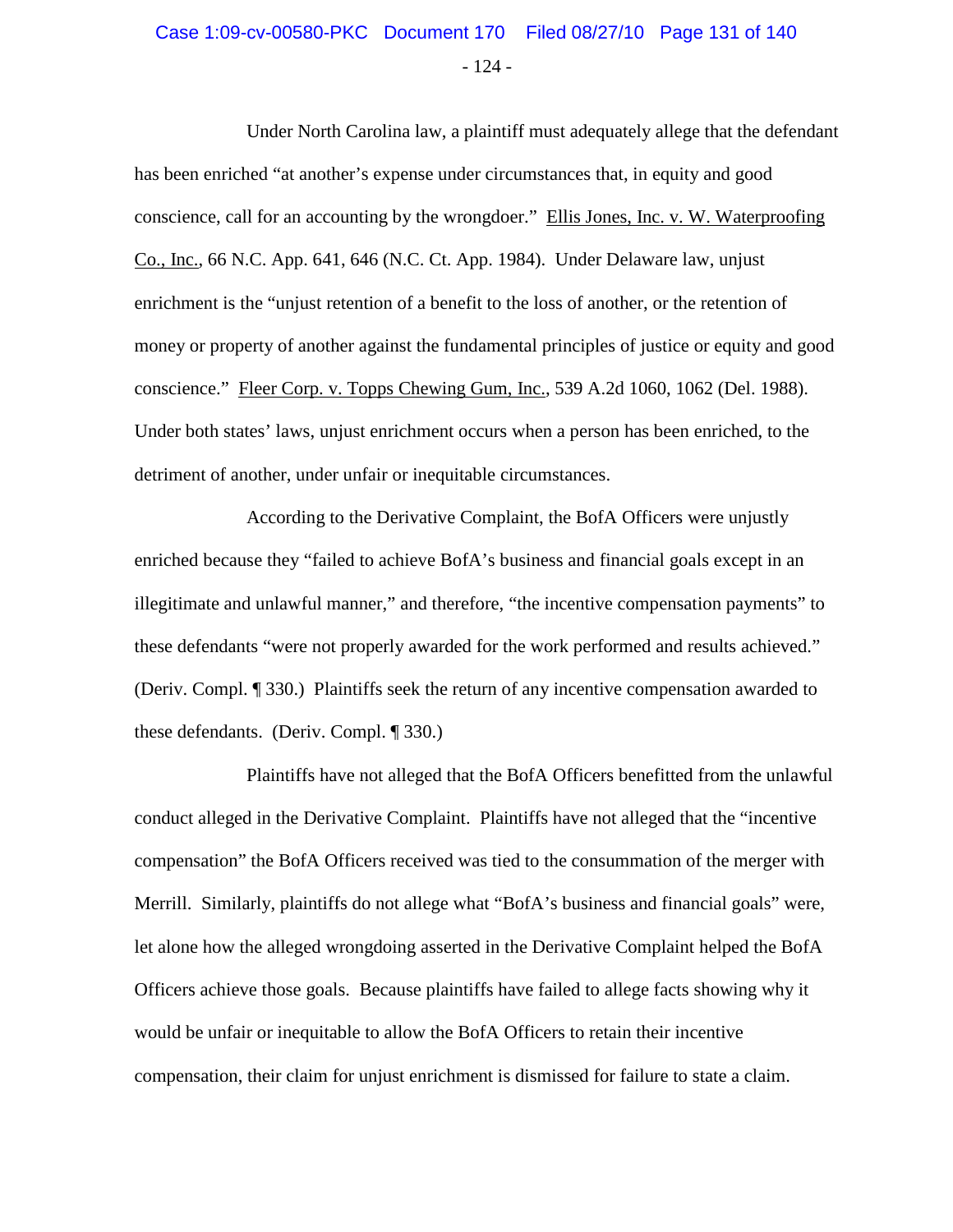## - 125 - Case 1:09-cv-00580-PKC Document 170 Filed 08/27/10 Page 132 of 140

In addition, demand is not excused for this claim. The Derivative Plaintiffs did not name the BofA Directors in the unjust enrichment claim. (Deriv. Compl. ¶ 325-31.) There are no allegations in the Derivative Complaint connecting the board to the alleged unjust enrichment of the officers. Plaintiffs do not allege that the board set the compensation levels for the "incentive compensation" at issue. Even if the members of the Compensation and Benefits Committee set the incentive compensation for the BofA Officers, the Derivative Plaintiffs have not pled particular facts creating a reasonable doubt that the majority of the board (even excluding Lewis) who were not members of that committee could have exercised their disinterested and independent business judgment in considering a demand to file suit. Rales, 634 A.2d at 934. Demand for the unjust enrichment claim, therefore, is not excused.

D. Derivative Plaintiffs Have Failed to State a Claim for Contribution.

Plaintiffs assert a claim for contribution against the BofA Directors and Officers. The BofA Derivative Defendants cite Delaware law on contribution. The Derivative Plaintiffs do not dispute that Delaware law applies.

Under Delaware law, the right of contribution is governed by the Uniform Contribution Among Tort-feasors Law, 10 Del. Code Ann. § 6301, et seq. The "inherent requirement" of a claim for contribution "is that the parties are joint tortfeasors who share a 'common liability.'" Builders & Managers, Inc. v. Dryvit Sys., Inc., No. Civ. A. 00C11111JEB, 2004 WL 304357, at \*2 (Del. Super. Ct. Feb. 13, 2004). According to the Derivative Complaint, the BofA Derivative Defendants have "exposed BofA to a significant liability under various federal and state laws," causing BofA to suffer a "substantial harm." (Deriv. Compl. ¶¶ 333-34.) Plaintiffs have not alleged facts showing that BofA has suffered any liabilities under federal or state laws, or what "substantial harm" has been done to BofA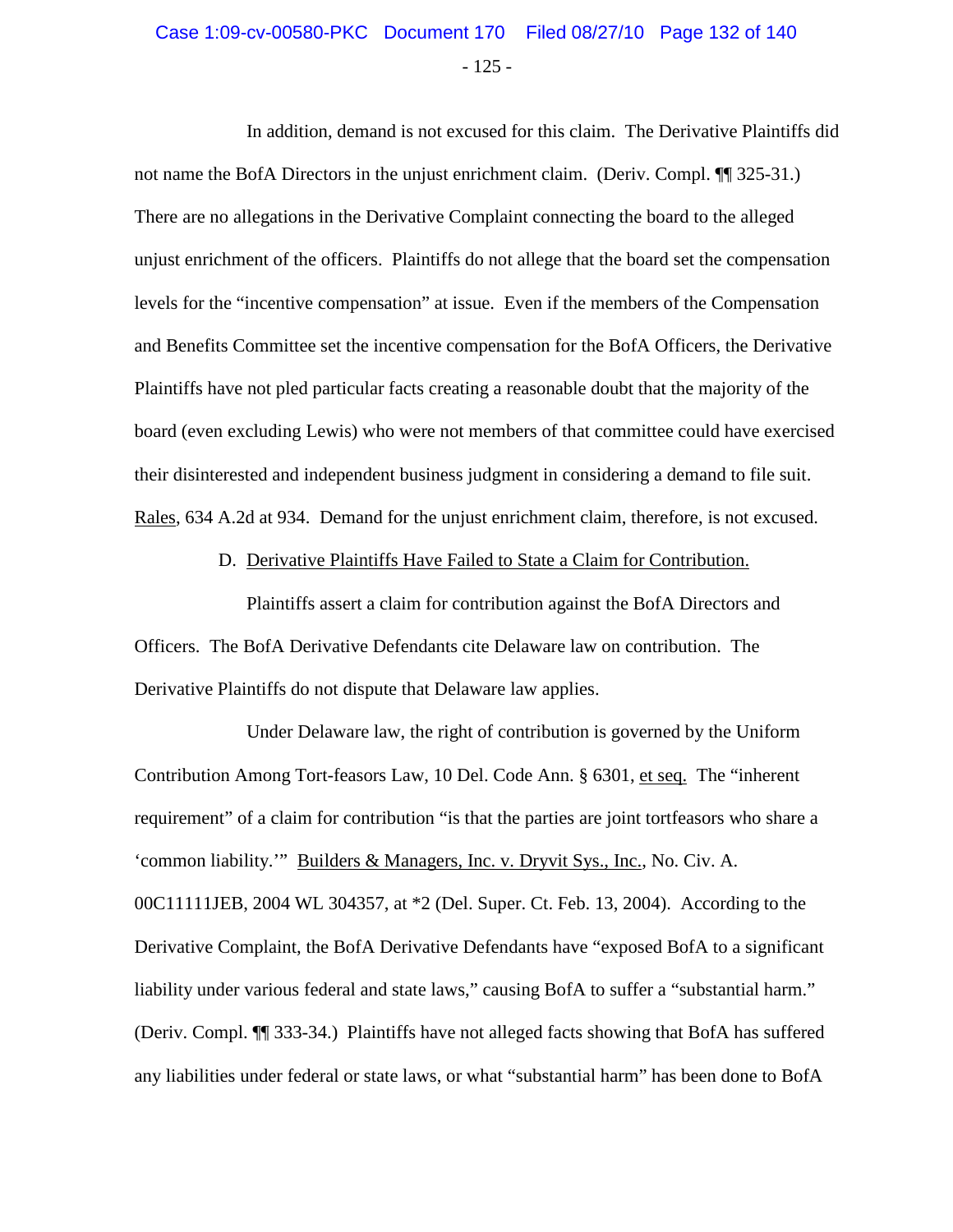### - 126 - Case 1:09-cv-00580-PKC Document 170 Filed 08/27/10 Page 133 of 140

as a result of its joint tortfeasance with the BofA Directors and Officers. Plaintiffs' bare recitation of the elements of this cause of action does not satisfy the pleading requirements of Rule 8(a), and this claim is dismissed. Twombly, 550 U.S. at 555. In addition, under Delaware law, a "joint tort-feasor is not entitled to a money judgment for contribution until he or she has by payment discharged the common liability or has paid more than his or her pro rata share thereof." 10 Del. Code Ann. § 6302(b). Plaintiffs have not alleged any payment made by BofA to discharge a common liability of BofA and the BofA Derivative Defendants.

#### E. Demand Is Not Excused for the Derivative Plaintiffs' Breach of Fiduciary Duty and Professional Negligence Claims Against the Financial Advisors.

Plaintiffs assert claims for breach of fiduciary duty and professional negligence against the Financial Advisors. The Rales test applies to these claims because they do not challenge a BofA board decision. Rales, 634 A.2d at 934 n.9 ("For example, if a stockholder brings a derivative suit alleging that a third party breached a contract with the corporation, demand should not be excused simply because the subject matter of the suit – the third party's breach of contract – does not implicate the business judgment rule."); see also In re Trump Hotels S'holder Derivative Litig., No. 96 Civ. 7820 (DAB), 2000 WL 1371317, at \*11 (S.D.N.Y. Sept. 21, 2000).

In Count II of the Derivative Complaint, plaintiffs allege that the Financial Advisors "owed BofA and its shareholders the duty to perform due diligence necessary to accurately and reliably determine whether the terms of the proposed Merger and exchange ratio were fair from a financial point of view to BofA and continued to be fair." (Deriv. Compl.  $\P$  317.)<sup>[20](#page-132-0)</sup> According to plaintiffs, the Financial Advisors breached this duty by

<span id="page-132-0"></span><sup>&</sup>lt;sup>20</sup> Although plaintiffs allege that the Financial Advisors owed a duty to BofA to determine whether the terms of the merger continued to be fair to BofA from a financial point of view, this continuing obligation is expressly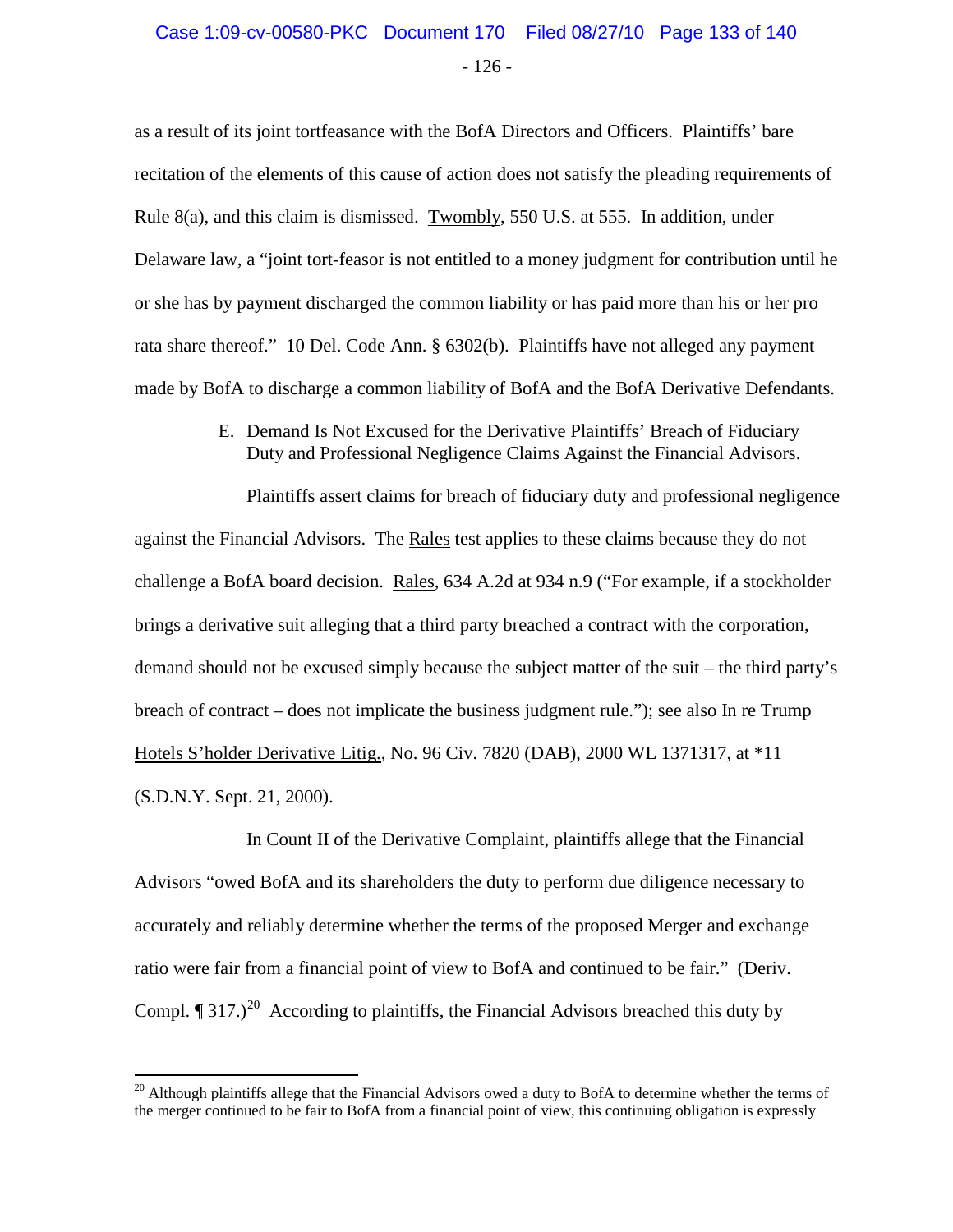## - 127 - Case 1:09-cv-00580-PKC Document 170 Filed 08/27/10 Page 134 of 140

"fail[ing] to perform the due diligence necessary under the circumstances" and, therefore, their fairness opinions "had no reasonable basis in fact, were false and misleading." (Deriv. Compl. ¶ 319.) In Count III, plaintiffs allege that the Financial Advisors "failed to exercise the care that a professional employed to render" a fairness opinion would have employed given the circumstances and, therefore, the fairness opinions "had no reasonable basis in fact," and were false and misleading. (Deriv. Compl. ¶¶ 322-23.)

These claims, therefore, arise from the same facts and circumstances as the plaintiffs' breach of fiduciary duty claim against the BofA Directors and Officers for approving the merger. Given my conclusion that the BofA board was disinterested and independent, and that plaintiffs had failed to plead particular facts showing that the BofA board committed a non-exculpated breach of fiduciary duty in approving the merger, I conclude that at the time the Derivative Complaint was filed, the BofA board could have "properly exercised its independent and disinterested business judgment in responding to a demand" on these claims. Rales, 634 A.2d at 934. The demand requirement, therefore, is not excused, and these claims are dismissed pursuant to Rule 23.1.

> F. Derivative Plaintiffs Fail to State a Direct Claim Against the BofA Directors and Officers for Breach of Fiduciary Duty.

In addition to asserting derivative claims, the Derivative Plaintiffs also assert one direct claim. They allege that the BofA Derivative Defendants breached their fiduciary duties to the BofA shareholders by failing to "correct, update, or supplement the disclosures in the Proxy Statement" and by concealing "the fact of an authorized \$5.8 billion in bonuses to be paid to Merrill executives." (Deriv. Compl. ¶ 358.) According to the Derivative

 $\overline{a}$ 

refuted by the words of both fairness opinions. Both opinions explicitly state that they are limited to addressing fairness "as of the date hereof," which was September 14, 2008. (Joint Proxy at C-2, D-3.)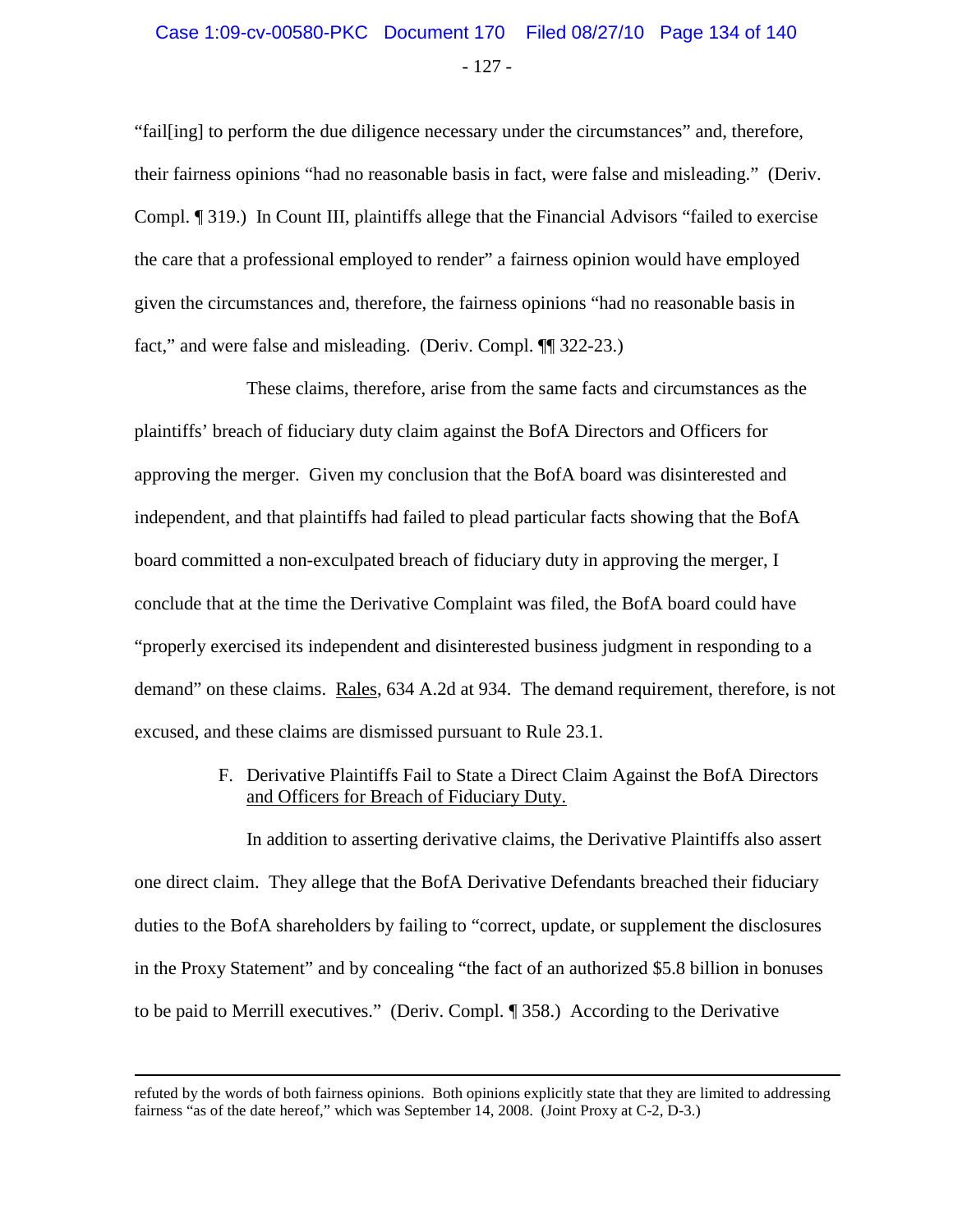# - 128 - Case 1:09-cv-00580-PKC Document 170 Filed 08/27/10 Page 135 of 140

Complaint, these breaches deprived the shareholders "of their right to cast an informed vote at the Shareholder Vote on the Merger on December 5, 2008." (Deriv. Compl. ¶ 359.) As a recovery, plaintiffs seek "the amounts which BofA spent to negotiate the transaction and prepare the [Joint Proxy], including \$20 million in fees to the [Financial Advisors], over \$100 million in fees to the Wachtell law firm, and tens of millions of dollars in [expenses for] printing and disseminating the [Joint Proxy], tallying votes, and otherwise implementing the solicitation of shareholders." (Deriv. Compl. ¶ 360.)

Plaintiffs have not alleged a causal connection between the harm alleged – denial of their right to vote – and the damages they seek. Plaintiffs do not allege that if the BofA defendants had not breached their fiduciary duties, these costs would not have been incurred. Instead, plaintiffs allege that the harm they suffered was from casting votes that were not fully informed. But, as plaintiffs concede, the costs they seek to recover because of these alleged breaches "would have been incurred [by BofA] regardless [of] whether shareholders had voted the Merger down and/or the Merger had been rescinded or the Merger price renegotiated." (Deriv. Pls. Opp. Br. at 48.) Put differently, the Derivative Complaint does not plausibly allege that BofA would have avoided these costs if the Joint Proxy contained more fulsome and complete disclosures. Thus, plaintiffs' claim for damages is not "logically and reasonably related," In re J.P. Morgan Chase & Co. S'holder Litig., 906 A.2d 766, 773 (Del. 2006), to the harm they are alleged to have suffered – denial of the right to cast a fully informed vote. Plaintiffs' direct claim is therefore dismissed. $2<sup>1</sup>$ 

<span id="page-134-0"></span> $^{21}$  Because I have dismissed plaintiffs' direct claim, I need not reach the issue of whether there is an impermissible conflict of interest between the plaintiffs' derivative and direct claims. See Fed. R. Civ. P. 23.1(a) ("The derivative action may not be maintained if it appears that the plaintiff does not fairly and adequately represent the interests of shareholders or members who are similarly situated in enforcing the right of the corporation or association."); see also St. Clair Shores Gen. Emps. Ret. Sys. v. Eibler, No. 06 Civ. 688 (SWK), 2006 WL 2849783, at \*7 (S.D.N.Y. Oct. 4, 2006) ("Courts in this Circuit have long found that plaintiffs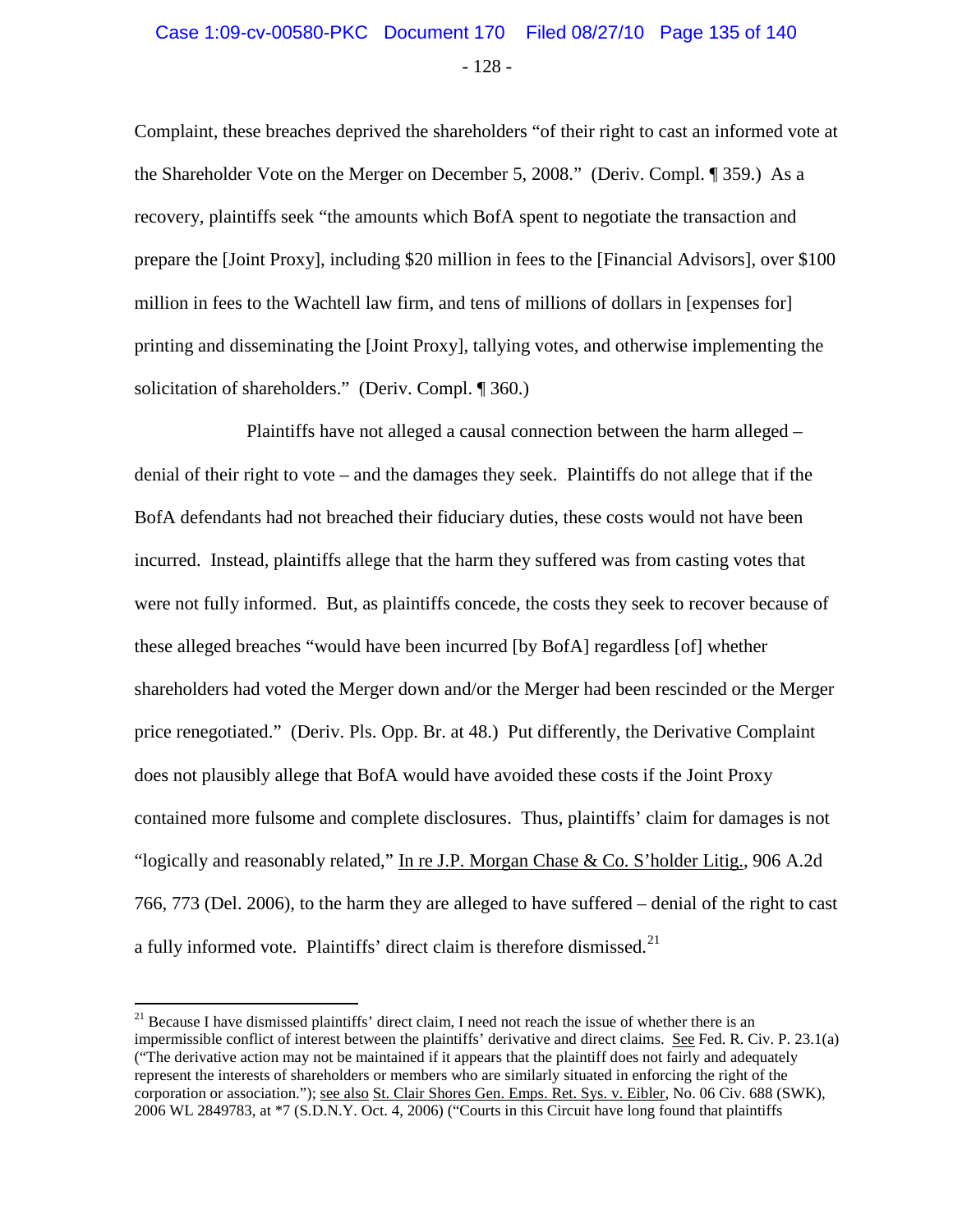G. This Action Will Not Be Stayed or Dismissed in Favor of the Delaware Action.

A separate stockholder derivative action is currently pending in Delaware Court of Chancery, In re Bank of America Corporation Stockholder Derivative Litigation, C.A. No. 4307-VCS (the "Delaware Action"). That action asserts a claim against the BofA board for breach of fiduciary duty and a claim for waste of corporate assets against the directors and others. (Delaware Action Compl. ¶¶ 157-164, attached as Exhibit C to the Declaration of Kevin L. Oufnac, dated February 8, 2010.) As alternative relief, the BofA Derivative Defendants ask the Court to abstain from exercising jurisdiction over this action because it is substantially similar to the Delaware Action.

Both parties agree that in determining whether abstention is appropriate, the Court should apply the six-factor test set forth in Colorado River Water Conservation District v. United States, 424 U.S. 800, 817 (1976). See Vill. of Westfield v. Welch's, 170 F.3d 116, 120 (2d Cir. 1999) ("Abstention under Colorado River applies where, as in the instant case, state and federal courts exercise concurrent jurisdiction simultaneously.") (quotation marks omitted). "To determine whether abstention under Colorado River is appropriate, a district court is required to weigh six factors, with the balance heavily weighted in favor of the exercise of jurisdiction." Id. at 121 (quotation marks omitted). Those six factors are: "(1) the assumption of jurisdiction by either court over any res or property; (2) the inconvenience of the federal forum; (3) the avoidance of piecemeal litigation; (4) the order in which jurisdiction

 $\overline{a}$ 

attempting to advance derivative and direct claims in the same action face an impermissible conflict of interest."); Tuscano v. Tuscano, 403 F. Supp. 2d 214, 223 (E.D.N.Y. 2005) ("Any individual claims raised by a shareholder in a derivative action present an impermissible conflict of interest."); Wall St. Sys., Inc. v. Lemence, No. 04 Civ. 5299 (JSR), 2005 WL 292744, at \*3 (S.D.N.Y. Feb. 8, 2005) ("[A]n individual shareholder has a conflict of interest, and therefore cannot adequately represent other shareholders, when he simultaneously brings a direct and derivative action."); Ryan v. Aetna Life Ins. Co., 765 F. Supp. 133, 135 (S.D.N.Y. 1991) (stating that "the existence of an actual conflict disqualifies a plaintiff from acting as representative" in derivative and direct capacities, and "courts in this District have applied a strict standard in scrutinizing simultaneous direct and derivative actions for signs of conflict").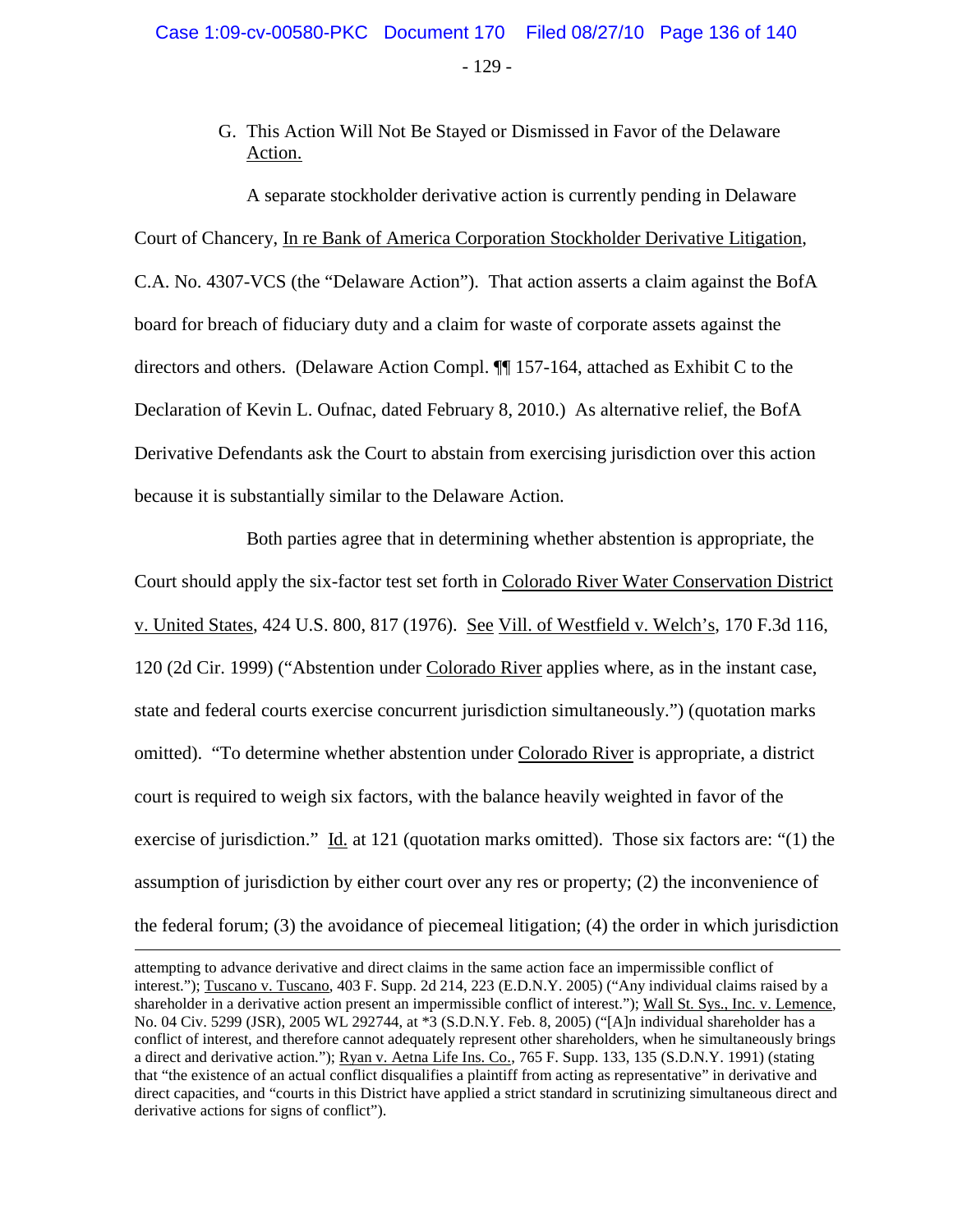### - 130 - Case 1:09-cv-00580-PKC Document 170 Filed 08/27/10 Page 137 of 140

was obtained; (5) whether state or federal law supplies the rule of decision; and (6) whether the state court proceeding will adequately protect the rights of the party seeking to invoke federal jurisdiction." Id. No one factor is dispositive. Id. Because abstention is "an exception to a court's normal duty to adjudicate a controversy properly before it, the district court's discretion must be exercised within the narrow and specific limits prescribed by the particular abstention doctrine involved." Dittmer v. Cnty. of Suffolk, 146 F.3d 113, 116 (2d Cir. 1998). "Thus, there is little or no discretion to abstain in a case which does not meet traditional abstention requirements." Id.

I assume, for these purposes, that the Delaware Action is a parallel state-court proceeding. The first factor favors the exercise of jurisdiction, because this is not an in rem action. Vill. of Westfield, 170 F.3d at 122 ("[T]he absence of a res points toward exercise of federal jurisdiction.") (quotation marks omitted; alteration incorporated).

Turning to the second and third factors, this forum is not inconvenient to the defendants as they already are litigating a claim arising out of substantially similar facts in this forum. The mere potential for conflicting outcome between the two actions does not justify abstention under the "piecemeal litigation" factor. Colorado River, 424 U.S. at 816.

The fourth factor tips in favor of abstention because, according to plaintiffs' brief, jurisdiction was obtained by the Delaware court on January 22, 2009, and by this Court on January 28, 2009. Additionally, the Delaware action already has progressed beyond the motion to dismiss stage. (Portnoy Dec. Ex. C.)

The fifth factor favors exercising federal jurisdiction. State law applies the rule of decision on the remaining breach of fiduciary duty claims, and on the demand requirement, but federal law applies the rule of decision on the remaining Section 14(a)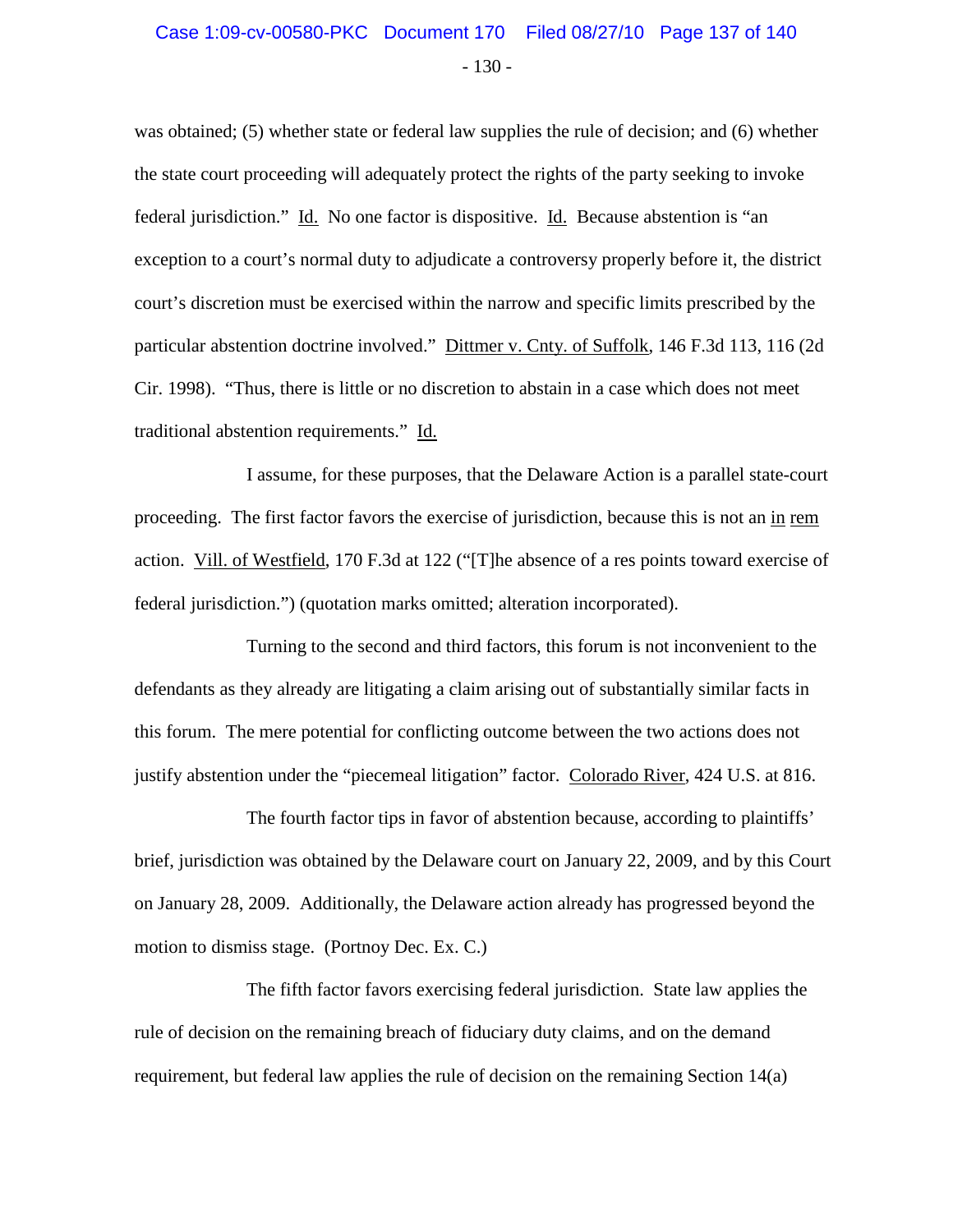claims. Vill. of Westfield, 170 F.3d at 124 ("[T]he presence of federal issues strongly advises exercising federal jurisdiction."). Here, I view this as a significant consideration because important federal policies are implicated.

Finally, regarding the sixth Colorado River factor, there is nothing before the Court to indicate that the Delaware court is an inadequate vehicle for the plaintiffs' protection, which counsels in favor of abstention.

Although some of the factors favor abstention, the test is not mechanical, and I conclude that on balance, abstention is not warranted.

#### H. Derivative Plaintiffs May File a Motion Requesting Leave to Amend.

The Derivative Plaintiffs have requested leave to amend the Derivative Complaint. The Court should "freely give leave" to amend a complaint "when justice so requires." Fed. R. Civ. P. 15(a)(2). Plaintiffs argue that leave to amend "is well warranted here, where new information emerges almost every day from the SEC and [New York Attorney General] investigations, media reports, and Congressional hearings." (Deriv. Pls. Opp. Br. at 58.) Plaintiffs, however, have not identified any information that they would include in an amended complaint. Therefore, plaintiffs' request for leave to file an amended complaint is denied without prejudice. Plaintiffs' may file a motion to amend their Derivative Complaint within 20 days of the date of hereof. Should plaintiffs choose to file such a motion, they should consider whether an impermissible conflict exists. See supra note 21.

#### X. LETTERS OF FEBRUARY 2010 PLAY NO PART IN THE CONSIDERATION OF THESE MOTIONS.

I briefly address a flurry of submissions made by the parties in February and March 2010, which purported to advise Judge Chin of a complaint filed by the New York Attorney General and developments in a separate SEC action. No party argues that the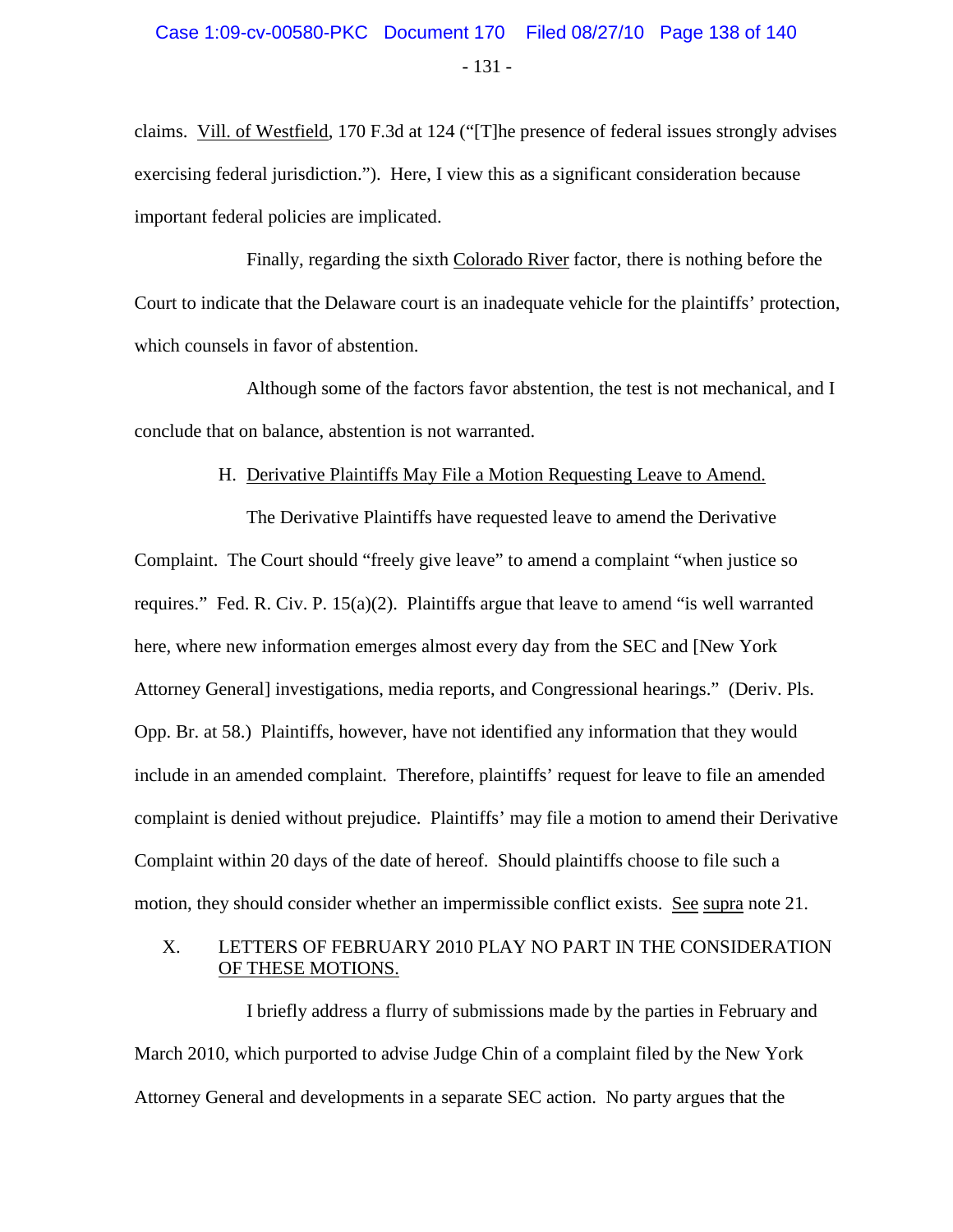# - 132 - Case 1:09-cv-00580-PKC Document 170 Filed 08/27/10 Page 139 of 140

reported developments have a preclusive effect on this case. They play no part in this Memorandum and Order. The relevance of those proceedings, if any, may be revisited at a later point.

#### **CONCLUSION**

The Securities Complaint states Section 10(b) and Rule 10b-5 claims against Lewis, Thain, BofA and Merrill for alleged misstatements related to the bonus arrangement, and against Lewis and BofA for alleged omissions related to the bonus arrangement. The Securities Complaint states claims under Section 14(a) and Rule 14a-9 against Lewis, Thain, BofA, Merrill and the BofA directors as to the bonus arrangement. It also states claims under Section 14(a) and Rule 14a-9 against all defendants arising out of their failure to disclose Merrill's fourth quarter 2008 losses. Because the foregoing claims survive, the Securities Complaint states a claim for control person liability pursuant to Section 20(a) of the '34 Act. Finally, the Securities Complaint states claims under the '33 Act based on the alleged misstatements and omissions concerning Merrill's bonus payments.

The motions to dismiss are GRANTED as to the Securities Complaint's other theories of liability. (MDL Docket # 59, 62, 64.)

The Derivative Complaint does not state a claim against the Financial Advisors, and their motion to dismiss is GRANTED. (MDL Docket # 92.)

The Derivative Complaint states Section 14(a) and Rule 14a-9 claims against the BofA Directors for misstatements and omissions related to the bonus arrangement and for failing to disclose Merrill's fourth quarter 2008 losses. The BofA Directors have not moved to dismiss the breach of fiduciary duty claims arising from their actions or omissions after they approved BofA's acquisition of Merrill. The BofA Derivative Defendants' and nominal